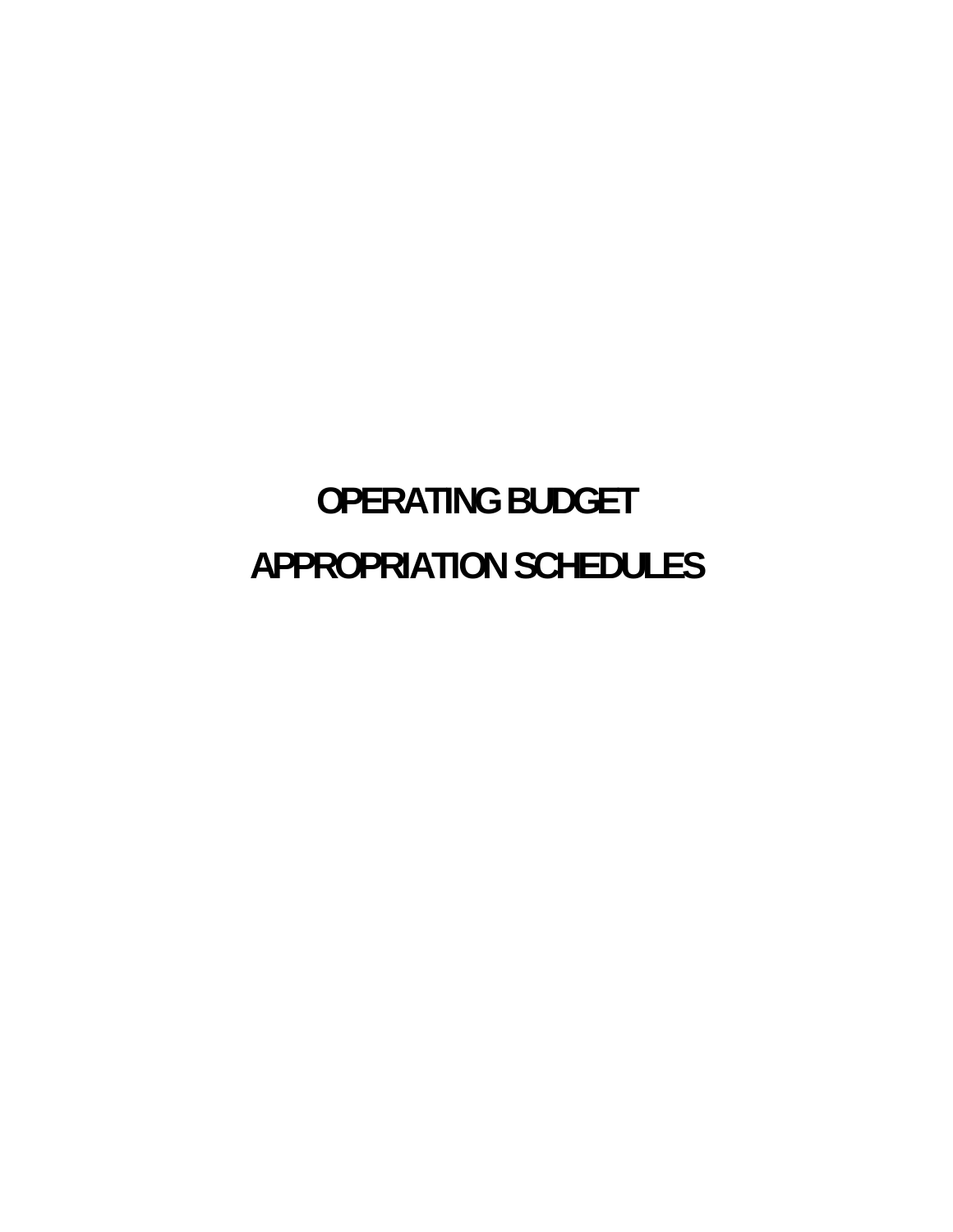### **COUNTYWIDE EMERGENCY CONTINGENCY RESERVE FUND (Fund GF 010, Subfund 020)**

| Revenues:                                 | 2020-21                |
|-------------------------------------------|------------------------|
| Carryover<br>Interest                     | \$55,418,000<br>75,000 |
| Total                                     | \$55,493,000           |
| <b>Expenditures:</b>                      |                        |
| Countywide Emergency Contingency Reserve* | \$55,493,000           |

\*Note: \$989,000 of this reserve has been designated for the purchase of hurricane shelter supplies, and other emergency preparedness in the event a disaster is declared.

#### **MIAMI-DADE FIRE RESCUE Fire Rescue District (Fund SF 011, Subfund 111)**

| Revenues:                                                                                 | 2020-21       |
|-------------------------------------------------------------------------------------------|---------------|
| Property Taxes (Tax Roll: \$181,615,345,145)                                              | \$417,655,000 |
| Transfer from Countywide General Fund (Fund GF 010, Subfund 010, Police Rental Space)     | 200,000       |
| Carryover                                                                                 | 20,657,000    |
| <b>Ground Transport Fees</b>                                                              | 23,250,000    |
| <b>Plans Review and Permit Fees</b>                                                       | 7,500,000     |
| <b>Inspection Fees</b>                                                                    | 7,000,000     |
| Managed Care Program                                                                      | 3,200,000     |
| Other Fire Prevention Fees                                                                | 2,770,000     |
| <b>Special Services Revenue</b>                                                           | 2,000,000     |
| Reimbursement from Miami-Dade Aviation Department                                         | 1,578,000     |
| Reimbursement from Miami-Dade Seaport Department                                          | 6,149,000     |
| Reimbursement from CPE Certified Expenditure                                              | 6,000,000     |
| Interest                                                                                  | 100,000       |
| <b>Rental Office Space</b>                                                                | 547,000       |
| <b>Miscellaneous Fees</b>                                                                 | 235,000       |
| Total                                                                                     | \$498,841,000 |
| <b>Expenditures:</b>                                                                      |               |
| Fire Protection and Emergency Medical Rescue Operations                                   | \$443,407,000 |
| Administrative Reimbursement                                                              | 13,628,000    |
| Intergovernmental Transfer (IGT) Expenditures                                             | 1,200,000     |
| Transfer to Debt Service (Fund 214, Project 214108; Fund 292, Projects, 292914-5, 298502) | 2,810,000     |
| Transfer to Fire Capital Outlay Reserves (Fund SF 011, Subfund 123)                       | 3,300,000     |
| Transfer to Anti-Venom Program (Fund SF 011, Subfund 118)                                 | 594,000       |
| Vehicle Lease Payments (principle and interest)                                           | 7,573,000     |
| <b>Operating Reserves</b>                                                                 | 22,829,000    |
| Reserve for Tax Equalization                                                              | 1,500,000     |
| Total                                                                                     | \$496,841,000 |
| <b>Air Rescue</b><br>(Fund SF 011, Subfund 112)                                           |               |
|                                                                                           |               |

| <b>Revenues:</b>                                                 | 2020-21      |
|------------------------------------------------------------------|--------------|
| Transfer from Countywide General Fund (Fund GF 010, Subfund 010) | \$13.127.000 |
| <b>Expenditures:</b>                                             |              |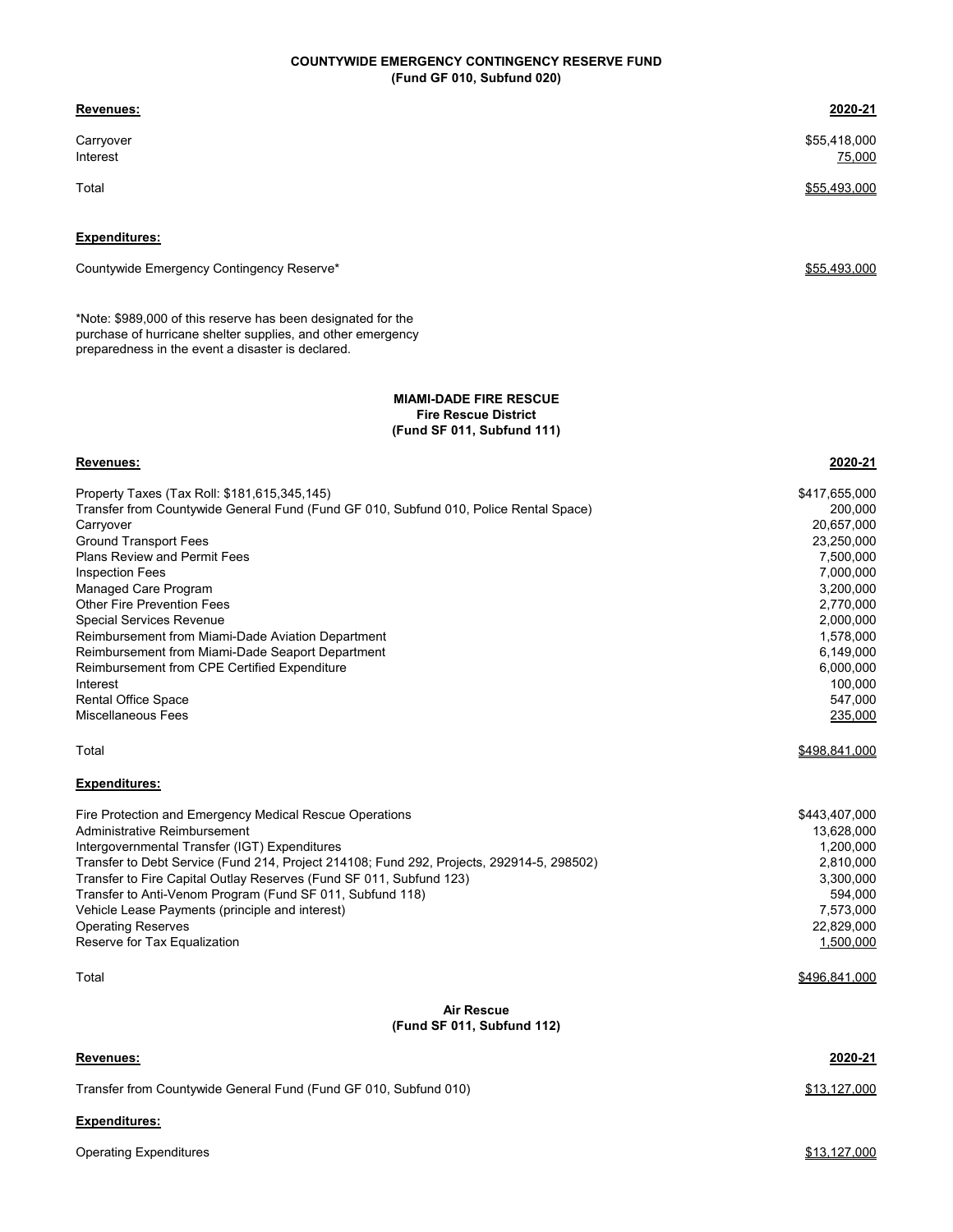# **Hazardous Materials Trust Fund (Fund SF 011, Subfund 116)**

| Revenues:                                                                                           | 2020-21                   |
|-----------------------------------------------------------------------------------------------------|---------------------------|
| Carryover<br>Interest Earnings                                                                      | \$156,000<br>2,000        |
| Total                                                                                               | \$158,000                 |
| <u>Expenditures:</u>                                                                                |                           |
| <b>Trust Fund Activities and Reserves</b>                                                           | \$158,000                 |
| <b>Anti-Venom Program</b><br>(Fund SF 011, Subfund 118)                                             |                           |
| Revenues:                                                                                           | 2020-21                   |
| Transfer from Fire Rescue District (Fund SF 011, Subfund 111)<br>Miscellaneous Fees                 | \$594,000<br>300,000      |
| Total                                                                                               | \$894,000                 |
| Expenditures:                                                                                       |                           |
| Anti-Venom Program Expenditures                                                                     | \$894.000                 |
| Lifeguarding, Ocean Rescue Services and Communications<br>(Fund SF 011, Subfund 118)                |                           |
| Revenues:                                                                                           | 2020-21                   |
| Transfer from Countywide General Fund (Fund GF 010, Subfund 010)                                    | \$19,100,000              |
| <u>Expenditures:</u>                                                                                |                           |
| Communications Expenditures<br>Lifeguarding and Ocean Rescue Expenditures                           | \$13,640,000<br>5,460,000 |
| Total                                                                                               | \$19,100,000              |
| <b>MIAMI-DADE FIRE RESCUE</b><br><b>Fire Contingency Reserve Fund</b><br>(Fund SF 011, Subfund 120) |                           |
| Revenues:                                                                                           | 2020-21                   |
| Carryover<br>Interest Earnings                                                                      | \$11,690,000<br>150,000   |
| Total                                                                                               | \$11,840,000              |
| Expenditures:                                                                                       |                           |
| Reserves                                                                                            | \$11,840,000              |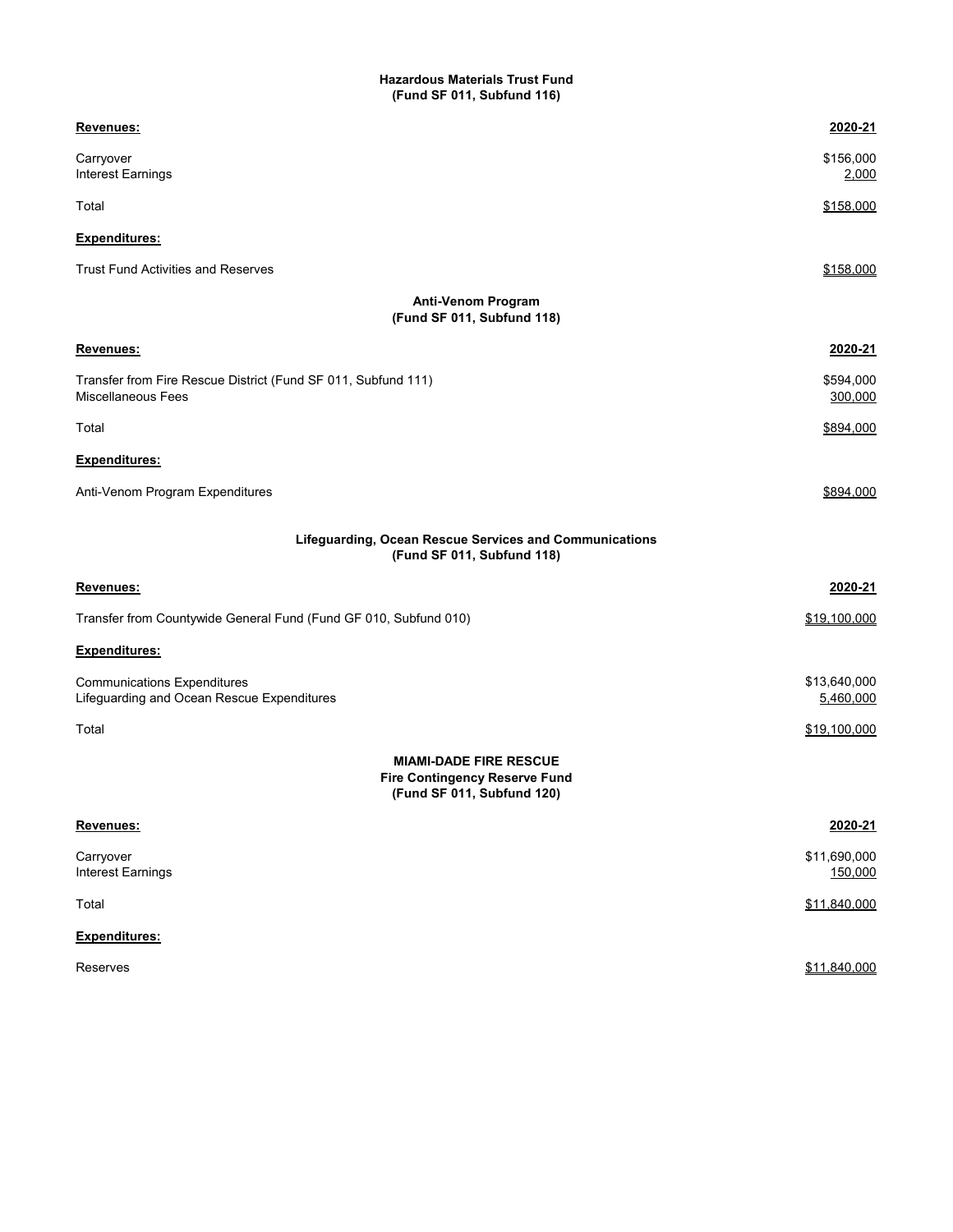# **(Fund SF 011, Subfund 121) MIAMI-DADE AVIATION FIRE RESCUE**

| Revenues:                                                                                                                                                                            | 2020-21                           |
|--------------------------------------------------------------------------------------------------------------------------------------------------------------------------------------|-----------------------------------|
| Transfer from Miami International Airport                                                                                                                                            | \$30,062,000                      |
| <u> Expenditures:</u>                                                                                                                                                                |                                   |
| Miami-Dade Aviation Fire Rescue Services                                                                                                                                             | \$30,062,000                      |
| <b>MIAMI-DADE FIRE RESCUE</b><br><b>Emergency Management</b><br>(Fund SF 011, Subfund 122)                                                                                           |                                   |
| <u>Revenues:</u>                                                                                                                                                                     | 2020-21                           |
| Transfer from Countywide General Fund (Fund GF 010, Subfund 010)<br>Miscellaneous Revenues<br>Emergency Plan Review Fees                                                             | \$3,637,000<br>60,000<br>144,000  |
| Total                                                                                                                                                                                | \$3,841,000                       |
| Expenditures:                                                                                                                                                                        |                                   |
| Operating Expenditures                                                                                                                                                               | \$3,841,000                       |
| <b>MIAMI-DADE ECONOMIC ADVOCACY TRUST</b><br><b>Economic Development Program</b><br>(Fund GF 030, Subfund 020)                                                                       |                                   |
| Revenues:                                                                                                                                                                            | 2020-21                           |
| Transfer from Countywide General Fund (Fund GF 010, Subfund 010)<br>Transfer from Fund SO 100, Subfund 106, Project 106129<br>Transfer from Fund SC 700, Subfund 700, Project 700003 | \$1,185,000<br>175,000<br>207,000 |
| Total                                                                                                                                                                                | \$1,567,000                       |
| <u>Expenditures:</u>                                                                                                                                                                 |                                   |
| Office of the Executive Director and Administration<br>Economic Development Activities                                                                                               | \$1,362,000<br>205,000            |
| Total                                                                                                                                                                                | \$1,567,000                       |
| <b>MIAMI-DADE POLICE DEPARTMENT (MDPD)</b><br><b>Municipal Police Services Account</b><br>(Fund GF 030, Subfund 021)                                                                 |                                   |
| Revenues:                                                                                                                                                                            | 2020-21                           |
| City of Doral Optional Service Payment                                                                                                                                               | \$311,000                         |
| Expenditures:                                                                                                                                                                        |                                   |
| MDPD Optional Service Expenditures for the City of Doral                                                                                                                             | \$311,000                         |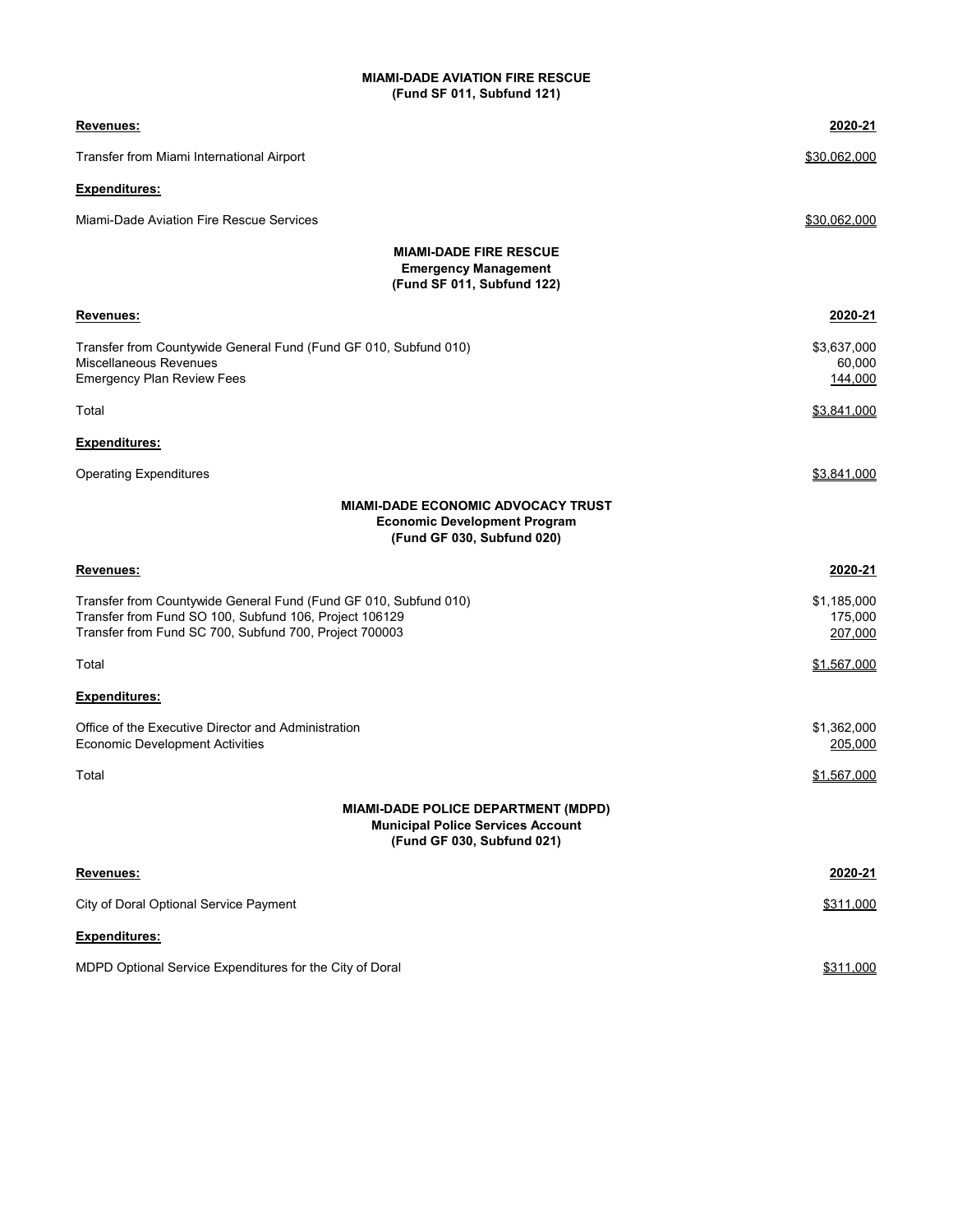# **ANIMAL SERVICES DEPARTMENT Animal Care and Control (Fund GF 030, Subfund 022, Project 022111 )**

| Revenues:                                                                                                                                                                                                                                                                               | 2020-21                                                                                               |
|-----------------------------------------------------------------------------------------------------------------------------------------------------------------------------------------------------------------------------------------------------------------------------------------|-------------------------------------------------------------------------------------------------------|
| Transfer from Countywide General Fund (Fund GF 010, Subfund 010)<br>Animal License Fees from Licensing Stations<br>Animal License Fees from Shelter<br><b>Code Violation Fines</b><br><b>Animal Shelter Fees</b><br><b>Miscellaneous Revenues</b><br><b>Surcharge Revenues</b><br>Total | \$17,236,000<br>6,800,000<br>2,050,000<br>1,960,000<br>1,409,000<br>90,000<br>160,000<br>\$29,705,000 |
| <b>Expenditures:</b>                                                                                                                                                                                                                                                                    |                                                                                                       |
| <b>Operating Expenditures</b>                                                                                                                                                                                                                                                           | \$29,705,000                                                                                          |
| <b>MIAMI-DADE POLICE DEPARTMENT (MDPD)</b><br>911 Emergency Fee<br>(Fund GF 030, Subfund 025)                                                                                                                                                                                           |                                                                                                       |
| Revenues:                                                                                                                                                                                                                                                                               | 2020-21                                                                                               |
| Carryover<br>911 Landline Emergency Fee<br>911 Wireless Fee<br>911 Prepaid<br>Interest                                                                                                                                                                                                  | \$5,854,000<br>2,700,000<br>7,807,000<br>2,364,000<br>83,000                                          |
| Total                                                                                                                                                                                                                                                                                   | \$18,808,000                                                                                          |
| <b>Expenditures:</b>                                                                                                                                                                                                                                                                    |                                                                                                       |
| Miami-Dade Police Department Expenditures<br>Disbursements to Municipalities<br>Reserve for Future Capital Equipment Acquisition                                                                                                                                                        | \$12,690,000<br>4,790,000<br>1,328,000                                                                |
| Total                                                                                                                                                                                                                                                                                   | \$18,808,000                                                                                          |
| <b>MIAMI-DADE POLICE DEPARTMENT (MDPD)</b><br><b>Municipal Police Services Account</b><br>(Fund GF 030, Subfund 026)                                                                                                                                                                    |                                                                                                       |
| Revenues:                                                                                                                                                                                                                                                                               | 2020-21                                                                                               |
| Town of Miami Lakes Local Police Patrol Services Contractual Payment                                                                                                                                                                                                                    | <u>\$8,672,000</u>                                                                                    |
| <b>Expenditures:</b>                                                                                                                                                                                                                                                                    |                                                                                                       |
| MDPD Local Police Patrol Expenditures for Town of Miami Lakes                                                                                                                                                                                                                           | \$8,672,000                                                                                           |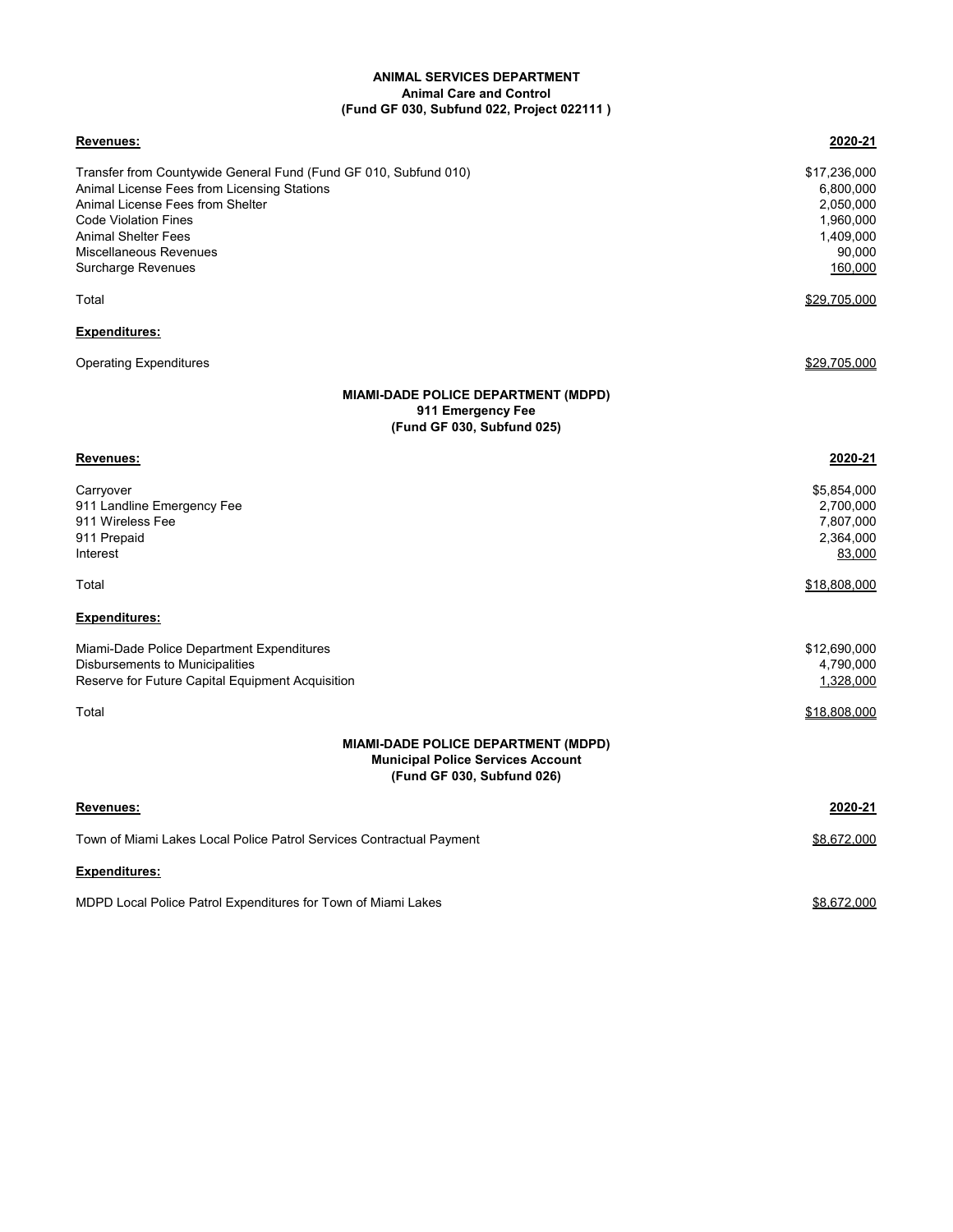#### **MIAMI-DADE POLICE DEPARTMENT (MDPD) Municipal Police Services Account (Fund GF 030, Subfund 027)**

| Revenues:                                                                                                                                                                                                                                                                                                                                         | 2020-21                                                                                                             |
|---------------------------------------------------------------------------------------------------------------------------------------------------------------------------------------------------------------------------------------------------------------------------------------------------------------------------------------------------|---------------------------------------------------------------------------------------------------------------------|
| Village of Palmetto Bay Local Police Patrol Services Contractual Payment<br>Village of Palmetto Bay Optional Service Payment                                                                                                                                                                                                                      | \$8,560,000<br>128,000                                                                                              |
| Total                                                                                                                                                                                                                                                                                                                                             | \$8,688,000                                                                                                         |
| <u>Expenditures:</u>                                                                                                                                                                                                                                                                                                                              |                                                                                                                     |
| MDPD Local Police Patrol Expenditures for Village of Palmetto Bay<br>MDPD Optional Service Expenditures for Village of Palmetto Bay                                                                                                                                                                                                               | \$8,560,000<br>128,000                                                                                              |
| Total                                                                                                                                                                                                                                                                                                                                             | \$8,688,000                                                                                                         |
| <b>BOARD OF COUNTY COMMISSIONERS</b><br>(Fund GF 030, Subfund 052, Project 052BCC, Various Project Details)                                                                                                                                                                                                                                       |                                                                                                                     |
| Revenues:                                                                                                                                                                                                                                                                                                                                         | 2020-21                                                                                                             |
| Carryover                                                                                                                                                                                                                                                                                                                                         | \$8,024,000                                                                                                         |
| <u>Expenditures:</u>                                                                                                                                                                                                                                                                                                                              |                                                                                                                     |
| Board of County Commissioners Reserves                                                                                                                                                                                                                                                                                                            | \$8,024,000                                                                                                         |
| <b>FINANCE</b><br>(Fund GF 030, Subfund 031)                                                                                                                                                                                                                                                                                                      |                                                                                                                     |
| Revenues:                                                                                                                                                                                                                                                                                                                                         | 2020-21                                                                                                             |
| Carryover<br>Bond Administration Fees and Charges<br>Tax Collector Ad Valorem Fees<br>Tax Collector Auto Tag Fees<br><b>Tourist Tax Collection Fees</b><br>Transfer from IT Funding Model (Fund GF 030, Subfund 052)<br>Other Revenues<br>Local Business Tax Receipt Fees<br>Transfer from Fund GF 050, Subfund 053 (Fund GF 050, Project 053007) | \$4,451,000<br>1,235,000<br>14,116,000<br>14,021,000<br>4,850,000<br>2,813,000<br>1,401,000<br>4,414,000<br>412,000 |
| Total                                                                                                                                                                                                                                                                                                                                             | \$47,713,000                                                                                                        |
| <b>Expenditures:</b>                                                                                                                                                                                                                                                                                                                              |                                                                                                                     |
| Director's Office<br><b>Bond Administration Expenditures</b><br><b>Tax Collector Expenditures</b><br>Director and Controller Expenditures<br><b>Business Solutions Support</b><br>Compliance and Administration<br>Transfer to General Government Improvement Fund - (GGIF) (Fund CO 310, Subfund 313)<br>Total                                   | \$1,411,000<br>2,663,000<br>23,406,000<br>13,653,000<br>2,063,000<br>500,000<br>4,017,000<br>\$47,713,000           |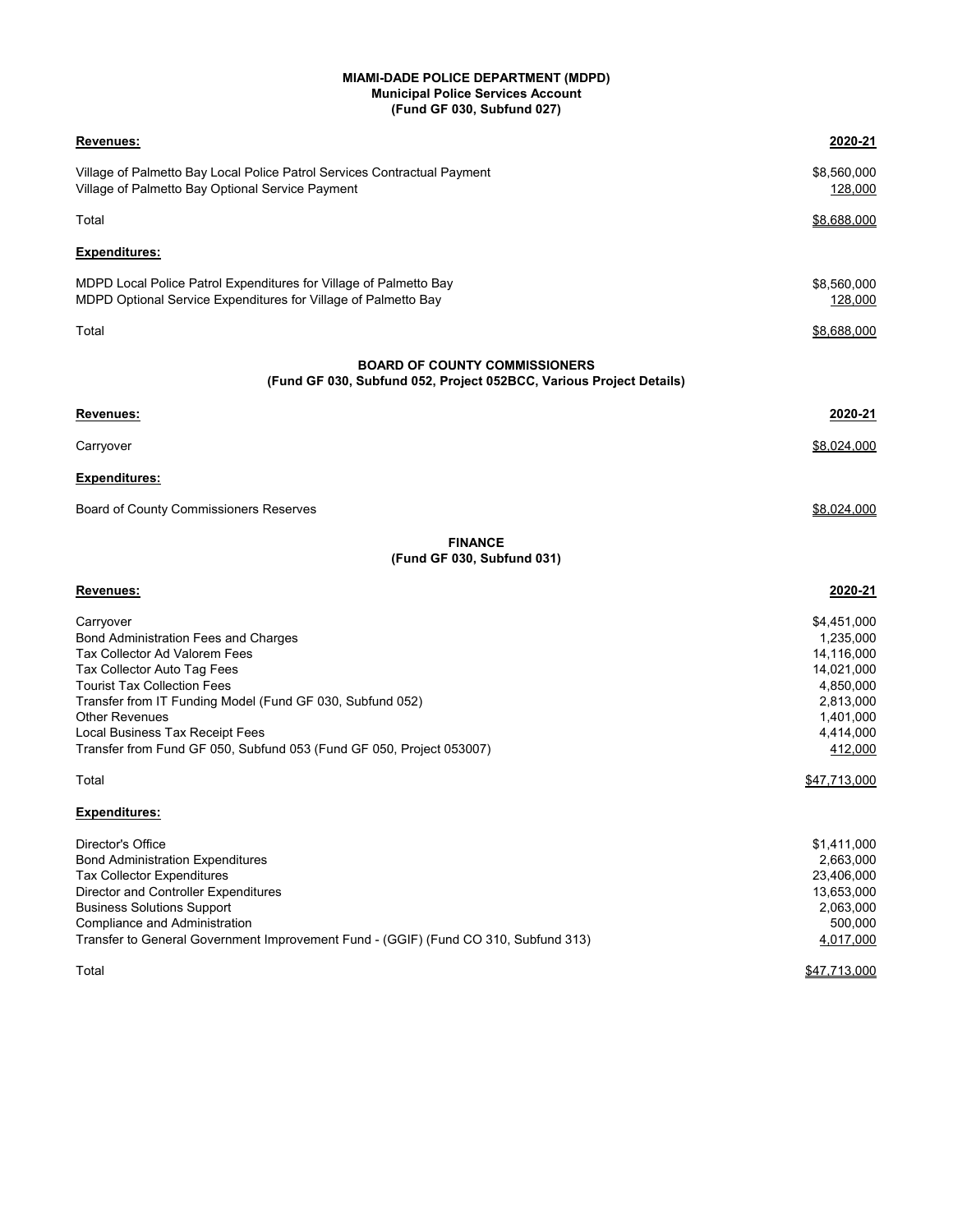# **Passenger Transportation Regulation Operations (Fund GF 030, Subfund 032, Project 032400) TRANSPORTATION AND PUBLIC WORKS**

| Revenues:                                                                          | 2020-21                |
|------------------------------------------------------------------------------------|------------------------|
| Carryover                                                                          | \$8,614,000            |
| Fees and Charges                                                                   | 3,418,000              |
| Interest Earnings                                                                  | 144,000                |
| Code Fines and Lien Collections                                                    | 510,000                |
| <b>Interagency Transfers</b>                                                       | 100,000                |
|                                                                                    |                        |
| Total                                                                              | \$12,786,000           |
| Expenditures:                                                                      |                        |
| <b>Operating Expenditures</b>                                                      | \$4,593,000            |
| Administrative Reimbursement                                                       | 141,000                |
| <b>Operating Reserve</b>                                                           | 8,052,000              |
| Total                                                                              | \$12,786,000           |
| <b>REGULATORY AND ECONOMIC RESOURCES</b>                                           |                        |
| <b>Business Affairs Operations</b><br>(Fund GF 030, Subfund 032, Various Projects) |                        |
| Revenues:                                                                          | 2020-21                |
| Transfer from Countywide General Fund (Fund GF 010, Subfund 010)                   | \$823,000              |
| Carryover                                                                          | 3,206,000              |
| Code Fines and Lien Collections                                                    | 420,000                |
| Fees and Charges                                                                   | 2,973,000              |
| Local Business Tax Receipt                                                         | 471,000                |
| <b>Other Revenues</b>                                                              | 60,000                 |
| Miscellaneous Revenues                                                             | 75,000                 |
| <b>Interagency Transfers</b>                                                       | 202,000                |
| Total                                                                              | \$8,230,000            |
| Expenditures:                                                                      |                        |
|                                                                                    |                        |
| <b>Operating Expenditures</b>                                                      | \$5,581,000            |
| Administrative Reimbursement                                                       | 136,000                |
| <b>Operating Reserve</b>                                                           | 2,513,000              |
| Total                                                                              | \$8,230,000            |
| <b>CLERK OF COURTS</b>                                                             |                        |
| <b>Non-Court Related Clerk Fees</b><br>(Fund GF 030, Subfund 036)                  |                        |
| Revenues:                                                                          | 2020-21                |
| Transfer from Countywide General Fund (Fund GF 010, Subfund 010)                   |                        |
| Value Adjustment Board                                                             | \$6,217,000<br>475,000 |
|                                                                                    |                        |
| Marriage License Fees                                                              | 1,343,000              |
| <b>County Recorder</b>                                                             | 9,902,000              |
| Clerk of the Board (Transfer from Lobbyist Trust Fund)                             | 300,000                |
| Miscellaneous Revenues                                                             | 240,000                |
| Intradepartmental Transfers                                                        | 7,079,000              |
| Total                                                                              | \$25,556,000           |
| Expenditures:                                                                      |                        |

Non-Court Operations \$25,556,000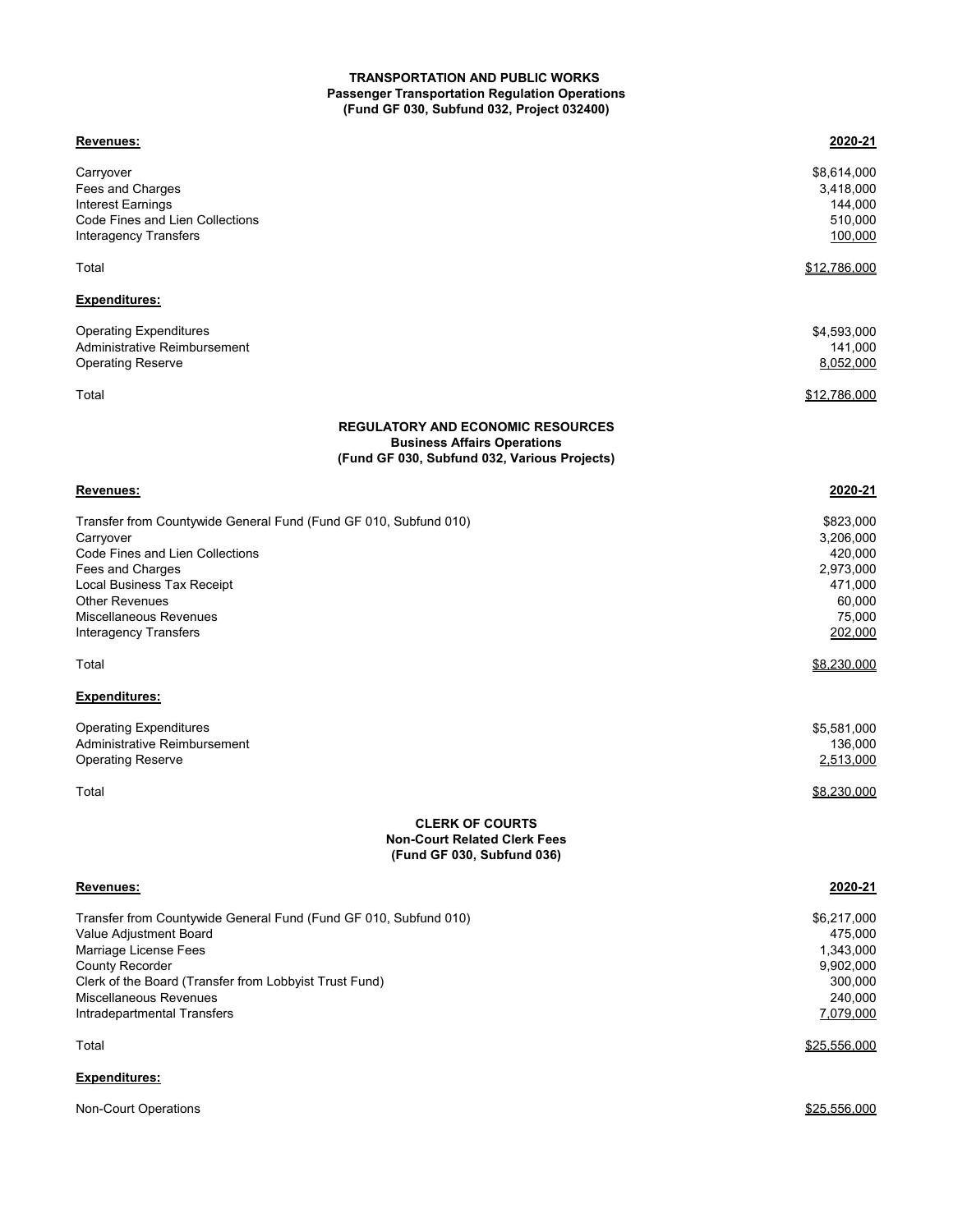#### **TRANSPORTATION AND PUBLIC WORKS (Fund GF 030, Subfund 037, Project 037026) Public Works Construction Operations**

| <u>Revenues:</u>                                                                                                                                                                                                                                                                                                                                                                                                            | 2020-21                                                                                                                                        |
|-----------------------------------------------------------------------------------------------------------------------------------------------------------------------------------------------------------------------------------------------------------------------------------------------------------------------------------------------------------------------------------------------------------------------------|------------------------------------------------------------------------------------------------------------------------------------------------|
| <b>Construction/Plat Fees</b>                                                                                                                                                                                                                                                                                                                                                                                               | \$3,490,000                                                                                                                                    |
| <b>Expenditures:</b>                                                                                                                                                                                                                                                                                                                                                                                                        |                                                                                                                                                |
| <b>Construction Expenditures</b><br>Reserve                                                                                                                                                                                                                                                                                                                                                                                 | \$3,358,000<br>132,000                                                                                                                         |
| Total                                                                                                                                                                                                                                                                                                                                                                                                                       | \$3,490,000                                                                                                                                    |
| <b>REGULATORY AND ECONOMIC RESOURCES</b><br><b>Environmental Resources Management Operations</b><br>(Fund GF 030, Subfund 039)                                                                                                                                                                                                                                                                                              |                                                                                                                                                |
| Revenues:                                                                                                                                                                                                                                                                                                                                                                                                                   | 2020-21                                                                                                                                        |
| Carryover<br>Transfer from General Fund (Fund GF 010, Subfund 010)<br>Transfer from UMSA General Fund (Fund GF 010, Subfund 010)<br>Transfer from Environmentally Endangered Lands (Fund GF 080, Subfunds 081, and 082)<br><b>Operating Permit Fees</b><br><b>Other Revenues</b><br><b>Plan Review Fees</b><br><b>Utility Service Fees</b><br>Interagency Transfer<br>Transfer from Miami-Dade Aviation Department<br>Total | \$44,517,000<br>1,678,000<br>140,000<br>927,000<br>7,645,000<br>1,858,000<br>10,260,000<br>34,333,000<br>1,127,000<br>470,000<br>\$102,955,000 |
| <b>Expenditures:</b>                                                                                                                                                                                                                                                                                                                                                                                                        |                                                                                                                                                |
| <b>Operating Expenditures</b><br>Transfer to Parks, Recreation and Open Spaces - Wellfield Remediation Projects<br>Administrative Reimbursement<br><b>Operating Reserve</b>                                                                                                                                                                                                                                                 | \$65,626,000<br>2,450,000<br>2,026,000<br>32,853,000                                                                                           |
| Total                                                                                                                                                                                                                                                                                                                                                                                                                       | \$102,955,000                                                                                                                                  |
| <b>OFFICE OF MANAGEMENT AND BUDGET</b><br>Mom and Pop Small Business Grants Program<br>(Fund GF 030, Subfund 041)                                                                                                                                                                                                                                                                                                           |                                                                                                                                                |
| Revenues:                                                                                                                                                                                                                                                                                                                                                                                                                   | 2020-21                                                                                                                                        |
| Carryover<br>Transfer from Countywide General Fund (Fund GF 010, Subfund 010)                                                                                                                                                                                                                                                                                                                                               | \$545,000<br>1,044,000                                                                                                                         |
| Total                                                                                                                                                                                                                                                                                                                                                                                                                       | \$1,589,000                                                                                                                                    |
| Expenditures:                                                                                                                                                                                                                                                                                                                                                                                                               |                                                                                                                                                |
| Board of County Commissioners Mom and Pop Expenditures (13 Commission Districts)                                                                                                                                                                                                                                                                                                                                            | \$1,589,000                                                                                                                                    |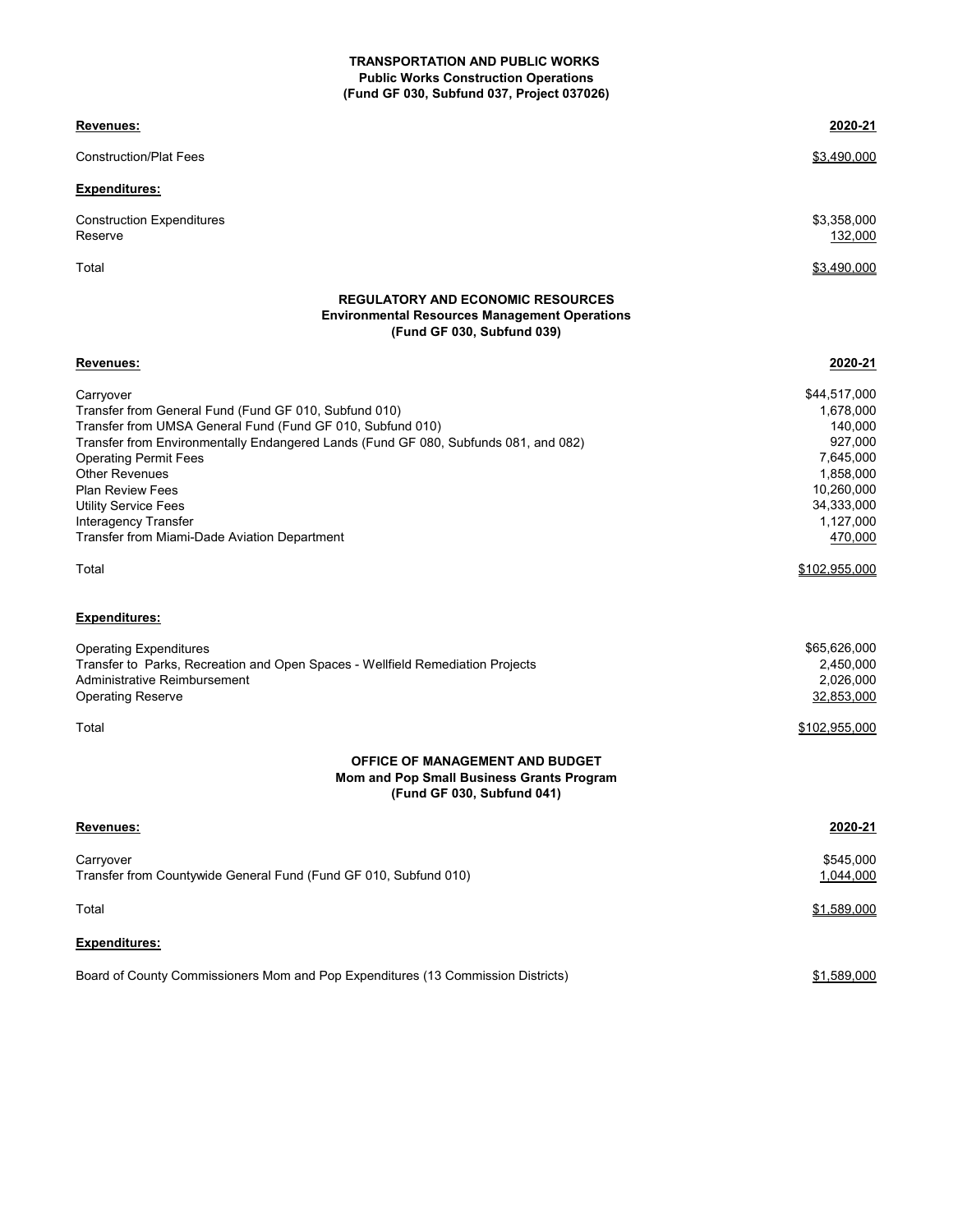#### **ADMINISTRATIVE OFFICE OF THE COURTS (AOC) (Fund GF 030, Subfund 042)**

| <u>Revenues:</u>                                                                                                                                                                                                                                                                                                   | 2020-21                                                                                                                       |
|--------------------------------------------------------------------------------------------------------------------------------------------------------------------------------------------------------------------------------------------------------------------------------------------------------------------|-------------------------------------------------------------------------------------------------------------------------------|
| Carryover<br>Transfer from Countywide General Fund (Fund GF 010, Subfund 010)<br>Interest<br>Criminal Court Costs (25% of \$65 surcharge)<br>Criminal Court Costs (\$85 surcharge)<br>Criminal and Civil Court Costs (\$15 surcharge)                                                                              | \$807,000<br>18,963,000<br>16,000<br>175,000<br>1,000,000<br>3,800,000                                                        |
| Total                                                                                                                                                                                                                                                                                                              | <u>\$24,761,000</u>                                                                                                           |
| <u>Expenditures:</u>                                                                                                                                                                                                                                                                                               |                                                                                                                               |
| Debt Service<br><b>Operating Expenditures</b><br>Operating Reserves                                                                                                                                                                                                                                                | \$308,000<br>\$23,601,000<br>852,000                                                                                          |
| Total                                                                                                                                                                                                                                                                                                              | \$24,761,000                                                                                                                  |
| <b>COMMUNICATIONS</b>                                                                                                                                                                                                                                                                                              |                                                                                                                               |
| (Fund GF 030, Subfund 043)<br>Revenues:                                                                                                                                                                                                                                                                            | 2020-21                                                                                                                       |
| Transfer from Countywide General Fund (Fund GF 010, Subfund 010)<br>Transfer from Unincorporated Municipal Services Area General Fund (Fund GF 010, Subfund 010)<br><b>Communication Funding Model</b><br>Miscellaneous Charges                                                                                    | \$9,179,000<br>2,898,000<br>8,172,000<br>175,000                                                                              |
| Total                                                                                                                                                                                                                                                                                                              | \$20,424,000                                                                                                                  |
| <u>Expenditures:</u>                                                                                                                                                                                                                                                                                               |                                                                                                                               |
| Operating Expenditures                                                                                                                                                                                                                                                                                             | \$20,424,000                                                                                                                  |
| <b>MIAMI-DADE POLICE DEPARTMENT (MDPD)</b><br><b>External Police Services Account</b><br>(Fund GF 030, Subfund 045)                                                                                                                                                                                                |                                                                                                                               |
| Revenue:                                                                                                                                                                                                                                                                                                           | 2020-21                                                                                                                       |
| Carryover<br>Revenues from Off Duty Police Service<br>Revenues from Miami-Dade Aviation Department<br>Revenues from Miami-Dade Port of Miami<br>Revenues from MDPD eCrash Program<br><b>Fines and Forfeitures</b><br>Contractual Payments for MDPD Computer Aided Dispatch System                                  | \$4,506,000<br>19,961,000<br>40,732,000<br>13,528,000<br>188,000<br>435,000<br>30,000                                         |
| Total                                                                                                                                                                                                                                                                                                              | \$79,380,000                                                                                                                  |
| Expenditures:                                                                                                                                                                                                                                                                                                      |                                                                                                                               |
| Diversion Program<br>Diversion Program Reserves<br>Miami-Dade Aviation Department Police Services<br>Port of Miami Police Services<br>MDPD Computer Aided Dispatch System<br>MDPD eCrash Program<br>MDPD eCrash Program Reserves<br>Off-Duty Police Services Expenses<br>Off-Duty Police Services Reserve<br>Total | \$153,000<br>2,415,000<br>40,732,000<br>13,528,000<br>30,000<br>702,000<br>281,000<br>19,961,000<br>1,578,000<br>\$79,380,000 |
|                                                                                                                                                                                                                                                                                                                    |                                                                                                                               |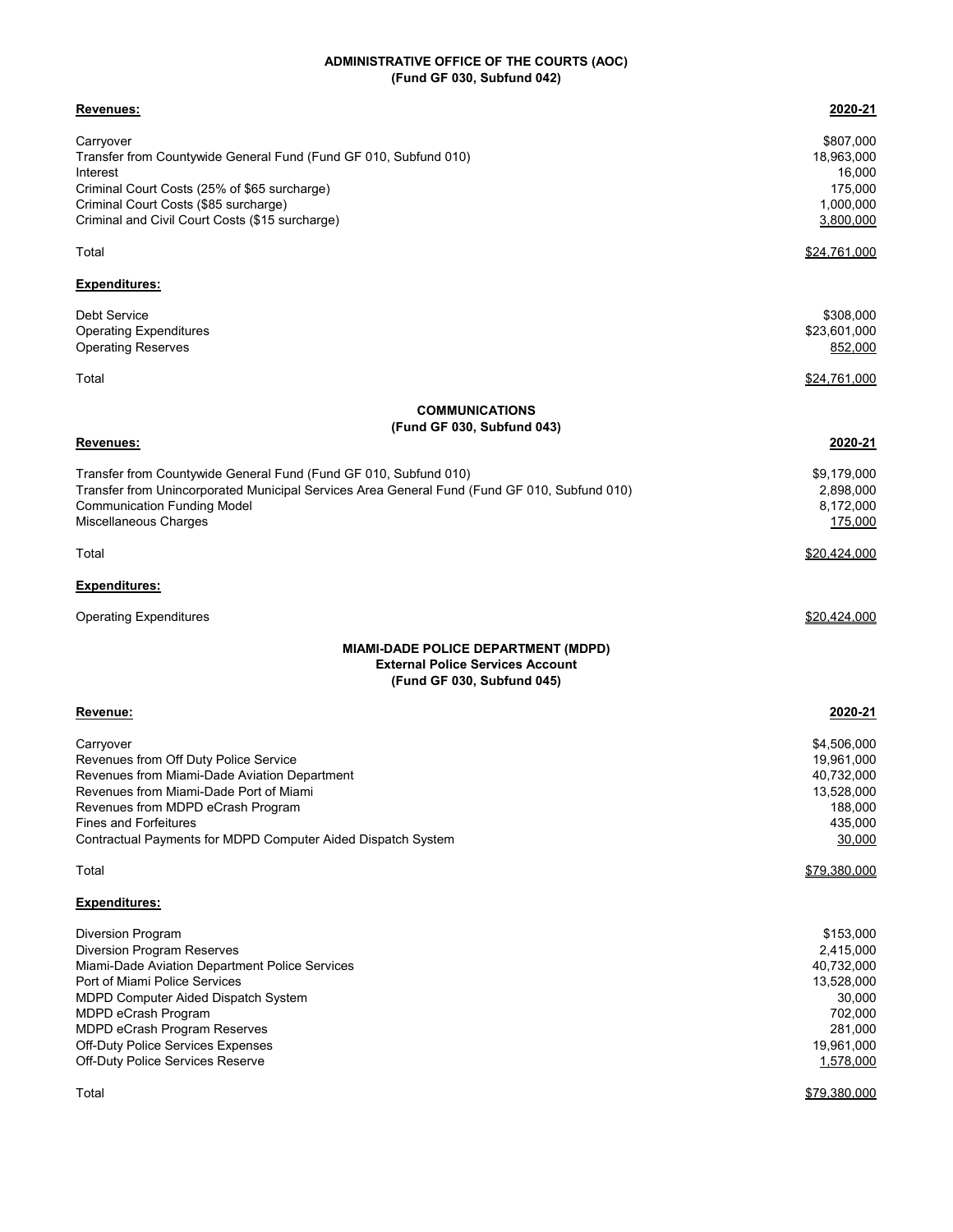#### **MIAMI-DADE POLICE DEPARTMENT (MDPD) Municipal Police Services Account (Fund GF 030, Subfund 046)**

| Revenues:                                                                                                                                                                                        | 2020-21                         |
|--------------------------------------------------------------------------------------------------------------------------------------------------------------------------------------------------|---------------------------------|
| Town of Cutler Bay Local Police Patrol Services Contractual Payment<br>Town of Cutler Bay Optional Service Payment                                                                               | \$10,121,000<br>288,000         |
| Total                                                                                                                                                                                            | \$10,409,000                    |
| <u>Expenditures:</u>                                                                                                                                                                             |                                 |
| MDPD Local Police Patrol Expenditures for the Town of Cutler Bay<br>MDPD Optional Service Expenditures for the Town of Cutler Bay                                                                | \$10,121,000<br><u> 288,000</u> |
| Total<br><b>MIAMI-DADE POLICE DEPARTMENT (MDPD)</b><br><b>Municipal Police Services Account</b><br>(Fund GF 030, Subfund 047)                                                                    | \$10,409,000                    |
| Revenues:                                                                                                                                                                                        | 2020-21                         |
| City of South Miami Optional Service Payment                                                                                                                                                     | \$78,000                        |
| Expenditures:                                                                                                                                                                                    |                                 |
| MDPD Optional Service Expenditures for the City of South Miami (School Crossing Guards)                                                                                                          | \$78,000                        |
| <b>HUMAN RESOURCES</b><br>Human Rights and Fair Employment Administration<br>(Fund GF 030, Subfund 049)                                                                                          |                                 |
| Revenues:                                                                                                                                                                                        | 2020-21                         |
| Transfer from Countywide General Fund (Fund GF 010, Subfund 010)<br>Transfer from Unincorporated Municipal Services Area General Fund (Fund GF 010, Subfund 010)<br>Federal Grants and Contracts | \$870,000<br>275,000<br>78,000  |
| Total                                                                                                                                                                                            | \$1,223,000                     |
| Expenditures:                                                                                                                                                                                    |                                 |
| <b>Operating Expenditures</b>                                                                                                                                                                    | \$1,223,000                     |
| <b>AUDIT AND MANAGEMENT SERVICES</b><br><b>Internal Operations</b><br>(Fund GF 030, Subfund 052, Project 052015)                                                                                 |                                 |
| <u>Revenues:</u>                                                                                                                                                                                 | 2020-21                         |
| Charges for Audits or Special Studies                                                                                                                                                            | \$2,200,000                     |
| <u>Expenditures:</u>                                                                                                                                                                             |                                 |
| <b>Special Audit Services</b>                                                                                                                                                                    | \$2,200,000                     |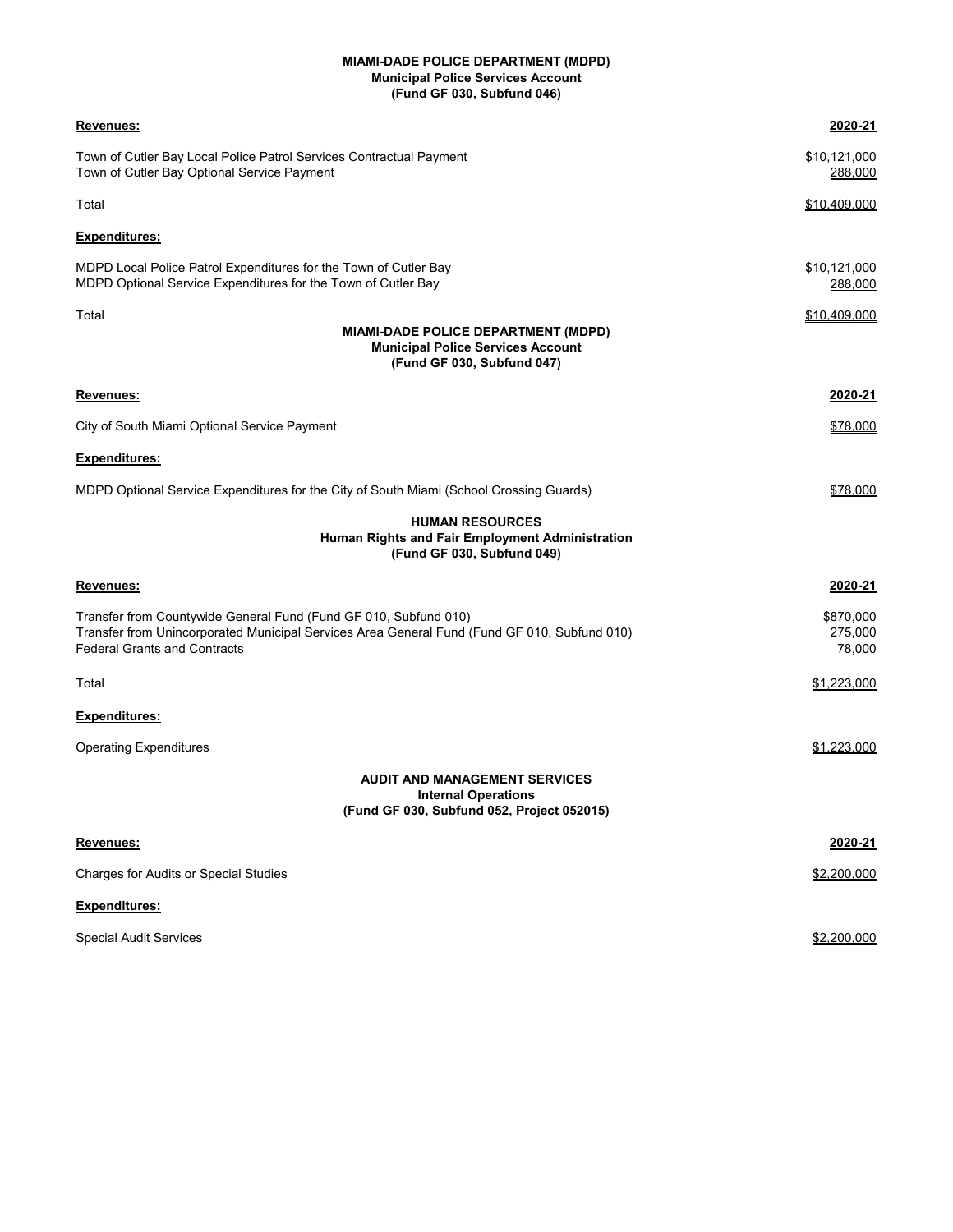#### **IT FUNDING MODEL (Fund GF 030, Subfund 052, Project 052FDM)**

| <u>Revenues:</u>                                                                             | 2020-21      |
|----------------------------------------------------------------------------------------------|--------------|
| Carryover                                                                                    | \$478,000    |
| IT Funding Model Revenues                                                                    | \$31,971,000 |
| Transfer from Countywide General Fund (Fund GF 010, Subfund 010)                             | 36,444,000   |
| Transfer from Unincorporated Municipal Services Area General Fund (Fund GF 010, Subfund 010) | 11,509,000   |
| Total                                                                                        | \$80,402,000 |
| Expenditures:                                                                                |              |
| Transfer to Information Technology Department (Fund GF 060, Various Subfunds)                | \$67,819,000 |
| Transfer to Office of the Property Appraiser (Fund GF 030, Subfund 056)                      | 3,893,000    |
| Transfer to Office of Management and Budget (Fund GF 030, Subfund 057)                       | 1,467,000    |
| Reimbursement to Finance Department (Fund GF 030, Subfund 031)                               | 2,813,000    |
| Transfer to ITLC Capital Projects - (Fund CO 310, Subfund 313 project 313200)                | 505,000      |
| Reimbursement to Office of Management and Budget (GF 010, Subfund 010)                       | 388,000      |
| ERP Debt Service Payment (Fund D5 213, Subfund 2F3, Project 213931)                          | 3,517,000    |
| Total                                                                                        | \$80,402,000 |
| <b>OFFICE OF MANAGEMENT AND BUDGET</b>                                                       |              |
| <b>Bond Program Administration</b><br>(Fund GF 030, Subfund 054)                             |              |
|                                                                                              |              |
| Revenues:                                                                                    | 2020-21      |
| Transfer from Countywide General Fund (Fund GF 010, Subfund 010)                             | \$183,000    |
| Transfer from Countywide Infrastructure Investment Program                                   | 650,000      |
| Transfer from UMSA General Fund                                                              | 58,000       |
|                                                                                              |              |
| Total                                                                                        | \$891,000    |
| <b>Expenditures:</b>                                                                         |              |
| Operating Expenditures                                                                       | \$891.000    |
| <b>OFFICE OF MANAGEMENT AND BUDGET</b>                                                       |              |
| <b>Grants Coordination</b><br>(Fund GF 030, Subfund 054)                                     |              |
| Revenues:                                                                                    | 2020-21      |
| Transfer from Countywide General Fund (Fund GF 010, Subfund 010)                             | \$2,191,000  |
| Marketing Revenue                                                                            | 450,000      |
| Total                                                                                        | \$2,641,000  |
| Expenditures:                                                                                |              |
| Operating Expenditures                                                                       | \$2,641,000  |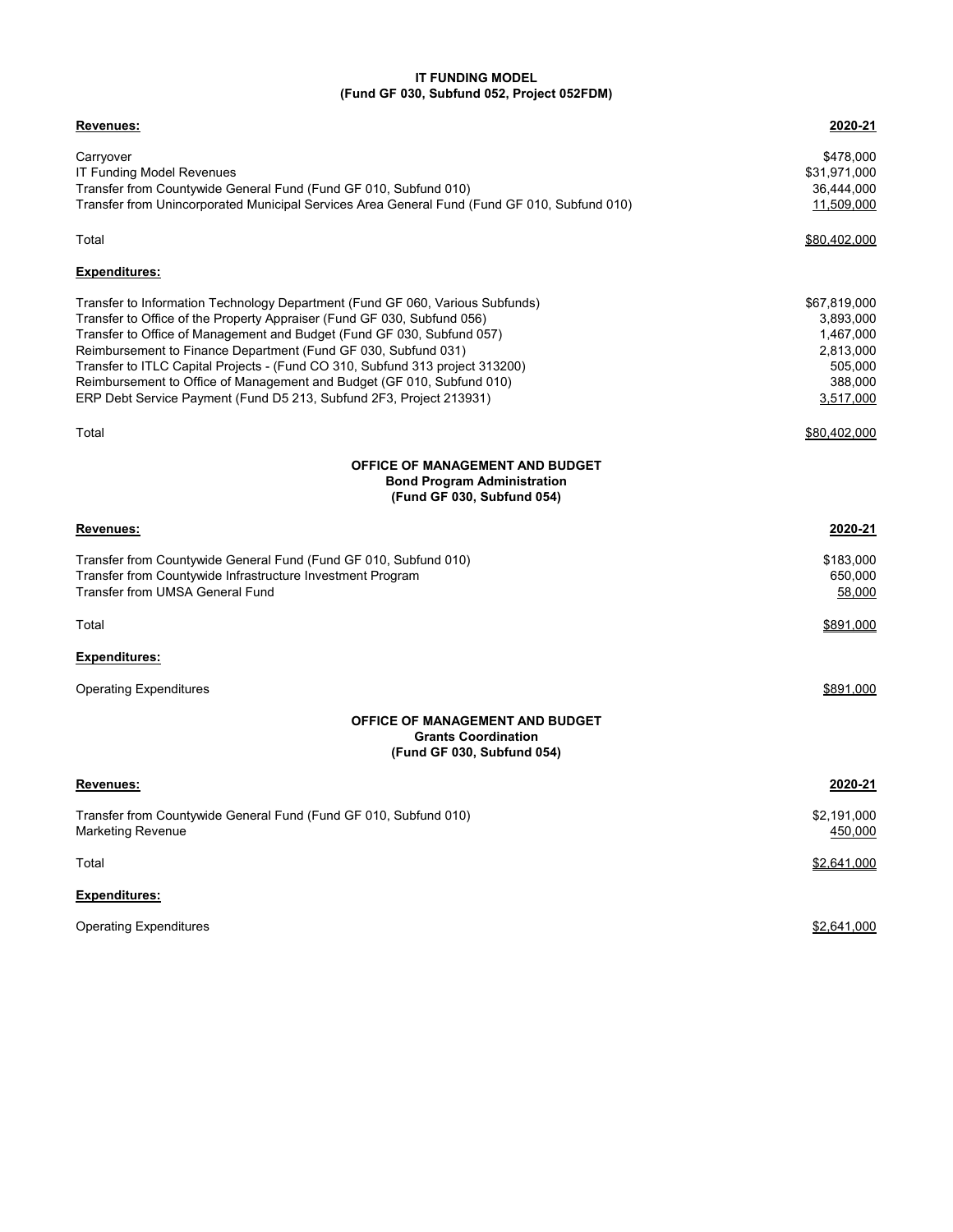### **MEDICAL EXAMINER (Fund GF 030, Subfund 055)**

| <b>Revenues:</b>                                                                                                                                                                                                        | 2020-21                                                       |
|-------------------------------------------------------------------------------------------------------------------------------------------------------------------------------------------------------------------------|---------------------------------------------------------------|
| Transfer from Countywide General Fund (Fund GF 010, Subfund 010)<br><b>Service Fees</b>                                                                                                                                 | \$13,798,000<br>945,000                                       |
| Total                                                                                                                                                                                                                   | <u>\$14,743,000</u>                                           |
| <b>Expenditures:</b>                                                                                                                                                                                                    |                                                               |
| <b>Operating Expenditures</b>                                                                                                                                                                                           | \$14,743,000                                                  |
| <b>PROPERTY APPRAISER</b><br>(Fund GF 030, Subfund 056)                                                                                                                                                                 |                                                               |
| Revenues:                                                                                                                                                                                                               | 2020-21                                                       |
| Carryover<br>Transfer from Countywide General Fund (Fund GF 010, Subfund 010)<br>Reimbursements from Taxing Jurisdictions<br>Transfer from IT Funding Model (Fund GF 030, Subfund 052)<br><b>Miscellaneous Revenues</b> | \$4,000,000<br>43,960,000<br>2,780,000<br>3,893,000<br>24,000 |
| Total                                                                                                                                                                                                                   | \$54,657,000                                                  |
| <b>Expenditures:</b>                                                                                                                                                                                                    |                                                               |
| <b>Operating Expenditures</b><br>Computer Aided Mass Appraisal System (CAMA) - Replacement Project                                                                                                                      | \$50,657,000<br>4,000,000                                     |
| Total                                                                                                                                                                                                                   | \$54,657,000                                                  |
| <b>OFFICE OF MANAGEMENT AND BUDGET</b><br><b>Strategic Business Management</b><br>(Fund GF 030, Subfund 057)                                                                                                            |                                                               |
| Revenues:                                                                                                                                                                                                               | 2020-21                                                       |
| Transfer from IT Funding Model (Fund GF 030, Subfund 052, Project 052FDM)<br>Enterprise Resource Planning Implementation Project Bond Proceeds                                                                          | \$1,467,000<br>2,355,000                                      |
| Total                                                                                                                                                                                                                   | \$3,822,000                                                   |
| <b>Expenditures:</b>                                                                                                                                                                                                    |                                                               |
| <b>Operating Expenditures</b>                                                                                                                                                                                           | \$3,822,000                                                   |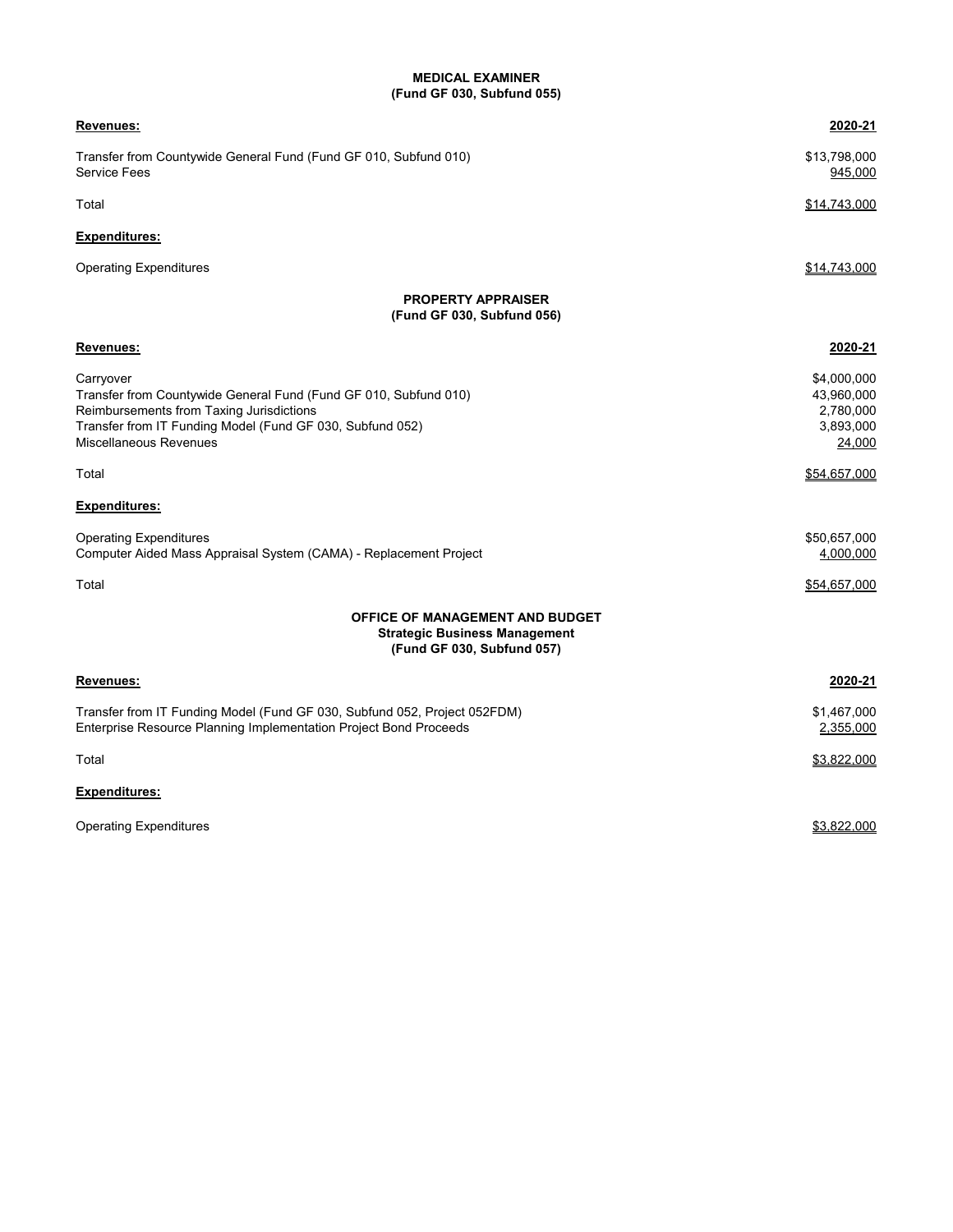# **REGULATORY AND ECONOMIC RESOURCES (Fund GF 030, Subfund 065, Various Projects) Land Development, Building and Zoning Compliance Operations**

| Revenues:                                                                                    | 2020-21       |
|----------------------------------------------------------------------------------------------|---------------|
| Transfer from Countywide General Fund (Fund GF 010, Subfund 010)                             | \$1,226,000   |
| Transfer from Unincorporated Municipal Services Area General Fund (Fund GF 010, Subfund 010) | 189,000       |
| <b>Building Administrative Fees</b>                                                          | 742,000       |
| Carryover                                                                                    | 91,399,000    |
| Code Compliance Fees                                                                         | 4,532,000     |
| Code Fines/Lien Collections                                                                  | 8,651,000     |
| <b>Construction/Plat Fees</b>                                                                | 4,591,000     |
| Contractor's Licensing and Enforcement Fees                                                  | 1,586,000     |
| <b>Foreclosure Registry</b>                                                                  | 507,000       |
| Miscellaneous Revenues                                                                       | 939,000       |
| Other Revenue                                                                                | 5,284,000     |
| <b>Permitting Trade Fees</b>                                                                 | 33,587,000    |
| <b>Product Control Certification Fees</b>                                                    | 2,217,000     |
| <b>Planning Revenue</b>                                                                      | 1,131,000     |
| Zoning Revenue                                                                               | 7,936,000     |
| Total                                                                                        | \$164,517,000 |
| <b>Expenditures:</b>                                                                         |               |
| <b>Operating Expenditures</b>                                                                | \$78,688,000  |
| Administrative Reimbursement                                                                 | 2,253,000     |
| <b>Operating Reserve</b>                                                                     | 83,576,000    |
| Total                                                                                        | \$164,517,000 |
| <b>INTERNAL SERVICES</b>                                                                     |               |
| <b>Vehicle Financed Leases</b><br>(Fund GF 030, Subfund 102, Various Projects)               |               |
| <b>Revenues:</b>                                                                             | 2020-21       |
| <b>Future Financing Proceeds</b>                                                             | \$57,059,000  |
|                                                                                              |               |

# **Expenditures:**

Departmental Vehicle Purchases (Various)  $$57,059,000$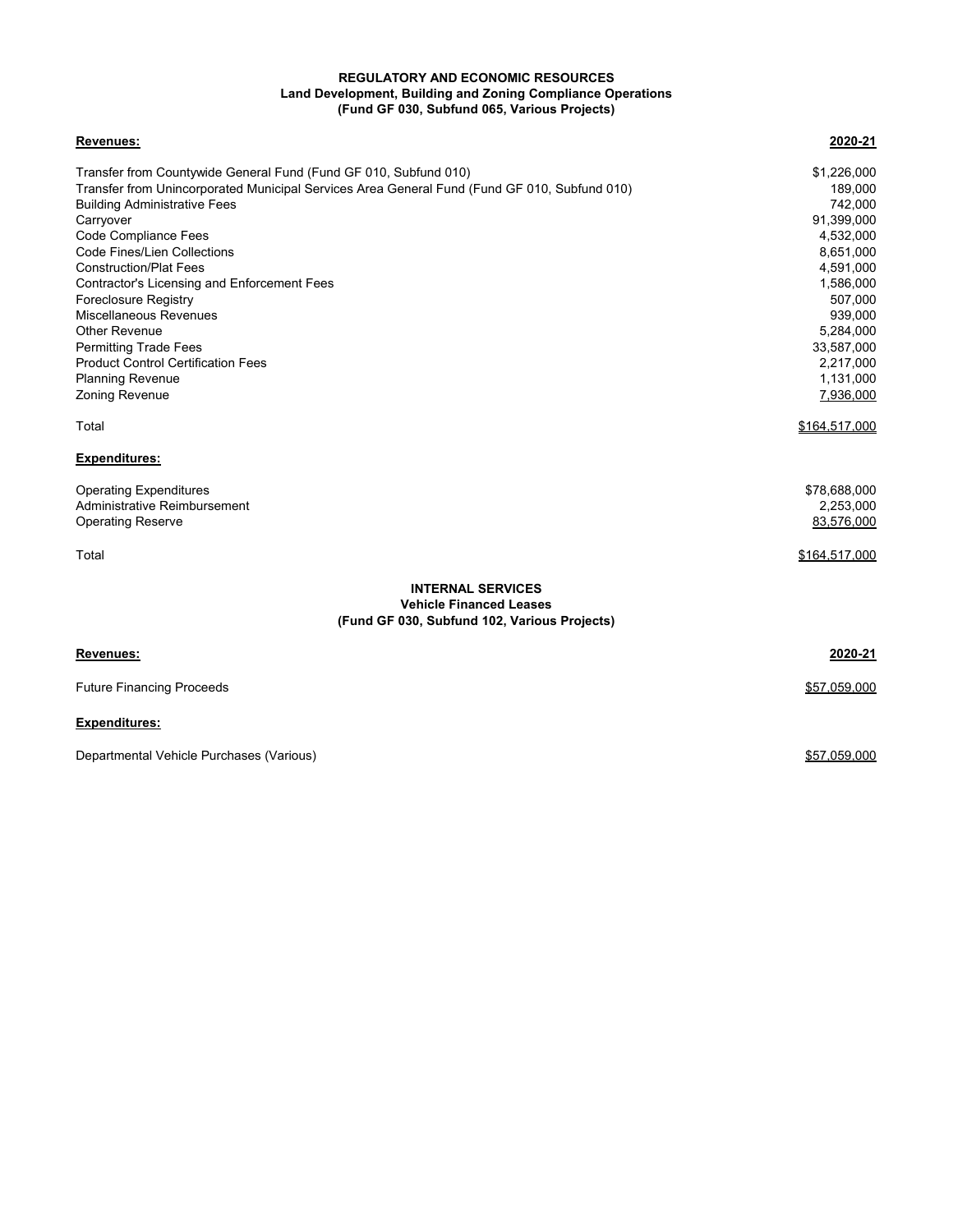### **Operations and Zoo Miami (Fund GF 040, Various Subfunds) PARKS, RECREATION AND OPEN SPACES**

| Revenues:                                                                                    | 2020-21       |
|----------------------------------------------------------------------------------------------|---------------|
| Transfer from Countywide General Fund (Fund GF 010, Subfund 010)                             | \$50.421.000  |
| Transfer from Unincorporated Municipal Services Area General Fund (Fund GF 010, Subfund 010) | 46.765.000    |
| Fees and Charges                                                                             | 53.567.000    |
| Transfer from Convention Development Tax (Fund ST 160, Subfund 162)                          | 11.600.000    |
| Transfer from Tourist Development Tax (Fund ST 150, Subfund 151)                             | 2,700,000     |
| Transfer of Secondary Gas Tax for Right-of-Way Maintenance (Fund CO 330, Various Subfunds)   | 4.016.000     |
| <b>CIIP Program Revenues</b>                                                                 | 1,792,000     |
| <b>Other Revenues</b>                                                                        | 142.000       |
| Interdepartmental/Interagency Transfers                                                      | 5.668.000     |
| Intradepartmental Transfers                                                                  | 1,487,000     |
| Total                                                                                        | \$178,158,000 |
| <b>Expenditures:</b>                                                                         |               |

| \$173.232.000 |
|---------------|
| 300.000       |
| 2,639,000     |
| 500.000       |
| 1,487,000     |
|               |

Total \$178,158,000 **\$178,158,000** 

# **Internal Service Operations (Fund GF 050, Various Subfunds) INTERNAL SERVICES**

#### **Revenues: 2020-21**

| Transfer from Countywide General Fund (Fund GF 010, Subfund 010)                             | \$45,590,000  |
|----------------------------------------------------------------------------------------------|---------------|
| Transfer from Unincorporated Municipal Services Area General Fund (Fund GF 010, Subfund 010) | 14,437,000    |
| Carryover                                                                                    | 6.454.000     |
| Internal Service Fees and Charges                                                            | 208,489,000   |
| Interest Income                                                                              | 60.000        |
| Interagency Transfer                                                                         | 5,769,000     |
| Miscellaneous Revenues                                                                       | 350.000       |
| Other Revenues - Business Participation Model (BPM)                                          | 7,397,000     |
| <b>External Fees and Charges</b>                                                             | 947.000       |
| Fees and Charges                                                                             | 3,627,000     |
| <b>Municipal Fines</b>                                                                       | 400.000       |
| User Access Fees                                                                             | 13,080,000    |
| Interfund Transfers                                                                          | 715.000       |
| Intradepartmental Transfers                                                                  | 9,611,000     |
| Total                                                                                        | \$316.926.000 |

# **Expenditures:**

| <b>Operating Expenditures</b>                                                                                | \$238,186,000 |
|--------------------------------------------------------------------------------------------------------------|---------------|
| Administrative Reimbursement                                                                                 | 400.000       |
| Reimbursement of County Attorney's Office for Legal Services                                                 | 3,800,000     |
| Distribution of Municipal ADA Fines                                                                          | 400.000       |
| Distribution of Funds in Trust to the Beacon Tradeport                                                       | 255,000       |
| Transfer to General Government Improvement Fund (GGIF) (Fund CO 310, Subfund 313)                            | 12,668,000    |
| Transfer to Debt Service (Various Projects)                                                                  | 39,413,000    |
| Transfer to General Fund for Countywide Procurement Activities and Other Reserves (Fund GF 010, Subfund 010) | 2,517,000     |
| Transfer to CIIP - Fleet Capital                                                                             | 3.054.000     |
| <b>Reserves</b>                                                                                              | 3,022,000     |
| Intradepartmental Transfers                                                                                  | 9,611,000     |

Total 3313,326,000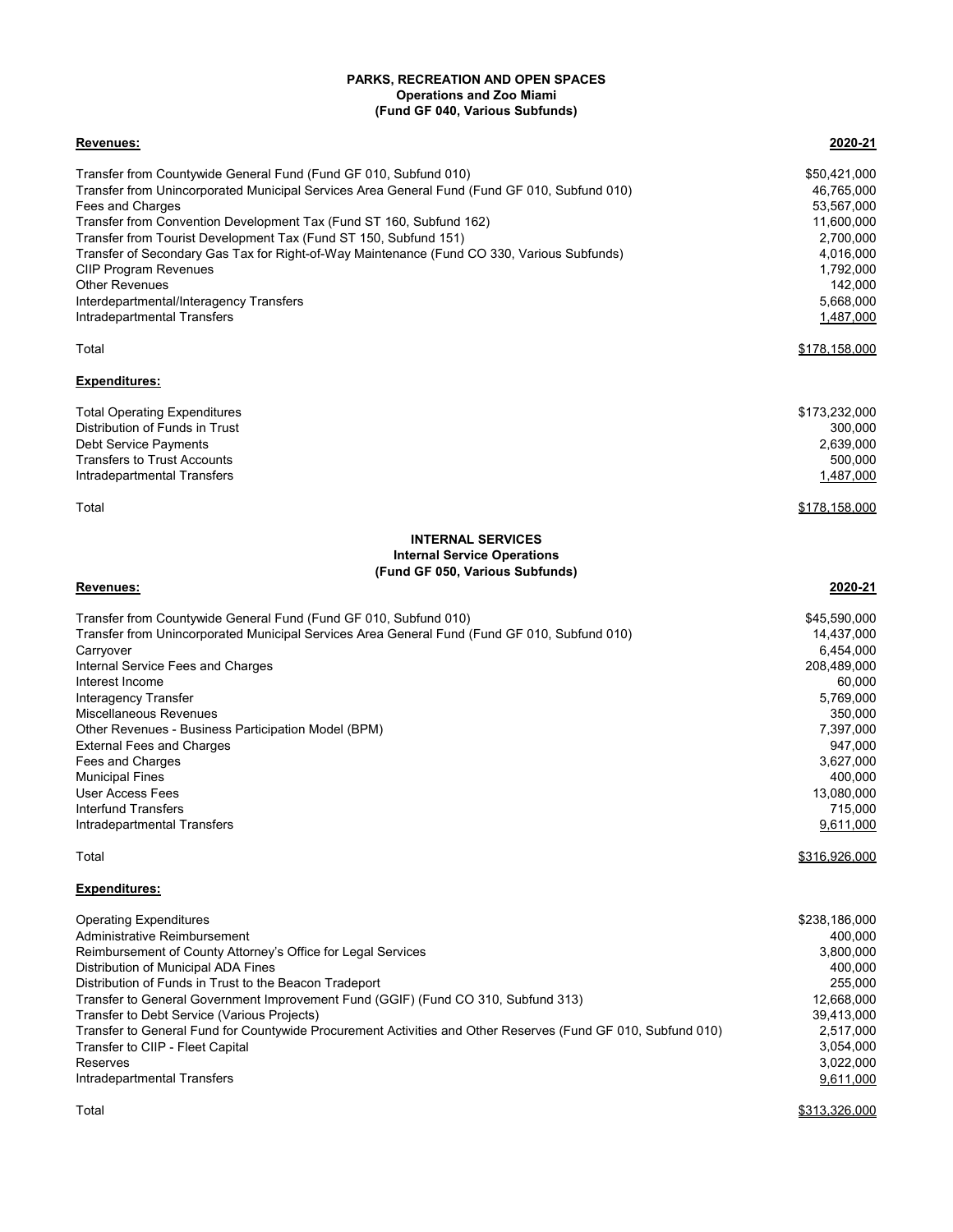### **HUMAN RESOURCES (Fund GF 050, Subfund 051) Benefits Administration**

| Revenues:                                                                                                                                                                                                                                                                                                                               | 2020-21                                                                  |
|-----------------------------------------------------------------------------------------------------------------------------------------------------------------------------------------------------------------------------------------------------------------------------------------------------------------------------------------|--------------------------------------------------------------------------|
| Transfer from Self Insurance Trust Fund (Fund IS 541)<br><b>Other Revenues</b>                                                                                                                                                                                                                                                          | \$3,495,000<br>172,000                                                   |
| Total                                                                                                                                                                                                                                                                                                                                   | <u>\$3,667,000</u>                                                       |
| <b>Expenditures:</b>                                                                                                                                                                                                                                                                                                                    |                                                                          |
| <b>Operating Expenditures</b>                                                                                                                                                                                                                                                                                                           | \$3,667,000                                                              |
| <b>FINANCE</b><br><b>Internal Service Fund</b><br>(Fund GF 050, Subfund 053, Various Projects)                                                                                                                                                                                                                                          | 2020-21                                                                  |
| Revenues:                                                                                                                                                                                                                                                                                                                               |                                                                          |
| Carryover<br>Cash Management Fees and Other Revenues<br><b>Credit and Collections Charges</b><br>Code Fines/ Lien Collections                                                                                                                                                                                                           | \$867,000<br>3,102,000<br>7,287,000<br>2,094,000                         |
| Total                                                                                                                                                                                                                                                                                                                                   | \$13,350,000                                                             |
| <b>Expenditures:</b>                                                                                                                                                                                                                                                                                                                    |                                                                          |
| Cash Management Operating Expenditures<br><b>Credit and Collections Expenditures</b><br><b>Code Enforcement Expenditures</b><br>Transfer to Finance (Fund CO 310, Subfund 313, Project 313115)<br>Transfer to Finance (Fund GF 030, Subfund 031)<br>Transfer to General Government Improvement Fund - (GGIF) (Fund CO 310, Subfund 313) | \$2,082,000<br>6,683,000<br>2,094,000<br>417,000<br>412,000<br>1,662,000 |
| Total<br><b>CLERK OF COURTS</b>                                                                                                                                                                                                                                                                                                         | \$13,350,000                                                             |
| <b>Records Management</b><br>(Fund GF 050, Subfund 057)                                                                                                                                                                                                                                                                                 |                                                                          |
| Revenues:                                                                                                                                                                                                                                                                                                                               | 2020-21                                                                  |
| Carryover<br>Fees and Charges                                                                                                                                                                                                                                                                                                           | \$850,000<br>1,600,000                                                   |
| Total                                                                                                                                                                                                                                                                                                                                   | \$2,450,000                                                              |
|                                                                                                                                                                                                                                                                                                                                         |                                                                          |

**Expenditures:**

Operating Expenditures **\$2,450,000** Security 1, 1999 Security 1, 1999 Security 1, 1999 Security 1, 1999 Security 1, 1999 Security 1, 1999 Security 1, 1999 Security 1, 1999 Security 1, 1999 Security 1, 1999 Security 1, 1999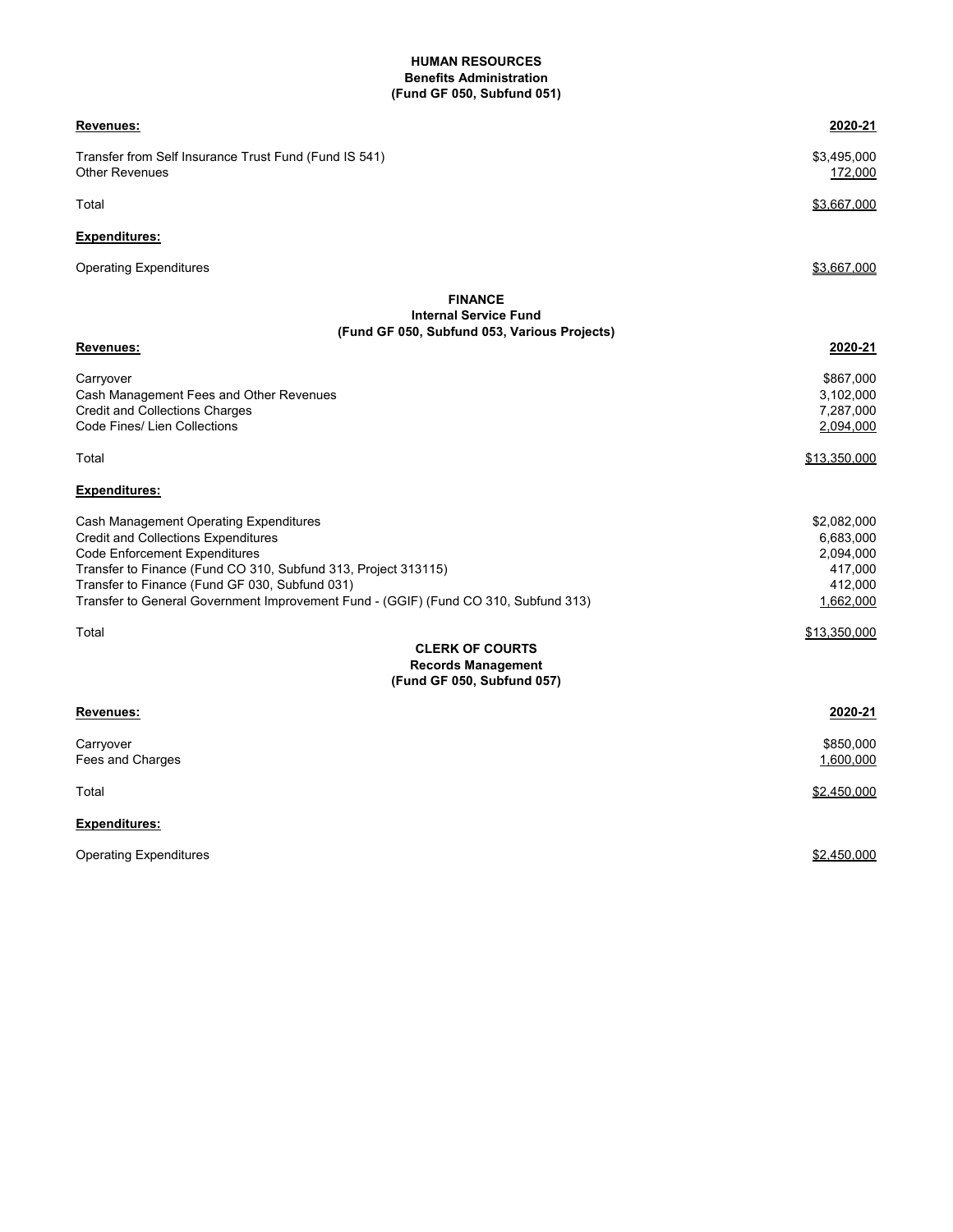### **(Fund GF 060, Various Subfunds) INFORMATION TECHNOLOGY**

| Revenues:                                                                                                                                                                                                                                                                                                                                                                                         | 2020-21                                                                                                              |
|---------------------------------------------------------------------------------------------------------------------------------------------------------------------------------------------------------------------------------------------------------------------------------------------------------------------------------------------------------------------------------------------------|----------------------------------------------------------------------------------------------------------------------|
| Carryover<br>Transfer from Countywide General Fund (Fund GF 010, Subfund 010)<br>Transfer from State of Florida Recording Fee<br>Transfer from IT Funding Model (GF 030, Subfund 052)<br>Charges to Departments for Telephone Services<br>Transfer from Fund SO 100, Subfund 104, Project 104141<br><b>Proprietary Fees</b><br>Intradepartmental Transfers<br>Charges to Departments for Services | \$7,894,000<br>1,712,000<br>3,300,000<br>67,818,000<br>14,522,000<br>500,000<br>659,000<br>19,628,000<br>128,786,000 |
| Total                                                                                                                                                                                                                                                                                                                                                                                             | \$244,819,000                                                                                                        |
| <b>Expenditures:</b>                                                                                                                                                                                                                                                                                                                                                                              |                                                                                                                      |
| <b>Operating Expenditures</b><br><b>Charges for Telephone Services</b><br>Charges to Debt Service (Project 213955)<br>Intradepartmental Transfers<br>Transfer to IT Capital Fund (Fund CO 310, Subfund 313 Project 313210)<br>Transfer to General Government Improvement Fund - (GGIF) for Debt Service (Fund CO 310, Subfund 313)                                                                | \$200,526,000<br>14,522,000<br>335,000<br>19,628,000<br>9,105,000<br>703,000                                         |
| Total<br><b>REGULATORY AND ECONOMIC RESOURCES</b><br><b>Environmentally Endangered Lands Program (EEL)</b><br>(Fund GF 080, Subfunds 081 and 082)                                                                                                                                                                                                                                                 | \$244,819,000                                                                                                        |
| Revenues:                                                                                                                                                                                                                                                                                                                                                                                         | 2020-21                                                                                                              |
| Carryover<br>Carryover of Restricted Reserves for Land Management<br>Florida Department of Environmental Protection<br><b>Interest Earnings</b>                                                                                                                                                                                                                                                   | \$13,773,000<br>10,000,000<br>100,000<br>350,000                                                                     |
| Total                                                                                                                                                                                                                                                                                                                                                                                             | <u>\$24,223,000</u>                                                                                                  |
| <b>Expenditures:</b>                                                                                                                                                                                                                                                                                                                                                                              |                                                                                                                      |
| Transfer to Environmental Resources Management (Fund GF 030, Subfund 039)<br>Land Acquisition<br>Land Management<br>Reserves                                                                                                                                                                                                                                                                      | \$927,000<br>500,000<br>3,000,000<br>19,796,000                                                                      |
| Total                                                                                                                                                                                                                                                                                                                                                                                             | \$24,223,000                                                                                                         |
| <b>MIAMI-DADE LIBRARY</b><br><b>Operations</b><br>(Fund SL 090, Various Subfunds)                                                                                                                                                                                                                                                                                                                 |                                                                                                                      |
| Revenues:                                                                                                                                                                                                                                                                                                                                                                                         | 2020-21                                                                                                              |
| Ad Valorem Revenue (Tax Roll: \$291,615,522,001)<br>Carryover<br>State Aid to Public Libraries<br>Miscellaneous Revenue                                                                                                                                                                                                                                                                           | \$78,678,000<br>14,611,000<br>1,200,000<br>1,017,000                                                                 |
| Total                                                                                                                                                                                                                                                                                                                                                                                             | \$95,506,000                                                                                                         |
| <b>Expenditures:</b>                                                                                                                                                                                                                                                                                                                                                                              |                                                                                                                      |
| <b>Library Operations</b><br>Administrative Reimbursement<br>Debt Service Payment (Project 213953)<br>Transfer to Capital Project (Fund CO 310, Subfund 311)                                                                                                                                                                                                                                      | \$88,853,000<br>2,572,000<br>1,581,000<br>2,500,000                                                                  |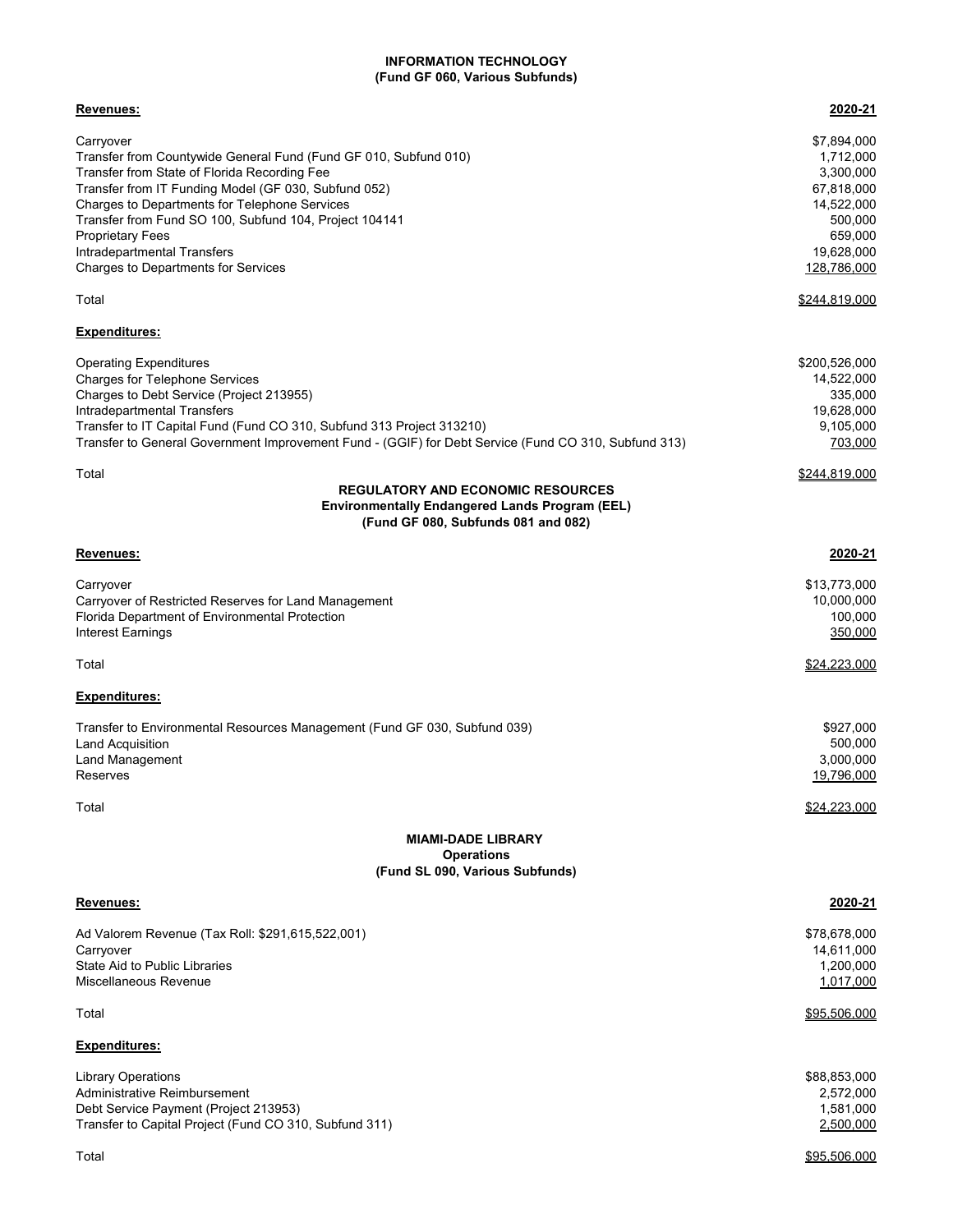# **LAW LIBRARY A (Fund SO 100, Subfund 102, Project 102001)**

| Revenues:                                                                                                                                                                                                                                             | 2020-21                                                                       |
|-------------------------------------------------------------------------------------------------------------------------------------------------------------------------------------------------------------------------------------------------------|-------------------------------------------------------------------------------|
| Carryover<br>Criminal Court Costs (25% of \$65 surcharge)                                                                                                                                                                                             | \$362,000<br>175,000                                                          |
| Service Charges<br><b>Business License Tax Revenue</b>                                                                                                                                                                                                | 70,000<br>85,000                                                              |
| Total                                                                                                                                                                                                                                                 | \$692,000                                                                     |
| <u>Expenditures:</u>                                                                                                                                                                                                                                  |                                                                               |
| <b>Operating Expenditures</b><br>Operating Reserves                                                                                                                                                                                                   | \$493,000<br>199,000                                                          |
| Total                                                                                                                                                                                                                                                 | \$692,000                                                                     |
| <b>LEGAL AID SOCIETY</b><br>(Fund SO 100, Subfund 103)                                                                                                                                                                                                |                                                                               |
| Revenues:                                                                                                                                                                                                                                             | 2020-21                                                                       |
| Carryover<br>Transfer from Countywide General Fund (Fund GF 010, Subfund 010)<br>Criminal Court Costs (25% of \$65 surcharge)<br>Domestic Violence Grants<br>Florida Bar Foundation Contributions<br>Miscellaneous Revenue<br>Victims of Crime Grants | \$120,000<br>3,200,000<br>175,000<br>629,000<br>285,000<br>303,000<br>197,000 |
| Total                                                                                                                                                                                                                                                 | \$4,909,000                                                                   |
| Expenditures:                                                                                                                                                                                                                                         |                                                                               |
| <b>Operating Expenditures</b>                                                                                                                                                                                                                         | \$4,909,000                                                                   |
| <b>INFORMATION TECHNOLOGY</b><br>800 Megahertz Radio System Maintenance<br>(Fund SO 100, Subfund 104, Project 104141)                                                                                                                                 |                                                                               |
| Revenues:                                                                                                                                                                                                                                             | 2020-21                                                                       |
| <b>Traffic Fines</b>                                                                                                                                                                                                                                  | \$500,000                                                                     |
| Expenditures:                                                                                                                                                                                                                                         |                                                                               |
| Transfer to Fund GF 060, Subfund 004                                                                                                                                                                                                                  | \$500,000                                                                     |
| <b>JUDICIAL ADMINISTRATION</b><br>Driving While License Suspended Traffic School (AOC)<br>(Fund SO 100, Subfund 106, Project 106003)                                                                                                                  |                                                                               |
| Revenues:                                                                                                                                                                                                                                             | 2020-21                                                                       |
| Carryover<br>Program Income<br>Interest                                                                                                                                                                                                               | \$980,000<br>300,000<br>20,000                                                |
| Total                                                                                                                                                                                                                                                 | \$1,300,000                                                                   |
| <u>Expenditures:</u>                                                                                                                                                                                                                                  |                                                                               |
| <b>Operating Expenditures</b><br>Operating Reserves                                                                                                                                                                                                   | \$720,000<br>580,000                                                          |
| Total                                                                                                                                                                                                                                                 | \$1,300,000                                                                   |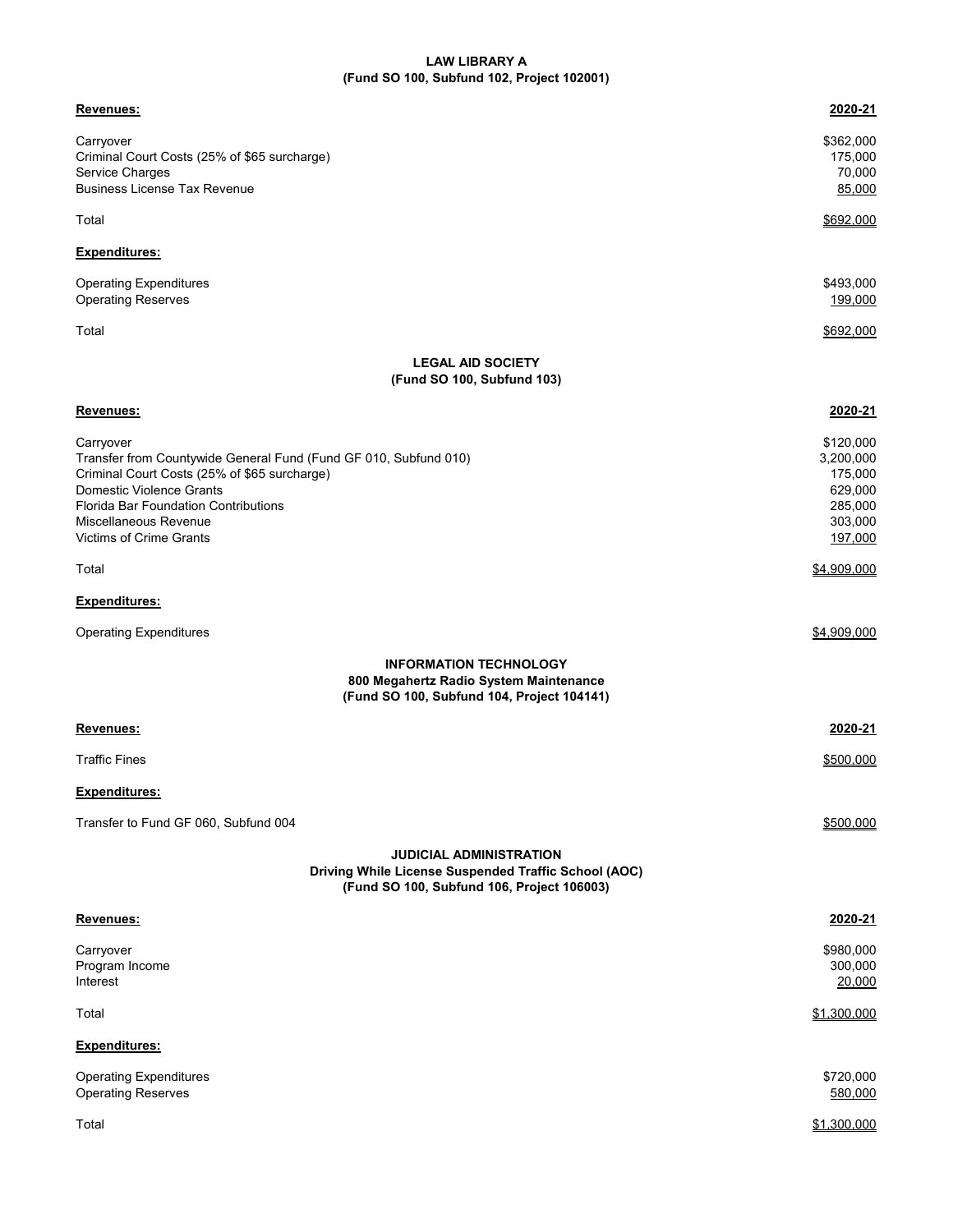#### **Court Standby Program (SAO) (Fund SO 100, Subfund 106, Project 106005)**

| Revenues:                                                                                                     | 2020-21                         |
|---------------------------------------------------------------------------------------------------------------|---------------------------------|
| Carryover<br>Transfer from the Miami-Dade Police Department<br>Contribution from Municipal Police Departments | \$134,000<br>125,000<br>319,000 |
| Total                                                                                                         | \$578,000                       |
| Expenditures:                                                                                                 |                                 |
| <b>Operating Expenditures</b>                                                                                 | \$578,000                       |
| Self Help Unit (AOC)<br>(Fund SO 100, Subfund 106, Project 106006)                                            |                                 |
| Revenues:                                                                                                     | 2020-21                         |
| Carryover<br>Interest<br>Program Income                                                                       | \$307,000<br>5,000<br>1,237,000 |
| Total                                                                                                         | \$1,549,000                     |
| Expenditures:                                                                                                 |                                 |
| <b>Operating Expenditures</b>                                                                                 | \$1,594,000                     |
| Miami-Dade County Adult Drug Court (AOC)<br>(Fund SO 100, Subfund 106, Project 106007)                        |                                 |
| Revenues:                                                                                                     | 2020-21                         |
| Carryover<br>Program Income<br>Interest                                                                       | \$145,000<br>2,000<br>2,000     |
| Total                                                                                                         | \$149,000                       |
| Expenditures:                                                                                                 |                                 |
| <b>Operating Reserves</b>                                                                                     | \$149,000                       |
| <b>Process Servers (AOC)</b><br>(Fund SO 100, Subfund 106, Project 106009)                                    |                                 |
| Revenues:                                                                                                     | 2020-21                         |
| Carryover<br>Process Server Fees<br>Interest                                                                  | \$217,000<br>86,000<br>5,000    |
| Total                                                                                                         | \$308,000                       |
| Expenditures:                                                                                                 |                                 |
| <b>Operating Expenditures</b><br><b>Operating Reserves</b>                                                    | \$111,000<br>197,000            |
| Total                                                                                                         | \$308,000                       |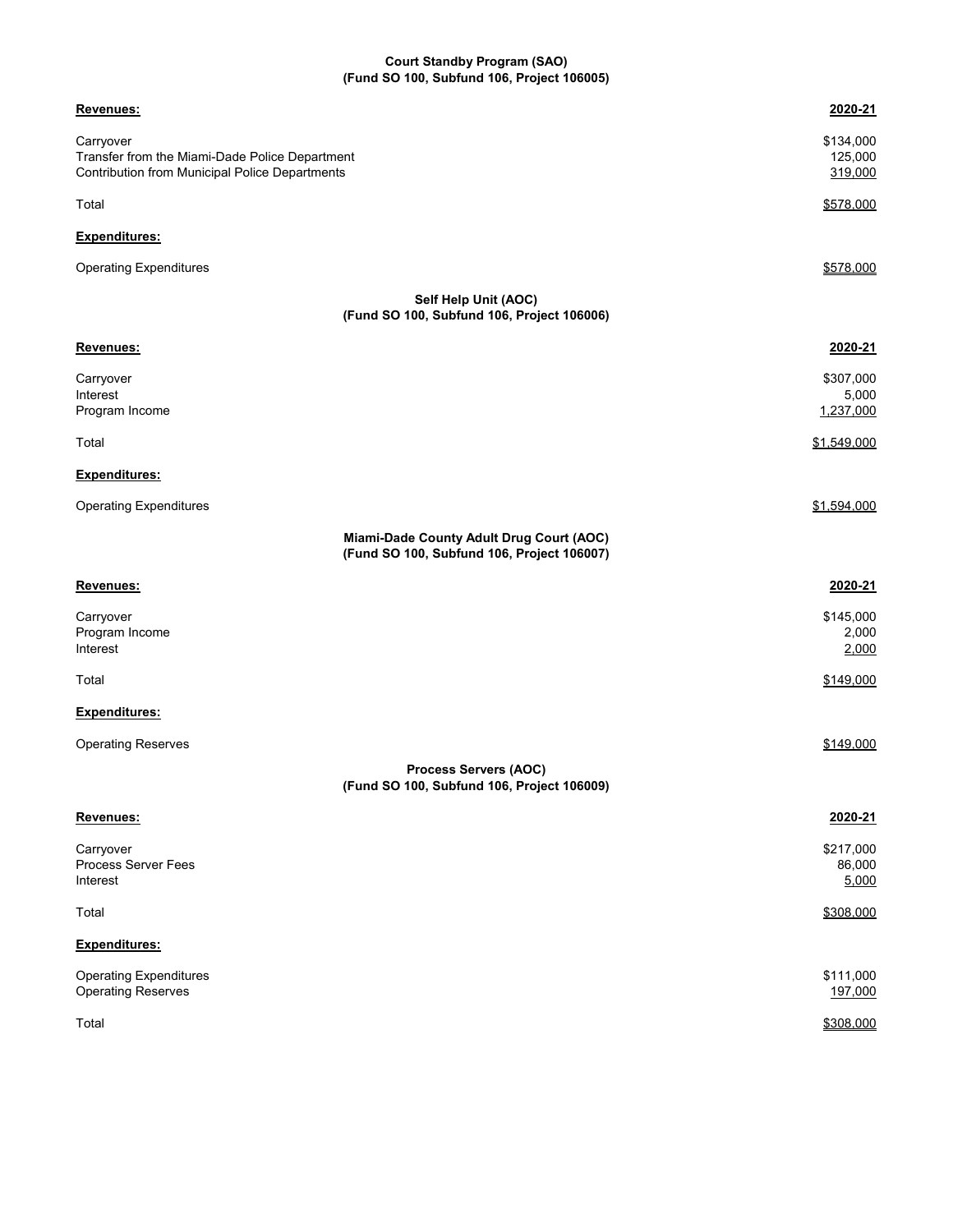# **MIAMI-DADE ECONOMIC ADVOCACY TRUST Teen Court Program (Fund SO 100, Subfund 106, Project 106129)**

| Revenues:                                                                                                                                                                                                                                                                                                                                                | 2020-21                                                                                  |
|----------------------------------------------------------------------------------------------------------------------------------------------------------------------------------------------------------------------------------------------------------------------------------------------------------------------------------------------------------|------------------------------------------------------------------------------------------|
| <b>Traffic Court Fees</b><br>Interest Earnings<br>Carryover                                                                                                                                                                                                                                                                                              | \$1,057,000<br>680,000<br>15,000                                                         |
| Total                                                                                                                                                                                                                                                                                                                                                    | \$1,752,000                                                                              |
| <u>Expenditures:</u>                                                                                                                                                                                                                                                                                                                                     |                                                                                          |
| Teen Court Juvenile Diversion and Intervention Program<br>Transfer to Fund GF 030, Subfund 020<br><b>Operating Reserves</b>                                                                                                                                                                                                                              | \$850,000<br>175,000<br>727,000                                                          |
| Total                                                                                                                                                                                                                                                                                                                                                    | \$1,752,000                                                                              |
| <b>INTERNAL SERVICES</b><br><b>Caleb Center Special Revenue Fund</b><br>(Fund SO 100, Subfund 107, Project 107032)                                                                                                                                                                                                                                       |                                                                                          |
| <u>Revenues:</u>                                                                                                                                                                                                                                                                                                                                         | 2020-21                                                                                  |
| Carryover                                                                                                                                                                                                                                                                                                                                                | \$90,000                                                                                 |
| <u>Expenditures:</u>                                                                                                                                                                                                                                                                                                                                     |                                                                                          |
| Facility Improvements (Current and Future)                                                                                                                                                                                                                                                                                                               | \$90,000                                                                                 |
| OFFICE OF INSPECTOR GENERAL<br>(Fund SO 100, Subfund 108, Project 108000)                                                                                                                                                                                                                                                                                |                                                                                          |
| Revenues:                                                                                                                                                                                                                                                                                                                                                | 2020-21                                                                                  |
| Fees for Audits of County Contracts<br>Carryover<br>Miami-Dade Civil and Probate Courthouse<br>Miami International Airport Oversight<br>Miami-Dade Water and Sewer Department Oversight<br>Miami-Dade Solid Waste Management Oversight<br>Miami-Dade Department of Transportation and Public Works Oversight<br>Miami-Dade County School Board Oversight | \$4,066,000<br>1,469,000<br>132,000<br>480,000<br>50,000<br>25,000<br>150,000<br>140,000 |
| Total                                                                                                                                                                                                                                                                                                                                                    | \$6,512,000                                                                              |
| Expenditures:                                                                                                                                                                                                                                                                                                                                            |                                                                                          |
| <b>Operating Expenditures</b>                                                                                                                                                                                                                                                                                                                            | \$6,512,000                                                                              |
| <b>COMMISSION ON ETHICS AND PUBLIC TRUST</b><br>(Fund SO 100, Subfund 108, Project 108001)                                                                                                                                                                                                                                                               |                                                                                          |
| Revenues:                                                                                                                                                                                                                                                                                                                                                | 2020-21                                                                                  |
| Transfer from Lobbyist Trust Fund<br>Fees and Charges                                                                                                                                                                                                                                                                                                    | \$70,000<br>97,000                                                                       |
| Total                                                                                                                                                                                                                                                                                                                                                    | \$167,000                                                                                |
| <u>Expenditures:</u>                                                                                                                                                                                                                                                                                                                                     |                                                                                          |
| <b>Operating Expenditures</b>                                                                                                                                                                                                                                                                                                                            | \$167,000                                                                                |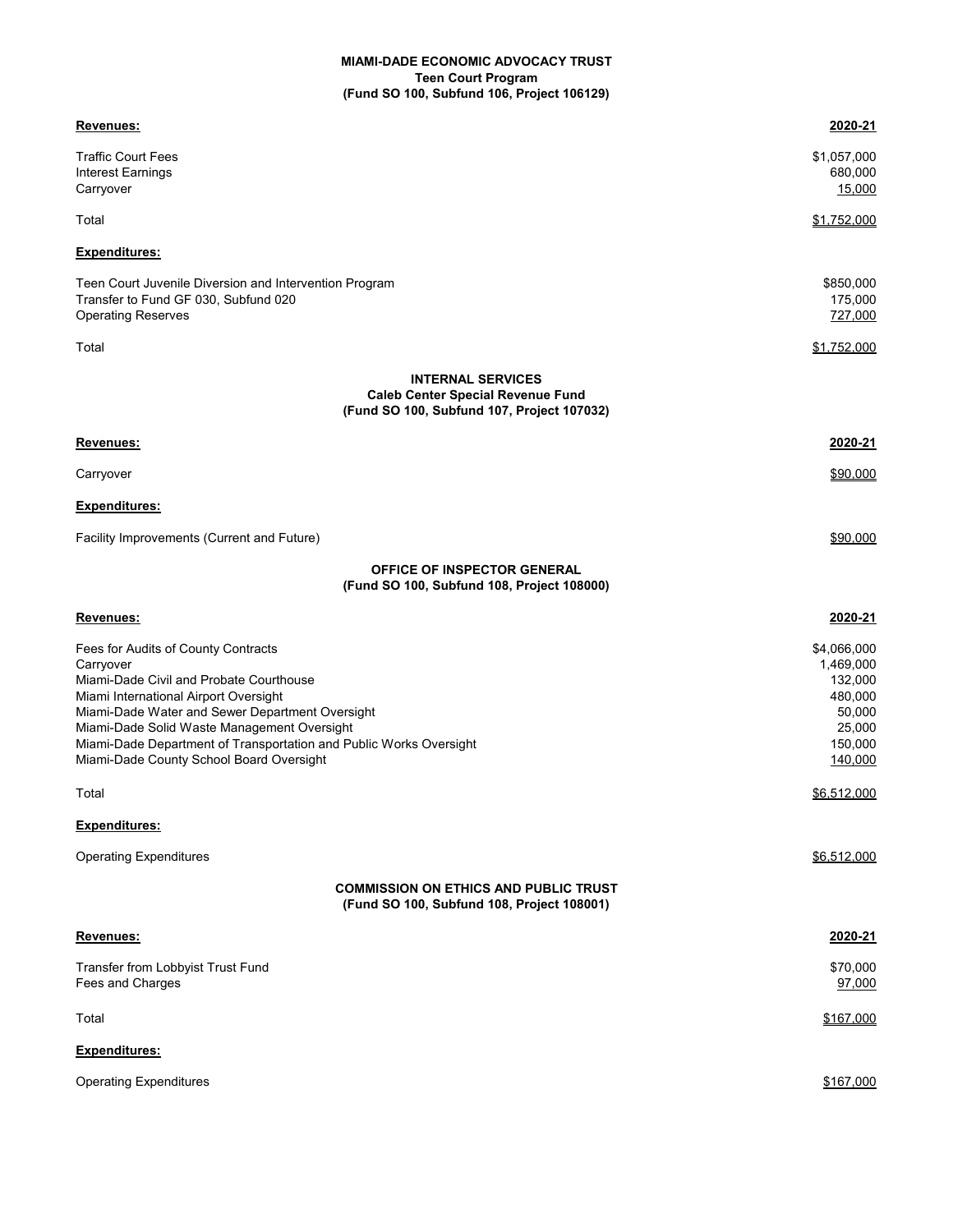#### **MIAMI-DADE FIRE RESCUE (Fund SO 100, Subfund 111) Emergency Management**

| Revenues:                                                                                                                                                                                                                                                                                                                                                                                                                                                                                                                                                                                                | 2020-21                                                                                                                                                                                          |
|----------------------------------------------------------------------------------------------------------------------------------------------------------------------------------------------------------------------------------------------------------------------------------------------------------------------------------------------------------------------------------------------------------------------------------------------------------------------------------------------------------------------------------------------------------------------------------------------------------|--------------------------------------------------------------------------------------------------------------------------------------------------------------------------------------------------|
| Radiological Emergency Preparedness Agreement with Florida Power and Light                                                                                                                                                                                                                                                                                                                                                                                                                                                                                                                               | \$358,000                                                                                                                                                                                        |
| <b>Expenditures:</b>                                                                                                                                                                                                                                                                                                                                                                                                                                                                                                                                                                                     |                                                                                                                                                                                                  |
| <b>Operating Expenditures</b>                                                                                                                                                                                                                                                                                                                                                                                                                                                                                                                                                                            | \$358,000                                                                                                                                                                                        |
| <b>CORRECTIONS AND REHABILITATION</b><br><b>Special Revenue Operations</b><br>(Fund SO 110, Subfund 111)                                                                                                                                                                                                                                                                                                                                                                                                                                                                                                 |                                                                                                                                                                                                  |
| Revenues:                                                                                                                                                                                                                                                                                                                                                                                                                                                                                                                                                                                                | 2020-21                                                                                                                                                                                          |
| Carryover<br>Social Security Administration Income<br>Subsistence and Uniform Fees<br>Jail Commissary Commission<br>Law Enforcement Education Fund (Second Dollar Fines)<br><b>Pretrial Volunteer Receipts</b><br>Boot Camp Industries Fees<br><b>Monitored Release Fees</b><br><b>Food Catering Service Receipts</b><br>Total<br><b>Expenditures:</b><br>Law Enforcement Education<br>Transfer to Inmate Welfare Trust Fund (Fund TF 600, Subfund 601)<br>Transfer to General Fund (Fund GF 010, Subfund 010)<br><b>Other Operating Expenses</b><br><b>Boot Camp</b><br>Debt Service<br><b>Reserves</b> | \$190,000<br>241,000<br>1,362,000<br>1,337,000<br>116,000<br>30,000<br>23,000<br>251,000<br>61,000<br>\$3,611,000<br>\$287,000<br>659,000<br>1,628,000<br>11,000<br>1,000,000<br>7,000<br>19,000 |
| Total                                                                                                                                                                                                                                                                                                                                                                                                                                                                                                                                                                                                    | \$3,611,000                                                                                                                                                                                      |
| MIAMI-DADE POLICE DEPARTMENT (MDPD)<br><b>Special Revenue Operations</b><br>(Fund SO 110, Subfund 112)                                                                                                                                                                                                                                                                                                                                                                                                                                                                                                   |                                                                                                                                                                                                  |
| Revenues:                                                                                                                                                                                                                                                                                                                                                                                                                                                                                                                                                                                                | 2020-21                                                                                                                                                                                          |
| Carryover<br>Transfer from Unincorporated Municipal Service Area General Fund (Fund GF 010, Subfund 010)<br><b>First Dollar Fines</b><br><b>Second Dollar Fines</b><br>Law Enforcement Training Traffic Violation Fines<br>School Crossing Guard Parking Ticket Surcharge (Transfer from Fund SO 110, Subfund 115)                                                                                                                                                                                                                                                                                       | \$472,000<br>5,839,000<br>156,000<br>177,000<br>603,000<br>2,000,000                                                                                                                             |
| Total                                                                                                                                                                                                                                                                                                                                                                                                                                                                                                                                                                                                    | \$9,247,000                                                                                                                                                                                      |
| <b>Expenditures:</b>                                                                                                                                                                                                                                                                                                                                                                                                                                                                                                                                                                                     |                                                                                                                                                                                                  |
| <b>Education and Training</b><br>School Crossing Guard Program                                                                                                                                                                                                                                                                                                                                                                                                                                                                                                                                           | \$1,408,000<br>7,839,000                                                                                                                                                                         |
| Total                                                                                                                                                                                                                                                                                                                                                                                                                                                                                                                                                                                                    | \$9,247,000                                                                                                                                                                                      |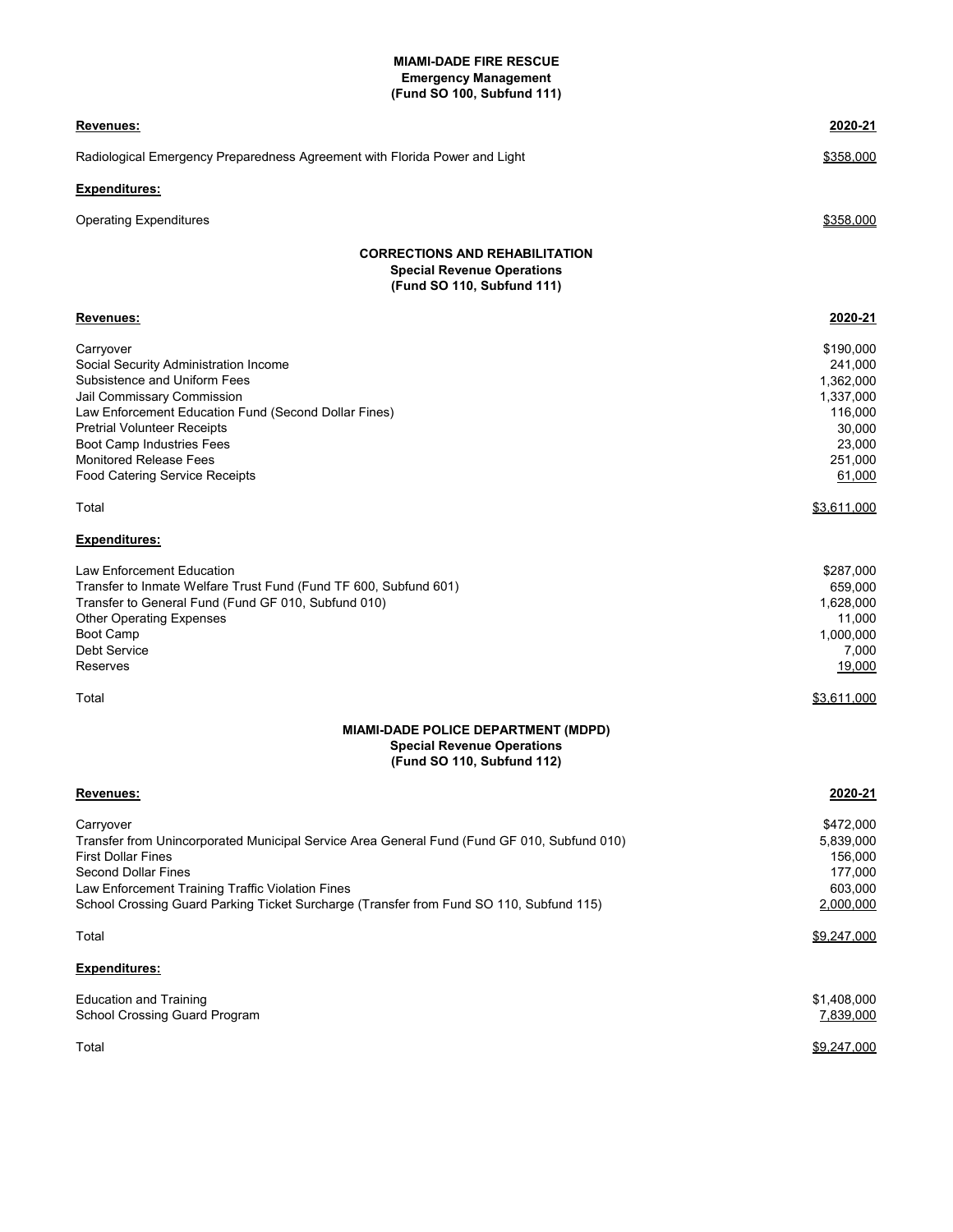# **JUVENILE SERVICES (Fund SO 110, Subfund 112, Project 112200)**

| Revenues:                                                                                              | 2020-21                  |
|--------------------------------------------------------------------------------------------------------|--------------------------|
| Criminal Court Costs (25% of \$65 surcharge)                                                           | \$175,000                |
| Expenditures:                                                                                          |                          |
| Juvenile Assessment Center Expenditures                                                                | \$175,000                |
| <b>SCHOOL CROSSING GUARD TRUST FUND</b><br>(Fund SO 110, Subfund 115)                                  |                          |
| Revenues:                                                                                              | 2020-21                  |
| Parking Ticket Surcharge for School Crossing Guard Programs                                            | \$3,248,000              |
| Expenditures:                                                                                          |                          |
| Transfer to Miami-Dade Police Department (Fund SO 110, Subfund 112)<br>Disbursements to Municipalities | \$2,000,000<br>1,248,000 |
| Total                                                                                                  | \$3,248,000              |
| <b>REGULATORY AND ECONOMIC RESOURCES</b><br>(Fund SO 110, Subfund 116)                                 |                          |
| <u>Revenues:</u>                                                                                       | 2020-21                  |
| Carryover<br>Air Quality Tag Fees                                                                      | \$1,069,000<br>1,920,000 |
| Total                                                                                                  | \$2,989,000              |
| <b>Expenditures:</b>                                                                                   |                          |
| <b>Operating Expenditures</b><br>Reserves                                                              | \$1,832,000<br>1,157,000 |
| Total                                                                                                  | \$2,989,000              |
| <b>ECONOMIC DEVELOPMENT</b><br>(Fund SO 120, Subfund 122)                                              |                          |
| Revenues:                                                                                              | 2020-21                  |
| Local Business License Tax Receipts                                                                    | \$3,850,000              |
| <b>Expenditures:</b>                                                                                   |                          |
| Transfer to Beacon Council                                                                             | \$3,850,000              |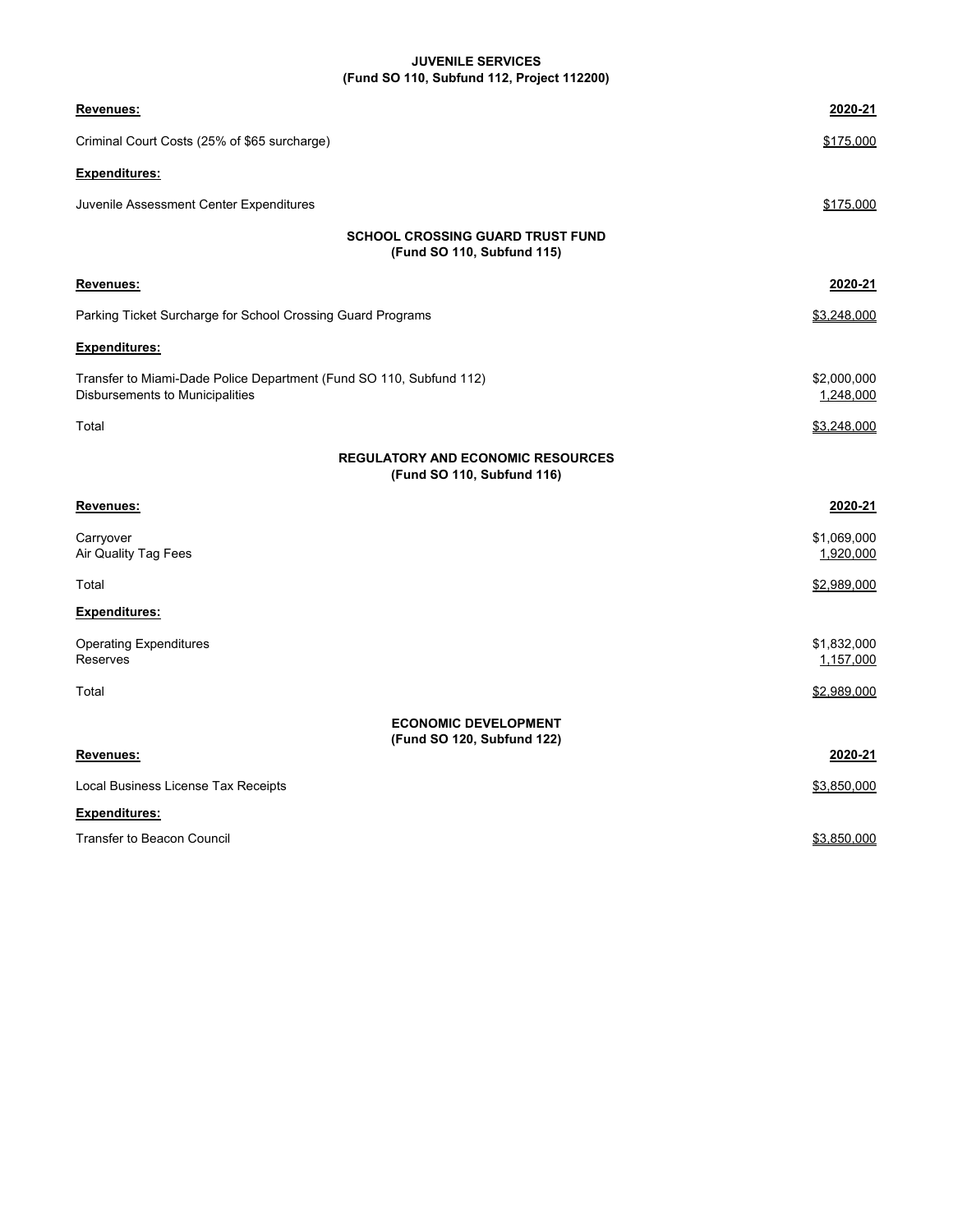#### **CULTURAL AFFAIRS (Fund SO 125, Subfund 127 and 130)**

| Revenues:                                                                                                                                                                                                                                                                                                                                                                                                                                            | 2020-21                                                                                                     |
|------------------------------------------------------------------------------------------------------------------------------------------------------------------------------------------------------------------------------------------------------------------------------------------------------------------------------------------------------------------------------------------------------------------------------------------------------|-------------------------------------------------------------------------------------------------------------|
| Carryover<br>Transfer from Countywide General Fund (Fund GF 010, Subfund 010)<br>Transfer from Tourist Development Tax and Surtax  (TDT) (Fund ST 150, Subfund 151 and 152)<br>Transfer from Tourist Development Tax (TDT) (Fund ST 150, Subfund 151)<br>Convention Development Tax Proceeds (Fund ST 160, Subfund 162)<br>Donations<br>Other Revenues<br>Miscellaneous Revenues<br>Fees and Charges                                                 | \$2,270,000<br>12,559,000<br>103,000<br>6,296,000<br>11,492,000<br>20,000<br>4,777,000<br>80,000<br>425,000 |
| Total                                                                                                                                                                                                                                                                                                                                                                                                                                                | \$38,022,000                                                                                                |
| Expenditures:                                                                                                                                                                                                                                                                                                                                                                                                                                        |                                                                                                             |
| Administrative Expenditures<br>Grants to/Programs for Artists and Non-Profit Cultural Organizations<br>South Miami-Dade Cultural Arts Center Operations<br>Distribution of Funds in Trust<br>Miami-Dade County Auditorium, Joseph Caleb Auditorium and African Heritage Cultural Arts Center Operations<br>Total                                                                                                                                     | \$5,072,000<br>19,795,000<br>6,830,000<br>2,000<br>6,323,000<br>\$38,022,000                                |
| <b>CULTURAL AFFAIRS</b><br>Art in Public Places (APP) Program<br>(Fund SO 125, Subfund 128, Projects 128101 and 128103)                                                                                                                                                                                                                                                                                                                              |                                                                                                             |
| Revenues:                                                                                                                                                                                                                                                                                                                                                                                                                                            | <u>2020-21</u>                                                                                              |
| Carryover<br>Miscellaneous Revenues<br>Interdepartmental Revenues from Proprietary Capital Projects                                                                                                                                                                                                                                                                                                                                                  | \$7,553,000<br>7,000,000<br>1,163,000                                                                       |
| Total                                                                                                                                                                                                                                                                                                                                                                                                                                                | <u>\$15,716,000</u>                                                                                         |
| Expenditures:                                                                                                                                                                                                                                                                                                                                                                                                                                        |                                                                                                             |
| <b>Operational Expenditures</b>                                                                                                                                                                                                                                                                                                                                                                                                                      | \$15,716,000                                                                                                |
| <b>REGULATORY AND ECONOMIC RESOURCES</b><br><b>STORMWATER UTILITY FUND</b><br>(Fund SU 140, Subfund 141)                                                                                                                                                                                                                                                                                                                                             |                                                                                                             |
| Revenues:                                                                                                                                                                                                                                                                                                                                                                                                                                            | 2020-21                                                                                                     |
| Carryover<br>Interagency Transfer from Federal Emergency Management Agency<br><b>Stormwater Utility Fees</b>                                                                                                                                                                                                                                                                                                                                         | \$22,054,000<br>7,900,000<br>42,105,000                                                                     |
| Total                                                                                                                                                                                                                                                                                                                                                                                                                                                | \$72,059,000                                                                                                |
| <u>Expenditures:</u>                                                                                                                                                                                                                                                                                                                                                                                                                                 |                                                                                                             |
| Stormwater Utility Drainage Capital Improvement Program (Fund CO 310, Subfund 316)<br>Stormwater Utility Canals Capital Improvement Program (Fund CO 310, Subfund 316)<br>Debt Service Revenue Fund (Fund 211, Fund Type D5, Subfund 2U1, Project 211101)<br>Environmental Resources Management Operations (Fund SU 140, Subfund 142)<br>Public Works and Waste Management Operations (Fund SU 140, Subfund 143)<br>Cash Reserve for Future Projects | \$7,791,000<br>2,170,000<br>4,497,000<br>9,338,000<br>21,220,000<br>27,043,000                              |
| Total                                                                                                                                                                                                                                                                                                                                                                                                                                                | \$72,059,000                                                                                                |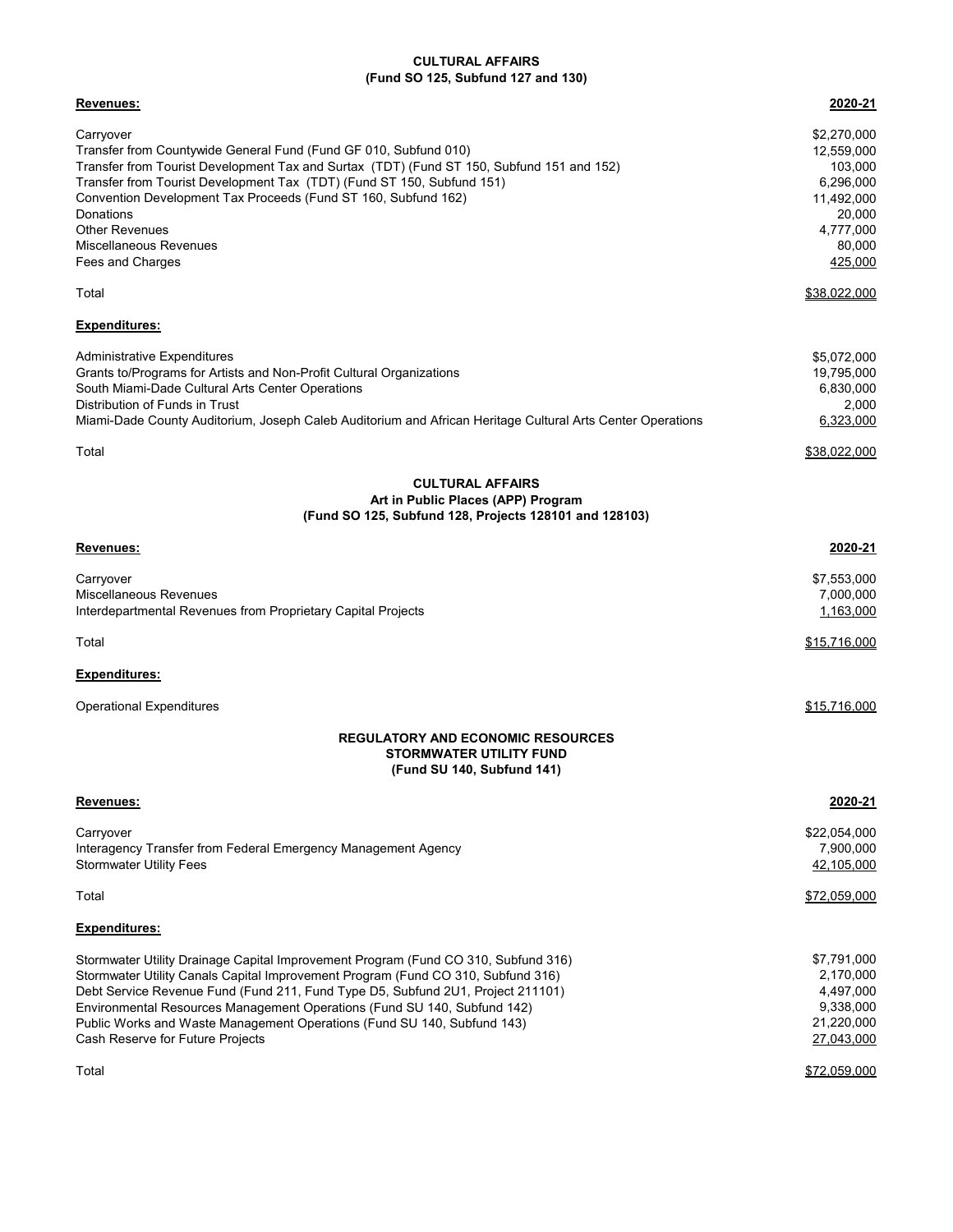#### **Stormwater Utility Program (Fund SU 140, Subfund 142) REGULATORY AND ECONOMIC RESOURCES**

| Revenues:                                                                                                                                                                                                                                                                                                                                                                                                                                                                                                                                                                                                                                                                                                                                                                             | 2020-21                                                                                                                |
|---------------------------------------------------------------------------------------------------------------------------------------------------------------------------------------------------------------------------------------------------------------------------------------------------------------------------------------------------------------------------------------------------------------------------------------------------------------------------------------------------------------------------------------------------------------------------------------------------------------------------------------------------------------------------------------------------------------------------------------------------------------------------------------|------------------------------------------------------------------------------------------------------------------------|
|                                                                                                                                                                                                                                                                                                                                                                                                                                                                                                                                                                                                                                                                                                                                                                                       |                                                                                                                        |
| Transfer from Stormwater Utility Fund (Fund SU 140, Subfund 141)                                                                                                                                                                                                                                                                                                                                                                                                                                                                                                                                                                                                                                                                                                                      | \$9,338,000                                                                                                            |
| Expenditures:                                                                                                                                                                                                                                                                                                                                                                                                                                                                                                                                                                                                                                                                                                                                                                         |                                                                                                                        |
| Environmental Resources Management Operations<br>Administrative Reimbursement                                                                                                                                                                                                                                                                                                                                                                                                                                                                                                                                                                                                                                                                                                         | \$9,034,000<br>304,000                                                                                                 |
| Total                                                                                                                                                                                                                                                                                                                                                                                                                                                                                                                                                                                                                                                                                                                                                                                 | \$9,338,000                                                                                                            |
| <b>TRANSPORTATION AND PUBLIC WORKS</b><br><b>Stormwater Utility Program</b><br>(Fund SU 140, Subfund 143)                                                                                                                                                                                                                                                                                                                                                                                                                                                                                                                                                                                                                                                                             |                                                                                                                        |
| <u>Revenues:</u>                                                                                                                                                                                                                                                                                                                                                                                                                                                                                                                                                                                                                                                                                                                                                                      | 2020-21                                                                                                                |
| Transfer from Stormwater Utility Fund (Fund SU 140, Subfund 141)                                                                                                                                                                                                                                                                                                                                                                                                                                                                                                                                                                                                                                                                                                                      | \$21,220,000                                                                                                           |
| <b>Expenditures:</b>                                                                                                                                                                                                                                                                                                                                                                                                                                                                                                                                                                                                                                                                                                                                                                  |                                                                                                                        |
| <b>DTPW Stormwater Operations</b><br>Administrative Reimbursement                                                                                                                                                                                                                                                                                                                                                                                                                                                                                                                                                                                                                                                                                                                     | \$20,593,000<br>627,000                                                                                                |
| Total                                                                                                                                                                                                                                                                                                                                                                                                                                                                                                                                                                                                                                                                                                                                                                                 | \$21,220,000                                                                                                           |
| <b>TOURIST DEVELOPMENT TAX</b>                                                                                                                                                                                                                                                                                                                                                                                                                                                                                                                                                                                                                                                                                                                                                        |                                                                                                                        |
| (Fund ST 150, Subfund 151)                                                                                                                                                                                                                                                                                                                                                                                                                                                                                                                                                                                                                                                                                                                                                            |                                                                                                                        |
| Revenues:                                                                                                                                                                                                                                                                                                                                                                                                                                                                                                                                                                                                                                                                                                                                                                             | 2020-21                                                                                                                |
| <b>Tourist Development Tax</b><br>Transfer from PSFFT/TDT Reserve (Fund D5 205, Subfund 2S8, Project 205804)                                                                                                                                                                                                                                                                                                                                                                                                                                                                                                                                                                                                                                                                          | \$31,205,000<br>3,200,000                                                                                              |
| Total                                                                                                                                                                                                                                                                                                                                                                                                                                                                                                                                                                                                                                                                                                                                                                                 | \$34,405,000                                                                                                           |
| <u>Expenditures:</u>                                                                                                                                                                                                                                                                                                                                                                                                                                                                                                                                                                                                                                                                                                                                                                  |                                                                                                                        |
| Advertising and Promotion (Greater Miami Convention and Visitors Bureau)<br>Transfer to Debt Service (Project 205800)<br>Transfer to Cultural Affairs Council (CAC) (Fund SO 125, Subfund 127)<br>Transfer to Cultural Affairs Council (CAC) (Fund SO 720, Subfund 721)<br>Tourist Development Council (TDC) Grants<br>Transfer to Tourist Development Council (TDC) for Administrative Support (Fund SO 125, Subfund 127)<br>Transfer to Tourist Development Council (TDC) for Administrative Support (Finance)<br>Transfer to General Fund for Administrative Reimbursement<br>Transfer to Parks, Recreation and Open Spaces for Underline Maintenance (Fund GF 040, Subfund 001)<br>Transfer to Parks, Recreation and Open Spaces for Beach Maintenance (Fund GF 040, Subfund 001) | \$16,931,000<br>6,052,000<br>5,927,000<br>125,000<br>1,225,000<br>370,000<br>20,000<br>555.000<br>500,000<br>2,700,000 |
| Total                                                                                                                                                                                                                                                                                                                                                                                                                                                                                                                                                                                                                                                                                                                                                                                 | \$34,405,000                                                                                                           |
| <b>TOURIST DEVELOPMENT SURTAX</b><br>(Fund ST 150, Subfund 152)                                                                                                                                                                                                                                                                                                                                                                                                                                                                                                                                                                                                                                                                                                                       |                                                                                                                        |
| Revenues:                                                                                                                                                                                                                                                                                                                                                                                                                                                                                                                                                                                                                                                                                                                                                                             | 2020-21                                                                                                                |
| Tourist Development Surtax                                                                                                                                                                                                                                                                                                                                                                                                                                                                                                                                                                                                                                                                                                                                                            | \$8,438,000                                                                                                            |
| <u>Expenditures:</u>                                                                                                                                                                                                                                                                                                                                                                                                                                                                                                                                                                                                                                                                                                                                                                  |                                                                                                                        |
| Advertising and Promotion (Greater Miami Convention and Visitors Bureau)<br><b>Tourist Development Council Grants</b><br>Transfer to Tourist Development Council (TDC) for Administrative Support (Fund SO 125, Subfund 127)<br>Transfer to General Fund for Administrative Reimbursement                                                                                                                                                                                                                                                                                                                                                                                                                                                                                             | \$8,082,000<br>100,000<br>102,000<br>154,000                                                                           |
| Total                                                                                                                                                                                                                                                                                                                                                                                                                                                                                                                                                                                                                                                                                                                                                                                 | \$8,438,000                                                                                                            |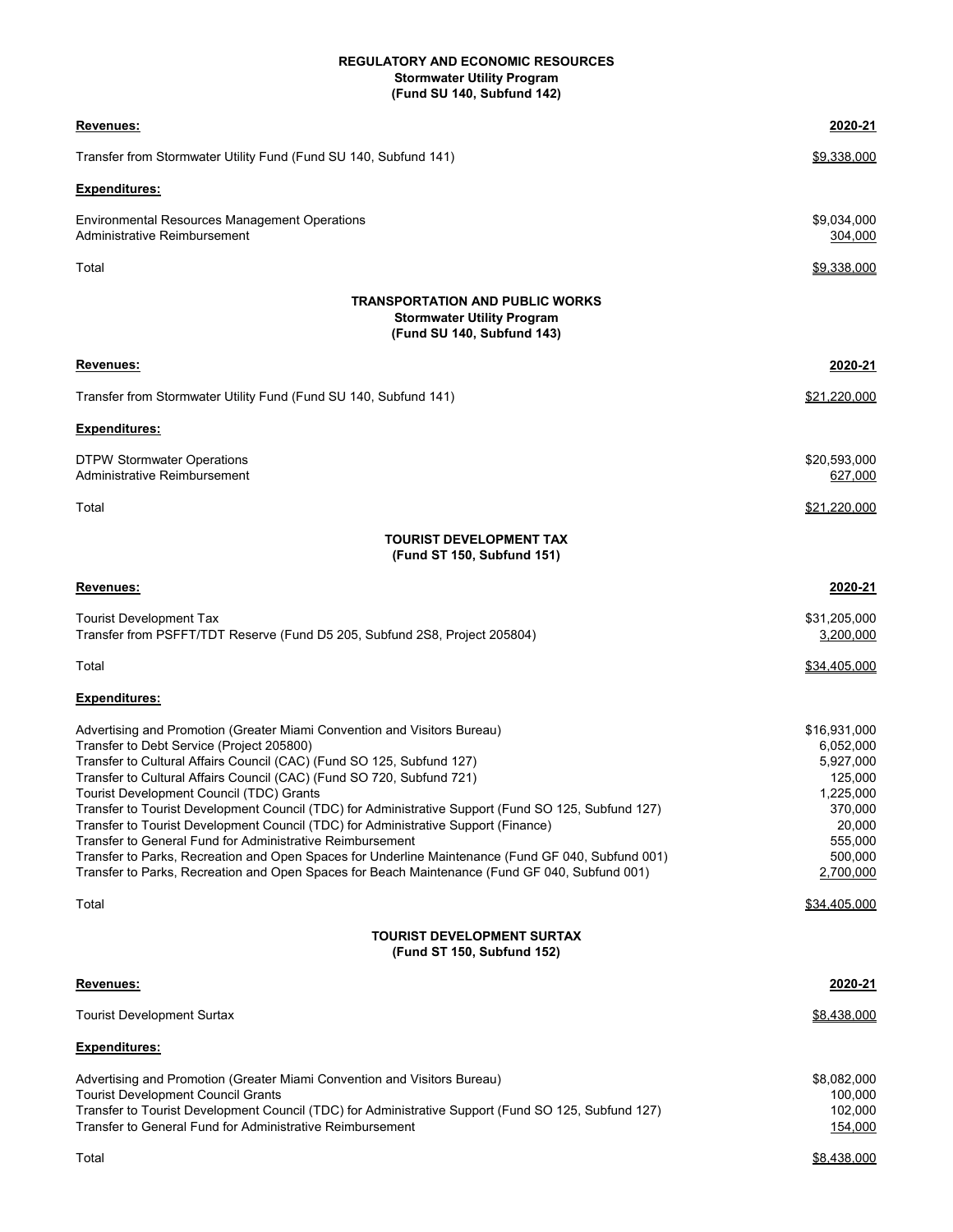# **PROFESSIONAL SPORTS FRANCHISE FACILITY TAX (Fund ST 150, Subfund 154)**

| Revenues:                                                                                                  | 2020-21                                         |
|------------------------------------------------------------------------------------------------------------|-------------------------------------------------|
| Professional Sports Franchise Facility Tax                                                                 | \$15,602,000                                    |
| <b>Expenditures:</b>                                                                                       |                                                 |
| Transfer to Debt Service Fund (Project 205800)                                                             | \$15,602,000                                    |
| <b>HOMELESS TRUST</b><br><b>Operations, Capital, and Reserves</b><br>(Fund ST 150, Subfund 150 and 155)    |                                                 |
| Revenues:                                                                                                  | 2020-21                                         |
| Carryover<br>Food and Beverage Tax (1%) Proceeds<br>Interest Income<br>Miscellaneous Revenues              | \$5,342,000<br>24,938,000<br>130,000<br>225,000 |
| Total                                                                                                      | \$30,635,000                                    |
| <b>Expenditures:</b>                                                                                       |                                                 |
| <b>Homeless Trust Operations</b><br>Administrative Reimbursement<br>Capital Reserve                        | \$28,391,000<br>66,000<br>2,178,000             |
| Total                                                                                                      | \$30,635,000                                    |
| <b>HOMELESS TRUST</b><br><b>Domestic Violence Oversight Board Trust Fund</b><br>(Fund ST 150, Subfund 156) |                                                 |
| <u>Revenues:</u>                                                                                           | 2020-21                                         |
| Carryover<br>Food and Beverage Tax (1%) Proceeds<br>Interest Income                                        | \$12,729,000<br>4,401,000<br>312,000            |
| Total                                                                                                      | \$17,442,000                                    |
| Expenditures:                                                                                              |                                                 |
| Domestic Violence Shelter Operations<br>2nd Domestic Violence Shelter Construction<br>Reserve              | \$3,236,000<br>2,832,000<br>11,374,000          |
| Total                                                                                                      | \$17,442,000                                    |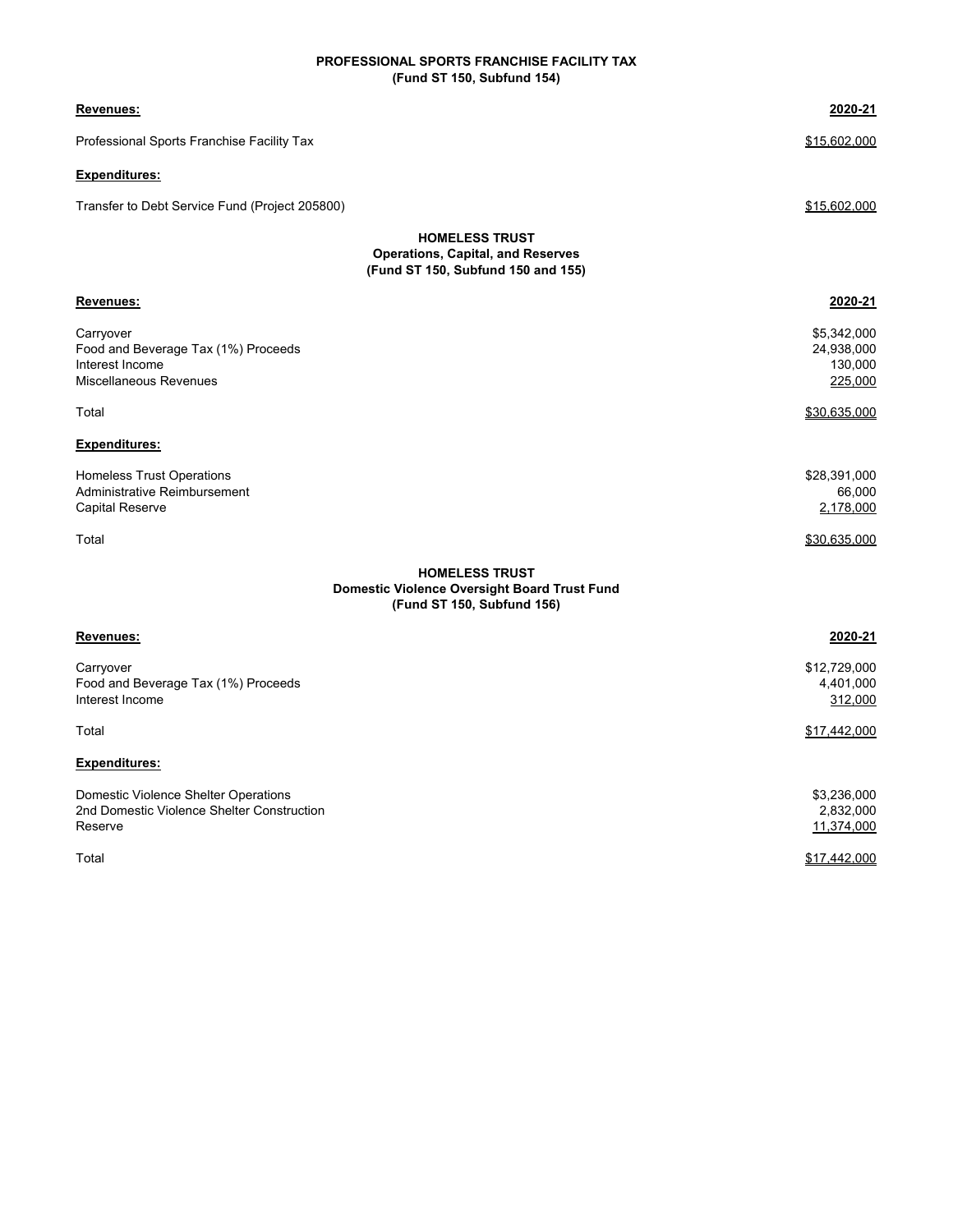### **CONVENTION DEVELOPMENT TAX (Fund ST 160, Subfunds 162 and 164)**

| <b>Revenues:</b>                                          | 2020-21       |
|-----------------------------------------------------------|---------------|
| Convention Development Tax (CDT) Proceeds                 | \$90.916.000  |
| Convention Development Tax (CDT) SWAP Proceeds            | 1.433.000     |
| Transfer from Shortfall Reserve (Fund ST 160 Subfund 163) | 26,951,000    |
| Performing Arts Center Repayment                          | 750,000       |
| Total                                                     | \$120,050,000 |

# **Expenditures:**

| Transfer to Debt Service Fund (Project 206300)                                                          | \$49,274,000 |
|---------------------------------------------------------------------------------------------------------|--------------|
| Payment to the City of Miami Beach                                                                      | 4,500,000    |
| Miami Beach Revenue Sharing Interlocal Agreement                                                        | 1,203,000    |
| Transfer to Cultural Affairs for Grants (Fund SO 125, Subfund 127)                                      | 1,000,000    |
| Performing Arts Center Trust Subsidy                                                                    | 7,650,000    |
| Transfer to Cultural Affairs South Miami-Dade Cultural Arts Center (Fund SO 125, Subfund 127)           | 4,164,000    |
| American Airlines Arena-related Costs                                                                   | 8,400,000    |
| Payment to the City of Miami                                                                            | 5,000,000    |
| Vizcaya Museum and Gardens                                                                              | 2,500,000    |
| <b>Cultural Programs (Museum Operating Grants)</b>                                                      | 8,404,000    |
| Performing Arts Center Trust Operating Subsidy                                                          | 6,577,000    |
| New World Symphony                                                                                      | 2.550.000    |
| Transfer to Cultural Affairs for Community-based Cultural Facilities (Fund SO 125, Subfund 127 and 130) | 1,884,000    |
| Transfer to Capital Reserve Fund (Cap X) (Fund CO 310, Subfund 321)                                     | 750,000      |
| Transfer to Cultural Affairs for Cultural Facilities (SO 125, Subfund 127)                              | 4,594,000    |
| Transfer to Parks, Recreation and Open Spaces for Zoo Miami (Fund GF 040, Subfund 008)                  | 11,600,000   |

Total \$120,050,000

#### **CONVENTION DEVELOPMENT TAX (Fund ST 160, Subfunds 163)**

| Revenues:                |  | 2020-21      |
|--------------------------|--|--------------|
| <b>Shortfall Reserve</b> |  | \$28,384,000 |
| <b>Expenditures:</b>     |  |              |

Transfer to Convention and Development Tax (Fund ST 160, Subfund 162)  $$28,384,000$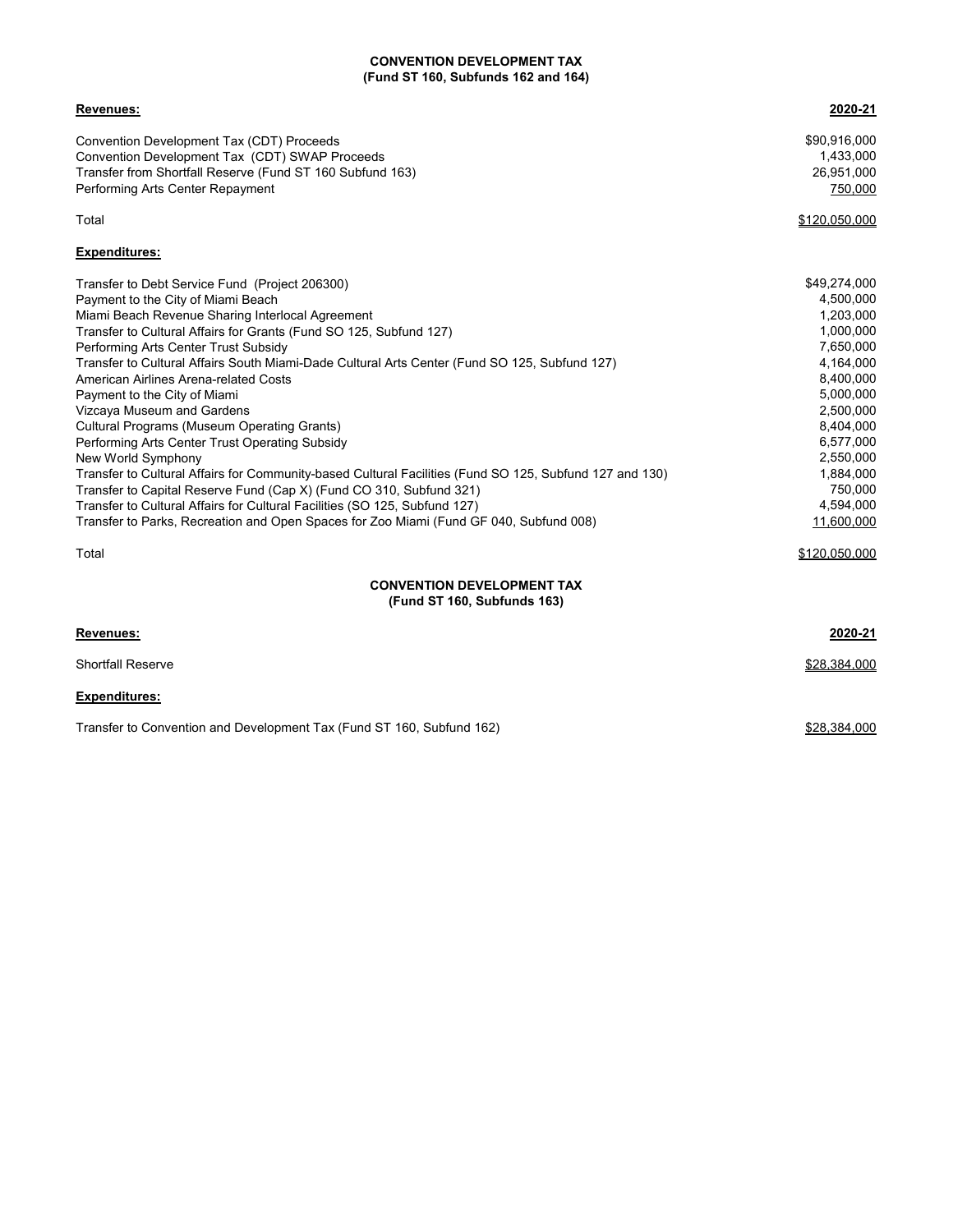### **PEOPLE'S TRANSPORTATION PLAN FUND (Fund SP 402, Subfunds 402 and 403)**

#### **Revenues: 2020-21**

Carryover \$4,793,000 Interest 100,000 Sales Tax Revenue 283,691,000

# Total \$288,584,000

# **Expenditures:**

| Transfer to Miami-Dade Transit Operations (Fund ET 411, Subfund 411)                  | \$35,152,000 |
|---------------------------------------------------------------------------------------|--------------|
| Transfer to Fund 416/417 for Miami-Dade Transit Debt Service (Fund ET 416 and 417)    | 92,973,000   |
| Transfer to Fund 209 for 2008 Surtax Bond Debt Service (Project 209403)               | 1,000        |
| Transfer to Fund 209 for 2009 Surtax Bond Debt Service (Project 209404)               | 2,660,000    |
| Transfer to Fund 209 for 2010 Surtax Bond Debt Service (Project 209405)               | 2.834.000    |
| Transfer to Fund 209 for 2012 Surtax Bond Debt Service (Project 209406)               | 7,449,000    |
| Transfer to Fund 209 for 2015 Surtax Bond Debt Service (Project 209407)               | 5,188,000    |
| Transfer to Fund 209 for 2017 Surtax Bond Debt Service (Project 209408)               | 1,244,000    |
| Transfer to Fund 209 for 2018 Surtax Bond Debt Service (Project 209409)               | 513,000      |
| Transfer to Fund 209 for 2019 Surtax Bond Debt Service (Project 209410)               | 4.680.000    |
| <b>Bus Lease Financing</b>                                                            | 5.325.000    |
| Transfer to Public Works (Fund 325)                                                   | 2,183,000    |
| Transfer to the Citizen's Independent Transportation Trust (Fund ET 420, Subfund 420) | 2,857,000    |
| Transfer to Eligible Municipalities                                                   | 56,738,000   |
| <b>Transfer to New Municipalities</b>                                                 | 8.511.000    |
| Transfer to Capital Expansion (Fund SP 402, Subfund 404)                              | 10,122,000   |
| End of Year Fund Balance                                                              | 50,154,000   |
|                                                                                       |              |

 $\frac{\$288,584,000}{}$ 

# **TRANSPORTATION AND PUBLIC WORKS Transit Operations Fund (Fund ET 411, Subfund 411)**

| Revenues:                                                                                                                                                                                                                                                                 | 2020-21                                                                             |  |  |
|---------------------------------------------------------------------------------------------------------------------------------------------------------------------------------------------------------------------------------------------------------------------------|-------------------------------------------------------------------------------------|--|--|
| Carryover<br>Transfer from Fund 402 for Transit Operations<br>Transfer from Countywide General Fund (Fund GF 010, Subfund 010) for Maintenance of Effort<br><b>Transit Fares and Fees</b><br>State Grants - Transportation Disadvantaged Program<br><b>Other Revenues</b> | \$7,226,000<br>\$35,152,000<br>214,928,000<br>78,457,000<br>6,952,000<br>17,787,000 |  |  |
| Total                                                                                                                                                                                                                                                                     | \$360,502,000                                                                       |  |  |
| <b>Expenditures:</b>                                                                                                                                                                                                                                                      |                                                                                     |  |  |
| <b>Operating Expenditures</b><br>Reserve for SMART Plan Operations, Maintenance and Upgrades<br>South Florida Regional Transportation Authority Operating and Capital Subsidy<br>Transfer to Fund 416/417 for Transit Debt Service (Non-PTP Debt Service)                 | \$353,300,000<br>2,146,000<br>4,235,000<br>821,000                                  |  |  |
| Total                                                                                                                                                                                                                                                                     | \$360,502,000                                                                       |  |  |
| <b>Transit Non-Capital Grants</b><br>(Fund ET 413, Subfund 413)                                                                                                                                                                                                           |                                                                                     |  |  |
| Revenues:                                                                                                                                                                                                                                                                 | 2020-21                                                                             |  |  |
| State Grants - JPA Urban Corridor Program<br><b>State Operating Assistance Grant</b><br>Federal Grant - Bridge Inspection Program                                                                                                                                         | \$6,242,000<br>22,308,000<br>1,000,000                                              |  |  |
| Total                                                                                                                                                                                                                                                                     | \$29,550,000                                                                        |  |  |
| <b>Expenditures:</b>                                                                                                                                                                                                                                                      |                                                                                     |  |  |

Transit Grant Program Expenditures **\$29,550,000** and the state of the state of the state of the state of the state of the state of the state of the state of the state of the state of the state of the state of the state of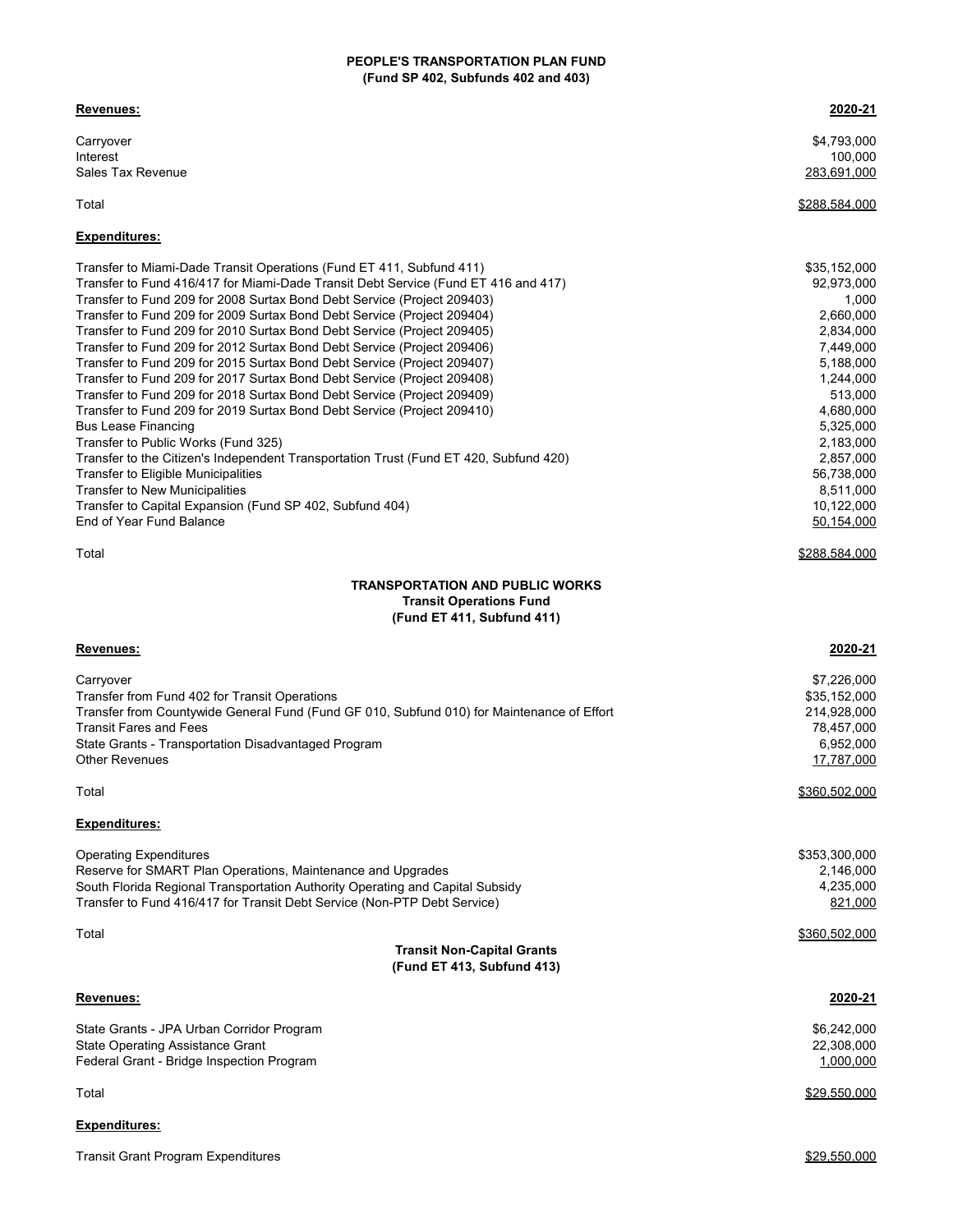### **Transit Debt Service TRANSPORTATION AND PUBLIC WORKS (Funds 416 and 417)**

| Revenues:                                                                              | 2020-21              |
|----------------------------------------------------------------------------------------|----------------------|
| Federal Subsidy Receipts (Series 2010B Bonds)                                          | \$2,725,000          |
| Federal Subsidy Receipts (Series 2010D Bonds)                                          | 599,000              |
| Transfer from PTP Revenue Fund SP 402 For PTP Debt Service                             | 92,973,000           |
| Transfer from Transit Operating Fund ET 411 for Non-PTP Debt Service                   | 821,000              |
| Total                                                                                  | \$97,118,000         |
| <u>Expenditures:</u>                                                                   |                      |
| Series 2009 Transit System Sales Surtax Payments                                       | \$5,314,000          |
| Series 2010 Transit System Sales Surtax Payments                                       | 11,082,000           |
| Series 2012 Transit System Sales Surtax Payments                                       | 25,777,000           |
| Series 2015 Transit System Sales Surtax Payments                                       | 15,100,000           |
| Series 2017 Transit System Sales Surtax Payments                                       | 5,517,000            |
| Series 2018 Transit System Sales Surtax Payments                                       | 8,752,000            |
| Series 2019 Transit System Sales Surtax Payments                                       | 5,913,000            |
| Bus Lease 2019                                                                         | 18,239,000           |
| Series 2010 D Rezoning Bonds                                                           | 1,424,000            |
| Total                                                                                  | \$97,118,000         |
| OFFICE OF THE CITIZENS' INDEPENDENT TRANSPORTATION TRUST<br>(Fund ET 420, Subfund 420) |                      |
| <b>Revenues:</b>                                                                       | 2020-21              |
| Transfer from People's Transportation Plan Fund (Fund SP 402)                          | \$2,857,000          |
| <u>Expenditures:</u>                                                                   |                      |
| Operating Expenditures                                                                 | \$2,857,000          |
| <b>SEAPORT</b><br>(Fund ES 420, Subfund 001)                                           |                      |
| Revenues:                                                                              | 2020-21              |
|                                                                                        | \$115,000,000        |
| Carryover<br><b>Fees and Charges</b>                                                   | 206,347,000          |
| State Comprehensive Enhanced Transportation System (SCETS) Revenues                    | 17,000,000           |
|                                                                                        |                      |
| Total                                                                                  | <u>\$338,347,000</u> |
| <b>Expenditures:</b>                                                                   |                      |
| <b>Operating Expenditures</b>                                                          | \$116,401,000        |
| Administrative Reimbursement                                                           | 2,700,000            |
| Transfer to Seaport Bond Service Account (Fund ES 423)                                 | 44,118,000           |
| Transfer to Seaport General Fund (Fund ES 424)                                         | 41,918,000           |
| Ending Cash Balance (Reserves)                                                         | 133,210,000          |
| Total                                                                                  | \$338,347,000        |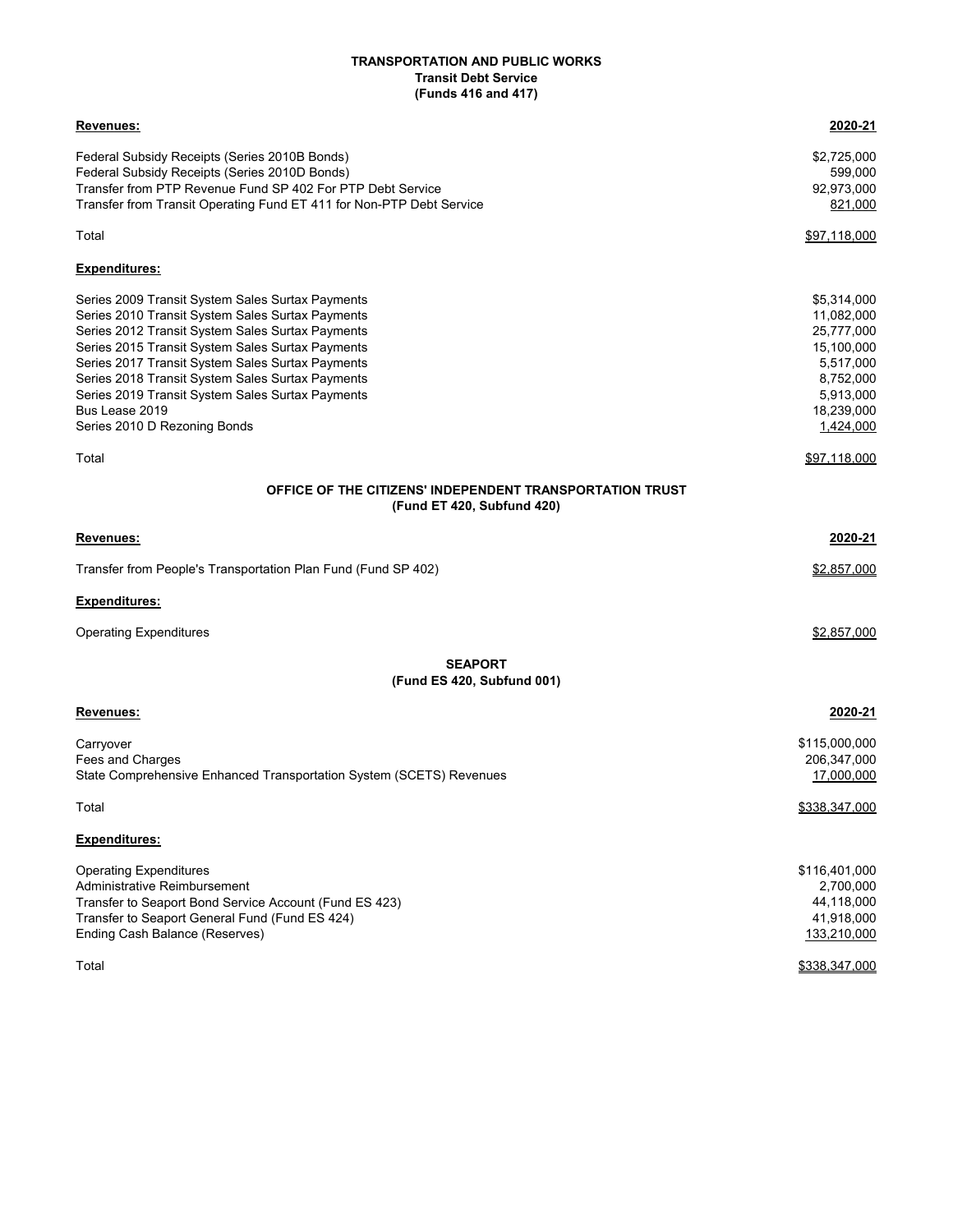# **SEAPORT GENERAL FUND (Fund ES 424, Subfund 241)**

| Revenues:                                                                                                                                          |                                                                                                               | 2020-21                                          |
|----------------------------------------------------------------------------------------------------------------------------------------------------|---------------------------------------------------------------------------------------------------------------|--------------------------------------------------|
| Transfer from Port of Miami Revenue Fund (Fund ES 420)                                                                                             |                                                                                                               | \$41,918,000                                     |
| <b>Expenditures:</b>                                                                                                                               |                                                                                                               |                                                  |
| Principal and Interest Payments<br>Non-operating Expenditures                                                                                      |                                                                                                               | \$41,718,000<br>200,000                          |
| Total                                                                                                                                              |                                                                                                               | \$41,918,000                                     |
|                                                                                                                                                    | <b>PARKS, RECREATION AND OPEN SPACES</b><br>Venetian Causeway Operating Fund<br>(Fund EN 438, Subfund 001)    |                                                  |
| Revenues:                                                                                                                                          |                                                                                                               | 2020-21                                          |
| Carryover<br>Causeway Toll Revenue<br><b>Interest Earnings</b>                                                                                     |                                                                                                               | \$11,243,000<br>5,760,000<br>250,000             |
| Total                                                                                                                                              |                                                                                                               | \$17,253,000                                     |
| <b>Expenditures:</b>                                                                                                                               |                                                                                                               |                                                  |
| Operation and Maintenance<br>Transfer to Capital Fund (Fund EN 438, Subfund 002)<br>Transfer to Debt Service (Fund EN 438, Subfund 007)<br>Reserve |                                                                                                               | \$2,624,000<br>4,903,000<br>693,000<br>9,033,000 |
| Total                                                                                                                                              |                                                                                                               | \$17,253,000                                     |
|                                                                                                                                                    | <b>PARKS, RECREATION AND OPEN SPACES</b><br>Venetian Causeway Debt Service Fund<br>(Fund EN 438, Subfund 007) |                                                  |
| <b>Revenues:</b>                                                                                                                                   |                                                                                                               | 2020-21                                          |
| Transfer from Operating Fund (Fund EN 438 Subfund 001)                                                                                             |                                                                                                               | \$693,000                                        |
| <b>Expenditures:</b>                                                                                                                               |                                                                                                               |                                                  |
| Debt Service Payment for Capital Asset Series 2010 Bonds<br>Debt Service Payment for Capital Asset Series 2016 Bonds                               | Debt Service Payment for FY 2007-08 Sunshine Loan Restructured in Series 2011A Loan                           | \$140,000<br>285,000<br>268,000                  |
| Total                                                                                                                                              |                                                                                                               | \$693,000                                        |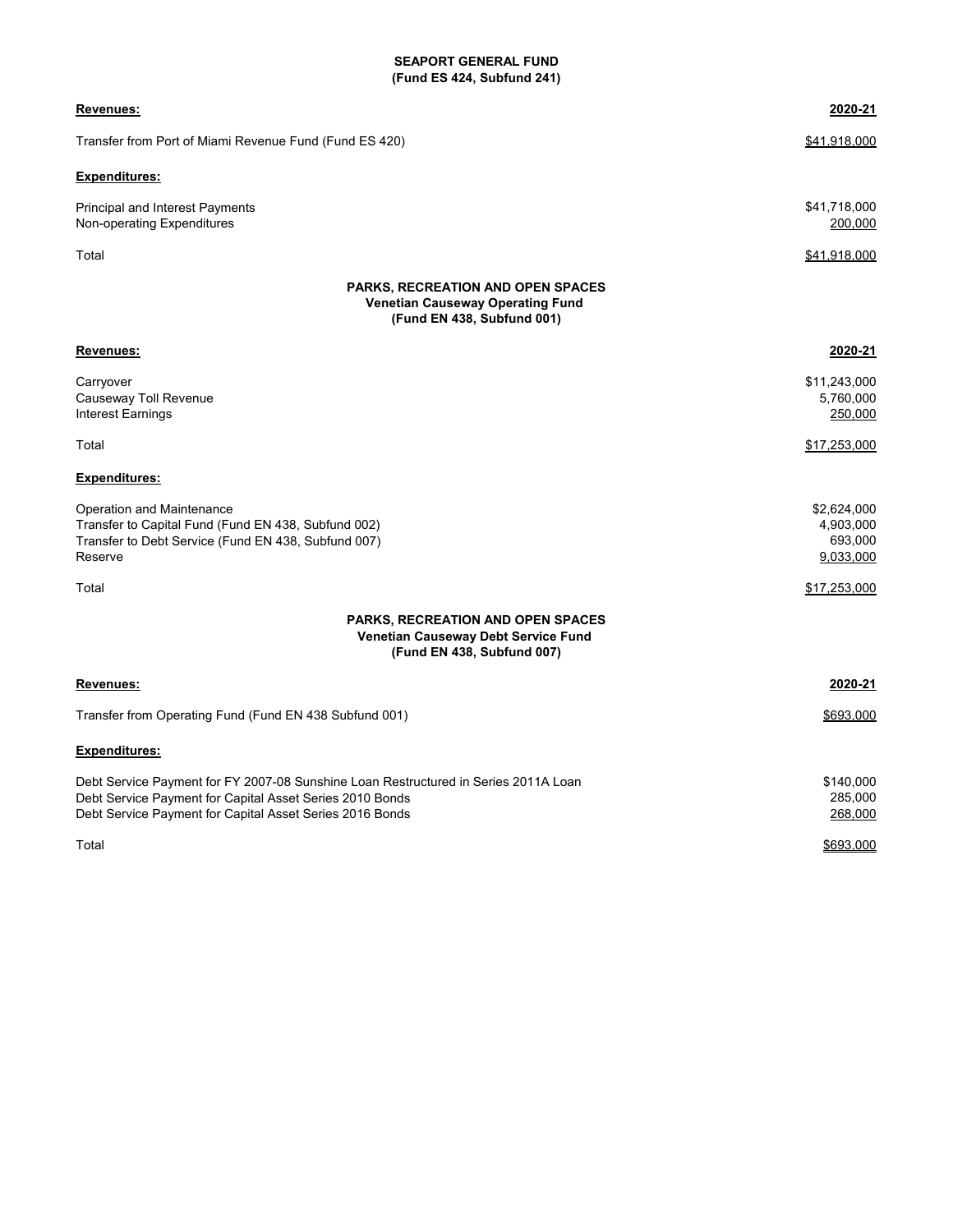#### **PARKS, RECREATION AND OPEN SPACES Rickenbacker Causeway Operating Fund (Fund ER 430, Various Subfunds)**

| Revenues:                                                                                                                                                                                                                                                                                                                                                         | 2020-21                                                                               |
|-------------------------------------------------------------------------------------------------------------------------------------------------------------------------------------------------------------------------------------------------------------------------------------------------------------------------------------------------------------------|---------------------------------------------------------------------------------------|
| Carryover<br>Rickenbacker Tolls, Transponders and Other Revenues<br>Interest Earnings<br>Miscellaneous Revenues                                                                                                                                                                                                                                                   | \$9,121,000<br>10,026,000<br>450,000<br>108,000                                       |
| Total                                                                                                                                                                                                                                                                                                                                                             | <u>\$19,705,000</u>                                                                   |
| <u>Expenditures:</u>                                                                                                                                                                                                                                                                                                                                              |                                                                                       |
| Causeway Toll Operations and Maintenance<br>Transfer to Causeway Capital Fund (Fund ER 431)<br>Transfer to Causeway Capital Fund for Renewal and Replacement (Fund ER 431)<br>Transfer to Causeway Debt Service Fund (Fund ER 432 and ER 433)<br>Transfer to Village of Key Biscayne<br>Operating and Maintenance Reserve (Bond Restriction)<br>Operating Reserve | \$5,812,000<br>2,946,000<br>1,125,000<br>2,640,000<br>365,000<br>942,000<br>5,875,000 |
| Total                                                                                                                                                                                                                                                                                                                                                             | <u>\$19,705,000</u>                                                                   |
| <b>PARKS, RECREATION AND OPEN SPACES</b><br>Rickenbacker Causeway Debt Service Fund<br>(Fund ER 432 and ER 433, Various Subfunds)                                                                                                                                                                                                                                 |                                                                                       |
| Revenues:                                                                                                                                                                                                                                                                                                                                                         | 2020-21                                                                               |
| Transfer from Causeway Operating Fund (Fund ER 430)                                                                                                                                                                                                                                                                                                               | \$2.640.000                                                                           |
| <u>Expenditures:</u>                                                                                                                                                                                                                                                                                                                                              |                                                                                       |
| Debt Service Payment for FY 2007-08 Sunshine Loan<br>Debt Service Payment for Capital Asset Series 2010 Bonds<br>Debt Service Payment for Rickenbacker Capital Asset Series 2014 Bonds                                                                                                                                                                            | \$270,000<br>310,000<br>2,060,000                                                     |
| Total                                                                                                                                                                                                                                                                                                                                                             | \$2,640,000                                                                           |
| DEPARTMENT OF SOLID WASTE MANAGEMENT<br><b>Waste Collection Operations</b><br>(Fund EW 470, Subfunds 470, 471, and 473)                                                                                                                                                                                                                                           |                                                                                       |
| Revenues:                                                                                                                                                                                                                                                                                                                                                         | 2020-21                                                                               |
| Carryover<br><b>Collection Fees and Charges</b><br>Sale of Recyclable Materials<br>Interest                                                                                                                                                                                                                                                                       | \$6,918,000<br>165,341,000<br>1,460,000<br>300,000                                    |
| Total                                                                                                                                                                                                                                                                                                                                                             | \$174,019,000                                                                         |
| <u>Expenditures:</u>                                                                                                                                                                                                                                                                                                                                              |                                                                                       |
| Garbage and Trash Collection Operations<br>Waste Service Area Non-Ad Valorem Distribution Cost<br>Transfer to Note Payable (Debt Service Fund 470)<br>Transfer to Capital Projects (Fund EW 470, Subfund C10)<br>Intradepartmental Transfer to Disposal<br>Reserves                                                                                               | \$155,572,000<br>1,685,000<br>6,831,000<br>1,470,000<br>1,542,000<br>6,919,000        |
| Total                                                                                                                                                                                                                                                                                                                                                             | \$174,019,000                                                                         |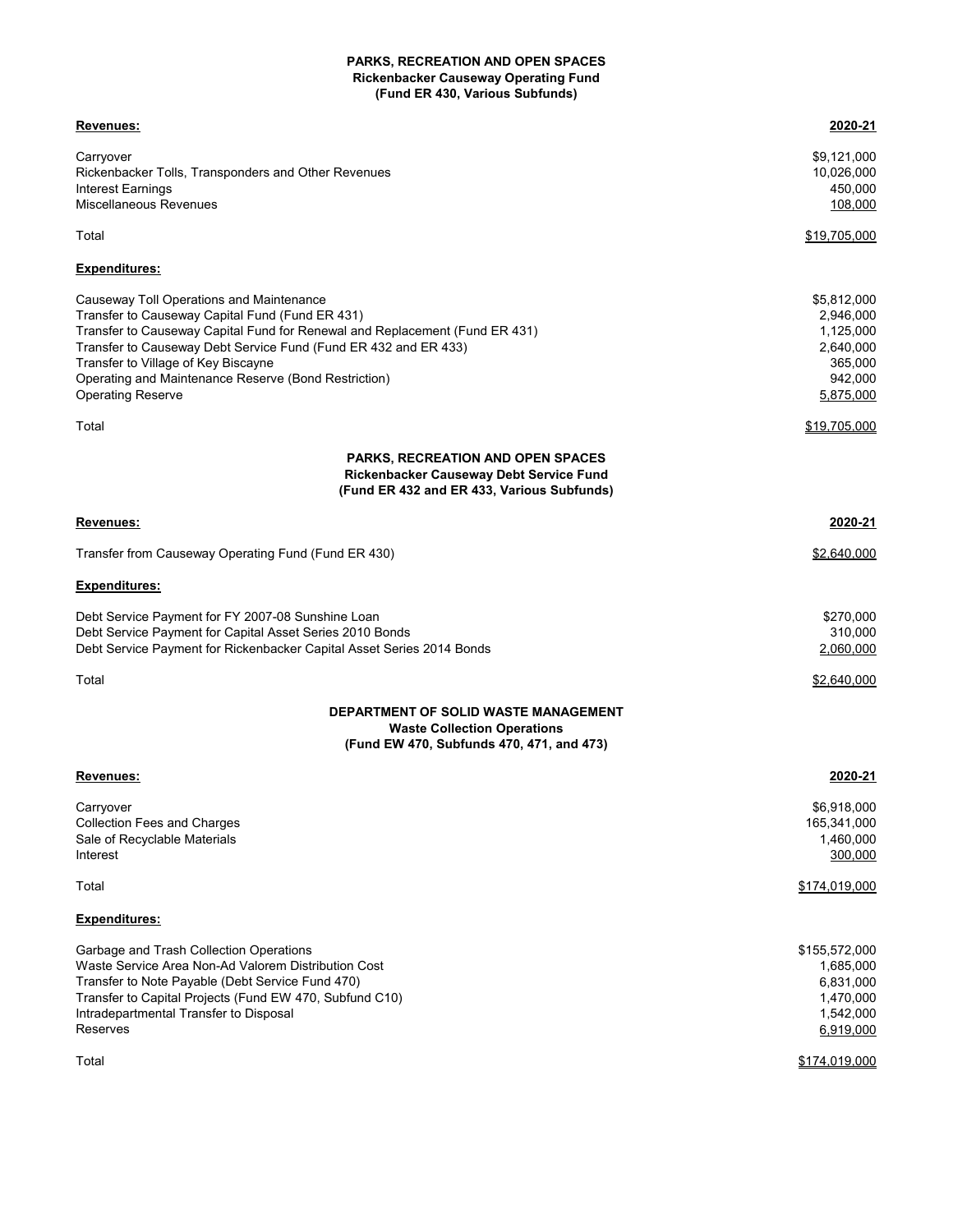#### **DEPARTMENT OF SOLID WASTE MANAGEMENT Waste Disposal Operations (Fund EW 490, Subfunds 491, 493, and 499)**

| <u>Revenues:</u>                                                                                                                                                                                                            | 2020-21                                                                                                         |
|-----------------------------------------------------------------------------------------------------------------------------------------------------------------------------------------------------------------------------|-----------------------------------------------------------------------------------------------------------------|
| Carryover<br><b>Disposal Fees</b><br><b>Transfer Fees</b><br>Resources Recovery Energy Sales<br>Interest<br><b>Utility Service Fee</b><br>Intradepartmental Transfer from Collections<br>Total                              | \$205,063,000<br>114,830,000<br>7,646,000<br>8,208,000<br>1,900,000<br>17,600,000<br>1,542,000<br>\$356,789,000 |
| <b>Expenditures:</b>                                                                                                                                                                                                        |                                                                                                                 |
| <b>Disposal Operations</b><br>Transfer to Subfund DS0, Bond Debt Service<br>Transfer to Fleet Financing Note Payable (Debt Service Fund 490)<br>Transfer to Capital Projects (Fund EW 470, Subfunds C10 and RR0)<br>Reserve | \$152,946,000<br>4,133,000<br>5,023,000<br>9,462,000<br>185,225,000                                             |
| Total                                                                                                                                                                                                                       | \$356,789,000                                                                                                   |
| DEPARTMENT OF SOLID WASTE MANAGEMENT<br><b>Rate Stabilization Reserve</b><br>(Fund EW 490, Subfund GR0)                                                                                                                     |                                                                                                                 |
| Revenues:                                                                                                                                                                                                                   | 2020-21                                                                                                         |
| <b>Restricted Carryover</b><br><b>Proceed Earnings</b>                                                                                                                                                                      | \$21,035,000<br>160,000                                                                                         |
| Total                                                                                                                                                                                                                       | \$21,195,000                                                                                                    |
| <b>Expenditures:</b>                                                                                                                                                                                                        |                                                                                                                 |
| <b>Rate Stabilization Reserve</b>                                                                                                                                                                                           | \$21,195,000                                                                                                    |
| <b>JACKSON HEALTH SYSTEMS</b><br><b>County Public Hospital Sales Tax</b><br>(Fund SD 510, Subfund 510)                                                                                                                      |                                                                                                                 |
| Revenues:                                                                                                                                                                                                                   | 2020-21                                                                                                         |
| Sales Surtax                                                                                                                                                                                                                | \$283,691,000                                                                                                   |
| <b>Expenditures:</b>                                                                                                                                                                                                        |                                                                                                                 |
| Transfer to Jackson Health Systems                                                                                                                                                                                          | \$283,691,000                                                                                                   |
| <b>STATE REVENUE SHARING</b><br>(Fund 51-510, Subfund 512)                                                                                                                                                                  |                                                                                                                 |
| <b>Revenues:</b>                                                                                                                                                                                                            | 2020-21                                                                                                         |
| Entitlement as a County<br>Entitlement as a Municipality                                                                                                                                                                    | \$61,565,000<br>48,210,000                                                                                      |
| Total                                                                                                                                                                                                                       | \$109,775,000                                                                                                   |
| Expenditures:                                                                                                                                                                                                               |                                                                                                                 |
| Transfer to Countywide General Fund (Fund GF 010, Subfund 010)<br>Transfer to UMSA General Fund (Fund GF 010, Subfund 010)                                                                                                  | \$61,565,000<br>48,210,000                                                                                      |
| Total                                                                                                                                                                                                                       | \$109,775,000                                                                                                   |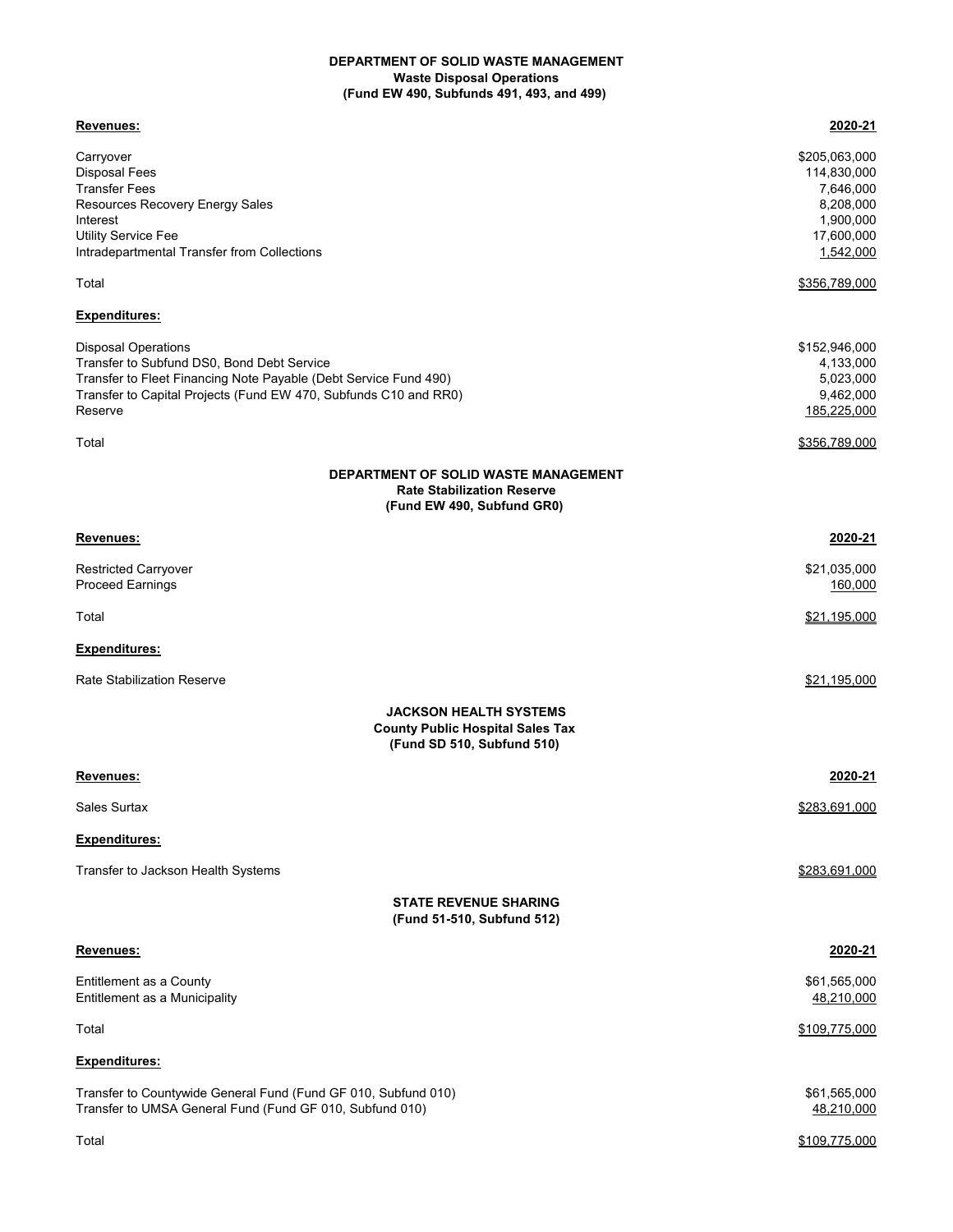# **LOCAL GOVERNMENT HALF-CENT SALES TAX (Fund 51-510, Subfund 513)**

| Revenues:                                                                                                                  | 2020-21                                   |
|----------------------------------------------------------------------------------------------------------------------------|-------------------------------------------|
| Countywide Sales Tax Receipts<br>Unincorporated Municipal Service Area (UMSA) Sales Tax Receipts                           | \$69,813,000<br>104,720,000               |
| Total                                                                                                                      | \$174,533,000                             |
| <b>Expenditures:</b>                                                                                                       |                                           |
| Transfer to Countywide General Fund (Fund GF 010, Subfund 010)<br>Transfer to UMSA General Fund (Fund GF 010, Subfund 010) | \$69,813,000<br>104,720,000               |
| Total                                                                                                                      | \$174,533,000                             |
| MIAMI-DADE COUNTY SELF INSURANCE FUND (HEALTH)<br>(Fund IS 541, Subfund 001 thru 005)                                      |                                           |
| Revenues:                                                                                                                  | 2020-21                                   |
| <b>Employer Contribution</b><br>Dependent Premiums                                                                         | \$476,017,000<br>116,187,000              |
| Total                                                                                                                      | \$592,204,000                             |
| <b>Expenditures:</b>                                                                                                       |                                           |
| Medical<br>Dental/Vision<br>Life                                                                                           | \$561,084,000<br>19,335,000<br>11,785,000 |
| Total                                                                                                                      | \$592,204,000                             |
| <b>ANIMAL SERVICES DEPARTMENT</b><br><b>Trust Fund</b><br>(Fund TF 600, Subfund 022, Project 022111)                       |                                           |
| Revenues:                                                                                                                  | 2020-21                                   |
| Donations, Grants, and Other Revenue                                                                                       | \$94,000                                  |
| Expenditures:                                                                                                              |                                           |
| <b>Operating Expenditures</b>                                                                                              | \$94,000                                  |
| <b>CORRECTIONS AND REHABILITATION</b><br><b>Inmate Welfare Trust Fund</b><br>(Fund TF 600, Subfund 601)                    |                                           |
| Revenues:                                                                                                                  | 2020-21                                   |
| Miscellaneous Revenues<br>Transfer from Special Revenue Operations (Fund SO 110, Subfund 111)                              | \$12,000<br>659,000                       |
| Total                                                                                                                      | \$671,000                                 |
| Expenditures:                                                                                                              |                                           |
| <b>Operating Expenditures</b>                                                                                              | \$671,000                                 |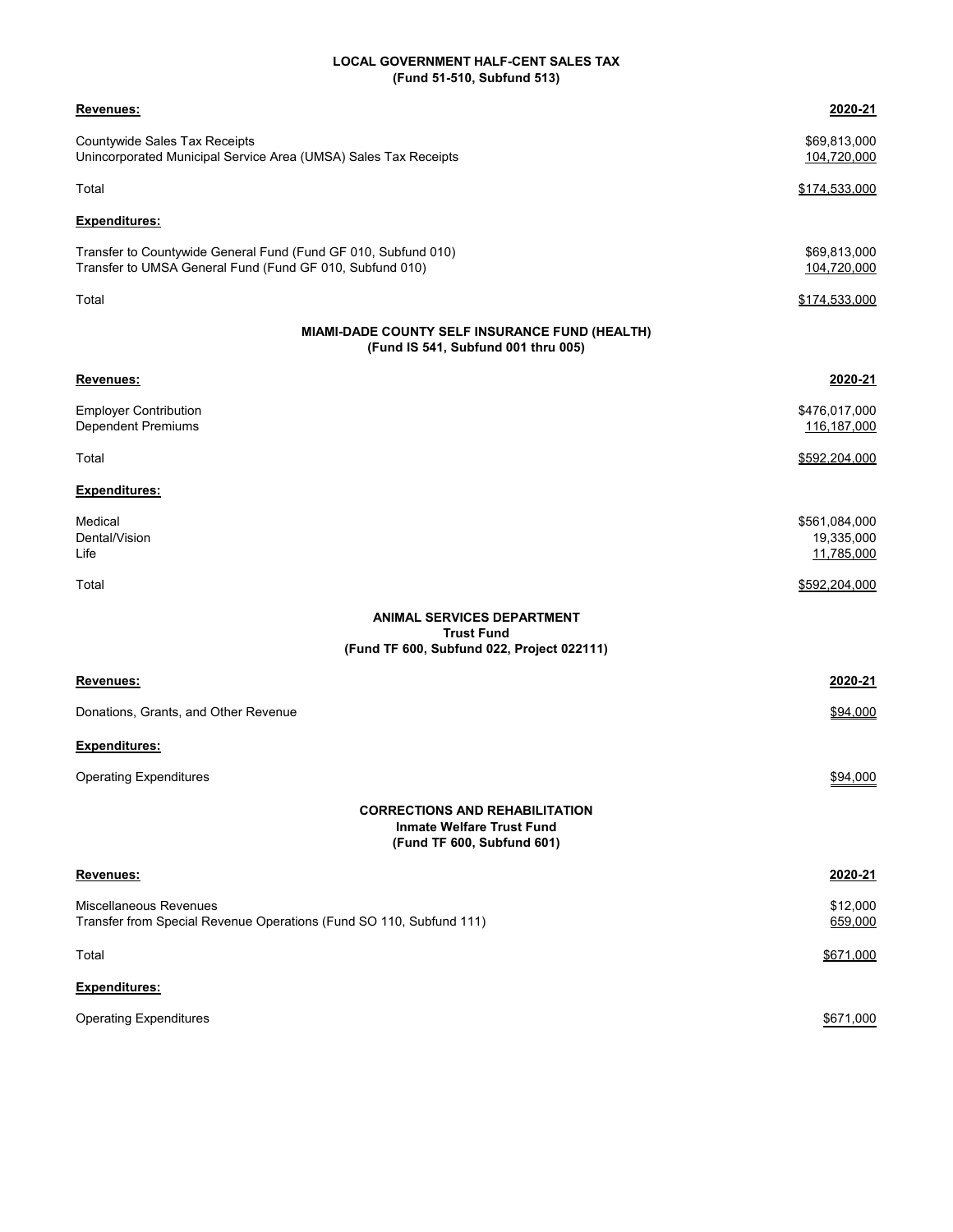### **REGULATORY AND ECONOMIC RESOURCES (Fund TF 600, Subfund 601, Various Projects) Biscayne Bay Restoration and Shoreline Stabilization**

| Revenues:                                                                                                                      | 2020-21                                     |
|--------------------------------------------------------------------------------------------------------------------------------|---------------------------------------------|
| Biscayne Bay Environmental Trust Fund<br>Intrafund Transfer from Biscayne Bay Trust Fund<br>Florida Inland Navigation District | \$1,000,000<br>14,000,000<br>100,000        |
| Total                                                                                                                          | \$15,100,000                                |
| <u>Expenditures:</u>                                                                                                           |                                             |
| Intrafund Transfer Expenditure<br><b>Construction Expenditures</b>                                                             | \$14,000,000<br>1,100,000                   |
| Total                                                                                                                          | \$15,100,000                                |
| MIAMI-DADE POLICE DEPARTMENT (MDPD)<br><b>Miscellaneous Trust Fund</b><br>(Fund TF 600, Subfund 601, Various Project Details)  |                                             |
| Revenues:                                                                                                                      | 2020-21                                     |
| Carryover<br>Interest Income<br>Fines and Forfeitures<br>Miscellaneous                                                         | \$2,765,000<br>34,000<br>395,000<br>310,000 |
| Total                                                                                                                          | \$3,504,000                                 |
| <b>Expenditures:</b>                                                                                                           |                                             |
| <b>Operating Expenditures</b><br>Reserve for Future Expenditures                                                               | \$746,000<br>2,758,000                      |
| Total                                                                                                                          | \$3,504,000                                 |
| MIAMI-DADE POLICE DEPARTMENT (MDPD)<br><b>Law Enforcement Trust Fund</b><br>(Fund TF 600, Subfunds 602, 603, 604)              |                                             |
| Revenues:                                                                                                                      | 2020-21                                     |
| Carryover<br>Interest Income<br><b>Fines and Forfeitures</b>                                                                   | \$5,843,000<br>140,000<br>3,400,000         |
| Total                                                                                                                          | \$9,383,000                                 |
| <u>Expenditures:</u>                                                                                                           |                                             |
| Miami-Dade Police Department -- Investigative and Special Enforcement<br>Reserve for Future Expenditures                       | \$6,887,000<br>2,496,000                    |
| Total                                                                                                                          | \$9,383,000                                 |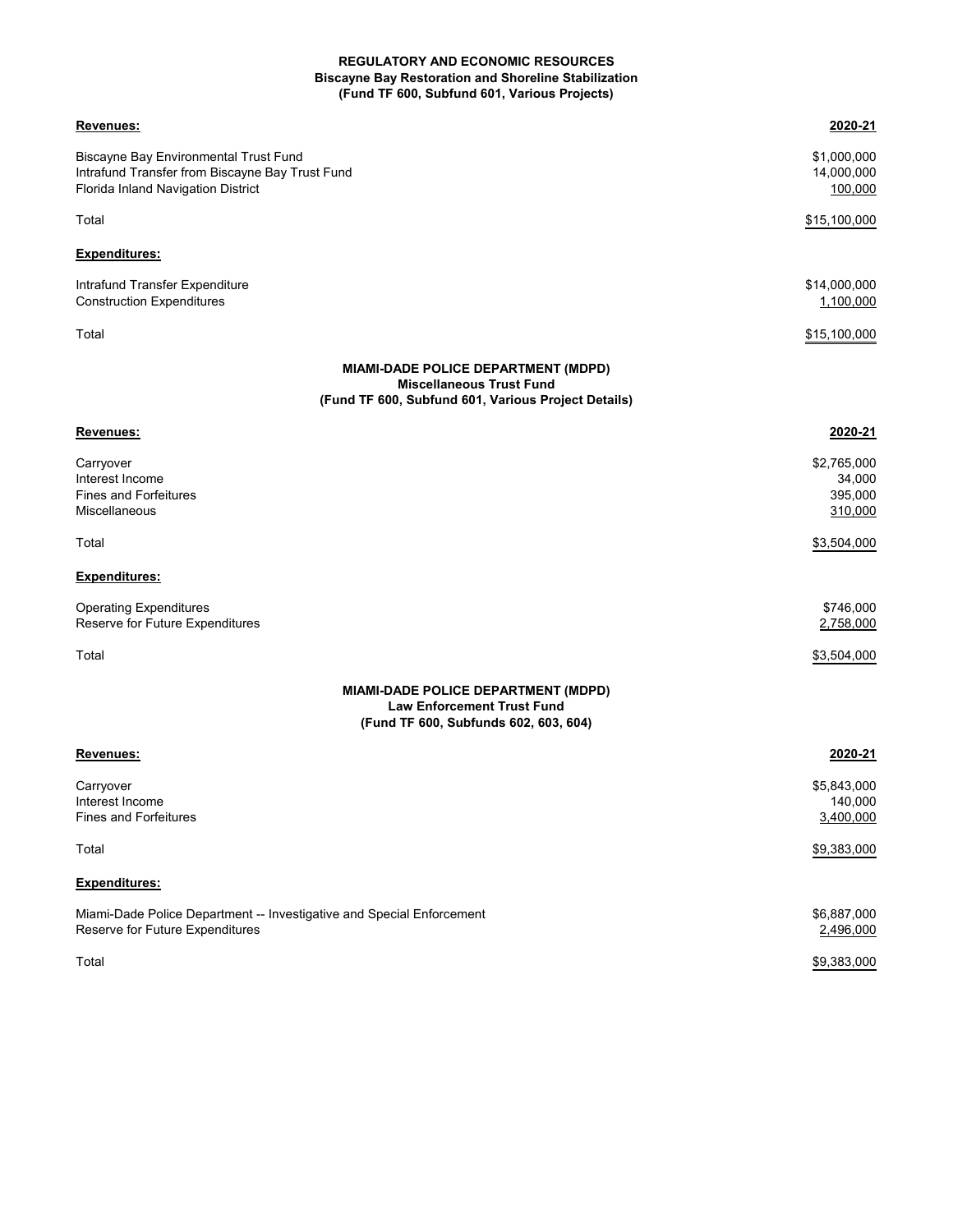# **(Fund 51-510, Subfund 511) COUNTY TRANSPORTATION TRUST FUND**

| <u>Revenues:</u>                                                                               | 2020-21       |
|------------------------------------------------------------------------------------------------|---------------|
| Local Option Six-Cent Gas Tax                                                                  | \$43,103,000  |
| Capital Improvement Local Option Three-Cent Gas Tax                                            | 19,907,000    |
| <b>State Gas Tax</b>                                                                           | 8,786,000     |
| Constitutional Gas Tax (20%)                                                                   | 4,051,000     |
| Constitutional Gas Tax (80%)                                                                   | 16,134,000    |
| "Ninth-Cent" Gas Tax                                                                           | 11,022,000    |
| Total                                                                                          | \$103,003,000 |
| Expenditures:                                                                                  |               |
| Transfer to Countywide General Fund (Fund GF 010, Subfund 010) for Transportation Expenditures | \$66,962,000  |
| Transfer to Capital Improvements Local Option Gas Tax Fund CO 337, Various Subfund             | 19,907,000    |
| Transfer to Secondary Road Program Fund CO 330 and 331, Various Subfunds                       | 16,134,000    |
| Total                                                                                          | \$103,003,000 |
| <b>COMMUNTY ACTION AND HUMAN SERVICES</b>                                                      |               |
| (Fund SD 611)                                                                                  |               |
| Revenues:                                                                                      | 2020-21       |
| Transfer from Countywide General Fund (Fund GF 010, Subfund 010)                               | \$3,408,000   |
| <b>Federal Grants</b>                                                                          | 3,221,000     |
| <b>Other Revenues</b>                                                                          | 75,000        |
| Total                                                                                          | \$6,704,000   |
| Expenditures:                                                                                  |               |
| <b>Operating Expenditures</b>                                                                  | \$6,704,000   |
| <b>COMMUNTY ACTION AND HUMAN SERVICES</b><br>(Fund SC 630)                                     |               |
| <u>Revenues:</u>                                                                               | 2020-21       |
| Transfer from Countywide General Fund (Fund GF 010, Subfund 010)                               | \$30,592,000  |
| <b>Federal Grants</b>                                                                          | 103,572,000   |
| <b>State Grants</b>                                                                            | 2,171,000     |
| <b>Other Revenues</b>                                                                          | 2,045,000     |
| <b>Interagency Transfers</b>                                                                   | 3,993,000     |
| Total                                                                                          | \$142,373,000 |
| <b>Expenditures:</b>                                                                           |               |

Operating Expenditures **\$142,373,000**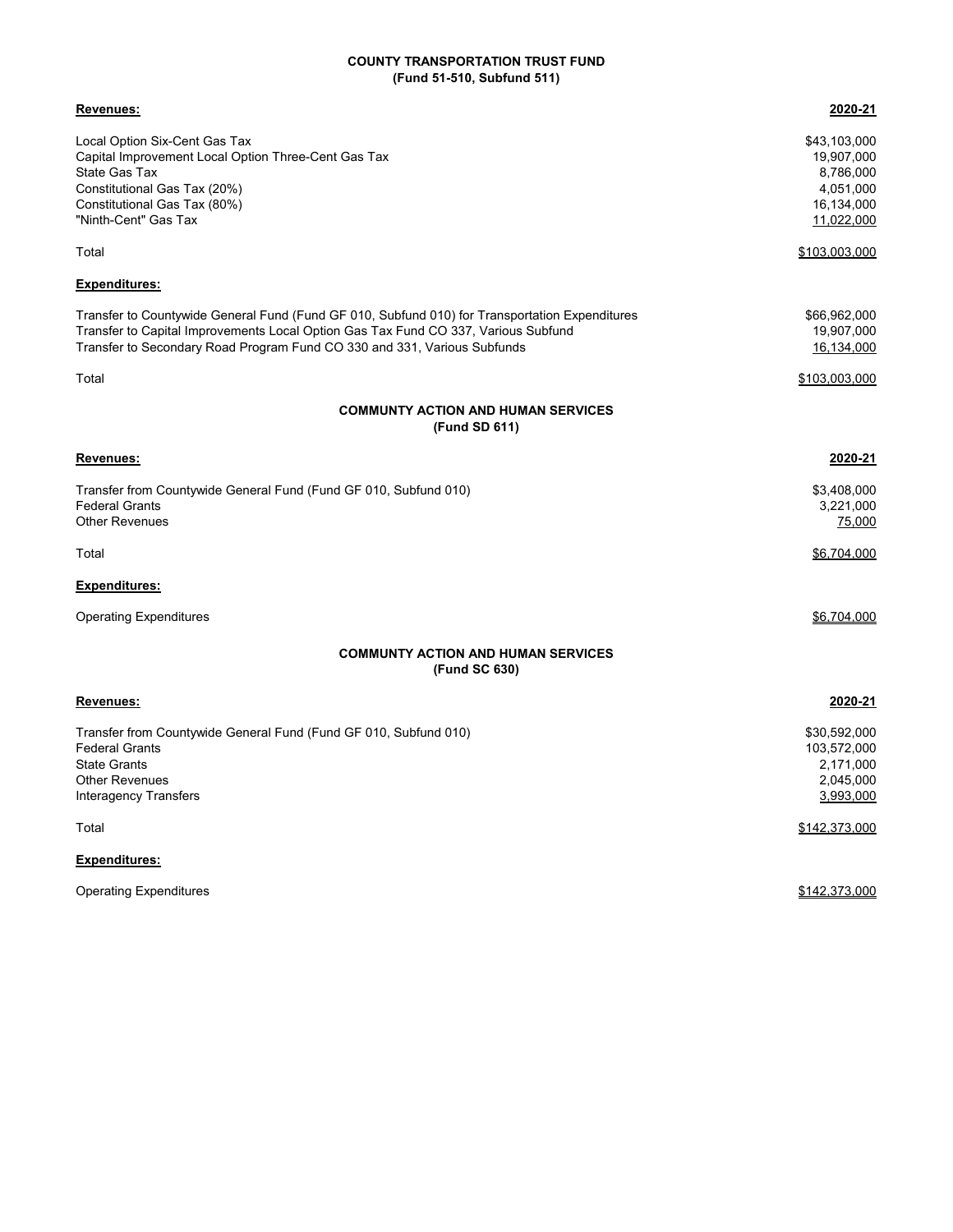#### **MIAMI-DADE ECONOMIC ADVOCACY TRUST Affordable Housing Program (Fund SC 700, Subfund 700, Project 700003)**

| Revenues:                                                                                      | 2020-21      |
|------------------------------------------------------------------------------------------------|--------------|
| Carryover                                                                                      | \$8,061,000  |
| Interest Earnings                                                                              | 125,000      |
| Surtax Loan Payback                                                                            | 3,000        |
| Documentary Stamp Surtax                                                                       | 2,070,000    |
| Total                                                                                          | \$10,259,000 |
| <u>Expenditures:</u>                                                                           |              |
|                                                                                                |              |
| Affordable Housing Operating Expenditures                                                      | \$2,964,000  |
| Transfer to the Office of the Executive Director and Administration (Fund GF 030, Subfund 020) | 207,000      |
| Reserves                                                                                       | 7,088,000    |
| Total                                                                                          | \$10,259,000 |
| <b>JUDICIAL ADMINISTRATION</b>                                                                 |              |
| <b>Grants</b><br>(Fund SO 720, Subfund 720)                                                    |              |
| Revenues:                                                                                      | 2020-21      |
|                                                                                                |              |
| <b>Grant Revenues</b>                                                                          | \$1,499,000  |
| <u>Expenditures:</u>                                                                           |              |
| Dependency Drug Court Operations                                                               | \$425,000    |
| <b>Adult Drug Court Operations</b>                                                             | 800,000      |
| Criminal Mental Health Project Expenses                                                        | 274,000      |
| Total                                                                                          | \$1,499,000  |
| <b>CORRECTIONS AND REHABILITATION</b>                                                          |              |
| Grants<br>(Fund SO 720)                                                                        |              |
| Revenues:                                                                                      | 2020-21      |
| Criminal Alien Assistance (Department of Justice)                                              | \$1,000,000  |
| MDC Opioid Abuse Site-based Program Response Project (Department of Justice)                   | 568,000      |
| Second Chance for Incarcerated Parents with Minor Children (Department of Justice)             | 232,000      |
| Total                                                                                          | \$1,800,000  |
| <u>Expenditures:</u>                                                                           |              |
|                                                                                                |              |
| <b>Operating Expenditures</b>                                                                  | \$800,000    |
| Transfer to General Fund (Fund GF 010, Subfund 010)                                            | 1,000,000    |
| Total                                                                                          | \$1,800,000  |
| <b>REGULATORY AND ECONOMIC RESOURCES</b>                                                       |              |
| <b>Grant Fund</b><br>(Fund SO 720, Subfund 720)                                                |              |
| <b>Revenues:</b>                                                                               | 2020-21      |
| State and Federal Environmental Grants                                                         | \$4,824,000  |
| <u>Expenditures:</u>                                                                           |              |
| <b>Operating Expenditures</b>                                                                  | \$4,824,000  |
|                                                                                                |              |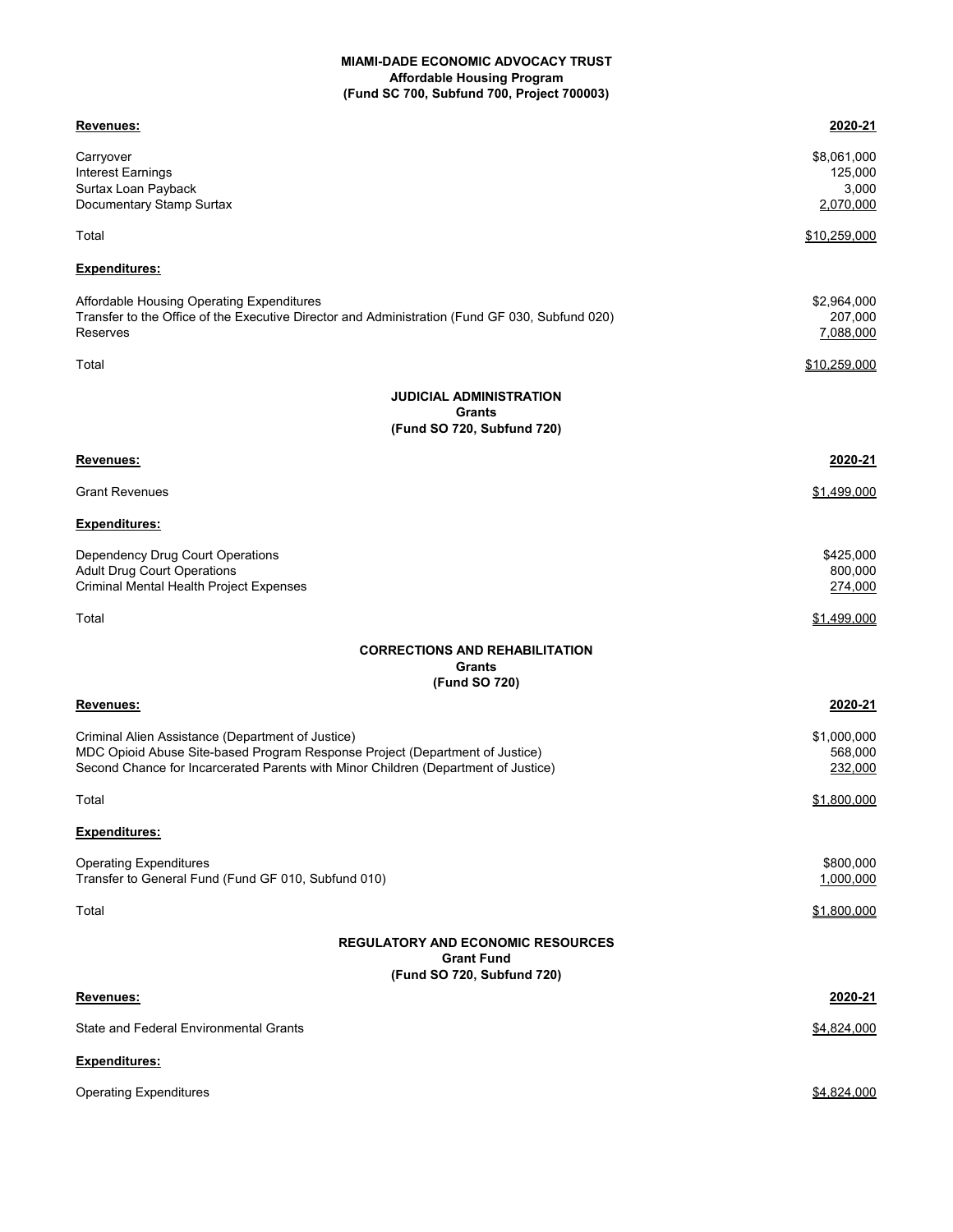#### **(Fund SO 720, Subfund 720) MIAMI-DADE FIRE RESCUE State Grant Awards**

| Revenues:                                                                                                                                                                                                                                              |                                                                                               | 2020-21                                                 |
|--------------------------------------------------------------------------------------------------------------------------------------------------------------------------------------------------------------------------------------------------------|-----------------------------------------------------------------------------------------------|---------------------------------------------------------|
| State and Federal Environmental Grants                                                                                                                                                                                                                 |                                                                                               | \$310,000                                               |
| <b>Expenditures:</b>                                                                                                                                                                                                                                   |                                                                                               |                                                         |
| Miami-Dade Objectives<br>City of Miami Fire Rescue Department<br>City of Miami Beach Fire Rescue Department<br>City of Hialeah Fire Rescue Department<br>City of Coral Gables Fire Rescue Department<br>Village of Key Biscayne Fire Rescue Department |                                                                                               | \$266,000<br>27,000<br>5,000<br>9,000<br>2,000<br>1,000 |
| Total                                                                                                                                                                                                                                                  |                                                                                               | \$310,000                                               |
|                                                                                                                                                                                                                                                        | <b>MIAMI-DADE FIRE RESCUE</b><br><b>Federal Grant</b><br>(Fund SO 720, Subfund 720)           |                                                         |
| Revenues:                                                                                                                                                                                                                                              |                                                                                               | 2020-21                                                 |
| Assistance to the Firefighter<br>Port Security                                                                                                                                                                                                         |                                                                                               | \$912,000<br>2,915,000                                  |
| Total                                                                                                                                                                                                                                                  |                                                                                               | \$3,827,000                                             |
| <b>Expenditures:</b>                                                                                                                                                                                                                                   |                                                                                               |                                                         |
| <b>Grant Objectives</b>                                                                                                                                                                                                                                |                                                                                               | \$3,827,000                                             |
|                                                                                                                                                                                                                                                        | <b>MIAMI-DADE FIRE RESCUE</b><br><b>Urban Search and Rescue</b><br>(Fund SO 720, Subfund 720) |                                                         |
| Revenues:                                                                                                                                                                                                                                              |                                                                                               | 2020-21                                                 |
| Federal Emergency Management Grant                                                                                                                                                                                                                     |                                                                                               | \$769,000                                               |
| <b>Expenditures:</b>                                                                                                                                                                                                                                   |                                                                                               |                                                         |
| <b>Grant Objectives</b>                                                                                                                                                                                                                                | <b>MIAMI-DADE FIRE RESCUE</b><br><b>Emergency Management</b><br>(Fund SO 720, Subfund 720)    | \$769,000                                               |
| Revenues:                                                                                                                                                                                                                                              |                                                                                               | 2020-21                                                 |
| <b>State Grants</b><br><b>Federal Grants</b>                                                                                                                                                                                                           |                                                                                               | \$106,000<br>2,679,000                                  |
| Total                                                                                                                                                                                                                                                  |                                                                                               | \$2,785,000                                             |
| Expenditures:                                                                                                                                                                                                                                          |                                                                                               |                                                         |
| <b>Operating Expenditures</b>                                                                                                                                                                                                                          |                                                                                               | \$2,785,000                                             |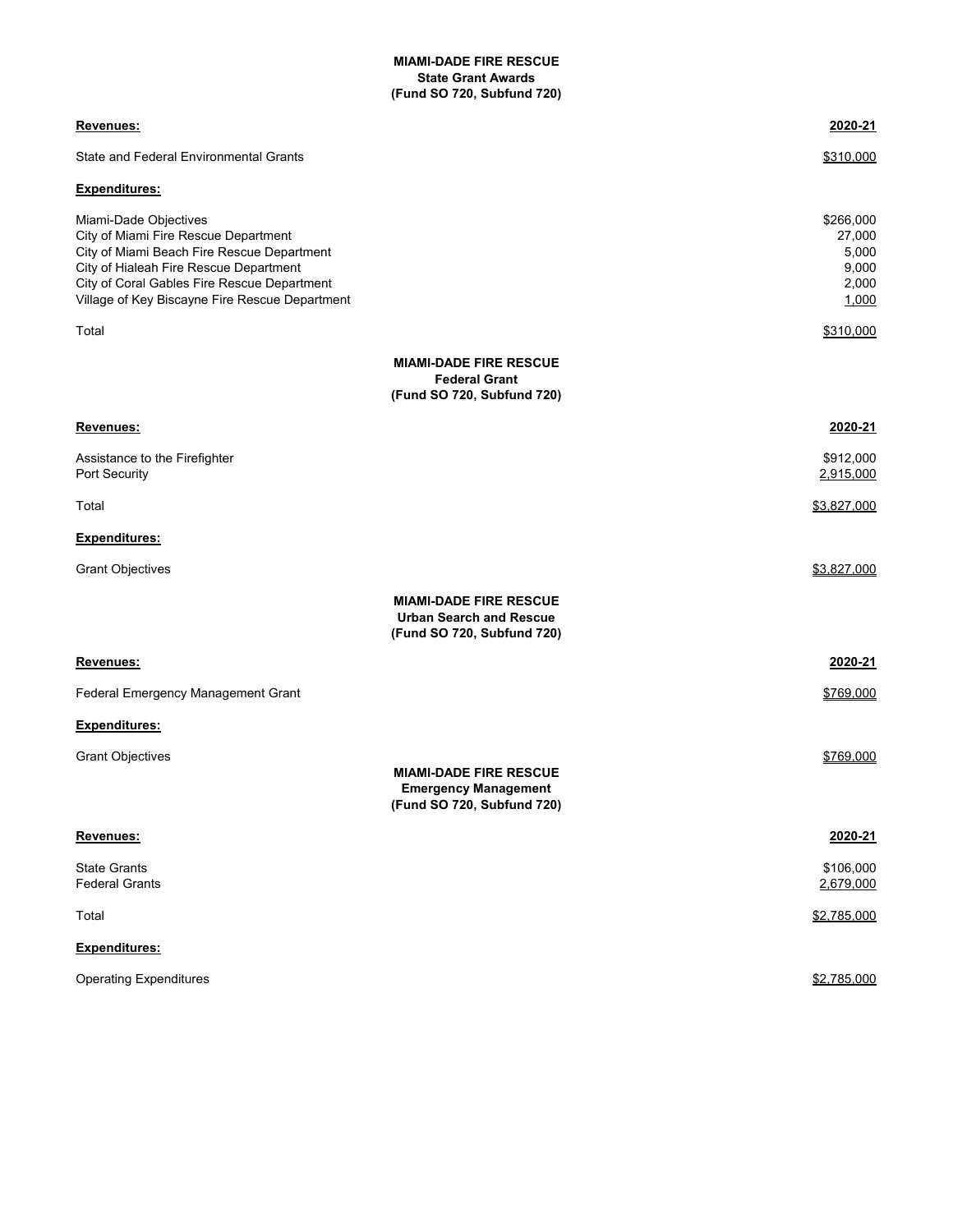#### **MIAMI-DADE POLICE DEPARTMENT (MDPD) Operating Grant Fund (Fund SO 720, Subfund 720)**

| Revenues:                                                                                                                                                                                                                  | 2020-21                                                                            |
|----------------------------------------------------------------------------------------------------------------------------------------------------------------------------------------------------------------------------|------------------------------------------------------------------------------------|
| COPS Hiring Program Grant<br>Justice Assistance Grant (JAG) Program<br><b>State Grants</b><br><b>Federal Grants</b><br>Urban Areas Security Initiatives Program<br><b>Other Miscellaneous</b><br><b>Interfund Transfer</b> | \$1,041,000<br>584,000<br>1,214,000<br>6,867,000<br>391,000<br>15,000<br>1,399,000 |
| Total                                                                                                                                                                                                                      | \$11,511,000                                                                       |
| <b>Expenditures:</b>                                                                                                                                                                                                       |                                                                                    |
| <b>COPS Hiring Program Grant</b><br>Justice Assistance Grant (JAG) Program<br>Distribution of Funds for Municipal Expenditures<br>Urban Areas Security Initiatives Program<br><b>Operating Expenditures</b>                | \$2,094,000<br>584,000<br>205,000<br>391,000<br>8,237,000                          |
| Total                                                                                                                                                                                                                      | \$11,511,000                                                                       |
| <b>JUVENILE SERVICES</b><br><b>Grant Fund</b><br>(Fund SO 720, Subfund 720 and 721)                                                                                                                                        |                                                                                    |
| Revenues:                                                                                                                                                                                                                  | 2020-21                                                                            |
| Department of Juvenile Justice Grant<br>Juvenile Justice Diversion Alternative Program<br>Juvenile Treatment Alternatives for Safe Communities<br><b>Byrne Grant</b>                                                       | \$982,000<br>682,000<br>344,000<br>155,000                                         |
| Total                                                                                                                                                                                                                      | \$2,163,000                                                                        |
| <b>Expenditures:</b>                                                                                                                                                                                                       |                                                                                    |
| <b>Operating Expenditures</b><br><b>OFFICE OF MANAGEMENT AND BUDGET</b><br><b>Federal Grants</b><br>(Fund SO 720, Subfund 720)                                                                                             | \$2,163,000                                                                        |
| Revenues:                                                                                                                                                                                                                  | 2020-21                                                                            |
| Community-based Crime Reduction<br>Opioid Affected Youth Initiative                                                                                                                                                        | \$500,000<br>475,000                                                               |
| Total                                                                                                                                                                                                                      | \$975,000                                                                          |
| Expenditures:                                                                                                                                                                                                              |                                                                                    |
| Administrative Expenditures<br>Allocation to Contractual Services                                                                                                                                                          | \$352,000<br>623,000                                                               |
| Total                                                                                                                                                                                                                      | \$975,000                                                                          |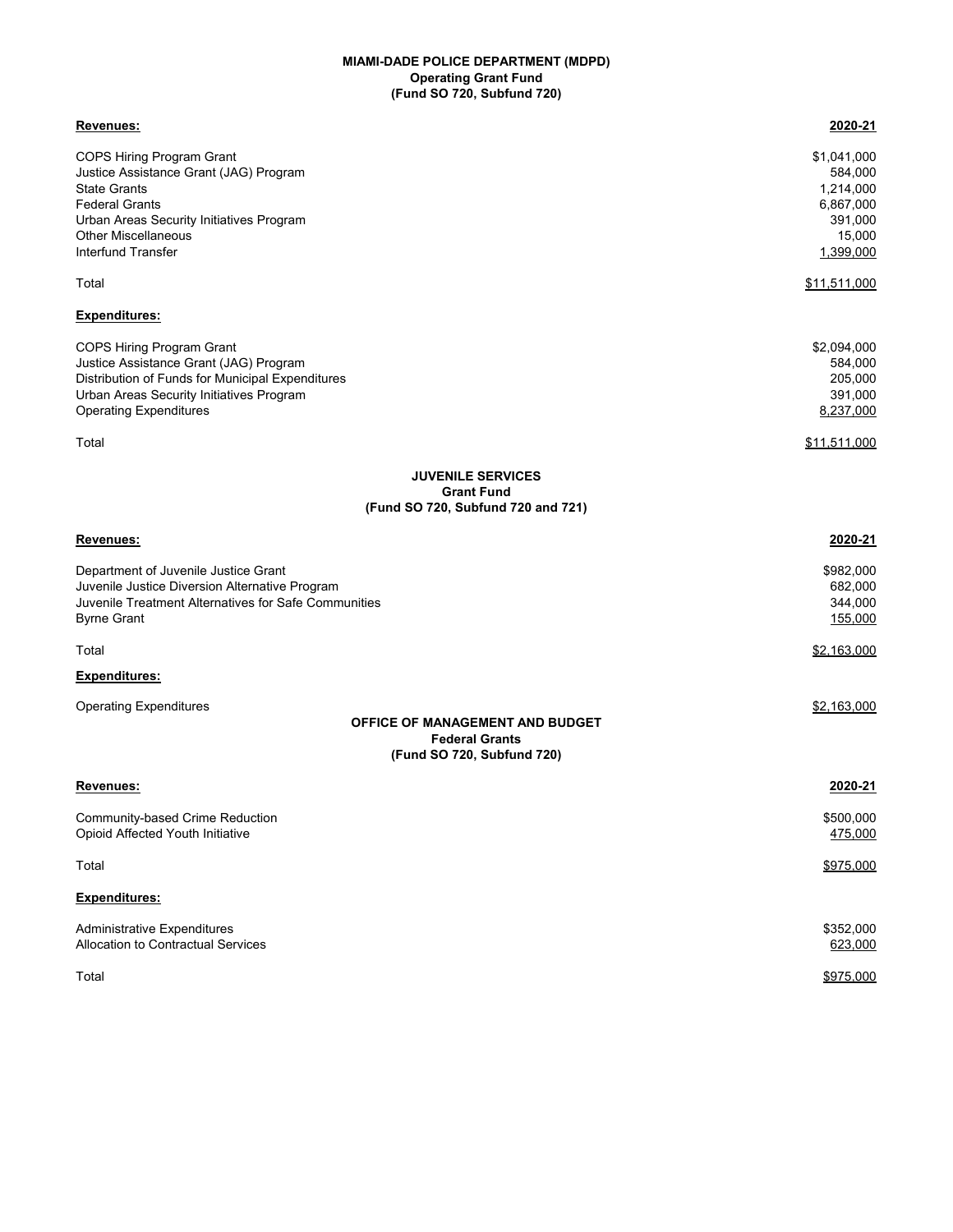## **(Fund SO 720, Subfund 720) Ryan White Grant Program OFFICE OF MANAGEMENT AND BUDGET**

| Revenues:                                                                                                                                                          | 2020-21                                 |
|--------------------------------------------------------------------------------------------------------------------------------------------------------------------|-----------------------------------------|
| Ryan White Title I                                                                                                                                                 | \$30,000,000                            |
| <b>Expenditures:</b>                                                                                                                                               |                                         |
| Administrative Expenditures<br>Allocation to Contractual Services                                                                                                  | \$1,430,000<br>28,570,000               |
| Total                                                                                                                                                              | \$30,000,000                            |
| <b>CULTURAL AFFAIRS</b><br><b>State and Federal Grants</b><br>(Fund SO 720, Subfund 720 and 721)                                                                   |                                         |
| Revenues:                                                                                                                                                          | 2020-21                                 |
| Transfer from Tourist Development Tax (Fund ST 150, Subfund 151)<br>State of Florida Artistic Automobile License Tag Revenue<br>Carryover<br><b>Other Revenues</b> | \$125,000<br>25,000<br>48,000<br>70,000 |
| Total                                                                                                                                                              | \$268,000                               |
| <b>Expenditures:</b>                                                                                                                                               |                                         |
| Grants to/Programs for Artists and Non-Profit Cultural Organizations<br>South Florida Cultural Consortium Projects                                                 | \$25,000<br>243,000                     |
| Total                                                                                                                                                              | \$268,000                               |
| <b>HOMELESS TRUST</b><br><b>Grants</b><br>(Fund SO 720, Subfund 723)                                                                                               |                                         |
| Revenues:                                                                                                                                                          | 2020-21                                 |
| U.S. Department of Housing and Urban Development Grants<br>Florida Department of Children and Family Grants                                                        | \$33,113,000<br>1,852,000               |
| Total                                                                                                                                                              | \$34,965,000                            |
| <b>Expenditures:</b>                                                                                                                                               |                                         |
| <b>Grant Allocations</b>                                                                                                                                           | \$34,965,000                            |
| <b>SPECIAL ASSESSMENT FUNDS</b><br><b>Special Taxing Districts-Administration</b><br>(Fund SO 900, Subfund 900)                                                    |                                         |
| Revenues:                                                                                                                                                          | 2020-21                                 |
| Special Taxing Districts FY 2020-21 Assessments - Various Districts                                                                                                | \$3,218,000                             |
| Expenditures:                                                                                                                                                      |                                         |
| Special Taxing Districts Administration                                                                                                                            | \$3,218,000                             |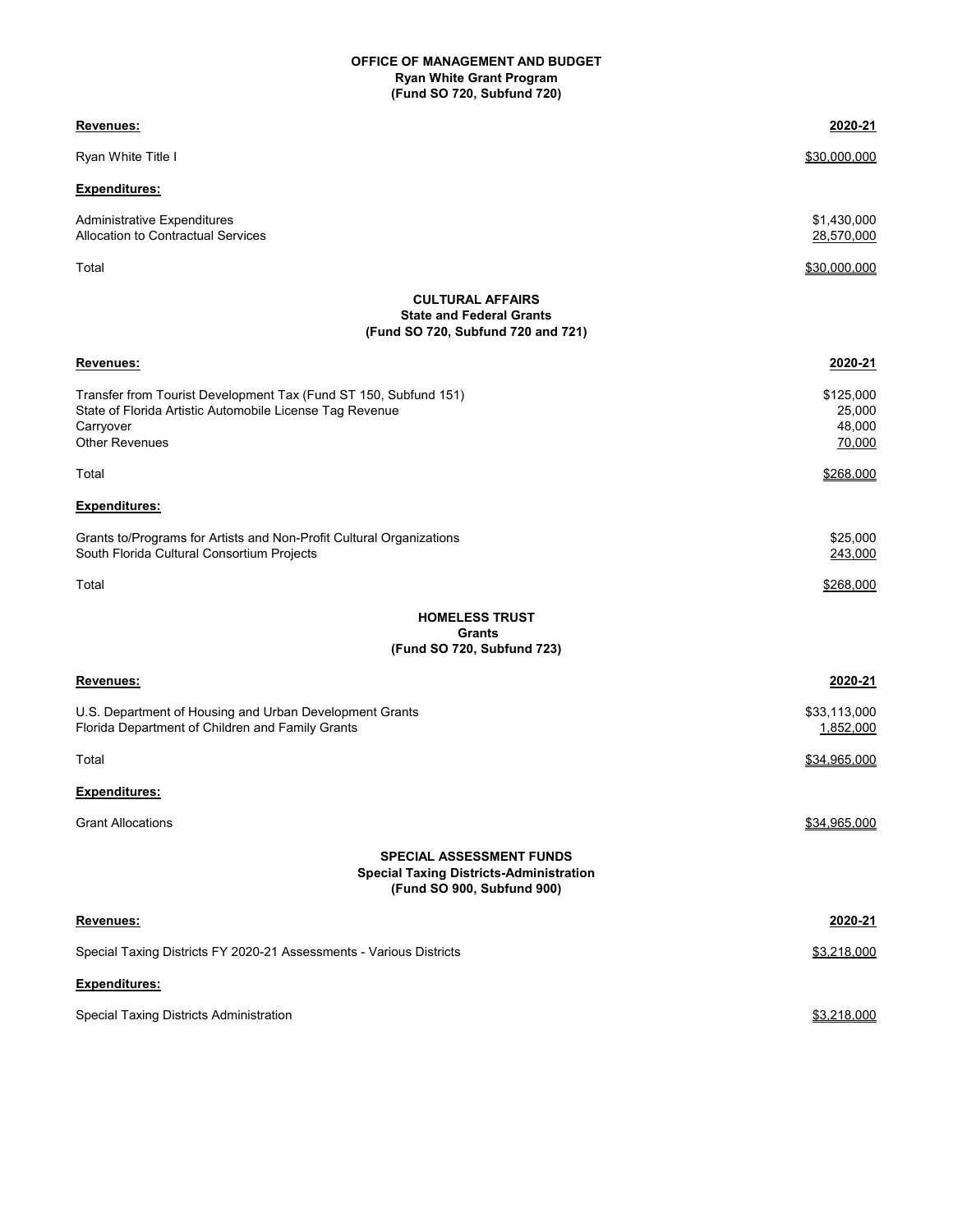## **Special Taxing Districts-Lighting (Fund SO 900, Subfund 901) SPECIAL ASSESSMENT FUNDS**

## **Revenues: 2017-18**

Carryover -- Lighting Districts<br>
Special Taxing Districts FY 2020-21 Assessments -- Lighting Districts<br>
Special Taxing Districts FY 2020-21 Assessments -- Lighting Districts Special Taxing Districts FY 2020-21 Assessments -- Lighting Districts

## **Expenditures:**

| A & R Subdivision                    | \$571  |
|--------------------------------------|--------|
| A & S Industrial Park                | 10,145 |
| AB at Tamiami Airport 1              | 752    |
| AB at Tamiami Trail                  | 98,983 |
| Abbro Subdivision                    | 1,024  |
| Abel Homes at Naranja Villas         | 2,725  |
| <b>Acapulco Homes</b>                | 4,669  |
| Adrian Builders at Tamiami           | 1,047  |
| <b>Adventure Homes</b>               | 26,198 |
|                                      |        |
| Aileen Subdivision                   | 699    |
| Air Park Industrial                  | 4,587  |
| <b>Aladdin Subdivision</b>           | 1,590  |
| Alco Estates and Additions 1-5       | 11,355 |
| Alexa Subdivision                    | 340    |
| Alexandria Estates                   | 4,276  |
| Ali Subdivision                      | 1,024  |
| <b>Alina Estates</b>                 | 2,355  |
| Allapattah                           | 29,706 |
| <b>Allison Estates</b>               | 3,825  |
| Alturas de Buena Vista               | 506    |
| <b>American Homes</b>                | 19,085 |
| American Homes First Addition        | 14,541 |
| Americas at Miller                   | 4,925  |
| Amerihomes                           | 8,898  |
| Amigo's Subdivision                  | 378    |
| Amore Subdivision                    |        |
|                                      | 1,882  |
| Anabah Gardens                       | 974    |
| <b>Anaco Estates</b>                 | 2,049  |
| <b>Anaco Estates First Addition</b>  | 1,624  |
| Anderson Heights                     | 32,062 |
| Andrade Subdivision                  | 3,205  |
| Anta Subdivision One                 | 858    |
| Arien Subdivision One and Two        | 2,828  |
| Arien Subdivision Section Three      | 1,425  |
| Aristotle Subdivision                | 42,630 |
| <b>ASA Subdivision</b>               | 2,245  |
| ASA Subdivision Tract D              | 736    |
| Ashly Subdivision                    | 504    |
| <b>Auto Nation Perrine East</b>      | 1,145  |
| <b>AV Subdivision</b>                | 241    |
| Avanti 10 Subdivision                | 2,306  |
| <b>Bailes Common</b>                 | 1,277  |
| <b>Bailes Common First Addition</b>  | 4,663  |
| <b>Bailes Common Second Addition</b> | 1,616  |
| <b>Balani Subdivision</b>            | 5,586  |
| <b>Balmoral Subdivision</b>          |        |
|                                      | 2,948  |
| <b>Barcelona Estates</b>             | 3,290  |
| <b>Barima Estates</b>                | 12,190 |
| <b>Baroque Estates</b>               | 615    |
| <b>BBE Subdivision</b>               | 3,758  |
| Beacon at 97 Ave                     | 563    |
| Beacon at Doral                      | 3,198  |
| <b>Beacon Centre</b>                 | 26,662 |
| Beacon Lakes Phase One               | 26,557 |
| <b>Bel Aire</b>                      | 20,454 |
| <b>Belen Estates</b>                 | 3,093  |
| <b>Ben Granoff Park</b>              | 4,841  |
| <b>Benson Lakes</b>                  | 2,569  |
| <b>Bent Tree Briarcliff</b>          | 1,035  |
| <b>Bent Tree Commercial Park</b>     | 3,225  |
|                                      |        |

## $\texttt{Total} \quad \textcolor{red}{\textbf{12.657,858}}$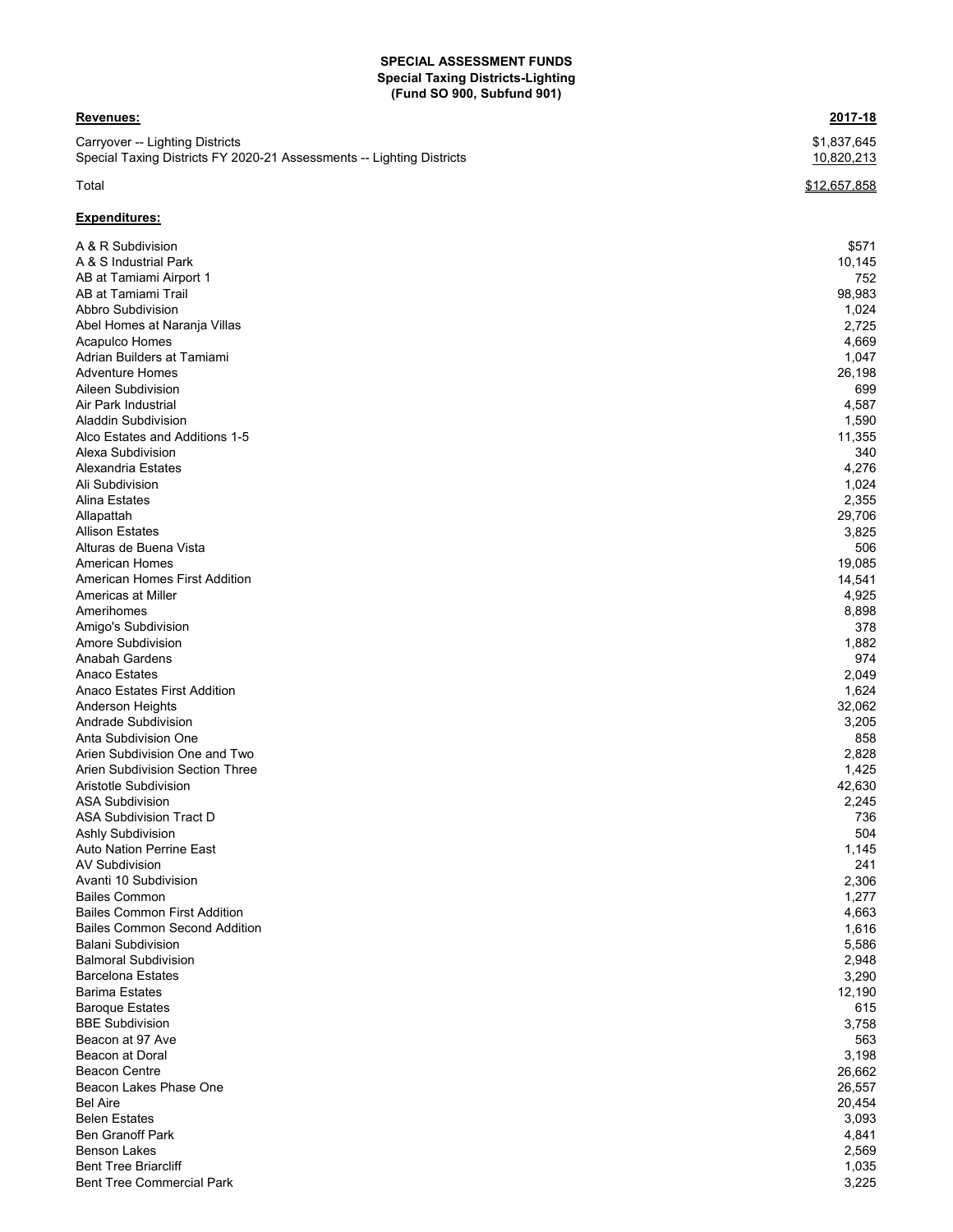| <b>Bent Tree Section Three</b>                                            | 4,713           |
|---------------------------------------------------------------------------|-----------------|
| <b>Beverly Estates</b>                                                    | 14,364          |
| <b>BHM East Campus Expansion</b>                                          | 830             |
| <b>Biarritz Subdivision Phase One</b>                                     | 705             |
| <b>Biarritz Subdivision Phase Two</b>                                     | 999             |
| <b>Big Five Homes</b>                                                     | 522             |
| <b>Bilbao Estates</b>                                                     | 6,811           |
| <b>Bird Estates</b>                                                       | 2,942           |
| <b>Bird Gardens Subdivision</b><br><b>Bird Lakes South Addition Three</b> | 4,070           |
| <b>Bird Lakes South Section Four</b>                                      | 2,163<br>7,075  |
| <b>Bird Lakes South Section One</b>                                       | 7,509           |
| <b>Bird Lakes South Section Three</b>                                     | 11,820          |
| <b>Bird Road Highlands</b>                                                | 14,080          |
| <b>Bird Road Properties</b>                                               | 3,012           |
| <b>Bird South</b>                                                         | 1,707           |
| Biscayne                                                                  | 45,478          |
| <b>Biscayne Drive Estates</b>                                             | 12,808          |
| <b>Biscayne Gardens</b>                                                   | 9,645           |
| <b>Biscayne Gardens Addition Two</b>                                      | 18,610          |
| <b>Biscayne Gardens Third Addition</b>                                    | 24,755          |
| <b>Biscayne Manning</b>                                                   | 15,116          |
| <b>Biscayne Manning First Addition</b>                                    | 5,100           |
| <b>Biscayne Pines</b>                                                     | 16,046          |
| <b>Biscayne Point South</b>                                               | 2,732           |
| <b>Biscayne Villas</b>                                                    | 6,301           |
| <b>Bismark Estates</b>                                                    | 657             |
| <b>Bismark Homes</b>                                                      | 3,892           |
| <b>Black Creek Homes</b>                                                  | 2,440           |
| <b>Blue Heaven Landing</b>                                                | 1,024           |
| <b>Bluewaters Subdivision</b>                                             | 40,156          |
| <b>BMS Kendale Lakes</b>                                                  | 672             |
| <b>BMS Kendall</b>                                                        | 2,480           |
| <b>BMS Ojus</b>                                                           | 723             |
| Bonita                                                                    | 11,019          |
| <b>Bonita Golf View</b>                                                   | 2,202           |
| <b>Bonita Golf View Part Two</b>                                          | 4,085           |
| <b>Bonita Grand Estates South</b>                                         | 20,424          |
| Bonita Grand Estates South II<br><b>Borluv Subdivision</b>                | 7,795<br>1,235  |
|                                                                           |                 |
| Brandon Park<br><b>Breckenridge Estates</b>                               | 21,674<br>1,865 |
| <b>Breeze at Galloway</b>                                                 | 6,015           |
| <b>Bridgeport Villas</b>                                                  | 657             |
| <b>Brighton Meadow</b>                                                    | 8,893           |
| <b>Bristol at Kendall</b>                                                 | 385             |
| <b>Bristol Park Two</b>                                                   | 2,336           |
| <b>Bristol Pointe</b>                                                     | 1,484           |
| <b>Brownsville</b>                                                        | 147,637         |
| <b>Buddy's Paradise</b>                                                   | 2,169           |
| <b>Cadiz Estates</b>                                                      | 901             |
| California Club Estates                                                   | 1,634           |
| California Hills                                                          | 9,282           |
| Camino Real First Addition                                                | 5,863           |
| Canero's Oak                                                              | 397             |
| Cantal West Industrial Park                                               | 596             |
| Cantelope                                                                 | 5,538           |
| <b>Canton Subdivision</b>                                                 | 4,142           |
| <b>Canton Subdivision First Addition</b>                                  | 1,544           |
| Cape Florida                                                              | 10,807          |
| Capri Homes                                                               | 1,349           |
| Caribbean Palms                                                           | 9,877           |
| Caribe Lakes Phase One                                                    | 2,965           |
| Caribe Subdivision                                                        | 2,109           |
| <b>Carmichael Estates</b>                                                 | 976             |
| Carol City                                                                | 375,599         |
| Carol City First Addition                                                 | 2,311           |
| Cartal Subdivision                                                        | 739             |
| Casa Lago                                                                 | 5,911           |
| Casa Lago First Addition                                                  | 2,674           |
| Casa Matias                                                               | 2,607           |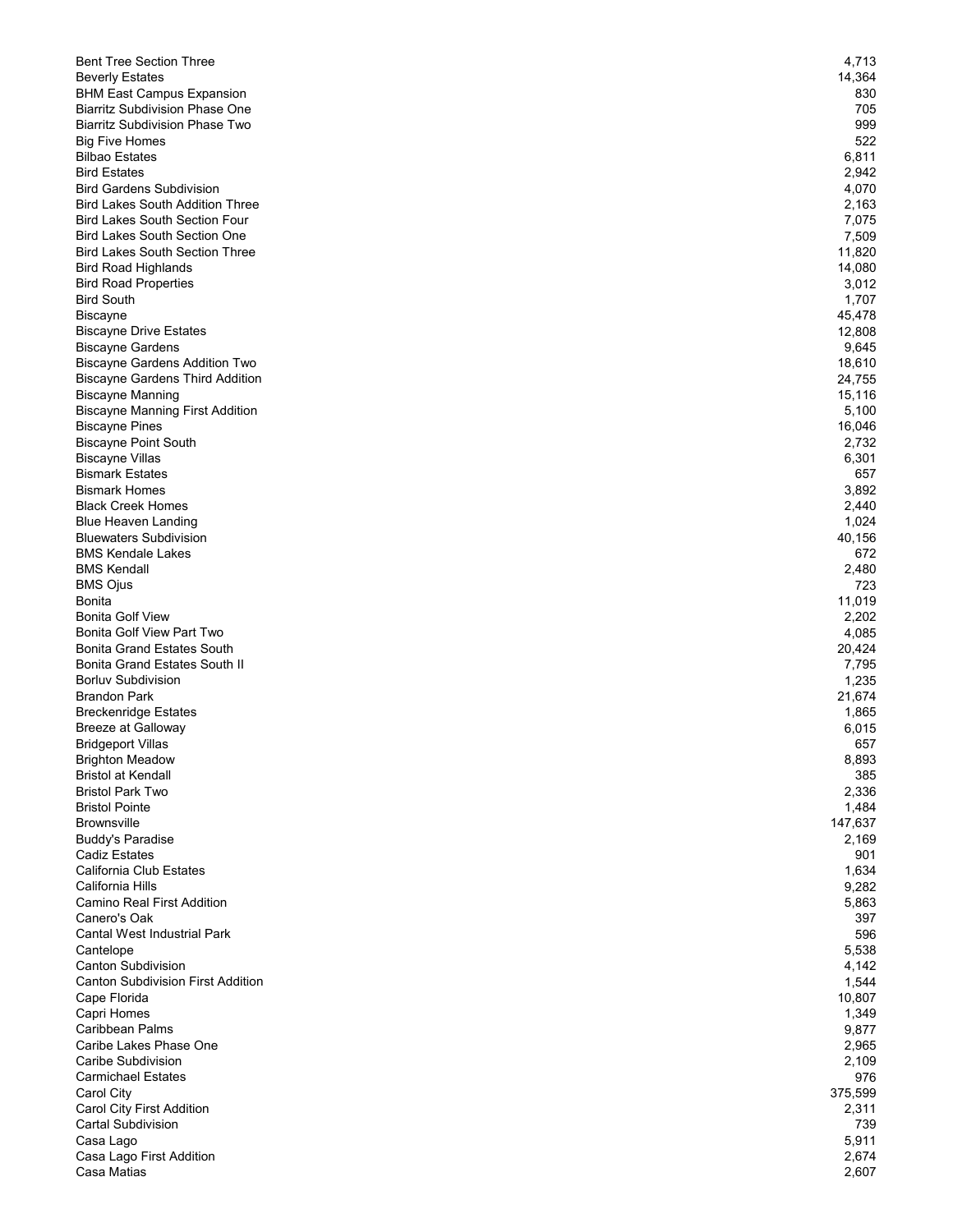| Casariego Business Park                                                   | 1,763           |
|---------------------------------------------------------------------------|-----------------|
| Castcana Estates                                                          | 2,035           |
| Castillian Subdivision                                                    | 641             |
| <b>Cauley Palisades</b>                                                   | 1,004           |
| <b>Cedar West Estates</b>                                                 | 0               |
| <b>Cedar West Homes</b>                                                   | 13,084          |
| Cedar West Homes Two                                                      | 4,548           |
| <b>Cenal Estates</b>                                                      | 23,026          |
| <b>Central Canal</b>                                                      | 34,420          |
| <b>Central Heights</b>                                                    | 13,024          |
| Central Miami<br>Central Miami Addition One                               | 14,700          |
|                                                                           | 11,018          |
| <b>Central Park Estates</b>                                               | 552             |
| <b>Centro Villas North</b>                                                | 3,384           |
| <b>Century Estates and First Addition</b><br><b>Century Gardens</b>       | 26,161          |
| Century Gardens at Tamiami                                                | 27,548<br>5,851 |
| <b>Century Gardens Village</b>                                            | 4,764           |
| Century Park Place                                                        | 0               |
| Century Park Villas                                                       | 3,289           |
| Century Prestige                                                          | 5,206           |
| Century Townhomes at Bird Road                                            | 2,929           |
| <b>Chadustry Estates</b>                                                  | 4,498           |
| <b>Chana Rose Estates</b>                                                 | 1,276           |
| Chateau Royal Estates                                                     | 5,853           |
| Chateaubleau Mansions                                                     | 2,913           |
| <b>Chediak Subdivision</b>                                                | 1,348           |
| <b>Chediak Subdivision 1st Addition</b>                                   | 167             |
| Children's Plaza                                                          | 1,844           |
| Chiu Subdivision                                                          | 955             |
| <b>Christian Cove</b>                                                     | 0               |
| <b>Christopher Gardens</b>                                                | 9,761           |
| <b>Christy's Estates</b>                                                  | 4,487           |
| <b>Circle Creek Apartments</b>                                            | 1,569           |
| <b>CLC Subdivision</b>                                                    | 1,053           |
|                                                                           |                 |
| Club at Kendall                                                           | 0               |
|                                                                           | 1,608           |
| <b>CMGD Subdivision</b><br>Coco Palm Estates                              | 6,460           |
| <b>Colonial Drive</b>                                                     | 194,768         |
| Colonnade                                                                 | 15,495          |
| <b>Community Partnership South</b>                                        | 13,672          |
| Coral Bird Homes Subdivision Phase One                                    | 4,944           |
| Coral Bird Homes Subdivision Phase Two                                    | 2,007           |
| Coral Highlands                                                           | 18,221          |
| Coral Lakes Plaza                                                         | 0               |
| <b>Coral Pines</b>                                                        | 29,257          |
| <b>Coral Reef Nurseries</b>                                               | 26,365          |
| <b>Coral Stone Estates</b>                                                | 1,332           |
| <b>Coral Terrace Section One</b>                                          | 2,527           |
| Coral Town Park                                                           | 10,317          |
| Coral Way Estates                                                         | 8,858           |
| <b>Coral West Heights</b>                                                 | 18,648          |
| <b>Coral West Homes</b>                                                   | 1,305           |
| Cordoba Estates Section Four                                              | 818             |
| Cordoba Estates Section One                                               | 2,949           |
|                                                                           | 4,148           |
|                                                                           | 12,952          |
| Cordoba Estates Section Two<br>Corsica<br>Corsica Place                   | 36,249          |
| <b>Cosar Subdivision</b>                                                  | 7,050<br>7,802  |
| Cosmopolitan Roadway<br>Costa Azul Homes                                  | 809             |
|                                                                           | 485             |
| Costa Bonita<br>Costa Dorada                                              | 1,418           |
| Costa Linda                                                               | 1,881           |
|                                                                           | 6,008           |
|                                                                           | 4,194           |
| Costa Verde<br><b>Costall Doral East</b><br>Country Club of Miami Estates | 44,761          |
| <b>Country Lakes Manors</b>                                               | 41,307          |
| Country Lakes Manors Section Two                                          | 65,226          |
| <b>Country Park Estates</b><br>Countryside and First Addition             | 914<br>21,394   |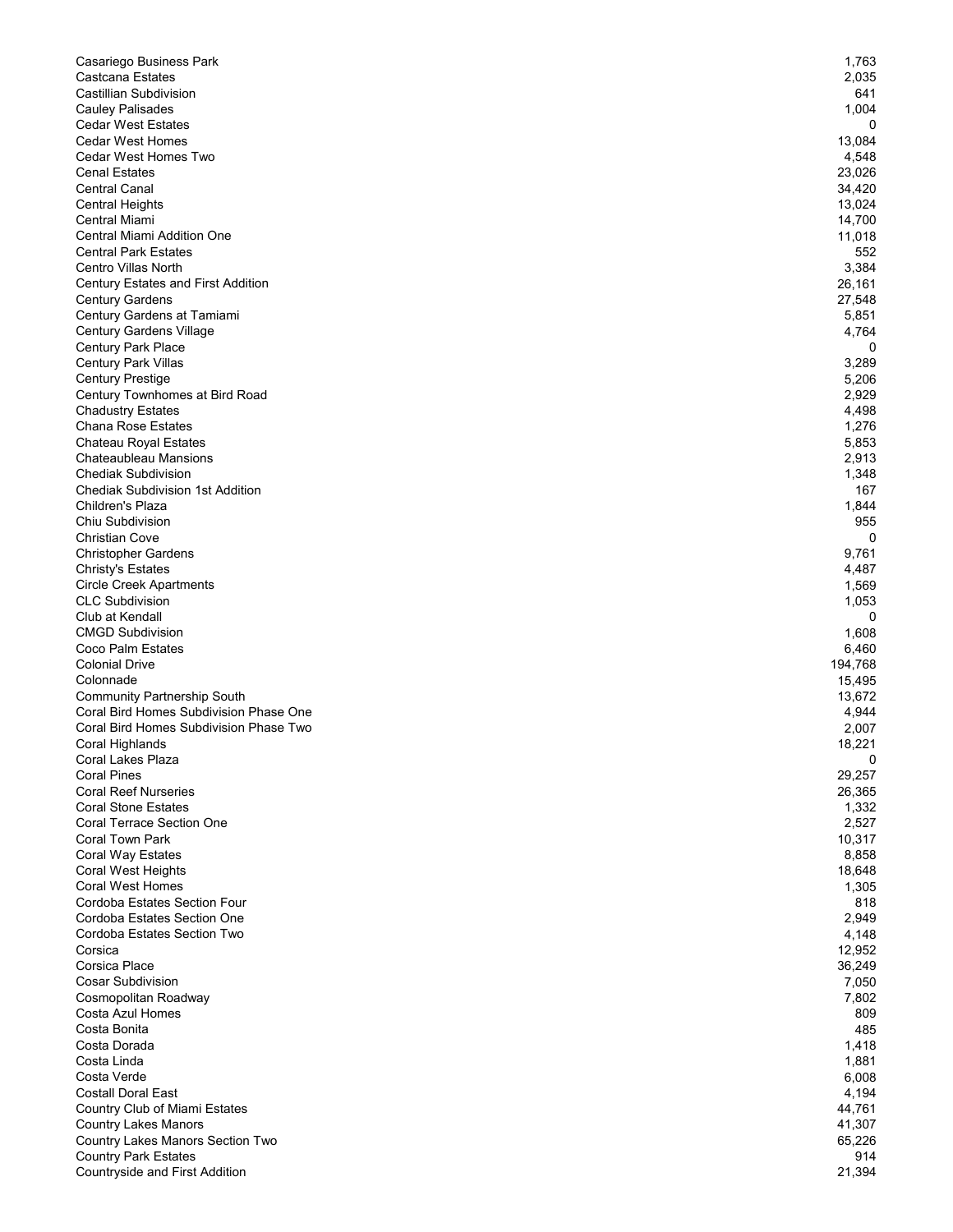| Courts at Tuscany                                       | 8,653            |
|---------------------------------------------------------|------------------|
| Courts at Tuscany North                                 | 2,093            |
| Courts at Tuscany Phase Two<br>Coventry                 | 2,993<br>7,288   |
| <b>Cres Estates</b>                                     | 2,336            |
| <b>Cres Subdivision</b>                                 | 2,218            |
| <b>Crestview Lakes</b>                                  | 18,692           |
| <b>Crestview Lakes First and Second Additions</b>       | 18,672           |
| <b>Cristianne Estates</b>                               | 978              |
| Cudimar at Black Point Marina<br>Cutler Bay Palms       | 28,590<br>15,104 |
| Cutler Breeze                                           | 3,220            |
| <b>Cutler Country Estates</b>                           | 2,169            |
| <b>Cutler Country Groves</b>                            | 9,389            |
| <b>Cutler Country Groves First Addition</b>             | 21,111           |
| Cutler Lake Homes Phase One                             | 2,400            |
| Cutler Ridge                                            | 40,253           |
| Cutler Ridge Addition One<br>CVS at Coral Way           | 107,120<br>905   |
| CW 144 Subdivision                                      | 2,862            |
| <b>Dadeland Forest Estates</b>                          | 1,067            |
| Dadeland Park                                           | 8,223            |
| Dadesky Subdivision                                     | 4,290            |
| Daily First Addition                                    | 1,037            |
| Daily Subdivision                                       | 1,234            |
| Danielle Patrick Subdivision<br>Darlington Manor        | 4,454<br>28,017  |
| Datorre                                                 | 1,768            |
| Daxal subdivision                                       | 14,188           |
| DCP Subdivision First Addition                          | 618              |
| Deer Creek Estates                                      | 1,509            |
| Deer Creek Estates & First Addition                     | 3,785            |
| Deering Grove Plat                                      | 1,997            |
| Deering Point Subdivision<br>Digna Gas Station          | 3,055<br>1,264   |
| Dimara Subdivision                                      | 1,139            |
| Dimauro Subdivision                                     | 266              |
| Dimensions at Doral                                     | 1,056            |
| Divine Savior                                           | 2,373            |
| Dolphin View                                            | 1,094            |
| Dolphmac<br>Don Elias Estates                           | 1,380            |
| Doral Breeze                                            | 6,235<br>12,663  |
| Doral Commerce Park                                     | 5,856            |
| Doral Commons Residential and Commercial                | 9,907            |
| Doral Concourse                                         | 1,631            |
| Doral Equestrian Center                                 | 465              |
| Doral International Park                                | 1,163            |
| Doral Isles Antilles<br>Doral Isles North Section Three | 48,213<br>1,111  |
| Doral Isles North Sections 1 & 2                        | 24,572           |
| Doral Landings                                          | 16,234           |
| Doral Meadows First Addition                            | 2,918            |
| Doral Park                                              | 50,917           |
| Doral Pointe Shopping Center                            | 569              |
| Doral Public Works Facility                             | 2,228            |
| Doral Terrace<br>Doral Villas                           | 5,975<br>11,729  |
| Doranda Subdivision                                     | 5,807            |
| <b>DVH Estates</b>                                      | 13,762           |
| Eagles Point First Addition                             | 1,385            |
| Eagles Point Subdivision                                | 1,888            |
| East Golf Park                                          | 24,860           |
| Ed Mar Estates                                          | 1,565            |
| Eden Lake<br><b>EFM Estates Sections 1-4</b>            | 4,223<br>62,773  |
| <b>Egret Lakes Homes</b>                                | 27,651           |
| <b>Elise Estates</b>                                    | 9,131            |
| <b>Emerald Isles</b>                                    | 5,669            |
| <b>Emerald Lakes Estates</b>                            | 4,968            |
| <b>Emerald Oaks</b>                                     | 1,947            |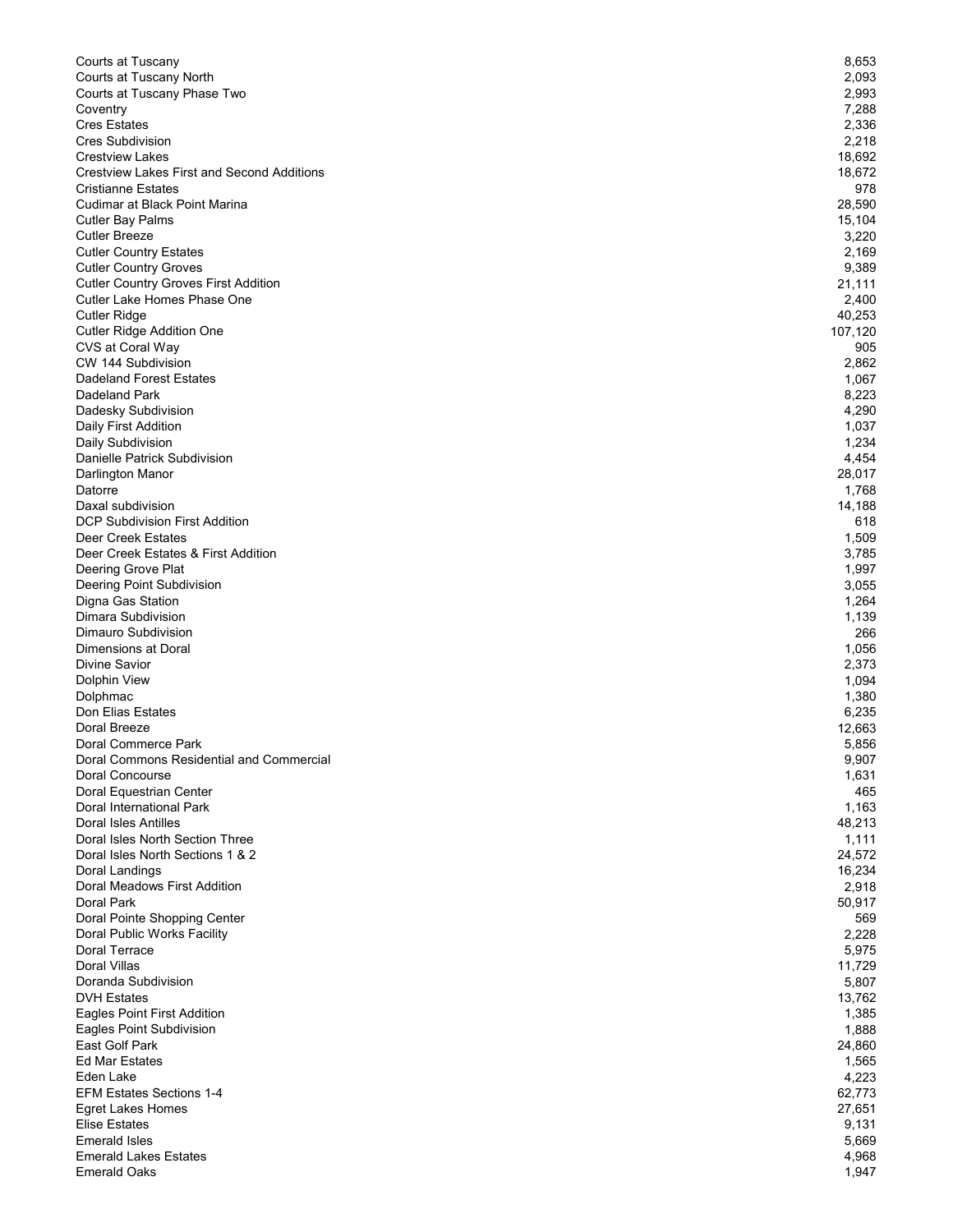| <b>Emerald Point</b>                                      | 1,490           |
|-----------------------------------------------------------|-----------------|
| <b>Enchanted Lakes</b>                                    | 3,032           |
| Enchanted Place, Two & Three                              | 7,049           |
| Enclave at Black Point Marina<br>Enclave at Doral         | 28,404<br>2,917 |
| Erica Gardens                                             | 7,706           |
| <b>Esplanadas Dreams</b>                                  | 2,405           |
| <b>Esquerro Estates</b>                                   | 2,833           |
| <b>Estate Homes</b>                                       | 6,285           |
| <b>Estate Homes Second Addition</b>                       | 1,460           |
| <b>Estate Homes Third Addition</b>                        | 619             |
| <b>Estates Mansions First Addition</b>                    | 12,174          |
| <b>Ethereal Subdivision</b>                               | 3,382           |
| Eureka Creek                                              | 1,742           |
| Eureka Estates                                            | 3,708           |
| <b>Eurosuites at Doral</b>                                | 4,713           |
| <b>Eve Estates</b>                                        | 5,905           |
| Evergreen Garden Estates<br>Expressway Industrial Park    | 9,432<br>10,599 |
| <b>Fantasy Homes</b>                                      | 5,522           |
| Fantasy One                                               | 9,463           |
| <b>Farmland Development</b>                               | 507             |
| <b>Fava Estates</b>                                       | 2,689           |
| <b>FC Subdivision</b>                                     | 15,248          |
| <b>Fedy Estates</b>                                       | 847             |
| <b>Ferel Subdivision</b>                                  | 499             |
| <b>Fernal Subdivision</b>                                 | 2,680           |
| <b>Five Stars</b>                                         | 312             |
| <b>Flamingo Farms Estates</b>                             | 8,781           |
| Flamingo Homes                                            | 3,324           |
| Flamingo Village                                          | 12,665          |
| <b>Flightways Subdivision</b><br><b>Florencia Estates</b> | 3,419<br>7,299  |
| <b>Forest Lake Paradise</b>                               | 1,819           |
| <b>Forest Lakes</b>                                       | 63,685          |
| <b>Forest View</b>                                        | 15,283          |
| Gabriella Estates                                         | 1,601           |
| <b>Galloway Estates</b>                                   | 1,488           |
| Galloway Glen                                             | 60,227          |
| Garden Hills Subdivision                                  | 43,414          |
| Garden Hills West                                         | 43,932          |
| <b>Garson Subdivision Section One</b>                     | 3,747           |
| <b>Gasser Subdivision</b>                                 | 458             |
| <b>GB Estates</b>                                         | 16,783          |
| <b>GC Corp IAD</b><br>Gefen Equity Commercial Subdivision | 2,516           |
| <b>Gefen Maisel Subdivision</b>                           | 1,319<br>794    |
| Gem Homes                                                 | 25,506          |
| Genstar                                                   | 2,799           |
| <b>Glenwood Park Estates</b>                              | 3,935           |
| <b>Gold Dream Estates</b>                                 | 1,262           |
| Golden Glades                                             | 14,880          |
| Goldvue                                                   | 1,651           |
| Golf Park Minton Manor Fairmont                           | 29,426          |
| <b>Gordon Estates</b>                                     | 2,206           |
| Goulds                                                    | 87,274          |
| <b>Goulds Hammock Estates</b>                             | 2,882           |
| <b>Gran Central</b><br><b>Granada Homes Estates</b>       | 93,527          |
| <b>Granada Ranch Estates</b>                              | 1,287<br>2,437  |
| Grand Bay at Doral                                        | 26,451          |
| <b>Grand Lakes</b>                                        | 66,754          |
| <b>Grand Manor Villas</b>                                 | 2,904           |
| <b>Habitat Homes South</b>                                | 4,677           |
| <b>Hainlin Mill Estates</b>                               | 519             |
| <b>Hainlin Mills Park View</b>                            | 1,236           |
| Hainlin Reef North                                        | 2,006           |
| Hammock Plaza                                             | 1,117           |
| Hammock Shores Third Addition                             | 5,871           |
| <b>Hammocks Estates</b>                                   | 14,633          |
| <b>Hammocks Shores</b>                                    | 6,968           |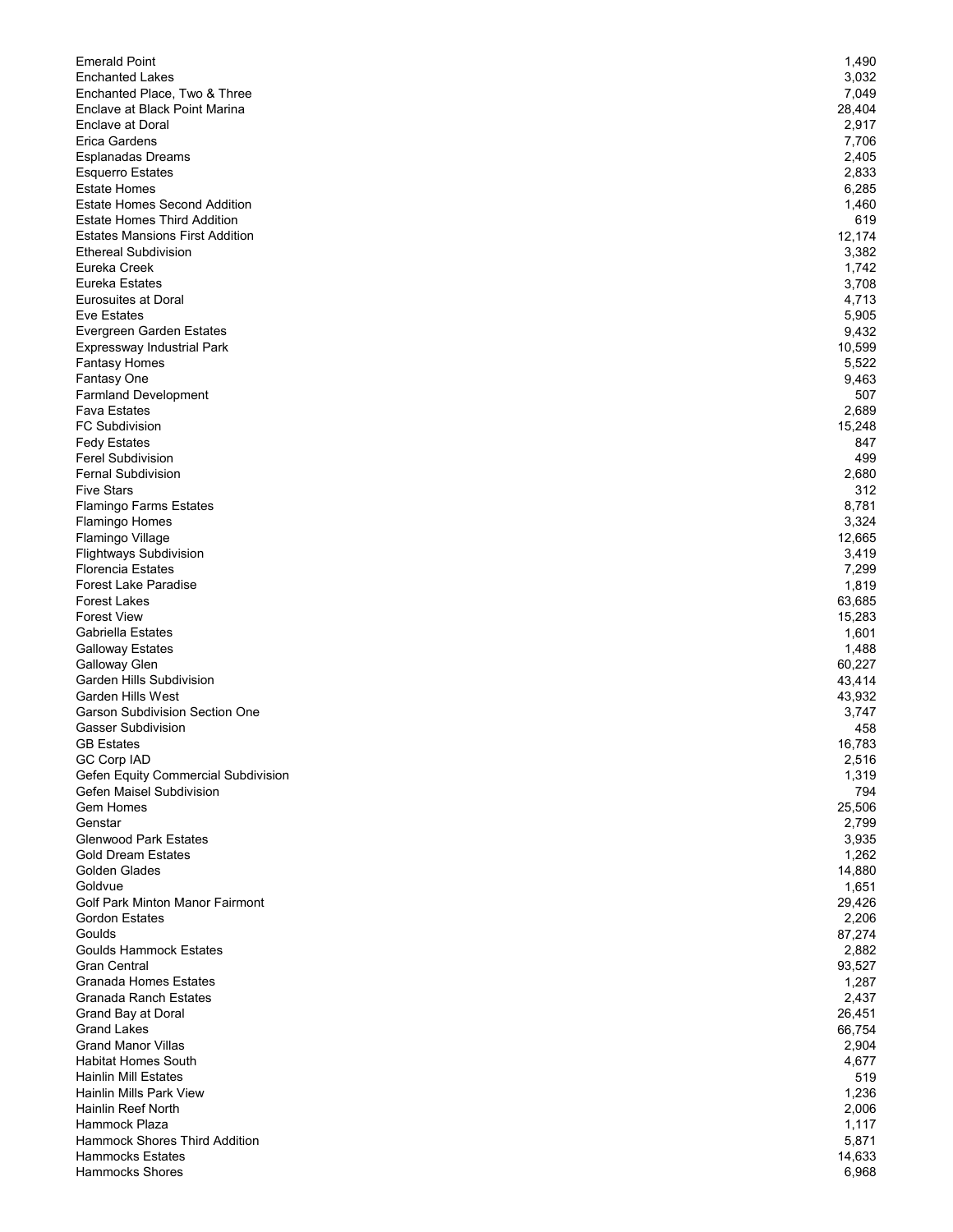| Hammocks Shores Second Addition                             | 5,133            |
|-------------------------------------------------------------|------------------|
| <b>Hampton Apartments</b>                                   | 4,899            |
| Happy Farms Acres                                           | 17,990           |
| <b>Hardin Hammocks Estates</b>                              | 3,800            |
| Hardwood Village                                            | 10,416           |
| Hartford Place                                              | 17,246           |
| Hawksnest                                                   | 2,478            |
| <b>Hawksnest First Addition</b>                             | 1,284<br>946     |
| <b>Hawksnest Second Addition</b><br><b>Heavenly Estates</b> | 2,309            |
| Helena Homes                                                | 9,448            |
| <b>Helena Homes First Addition</b>                          | 794              |
| Hermilio Subdivision                                        | 1,807            |
| Heti Subdivision                                            | 449              |
| <b>Hibiscus Gardens</b>                                     | 2,996            |
| <b>Hidden Grove</b>                                         | 6,860            |
| Highland at Kendall                                         | 7,770            |
| <b>Highland Gardens</b>                                     | 11,757           |
| <b>Highland Kendall First Addition</b>                      | 8,866            |
| <b>Highland Lakes Estates</b>                               | 1,398            |
| <b>Highland Sparling</b>                                    | 39,465           |
| <b>Hilda's Estates Subdivision</b>                          | 4,028            |
| Homestar Landings                                           | 5,209            |
| <b>Howard Drive</b>                                         | 35,673           |
| <b>Hughes West Subdivision</b>                              | 2,894            |
| Ibis Villas                                                 | 2,061            |
| Ibis Villas at Doral                                        | 5,285            |
| Intag Manor First Addition                                  | 1,561            |
| Interian Homes                                              | 1,006            |
| Interlaken                                                  | 6,711            |
| International Corporate Park                                | 33,876           |
| International Gardens                                       | 72,170           |
| <b>Isabella Estates</b>                                     | 665              |
| Isabella Homes                                              | 2,451            |
| Isla Margarita at Doral                                     | 1,098            |
| <b>Islands at Doral</b><br>Islands at Doral First Addition  | 15,580           |
| Islands at Doral Northwest                                  | 17,746<br>18,158 |
| Islands at Doral Townhomes                                  | 3,250            |
| <b>Ives Estates</b>                                         | 56,507           |
| Jacarandas at Sunset                                        | 2,474            |
| Jackson South Community Hospital                            | 4,965            |
| Jacqueline Gardens                                          | 673              |
| Jane Plaza                                                  | 1,293            |
| JAR Subdivision                                             | 602              |
| Jarguti Subdivision                                         | 3,368            |
| <b>JC Kern Estates</b>                                      | 10,182           |
| Jeannie Forest                                              | 4,717            |
| Jefferson at Doral                                          | 4,203            |
| Jesslyn Subdivision                                         | 16,208           |
| Juan David Subdivision                                      | 1,136            |
| Kaiser Subdivision                                          | 883              |
| Karenero Falls                                              | 947              |
| Kayla's Place                                               | 16,971           |
| <b>Kendaland Center</b>                                     | 2,691            |
| Kendall Breeze                                              | 8,177            |
| <b>Kendall Commons</b>                                      | 55,673           |
| Kendall Country Est. Country Walk                           | 15,180           |
| Kendall Family Estates Phase One                            | 14,281           |
| Kendall Hammocks Shopping Center                            | 1,438            |
| Kendall Home Depot                                          | 978              |
| Kendall Town Center<br>Kendall Village West                 | 34,035<br>2,924  |
| Kendalland                                                  | 34,170           |
| Kendallwood                                                 | 11,225           |
| Kendallwood Industrial Park Replat                          | 4,731            |
| Kenellen Subdivision                                        | 1,234            |
| <b>Kenwood Estates</b>                                      | 1,283            |
| Kessler Grove Section One                                   | 10,971           |
| Kessler Grove Section Two                                   | 8,525            |
| Kessler Groves Sections Three and Four                      | 25,096           |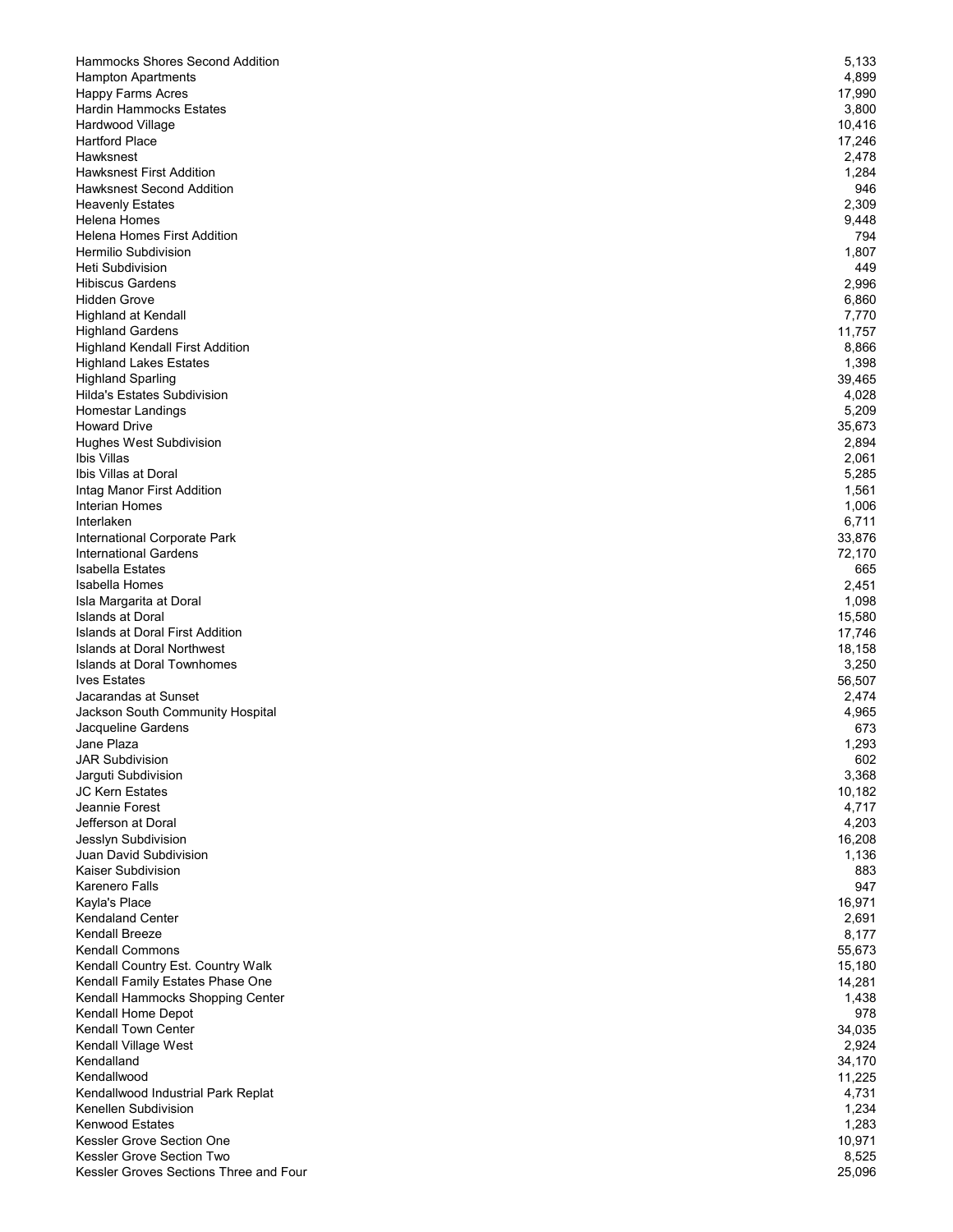| Key Biscayne One                                                       | 19,176           |
|------------------------------------------------------------------------|------------------|
| Key Biscayne Two                                                       | 8,134            |
| Keys Crossing Apartments                                               | 3,722            |
| Keystone                                                               | 8,877            |
| Kingdom Dreams                                                         | 8,438            |
| King's Estates                                                         | 2,026            |
| King's Homes                                                           | 1,831            |
| Koki Estates                                                           | 1,012            |
| Koki Estates First Addition                                            | 953              |
| Kristina Estates                                                       | 19,795           |
| Krizia Subdivision Fifth Addition<br>Krizia Subdivision First Addition | 2,476            |
| Krizia Subdivision Fourth Addition                                     | 5,536<br>3,360   |
| Krizia Subdivision Third Addition                                      | 1,745            |
| La Costa at Old Cutler Section One                                     | 4,852            |
| La Costa at Old Cutler Section Two                                     | 2,528            |
| La Espada                                                              | 4,268            |
| La Joya Apartments                                                     | 4,932            |
| Laffitte Subdivision                                                   | 2,446            |
| Lago del Mar                                                           | 47,230           |
| Lago Mar First Addition                                                | 5,678            |
| Lago Mar South                                                         | 8,276            |
| Laguna Ponds Sections One and Two                                      | 42,750           |
| Lake Arcola                                                            | 8,394            |
| Lake Frances Subdivision                                               | 15,630           |
| Lake Park                                                              | 9,210            |
| Lakes by the Bay Section Fourteen                                      | 15,225           |
| Lakes by the Bay South Commons                                         | 101,020          |
| Lakes of Avalon                                                        | 20,386           |
| Lakes of Tuscany Phase One                                             | 11,703           |
| Lakeside Commercial Park                                               | 652              |
| Lakeview                                                               | 34,556           |
| Landmark at Doral                                                      | 16,312           |
| Laroc Estates                                                          | 8,172            |
| Laroc Subdivision                                                      | 176              |
| Larose Subdivision<br>Las Palmas                                       | 1,026            |
| Laurel Hill Park                                                       | 13,567<br>12,873 |
| Lauren's Pond                                                          | 4,984            |
| Lazarus on Richmond                                                    | 11,542           |
| Le Chelle Estates                                                      | 6,717            |
| Le Mirage                                                              | 6,399            |
| Lee Manor                                                              | 18,139           |
| Lee Manor First Addition                                               | 17,050           |
| Lejeune Terminals                                                      | 33,192           |
| Les Jardins / Secret Garden                                            | 1,088            |
| Leti Subdivision                                                       | 2,874            |
| Leti Subdivision First Addition                                        | 1,457            |
| Leti Subdivision Third Addt.                                           | 1,012            |
| Leyva Subdivision                                                      | 1,669            |
| <b>Liberty City</b>                                                    | 101,583          |
| Liberty Plaza                                                          | 4,597            |
| Lilandia Subdivision                                                   | 2,832            |
| <b>Limewood Groves</b>                                                 | 29,717           |
| <b>Little Gables</b>                                                   | 25,998           |
| Little Plantations of Miami                                            | 22,876           |
| <b>Little River Acres</b>                                              | 10,041           |
| Llanos at Bird Road                                                    | 1,434            |
| Llauro Subdivision                                                     | 530              |
| London Square                                                          | 9,082            |
| Lorant Enterprises at Tamiami                                          | 1,256            |
| Loyola Westbrooke                                                      | 6,219            |
| Luisangel Subdivision<br>Luz Estela South                              | 812              |
| Luz Marina Estates                                                     | 7,778<br>739     |
| Magnolia Landing                                                       | 6,682            |
| Magnolia Manors                                                        | 1,186            |
| Majestic Estates                                                       | 34,424           |
| Majestic Homes                                                         | 9,169            |
| Mako Subdivision                                                       | 910              |
| Mandarin Lakes and First Addition                                      | 32,669           |
|                                                                        |                  |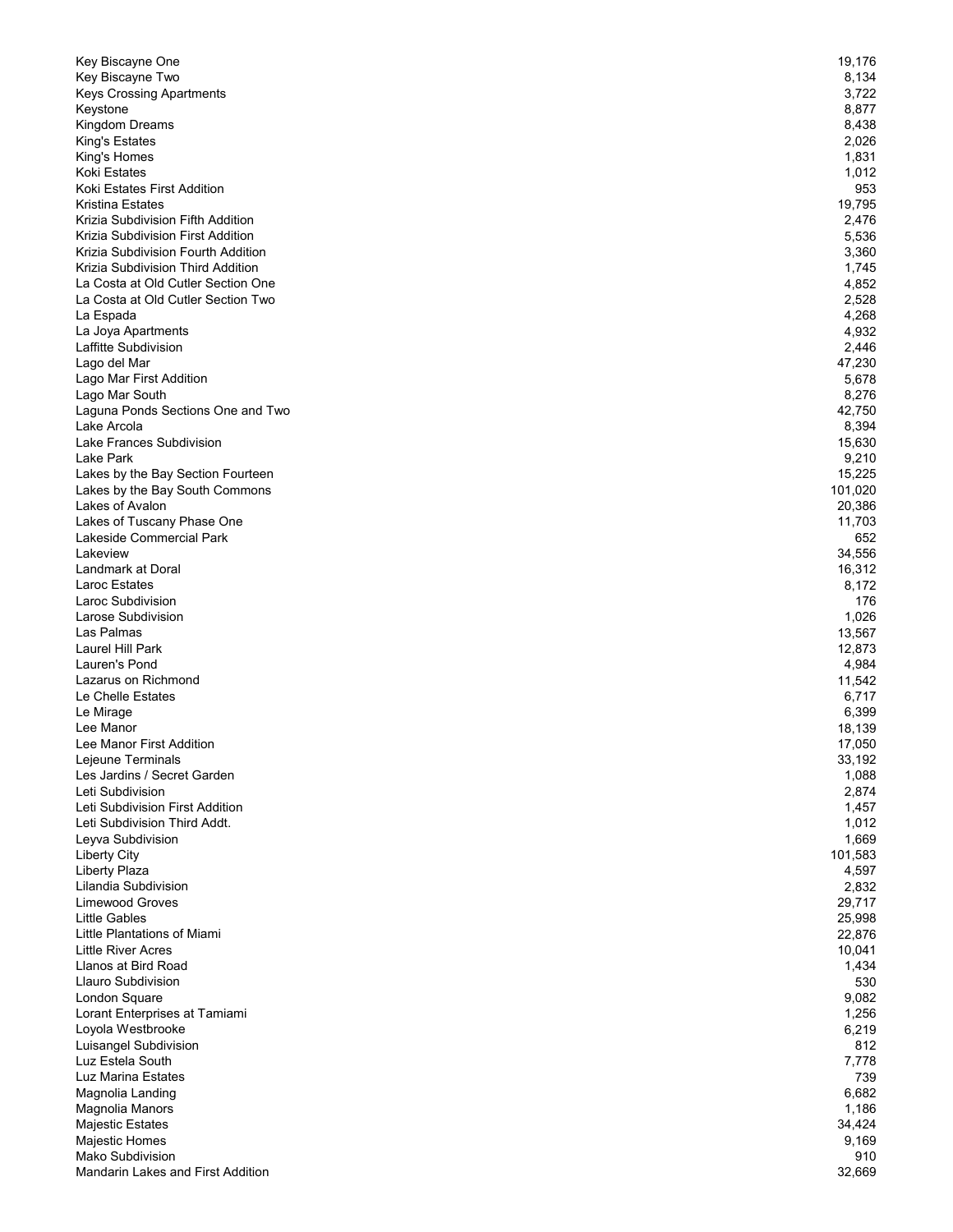| Mandy Subdivision                                                  | 14,882         |
|--------------------------------------------------------------------|----------------|
| Mangus Subdivisions Sections One and Two                           | 18,842         |
| Mansions at Sion                                                   | 3,697          |
| Mansions of Pine Glenn                                             | 1,665          |
| Maralex Homes                                                      | 16,147         |
| Marbella Estates                                                   | 1,890          |
| Marbella Park                                                      | 7,133          |
| <b>Mardel Estates</b>                                              | 4,521          |
| Marfer Subdivision                                                 | 796            |
| Margarita's Estates                                                | 4,998          |
| Maria Gardens                                                      | 10,665         |
| <b>Marien Subdivision</b>                                          | 5,019          |
| Marpi Homes                                                        | 6,205          |
| Marquesa Subdivision                                               | 999            |
| Marta Subdivision                                                  | 748            |
| Martex Business Center and First Add.                              | 3,872          |
| Mashta Island                                                      | 2,494          |
| Mastrapa Estates                                                   | 538            |
| Matah Subdivision                                                  | 327            |
| <b>Mayito Estates</b>                                              | 272            |
| Mayte South                                                        | 4,481          |
| Mayte Subdivision                                                  | 7,595          |
| <b>MDPD North District Station</b>                                 | 1,698          |
| Meadow Wood Manor Sec. Nine                                        | 12,745         |
| Meadow Wood Manor Sec. Eight North                                 | 4,487          |
| Meadow Wood Manor Sect. Eight South                                | 6,553          |
| Meadow Wood Manor Section Four                                     | 32,314         |
| Meadow Wood Manor Section Ten                                      | 7,156          |
| <b>Meadows Subdivision</b>                                         | 7,835          |
| Med South                                                          | 22,900         |
| Mediterrania                                                       | 12,035         |
| <b>Melgor Estates</b>                                              | 3,822          |
| <b>Melody Homes</b>                                                | 681            |
| Melquiades Subdivision                                             | 634            |
| Miami Free Zone Replat No 2                                        | 1,043          |
| Miami Gardens Park                                                 | 3,147          |
| Miami International Business Park                                  | 10,587         |
|                                                                    |                |
| Miami International Parkway<br>Mica Subdivision and First Addition | 8,865<br>2,237 |
| Mica Subdivision Second Addition                                   |                |
| MICC                                                               | 255            |
|                                                                    | 16,253         |
| Micheline Subdivision                                              | 412            |
| Michelle Manors Subdivision                                        | 6,034          |
| Michelle Woods                                                     | 4,588          |
| Migdalia Subdivision                                               | 1,852          |
| Migdalia Subdivision Second Addition                               | 506            |
| Millenium                                                          | 1,020          |
| Miller Cove                                                        | 5,648          |
| <b>Miller Cove First Addition</b>                                  | 4,282          |
| Miller Cove Third Addt.                                            | 1,057          |
| Miller Grove                                                       | 397            |
| Miller Lake                                                        | 4,262          |
| Miller South Subdivision                                           | 2,201          |
| Miller's Glen Subdivision                                          | 6,345          |
| Miller's Landing                                                   | 995            |
| Milon Venture                                                      | 53,713         |
| Milya Subdivision                                                  | 3,727          |
| Mimi Subdivision                                                   | 1,805          |
| Mindi Subdivision                                                  | 2,099          |
| Mingo's Garden                                                     | 615            |
| Mirabella                                                          | 2,158          |
| Miracle West                                                       | 2,925          |
| Miracle West First Addition                                        | 529            |
| Mirana Industrial Park                                             | 2,334          |
| Mirasol Subdivision                                                | 1,155          |
| Mirelda Estates                                                    | 10,547         |
| Missy Estates Second Addition                                      | 2,475          |
| Mitchell Lake                                                      | 4,493          |
| Mito Estates                                                       | 3,589          |
| Monaco Estates                                                     | 4,517          |
| Monaco Estates First Addition                                      | 7,984          |
|                                                                    |                |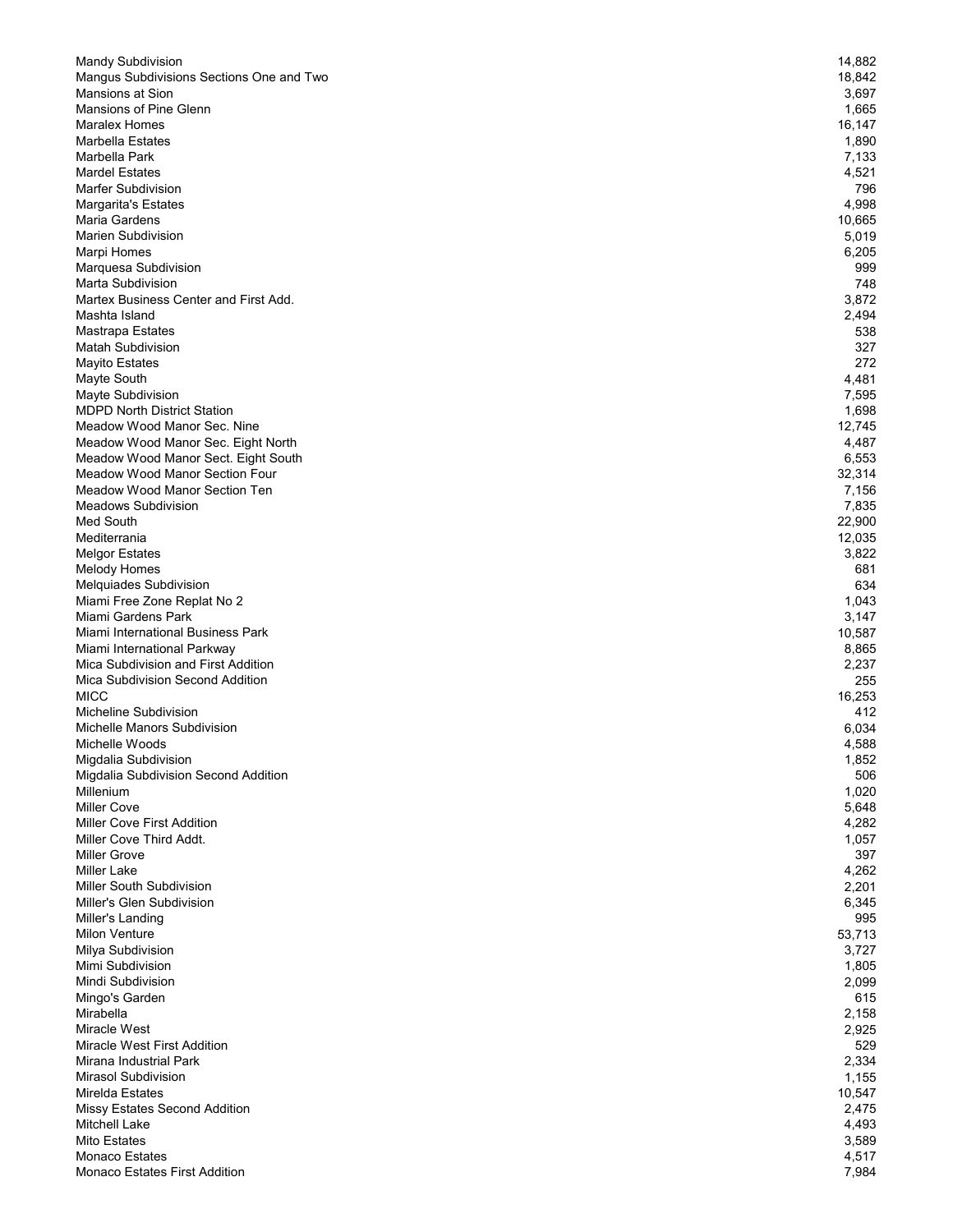| <b>Monaco's Miller Homesites</b>                                 | 1,307            |
|------------------------------------------------------------------|------------------|
| Monasterio Estates Section One                                   | 4,476            |
| <b>Monasterio Estates Section Two</b>                            | 963              |
| Monasterio Subdivision                                           | 3,193            |
| Monique                                                          | 2,362            |
| <b>Moody Drive Estates</b><br>Moody Drive Estates First Addition | 8,861<br>3,557   |
| Mother of Christ                                                 | 1,108            |
| <b>Munne Estates</b>                                             | 4,624            |
| Munne Royal Homes                                                | 7,957            |
| Mustang Ranch                                                    | 7,717            |
| My First Home                                                    | 5,520            |
| <b>Mystic Forest</b>                                             | 1,484            |
| Mystic Forest Two                                                | 401              |
| <b>Mystic Place</b>                                              | 1,222            |
| Naranja Gardens                                                  | 16,177           |
| Naranja Lakes                                                    | 18,746           |
| Naranja Park                                                     | 15,917           |
| Naroca Estates                                                   | 13,839           |
| <b>Natalie Homes</b><br>Nava Subdivision                         | 4,597            |
| <b>Nelfer Subdivision</b>                                        | 591              |
| <b>Nelia Subdivision</b>                                         | 3,386<br>775     |
| Nelmar Subdivision                                               | 1,492            |
| Nelsay Plaza                                                     | 791              |
| Nicoi Tract                                                      | 1,446            |
| Nicolle Subdivision                                              | 3,476            |
| <b>Nilo Estates</b>                                              | 3,464            |
| Nilo Subdivision                                                 | 3,128            |
| Nito Estates Subdivision                                         | 2,081            |
| <b>Nomar Estates</b>                                             | 1,830            |
| North County                                                     | 322,697          |
| North Lake Commerce                                              | 2,180            |
| North Lake Park                                                  | 2,436            |
| North Palm Estates                                               | 13,560           |
| Northwest Shores<br>November Heights                             | 44,809<br>1,986  |
| <b>Nunez Estates</b>                                             | 534              |
| <b>Nunez Homes</b>                                               | 837              |
| Nyurka Estates                                                   | 896              |
| Oak Creek                                                        | 13,065           |
| Oak Creek South                                                  | 11,669           |
| Oak Lane                                                         | 2,952            |
| Oak Park                                                         | 33,517           |
| Oak Park Estates Section One                                     | 12,170           |
| Oak Ridge Falls                                                  | 2,263            |
| Oak Ridge Falls First Addition                                   | 2,121            |
| Oak Ridge Falls Second Addition                                  | 2,446            |
| Oak Ridge Villas                                                 | 2,264            |
| Oak South Estates<br>Oakland Estates                             | 12,657           |
| Oakland Park                                                     | 8,276<br>13,057  |
| Oaks and Pines                                                   | 1,966            |
| Oaks South                                                       | 12,196           |
| Old Country Road Estates                                         | 2,036            |
| Old Cutler Apartments                                            | 2,720            |
| Old Cutler Forest                                                | 4,018            |
| Old Cutler Homes                                                 | 1,643            |
| Olivia's Subdivision                                             | 1,580            |
| Ozambela Subdivision                                             | 585              |
| PA at Coral Reef                                                 | 5,440            |
| PA at West Sunset                                                | 2,242            |
| Palapala                                                         | 3,904            |
| Palm Spring Estates                                              | 13,201           |
| Palm Springs No. Underground<br>Palm Springs North               | 20,205<br>69,777 |
| Palmas del Bosque First Addition                                 | 960              |
| Palmera at Century Breeze                                        | 676              |
| Palmetto Lakes Industrial Park                                   | 61,032           |
| Pan American West Park                                           | 21,399           |
| Park Centre Business Park                                        | 4,925            |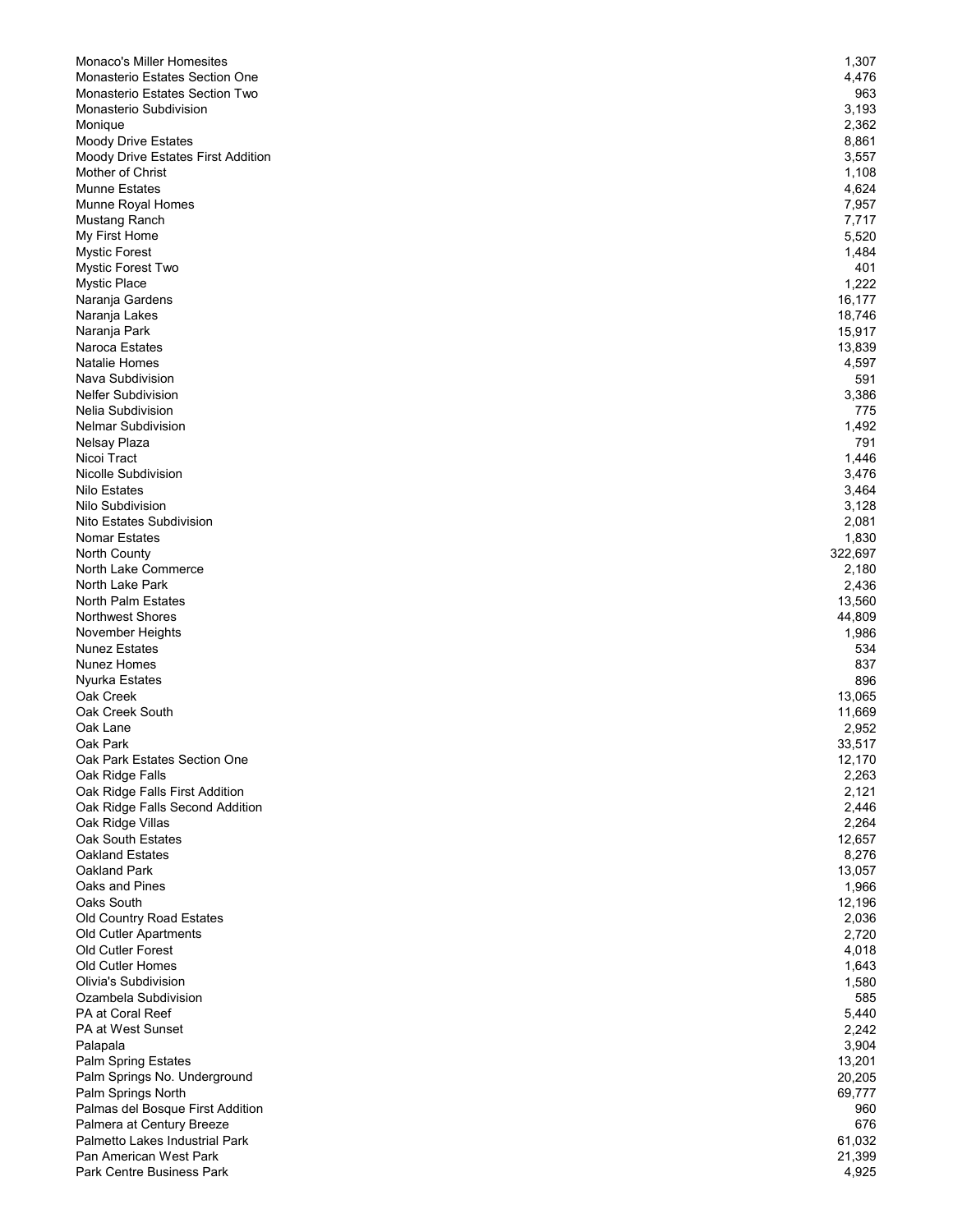| Park Lake Sections 1-4                                        | 13,398 |
|---------------------------------------------------------------|--------|
| Park Lakes                                                    | 11,039 |
| Park Lakes by the Meadows Phase Six                           | 5,242  |
| Park Lakes by the Meadows Phase Three                         | 5,084  |
| Park Lakes by the Meadows Phases 4-5                          | 5,413  |
| Park Shores                                                   | 25,748 |
| Park Square at Doral                                          | 13,630 |
| <b>Parkview Condominiums</b>                                  | 3,740  |
| Parkview Townhomes Phase One                                  | 1,100  |
| <b>Paul Marks</b>                                             | 10,984 |
| Peacock's Point                                               | 1,745  |
| Pedro Alberto Subdivision                                     | 2,629  |
| Pelican Bay at Old Cutler Lakes                               | 33,832 |
| Pelican's Point                                               | 3,946  |
| Pena Subdivision                                              | 3,020  |
| Peral Subdivision                                             | 7,333  |
| Peterson                                                      | 5,397  |
| Pete's Place                                                  | 5,187  |
| <b>PI</b> Estates                                             | 6,877  |
| Pine Manor                                                    | 5,168  |
| <b>Pine Needles East Section Five</b>                         | 1,648  |
| Pinewood Manor                                                | 6,480  |
| <b>Pinewood Park</b>                                          | 23,029 |
| Pinewood Park Extension (18-3)                                | 29,082 |
| Plaza del Paraiso                                             | 1,953  |
| Pleasure Village South                                        | 3,510  |
| Poinciana Lakes Subdivision                                   | 745    |
| <b>Ponce Estates</b>                                          | 11,278 |
| Ponce Estates Section Two                                     | 8,394  |
| Potamkin Subdivision                                          | 1,361  |
| <b>Precious Executive Homes</b>                               | 6,667  |
| <b>Precious Forest Homes</b>                                  | 4,686  |
| Precious Homes at Lakes by the Bay                            | 2,789  |
| Preserve at Doral                                             | 1,453  |
| <b>Presidential Estates</b>                                   | 4,296  |
| Prince of Peace Catholic Church                               | 2,333  |
| Princetonian                                                  | 57,071 |
| Puerto Bello at Doral                                         | 1,280  |
| <b>Punta Gorda Estates</b>                                    | 2,092  |
| <b>PVC Estates</b>                                            | 2,122  |
| <b>PVC Estates First Addition</b>                             | 277    |
| <b>PVC Subdivision</b>                                        | 1,675  |
| <b>PVC Subdivision First Addition</b>                         | 816    |
| <b>Quirch Subdivision</b>                                     | 4,649  |
| Raas Subdivision                                              | 2,917  |
| Raas Subdivision No 2                                         | 1,690  |
| <b>Ram Commercial Tract</b>                                   | 384    |
| Rana Park                                                     | 7,296  |
| <b>Red Gardens</b>                                            | 4,711  |
| <b>Redland East</b>                                           | 278    |
| <b>Redland Estates</b>                                        | 6,837  |
| <b>Redlands Colonial Estates</b>                              | 1,565  |
| <b>Redland's Cove</b>                                         | 7,553  |
| <b>Redlands Forest</b>                                        | 4,186  |
| <b>Renaissance Estates</b>                                    | 13,319 |
| Renegade Point Subdivision                                    | 4,461  |
| Reserve at Doral                                              | 3,440  |
| Reserve at Doral West                                         | 658    |
| <b>Richland Estates</b>                                       | 15,731 |
| <b>Richmond Heights</b>                                       | 94,129 |
|                                                               |        |
| Richmond Heights Addition One                                 | 33,641 |
| <b>Richmond Homes</b><br><b>Richmond Homes First Addition</b> | 3,901  |
|                                                               | 2,600  |
| <b>Rieumont Estates</b>                                       | 5,674  |
| Rita Garden - The Center                                      | 455    |
| Rivendell                                                     | 9,152  |
| <b>Rivendell East</b>                                         | 5,185  |
| Riverbend                                                     | 26,204 |
| <b>Riverside</b>                                              | 1,064  |
| <b>Riviera Grand Estates Subdivision</b>                      | 4,668  |
| Riviera Preparatory School                                    | 5,116  |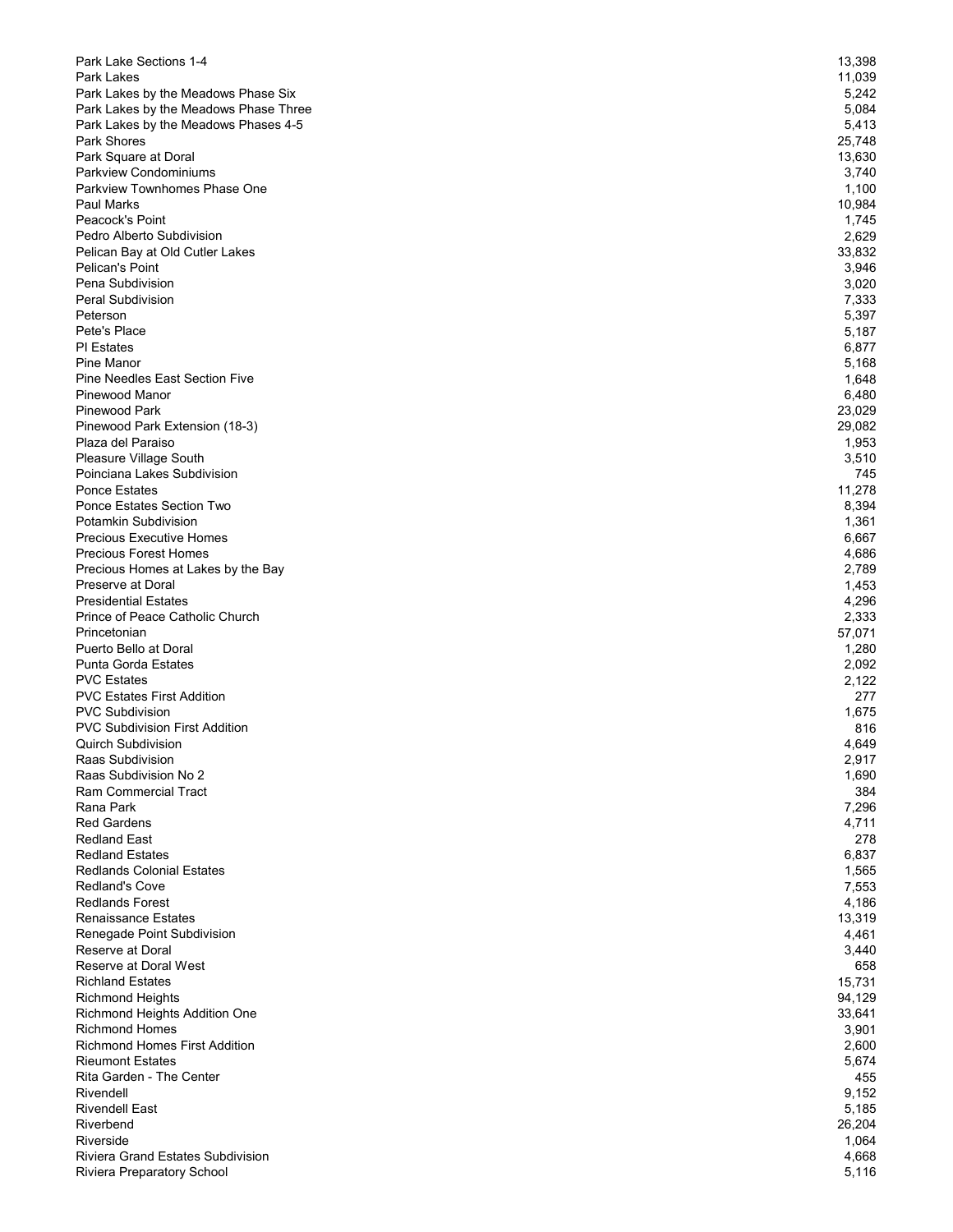| Riviera South                                                 | 2,470          |
|---------------------------------------------------------------|----------------|
| <b>Riviera Trace</b>                                          | 10,298         |
| <b>Riviera West</b>                                           | 2,583          |
| RJ Katz                                                       | 10,433         |
| <b>Roel Subdivision</b><br>Roger Homes                        | 3,703<br>9,065 |
| Rose Glen                                                     | 4,398          |
| Rosewood Homes                                                | 2,376          |
| <b>Rosmont Subdivision No 3</b>                               | 406            |
| <b>Royal Cutler Estates</b>                                   | 4,712          |
| Royal Landings                                                | 9,567          |
| Royal Landings Estates                                        | 2,024          |
| Royale Green Section One                                      | 39,842         |
| Royale Green Townhouse                                        | 55,647         |
| Royalton Subdivision                                          | 7,732          |
| <b>Rustic Lakes</b>                                           | 3,265          |
| <b>Rustic Lakes Addition One</b><br><b>SAB Subdivision</b>    | 6,540          |
| Sabal Palm                                                    | 388<br>53,171  |
| Sabina Shopping Center                                        | 914            |
| Sable Palm Estates                                            | 7,883          |
| Sabrina Twinhomes Subdivision                                 | 3,415          |
| <b>Salcines Subdivision</b>                                   | 234            |
| Salma Lake                                                    | 8,896          |
| Saminik Subdivision                                           | 3,366          |
| San Denis San Pedro Estates                                   | 15,378         |
| San Diego Subdivision First Addition                          | 1,553          |
| San Marino Estates                                            | 3,038          |
| San Valentin                                                  | 1,213          |
| Santa Barbara Subdivision                                     | 3,406          |
| Santa Monica Estates<br>Sarco Subdivision                     | 680<br>1,595   |
| Savannah Landing                                              | 1,688          |
| Savannah/Doral                                                | 5,900          |
| Schenley                                                      | 9,542          |
| Sella Subdivision                                             | 8,392          |
| Sevilla Heights                                               | 2,844          |
| <b>Sharon Estates</b>                                         | 3,683          |
| Shirtee One and Two                                           | 1,645          |
| Shoma at Country Club of Miami                                | 2,434          |
| Shoma Estates                                                 | 32,118         |
| Shoma Homes at Old Cutler Point                               | 9,873          |
| Shoma Homes at Tamiami Two                                    | 21,687         |
| Shoma Kendall                                                 | 10,110         |
| Shoma Villas at Country Club of Miami 1<br>Shomar Subdivision | 885<br>1,855   |
| Shops at 107                                                  | 1,146          |
| Shops at Tuscany                                              | 3,530          |
| Shoreway Subdivision                                          | 44,731         |
| Shrader's Haven                                               | 1,340          |
| Sierra                                                        | 45,521         |
| Signature Gardens Subdivision                                 | 885            |
| Silver Palm East and Silver Palm West                         | 119,154        |
| Silver Palm East Section 5                                    | 2,091          |
| <b>Silver Palm Homes</b>                                      | 25,870         |
| Silver Palm Lake                                              | 15,163         |
| <b>Silver Palm Plantation</b>                                 | 1,995          |
| <b>Silver Palms Park</b><br>Silvia Subdivision                | 3,083          |
| <b>Sinos Estates</b>                                          | 2,548<br>536   |
| <b>Sion Estates</b>                                           | 1,657          |
| Sion Estates First Addition                                   | 1,272          |
| Sky Lake                                                      | 38,866         |
| Sky Lake Homes                                                | 8,579          |
| Sky Lake Homes Second Addition                                | 2,866          |
| <b>Sky Lakes First Addition</b>                               | 9,150          |
| Skylake Gardens Condo No. 4                                   | 1,155          |
| Snapper Creek Park                                            | 13,787         |
| Sofia Estates                                                 | 295            |
| Soto Mansions                                                 | 6,441          |
| South Allapattah Center                                       | 3,536          |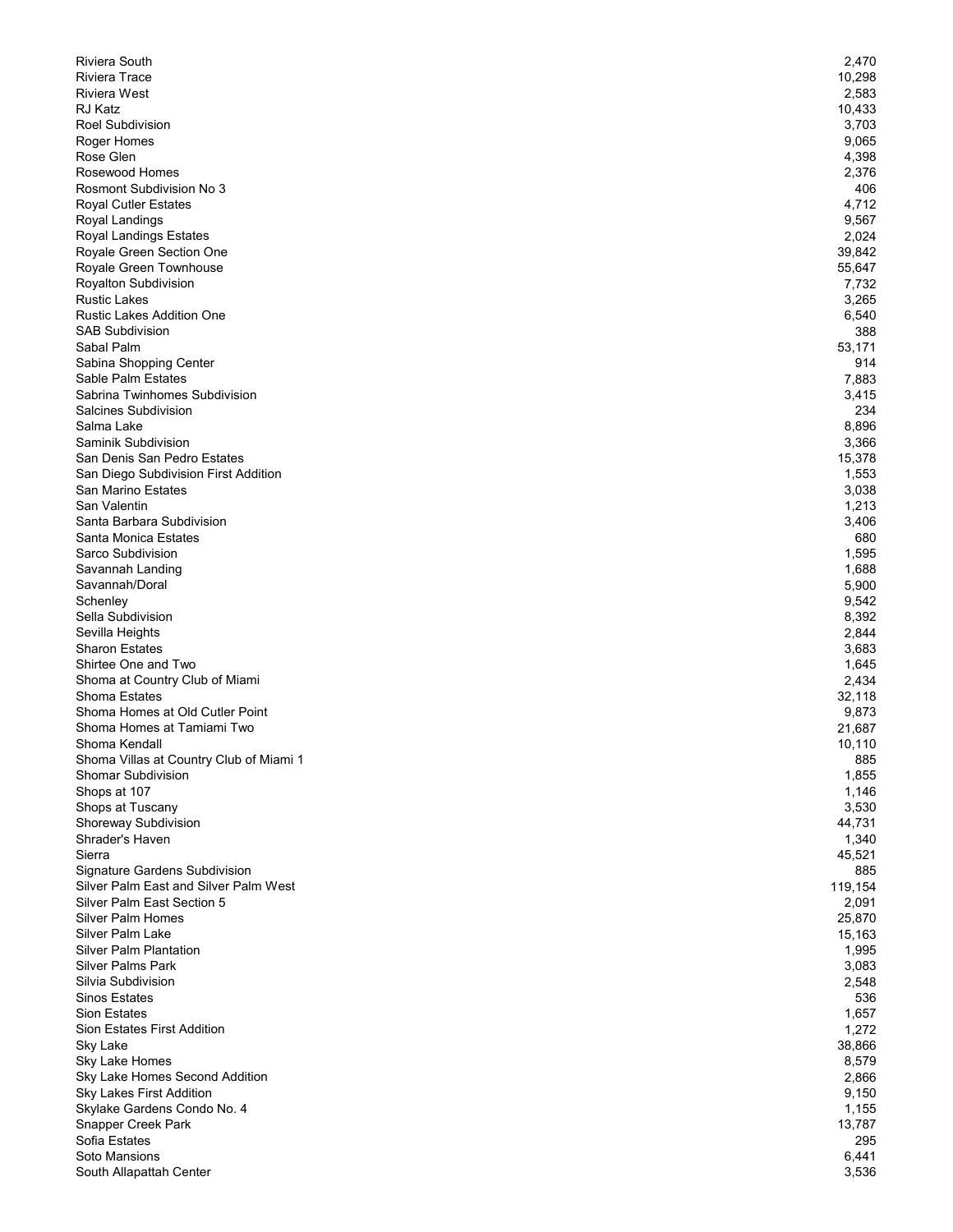| South Gate Subdivision                                      | 4,699          |
|-------------------------------------------------------------|----------------|
| South Indian Subdivision                                    | 1,333          |
| South Miami Heights                                         | 412,618        |
| South Point                                                 | 1,218          |
| South Point First Addition                                  | 258            |
| South Pointe Cove                                           | 859            |
| South Springs Homes<br>South View Subdivision               | 4,371          |
| Southland II                                                | 1,945<br>3,278 |
| Southland III                                               | 2,033          |
| Southwest Section One                                       | 330,415        |
| Southwest Section Two                                       | 27,207         |
| Southwest Section Two Addition One                          | 2,693          |
| Southwind Point                                             | 4,273          |
| Spanish Garden Villas                                       | 2,192          |
| Spanish Lakes                                               | 14,834         |
| Spicewood Subdivision                                       | 40,791         |
| <b>Spring West Estates</b>                                  | 1,562          |
| Star High Subdivision                                       | 954            |
| <b>Star Lakes</b>                                           | 7,181          |
| Stephanie Subdivision First Addition                        | 1,374          |
| Stephanie's Subdivision                                     | 1,441          |
| Stephens Manor                                              | 16,125         |
| <b>Strawberry Fields Homes</b>                              | 13,715         |
| <b>Stuart International Subdivision</b>                     | 1,345          |
| Summerville and First Addition Subdivisions                 | 46,059         |
| Summerwind Subdivision                                      | 2,653          |
| Sunnyview Subdivision                                       | 7,140          |
| <b>Sunrise Commons</b>                                      | 1,798          |
| <b>Sunset Apartments</b>                                    | 14,745         |
| <b>Sunset Cove</b>                                          | 1,820          |
| <b>Sunset Farms</b>                                         | 2,666          |
| <b>Sunset Harbour Section Six</b>                           | 2,741          |
| <b>Sunset Homes</b>                                         | 7,282          |
| <b>Sunset Lake Townhomes</b><br><b>Sunset Lakes Estates</b> | 2,679          |
| Sunset Lakes Estates 1 & 2                                  | 2,081<br>3,311 |
| <b>Sunset Park</b>                                          | 54,308         |
| <b>Sunset Pointe</b>                                        | 1,956          |
| <b>Sunset Residential</b>                                   | 600            |
| <b>Sunset Square</b>                                        | 2,397          |
| <b>Sunset West</b>                                          | 44,216         |
| Sunshine State Industrial Park                              | 53,198         |
| Sunswept Isle                                               | 9,388          |
| <b>Superior Homes Estates</b>                               | 9,312          |
| <b>Superior Subdivision</b>                                 | 558            |
| <b>Superior Trace</b>                                       | 2,632          |
| Sussyan Subdivision                                         | 398            |
| Sylvia Subdivision                                          | 652            |
| T & F Subdivision                                           | 5,839          |
| Tabor                                                       | 511            |
| <b>Tallahassee Gardens</b>                                  | 14,497         |
| <b>Tallahassee Gardens First Addition</b>                   | 4,456          |
| Tallamoody                                                  | 16,908         |
| Tamiami Gefen Industrial Park                               | 4,746          |
| Tamiami Industrial Park                                     | 423            |
| Tamiami Lakes                                               | 43,310         |
| Tamiami Marketplace                                         | 741            |
| <b>Terry Enterprise</b>                                     | 922            |
| The Falls                                                   | 14,955         |
| The Hammocks                                                | 180,382        |
| The Hamptons                                                | 969            |
| The Lakes<br>The Mansions at Sunset                         | 17,402         |
| The Mansions at Sunset Second Addition                      | 11,058         |
| The Palace at Kendall First Addition                        | 4,654          |
| The Villas of Barcelona                                     | 781<br>498     |
| <b>Thousand Pines</b>                                       | 9,744          |
| <b>Tiffany at Sunset</b>                                    | 330            |
| Torremolinos                                                | 1,515          |
| Town and Country Professional Center                        | 1,067          |
|                                                             |                |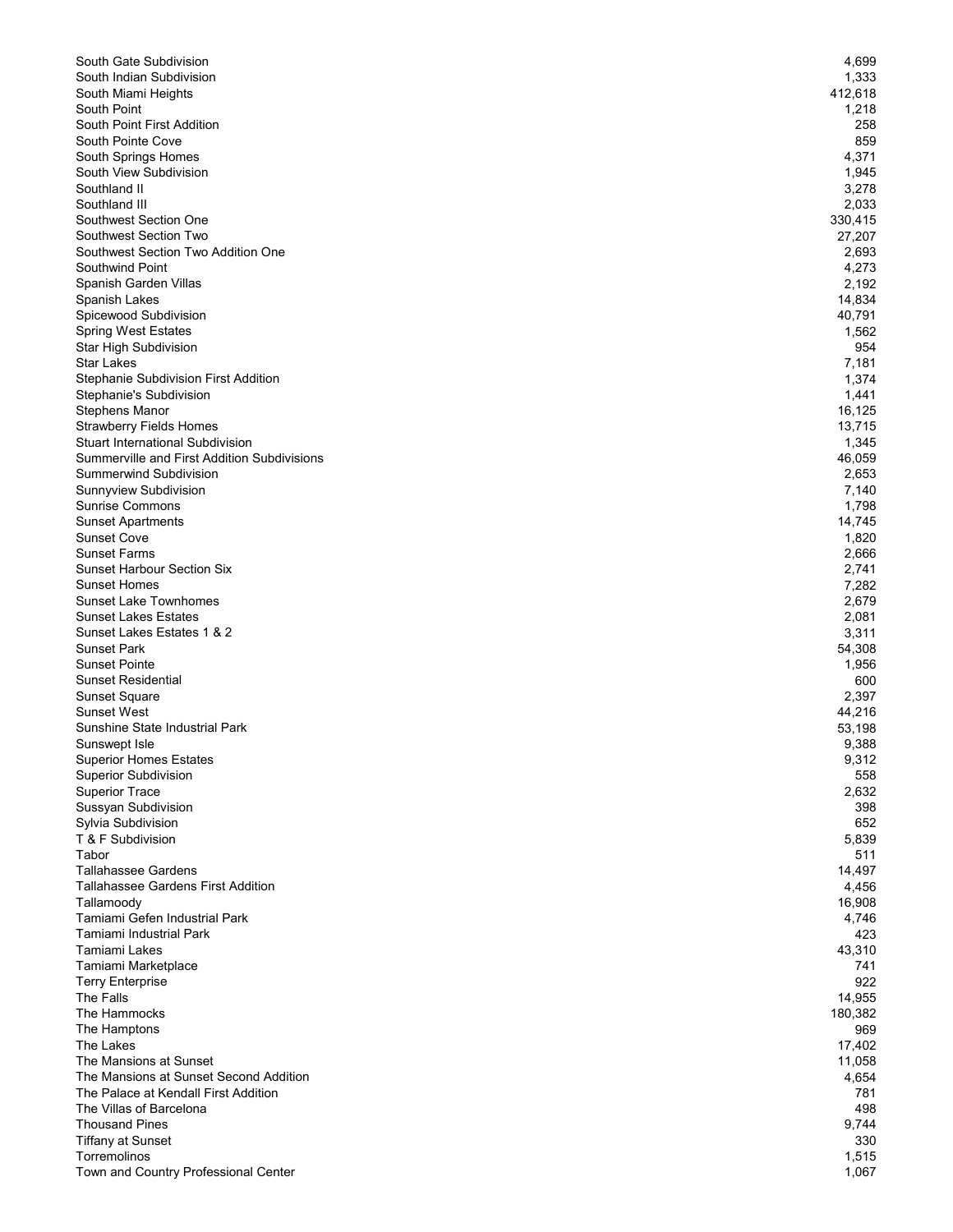| <b>Town Park Estates</b>                           | 24,426           |
|----------------------------------------------------|------------------|
| <b>Town Park Estates Addition One</b>              | 5,364            |
| <b>Tradition at Kendall</b>                        | 536              |
| <b>Transal Corporate Park</b>                      | 6,957            |
| <b>Transal Service Park</b>                        | 531              |
| <b>Truval Gardens</b>                              | 738              |
| <b>Truval West Subdivision</b>                     | 632              |
| Tuscan Lake Villas                                 | 3,378            |
| <b>Tuscany Place</b>                               | 5,279            |
| <b>Tuscany Villas West</b>                         | 2,211            |
| <b>Twin Homes Estates</b>                          | 2,935            |
| <b>Twin Lake Shores</b>                            | 6,719            |
| <b>Twin Lakes</b>                                  | 55,753           |
| United Storage Doral                               | 436              |
| <b>University Manor</b>                            | 15,879           |
| V & Q Holdings Subdivision<br>Valencia Grove       | 765<br>8,243     |
| Valencia Grove Estates                             |                  |
| Vanessa Ranch                                      | 15,023<br>12,813 |
| Vany Subdivision                                   | 969              |
| Vecin Homes First Addition                         | 1,449            |
| Vega Coral Way Subdivision                         | 371              |
| Venetian Lake                                      | 6,897            |
| Venetian Parc and Venetian Parc West               | 25,189           |
| Venezia Homes Estates                              | 11,344           |
| Veranda Subdivision                                | 4,872            |
| Vessel                                             | 8,396            |
| Victoria Bay Estates                               | 3,300            |
| <b>Victoria Gardens</b>                            | 250              |
| Villa Capri                                        | 7,789            |
| Villa Castillo                                     | 1,258            |
| Villa Esperanza                                    | 2,541            |
| Villa Real at Doral                                | 1,041            |
| Villa Sevilla                                      | 7,301            |
| Village Green                                      | 69,722           |
| Village Green Underground                          | 21,462           |
| Villages of Homestead                              | 25,901           |
| Villas del Campo Subdivision                       | 24,571           |
| <b>Vintage Estates</b>                             | 2,748            |
| Virginia Estates                                   | 2,494            |
| Viscaya Villas                                     | 1,614            |
| Vista Subdivision                                  | 15,851           |
| Vitran at Naranja Estates                          | 5,545            |
| Vitran Homes at Morningside & Homes at Morningside | 7,429            |
| <b>VM Estates</b>                                  | 1,051            |
| <b>VTL Subdivision</b>                             | 1,420            |
| Wal Mart Hialeah                                   | 15,704           |
| <b>Walden Townhomes</b>                            | 1,603            |
| Watersedge                                         | 2,443            |
| <b>WDLD Subdivision</b>                            | 2,702            |
| <b>Weitzer Hammocks Homes</b>                      | 19,812           |
| <b>Weitzer Killian Place</b>                       | 3,763            |
| <b>Weitzer Serena Lakes</b>                        | 13,101           |
| <b>Weitzer Serena Lakes Estates</b>                | 3,962            |
| Weitzer Serena Lakes West Section Two              | 3,554            |
| West Cherry Grove                                  | 7,293            |
| West Dade Land Subdivision                         | 1,365            |
| <b>West Dade Subdivision</b>                       | 1,024            |
| <b>West Doral Lakes</b>                            | 7,474            |
| West Flagler Estates                               | 4,963            |
| West Kendall Best                                  | 29,262           |
| West Lakes Estates Subdivision                     | 7,654            |
| West Little River                                  | 15,795           |
| <b>West Perrine</b>                                | 52,201           |
| <b>West Winds Estates</b>                          | 429              |
| <b>Westbrook Addition No Five</b>                  | 3,383            |
| Westbrooke                                         | 5,263            |
| <b>Westbrooke Gardens</b>                          | 13,374           |
| <b>Westbrooke Third Addition</b>                   | 5,908            |
| Westchester                                        | 191,331          |
| Westchester Park                                   | 2,337            |
|                                                    |                  |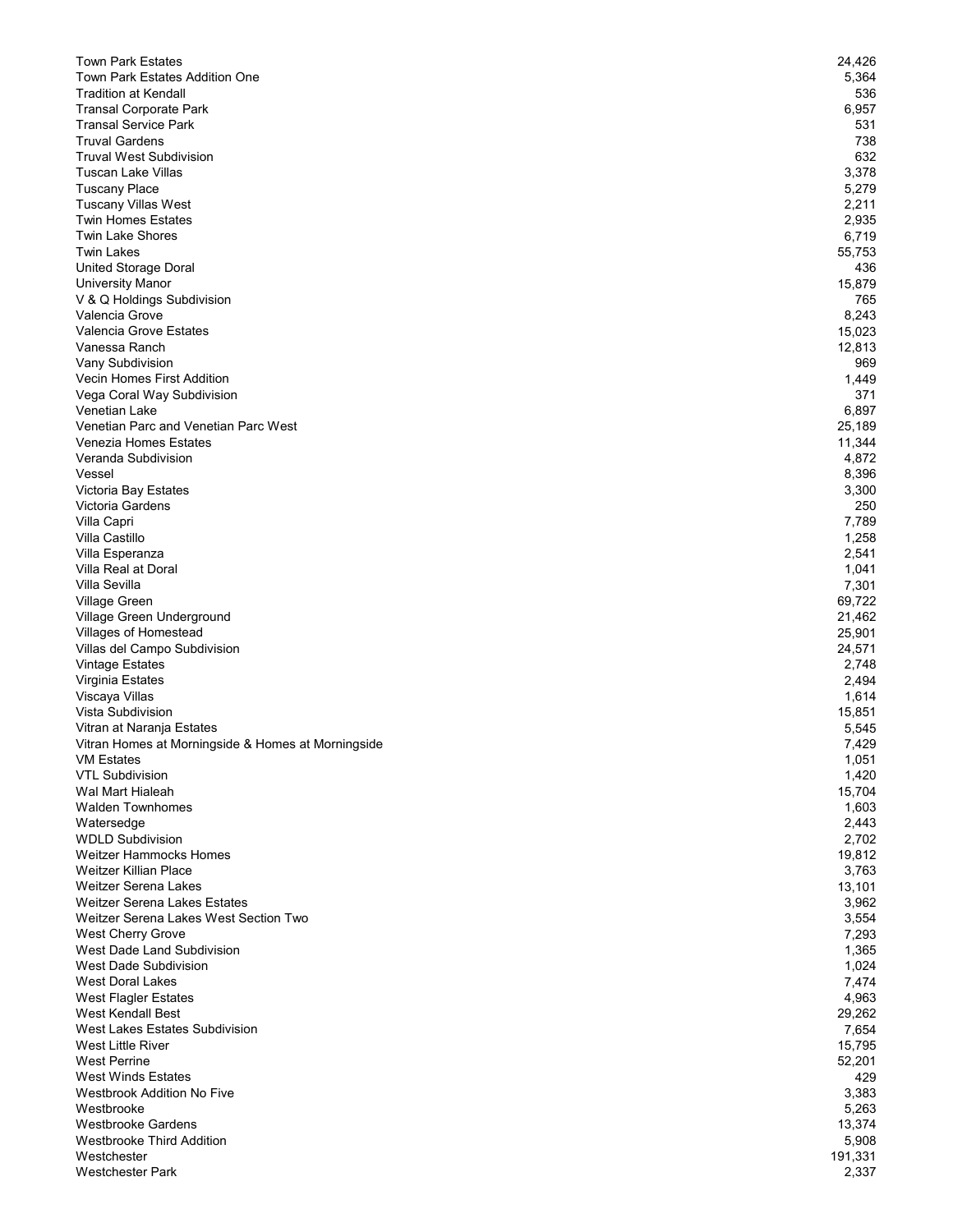| <b>Westgate Gardens</b><br><b>Westpointe Business Park</b><br><b>Westwind Lakes</b><br><b>Whistling Pines Creek</b><br><b>Winston Park</b><br>Wittman<br><b>Wonderly Estates</b><br>Woodlands<br><b>Woodside Oaks</b><br><b>Yasamin Subdivision</b><br>Zac Subdivision<br>Zamora's Grove<br>Zamora's Grove First Addition<br>Zenteno Subdivision<br>Zoe Miller Estates<br>Zumma Subdivision<br>Zunjic Estates<br>Reserves                                                                                                                                                                                                            | 17,856<br>12,429<br>66,389<br>2,344<br>142,958<br>209,650<br>20,324<br>4,816<br>8,884<br>265<br>1,360<br>1,235<br>157<br>945<br>1,245<br>630<br>1,990<br>1,594,873                                                                                                               |
|--------------------------------------------------------------------------------------------------------------------------------------------------------------------------------------------------------------------------------------------------------------------------------------------------------------------------------------------------------------------------------------------------------------------------------------------------------------------------------------------------------------------------------------------------------------------------------------------------------------------------------------|----------------------------------------------------------------------------------------------------------------------------------------------------------------------------------------------------------------------------------------------------------------------------------|
| Total                                                                                                                                                                                                                                                                                                                                                                                                                                                                                                                                                                                                                                | <u>\$12,657,858</u>                                                                                                                                                                                                                                                              |
| <b>SPECIAL ASSESSMENT FUNDS</b><br><b>Special Taxing Districts - Security Guards</b><br>(Fund SO 900, Subfund 905)                                                                                                                                                                                                                                                                                                                                                                                                                                                                                                                   |                                                                                                                                                                                                                                                                                  |
| <u>Revenues:</u>                                                                                                                                                                                                                                                                                                                                                                                                                                                                                                                                                                                                                     | 2020-21                                                                                                                                                                                                                                                                          |
| Carryover -- Security Guard Districts<br>Special Taxing Districts FY 2020-21 Assessments -- Security Guard Districts                                                                                                                                                                                                                                                                                                                                                                                                                                                                                                                 | \$1,692,133<br>9,355,763                                                                                                                                                                                                                                                         |
| <b>Total</b>                                                                                                                                                                                                                                                                                                                                                                                                                                                                                                                                                                                                                         | <u>\$11,047,896</u>                                                                                                                                                                                                                                                              |
| <b>Expenditures:</b>                                                                                                                                                                                                                                                                                                                                                                                                                                                                                                                                                                                                                 |                                                                                                                                                                                                                                                                                  |
| Bay Heights (Roving Patrol)<br><b>Belle Meade</b><br><b>Belle Meade Island</b><br><b>Brickells Flagler (Roving Patrol)</b><br>Coventry<br>Davis Ponce (Roving Patrol)<br>Devonwood (Roving Patrol)<br><b>Enchanted Lake</b><br>Entrada<br>Fairhaven (Roving Patrol)<br>Four Way Lodge Estates<br>Gables by the Sea<br><b>Highland Gardens</b><br><b>Highland Lakes</b><br>Keystone Point<br>Morningside<br>Natoma Manors (Roving Patrol)<br>North Bay Island<br>North Dade Country Club / Andover<br>Oak Forest<br>Oak Forest (Roving Patrol)<br>Palm and Hibiscus Island<br>Sabal Palm (Roving Patrol)<br>Sans Souci<br>Star Island | \$517,660<br>283,122<br>301,159<br>280,935<br>269,017<br>477,307<br>234,508<br>678,365<br>302,341<br>149,698<br>283,834<br>629,002<br>260,472<br>582,029<br>998,371<br>668,624<br>69,281<br>316,339<br>651,708<br>669,786<br>531,611<br>735,737<br>184,417<br>619,555<br>353,018 |
| Total                                                                                                                                                                                                                                                                                                                                                                                                                                                                                                                                                                                                                                | \$11,047,896                                                                                                                                                                                                                                                                     |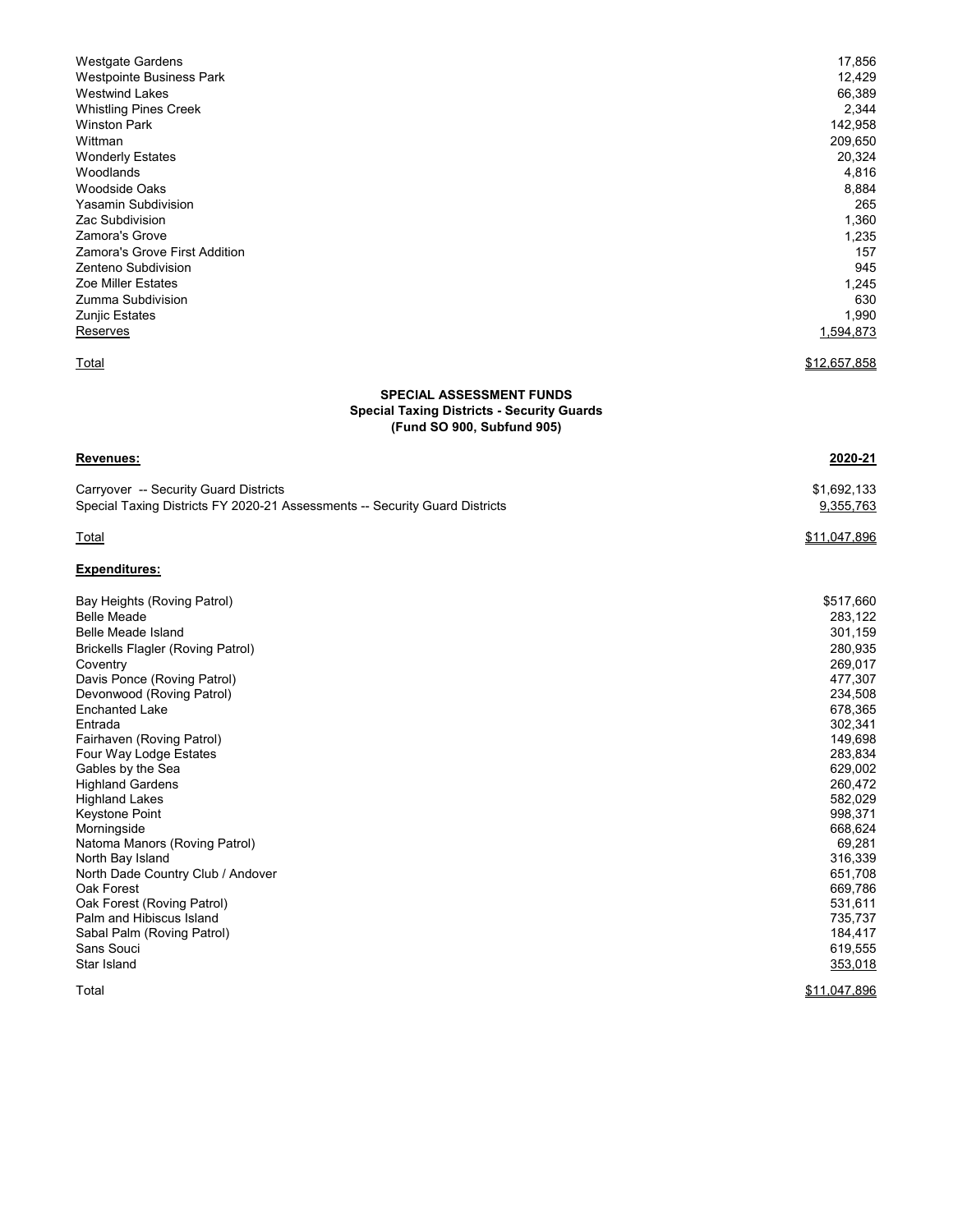## **SPECIAL ASSESSMENT FUNDS Special Tax Districts - Landscape Maintenance (Fund SO 900, Subfund 906)**

## **Revenues: 2020-21**

| Carryover - Landscape Maintenance Districts                                                | \$2.613.043 |
|--------------------------------------------------------------------------------------------|-------------|
| Special Taxing Districts FY 2020-21 Assessments -- Landscape Maintenance Districts         | 5.460.704   |
| Interest                                                                                   | 41.000      |
| Transfer of Secondary Gas Tax for Right-of-Way Maintenance (Fund CO 330, Various Subfunds) | 514,000     |
| Total                                                                                      | \$8,628,747 |

## **Expenditures:**

| Alco Estates & Addition 1-5         | \$32,676 |
|-------------------------------------|----------|
| Alexandria Estates                  | 25,575   |
| <b>Allison Estates</b>              | 18,475   |
| Aristotle Subdivision               | 65,962   |
| <b>Bailes Common</b>                | 9,600    |
| <b>Bailes Common 1st</b>            | 11,900   |
| <b>Bailes Common 2nd</b>            | 6,900    |
| <b>Balani Subdivision</b>           | 29,951   |
| <b>Biscayne Drive Estates</b>       | 22,776   |
| Bonita Golf View 2nd Add            | 37,990   |
| <b>Bonita Grand Estates South</b>   | 18,792   |
| Camino Real Estates & 1st Addn      | 10,843   |
| Candlewood Lakes Lake Maintenance   | 21,758   |
| Capri Homes                         | 17,118   |
| Casa Lago 1 St Addition             | 16,715   |
| Casa Lago Subdivision               | 10,800   |
| Cedar West Homes Three              | 31,486   |
| Cedar West Homes Two                | 23,827   |
| Century Estates & 1st Add           | 195,479  |
| Chateau Royal Estates               | 61,053   |
| <b>Christopher Gardens</b>          | 47,607   |
| Colonnade                           | 170,705  |
| <b>Coral West Homes</b>             | 15,905   |
| Corsica Landscape                   | 71,537   |
| Corsica Place Landscape             | 66,141   |
| Cosmopolitan Roadway                | 32,351   |
| Countryside & First Addition Multi  | 111,226  |
| Crestview Lakes 1&2nd Addition      | 36,437   |
| <b>Cutler Bay Palms</b>             | 66,303   |
| <b>Cvs-167</b>                      | 17,971   |
| Cypress Lake                        | 14,700   |
| Danielle Patrick Subdivision        | 21,751   |
| Deer Creek Estates & First Addition | 9,012    |
| Dolphin Center                      | 906,251  |
| Doral Isles Landscape               | 190,050  |
| Doral Park Landscape                | 410,301  |
| <b>DVH Estates</b>                  | 31,545   |
| East Oakmont Dr                     | 30,084   |
| Eden Lakes                          | 27,312   |
| <b>Emerald Lakes Estates</b>        | 18,705   |
| Erica Gardens                       | 30,876   |
| Evergreen Garden Estates            | 23,376   |
| Fava Estates                        | 11,531   |
| <b>Florencia Estates</b>            | 14,763   |
| <b>Forest Lakes</b>                 | 218,084  |
| <b>Forest View Subdivision</b>      | 20,888   |
| Free Zone Ind. Park                 | 28,252   |
| Garden Hills Landscape              | 95,233   |
| Garden Hills West                   | 131,876  |
| Genstar                             | 26,677   |
| <b>Goulds Hammock Estates</b>       | 19,236   |
| <b>Grand Lakes</b>                  | 378,645  |
| Hainlin Reef North                  | 23,053   |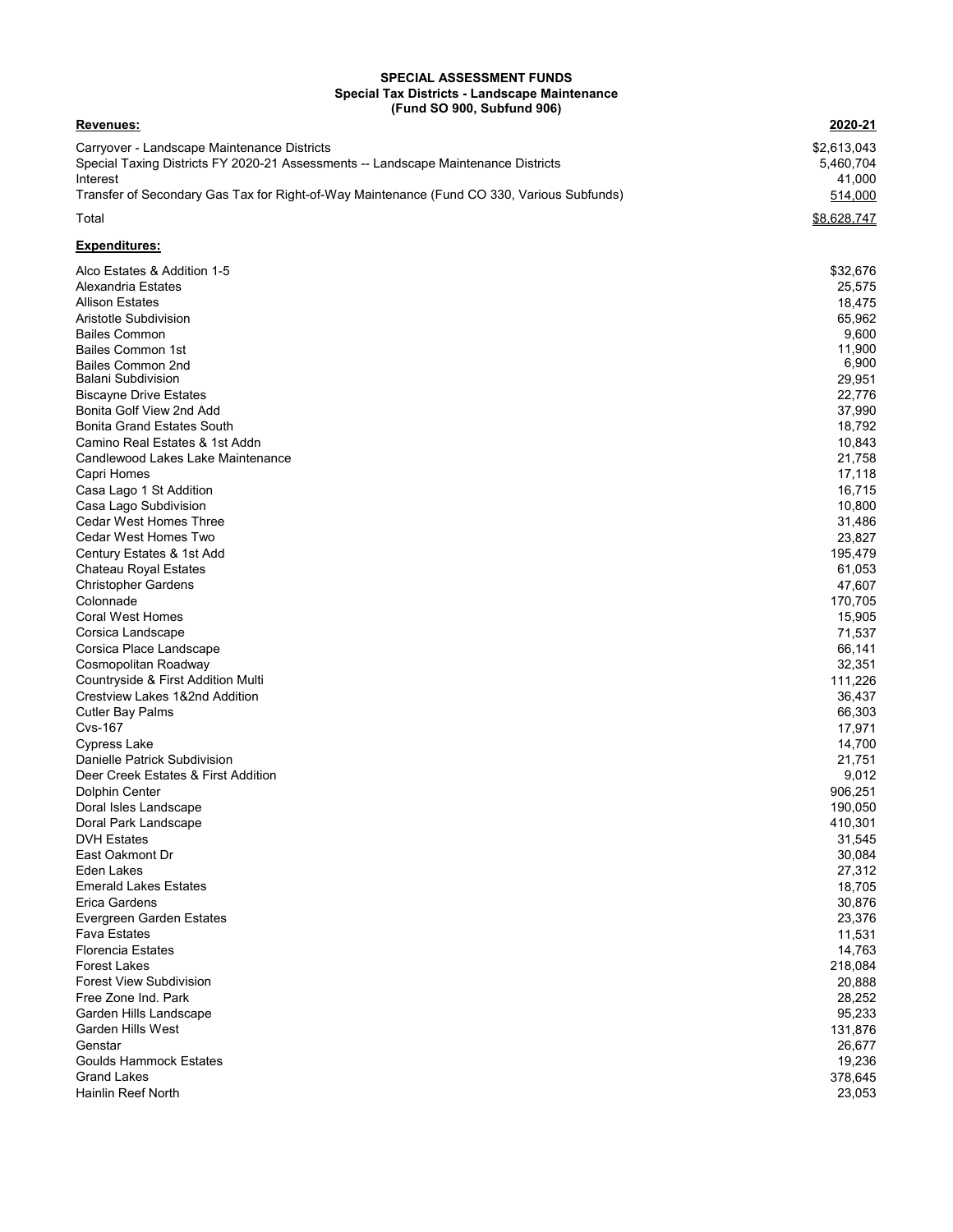| Helena Homes                                 | 13,422            |
|----------------------------------------------|-------------------|
| <b>Highland Lakes Lake Maintenance</b>       | 23,843            |
| Hilda's Estates Subdivision                  | 6,087             |
| Homestar Landings                            | 42,757            |
| Interian Homes Landscape                     | 8,745             |
| Jarguti Subdivision                          | 9,578             |
| JC Kern Estates                              | 44,180            |
| Joanna Estates                               | 10,039            |
| Kendale Lakes                                | 764,335           |
| Kendalland                                   | 271,277           |
| Keystone                                     | 24,326            |
| Kingdom Dreams                               | 158,819           |
| <b>Kings Estates</b>                         | 15,358            |
| Lake Frances 1st Addition                    | 46,900            |
| Laroc Estates<br>Lauren's Pond               | 17,953            |
| Limewood Groves                              | 19,697            |
| <b>Mangus Subdivision Sect 1&amp;2</b>       | 87,245<br>139,887 |
| Marpi Homes                                  | 51,971            |
| Mediterranea                                 | 47,839            |
| <b>Melody Homes</b>                          | 7,677             |
| Miller Cove                                  | 61,117            |
| Miller Cove 1st Addition                     | 12,213            |
| Miller Lake                                  | 16,404            |
| <b>Milon Venture</b>                         | 83,084            |
| <b>Missy Estates First Addition</b>          | 20,770            |
| Moody Drive Estates                          | 25,617            |
| Moody Drive Estates First Addition           | 20,528            |
| Naranja Gardens                              | 35,371            |
| North Palm Estates                           | 20,654            |
| <b>Oakland Estates</b>                       | 22,498            |
| <b>Oaks South Estates</b>                    | 34,227            |
| Old Cutler Homes Landscape                   | 43,775            |
| Olivia's Subdivision                         | 9,402             |
| Park Lakes                                   | 34,215            |
| Park Lakes by the Meadow Phase 6             | 15,970            |
| Park Lakes by the Meadows Phase 3            | 7,437             |
| Park Lakes By The Meadows Phases 4-5         | 18,895            |
| Pete's Place                                 | 35,774            |
| Ponce Est Sect 2                             | 27,615            |
| <b>Ponce Estates</b>                         | 51,936            |
| <b>Precious Executive Homes</b>              | 33,832            |
| <b>Precious Forest Homes</b>                 | 25,829            |
| Renaissance Estates                          | 46,543            |
| Renaissance Ranches                          | 71,815            |
| <b>Rieumont Estates</b>                      | 27,830            |
| Royal Harbor Yacht Club                      | 56,423            |
| Royal Landings                               | 25,414            |
| Royal Landings Estates<br>Sable Palm Estates | 13,530            |
| San Denis San Pedro                          | 95,180            |
| Santa Barbara Subdivision                    | 56,722            |
| Sella Subdivision                            | 48,855<br>37,458  |
| Shoma Homes at Tamiami II                    | 166,436           |
| Shoreway Subdivision                         | 127,787           |
| Sinos Estates Landscape                      | 8,250             |
| Sky Lake Golf Club                           | 43,107            |
| South Kendall Estates                        | 18,857            |
| <b>Sunset Cove</b>                           | 22,560            |
| <b>Superior Subdivision</b>                  | 12,838            |
| Valencia Grove Estates                       | 20,755            |
| Venetian Lake                                | 15,512            |
| Watersedge                                   | 13,986            |
| West Kendall Best                            | 172,705           |
| <b>Westwind Lakes</b>                        | 426,543           |
| <b>Wonderly Estates</b>                      | 78,842            |
| Woodlands                                    | 36,447<br>13,194  |
| Zamora's Grove<br>Right-of-Way Maintenance   | 514,000           |
|                                              |                   |
| Total                                        | \$8,628,747       |
|                                              |                   |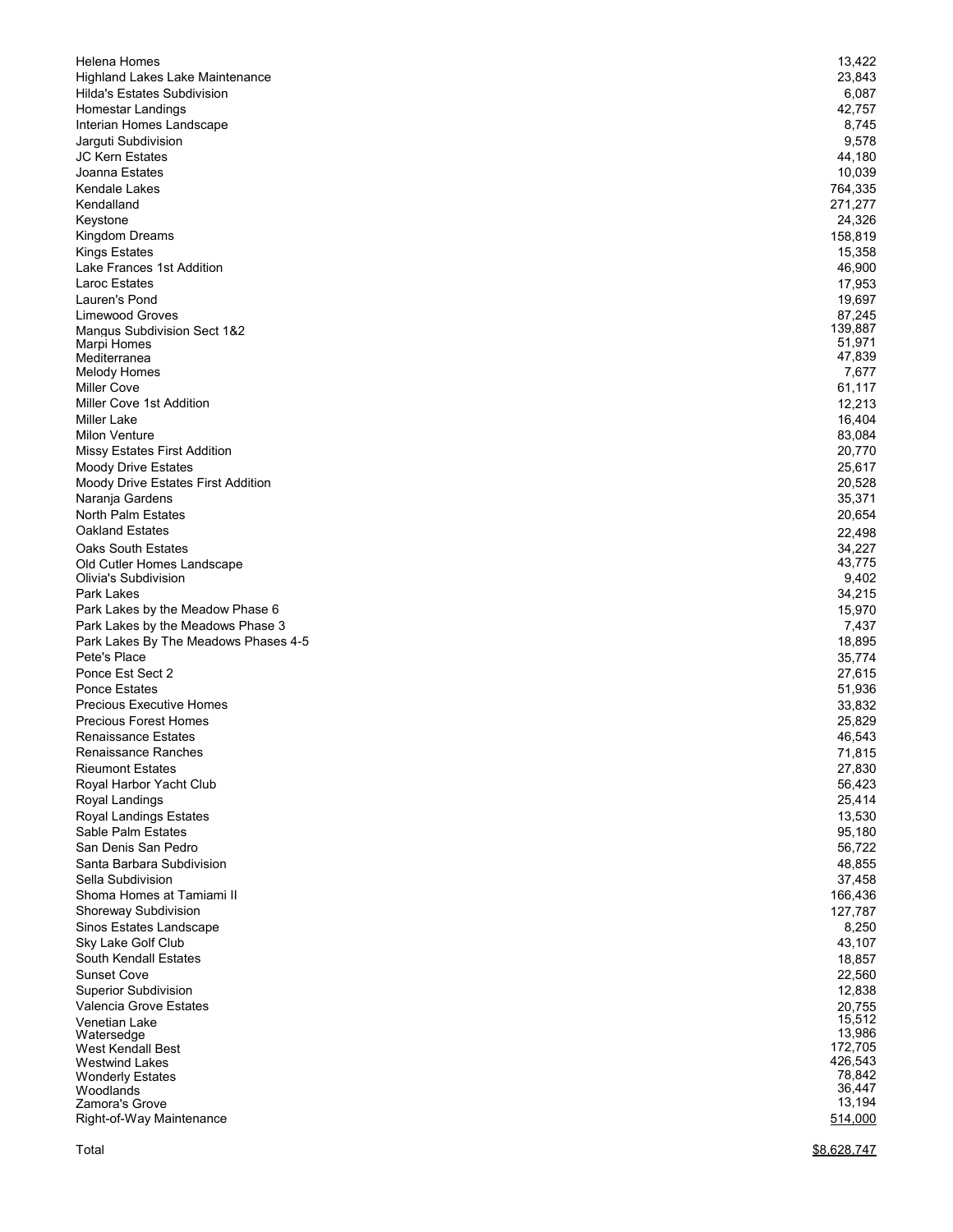## **SPECIAL ASSESSMENT FUNDS Special Tax Districts - Road Maintenance (Fund CO 910, Subfund 910)**

| Revenues:                                                                         | 2020-21              |
|-----------------------------------------------------------------------------------|----------------------|
| Special Taxing Districts FY 2020-21 Assessments - Road Maintenance Districts      | \$110,163            |
| <b>Expenditures:</b>                                                              |                      |
| Hibiscus Island                                                                   | \$110,163            |
| <b>MIAMI-DADE AVIATION DEPARTMENT</b><br><b>Revenue Fund</b>                      |                      |
| Revenues:                                                                         | 2020-21              |
| Carryover                                                                         | \$92,826,000         |
| Miami International Airport                                                       | 784,971,000          |
| Tamiami Airport                                                                   | 2,573,000            |
| Opa-Locka Airport<br><b>Homestead Airport</b>                                     | 7,060,000<br>420,000 |
| <b>Training and Transition Airport</b>                                            | 14,000               |
| Transfer from Improvement Fund                                                    | 58,000,000           |
| Total                                                                             | \$945,864,000        |
| Expenditures:                                                                     |                      |
| Miami International Airport                                                       | \$520,740,000        |
| Tamiami Airport                                                                   | 1,443,000            |
| Opa-Locka Airport                                                                 | 1,218,000            |
| <b>Homestead Airport</b>                                                          | 528,000              |
| Training and Transition Airport                                                   | 357,000              |
| <b>Subtotal Operating Expenditures</b>                                            | \$524,286,000        |
| Transfer to Other Funds:                                                          |                      |
| Sinking Fund                                                                      | \$242,375,000        |
| Reserve Maintenance                                                               | 15,000,000           |
| Improvement Fund                                                                  | 75,074,000           |
| Subtotal Transfers to Other Funds                                                 | \$332,449,000        |
| Operating Reserve/Ending Cash Balance                                             | \$89,129,000         |
| Total                                                                             | \$945,864,000        |
| PUBLIC HOUSING AND COMMUNITY DEVELOPMENT<br><b>Public Housing Operations Fund</b> |                      |
| Revenues:                                                                         | 2020-21              |
| Rental Income                                                                     | \$18,193,000         |
| Interest Income                                                                   | 274,000              |
| Miscellaneous Operating Revenues                                                  | 2,637,000            |
| <b>Public Housing Subsidy</b>                                                     | 49,055,000           |
| <b>Federal Grants</b>                                                             | 9,307,000            |
| Total                                                                             | \$79,466,000         |
| Expenditures:                                                                     |                      |
| <b>Operating Expenditures</b>                                                     | \$70,684,000         |
| Transfer to Central Office Cost Center Fund (Public Housing Subsidy)              | 6,499,000            |
| Transfer to Central Office Cost Center Fund (Federal Funds)                       | 2,283,000            |
| Total                                                                             | \$79,466,000         |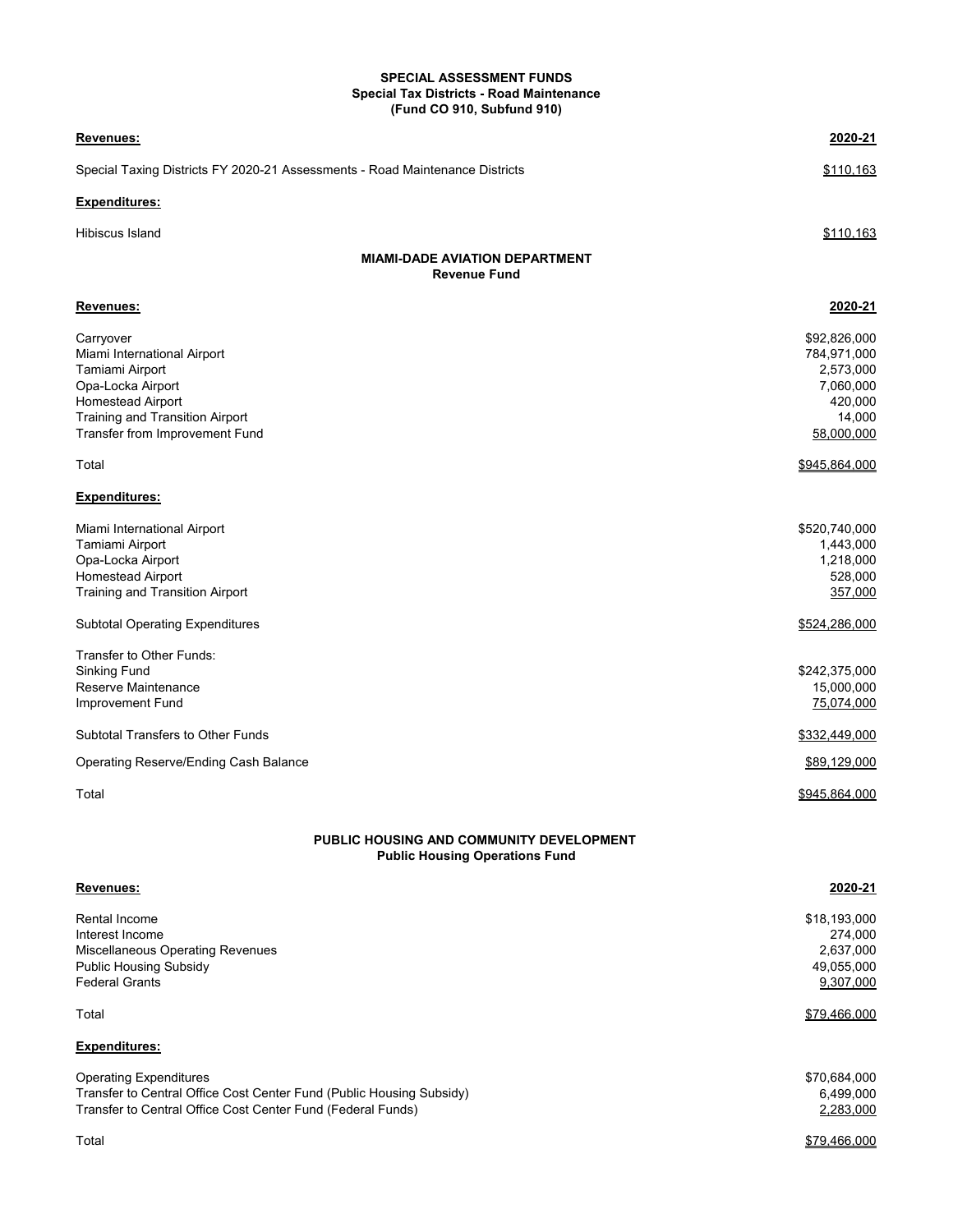## **Central Office Cost Center (COCC) Fund PUBLIC HOUSING AND COMMUNITY DEVELOPMENT**

| <u>Revenues:</u>                                                                                                                                                                                                                                                                                                                                                                               | 2020-21                                                                                                                                         |
|------------------------------------------------------------------------------------------------------------------------------------------------------------------------------------------------------------------------------------------------------------------------------------------------------------------------------------------------------------------------------------------------|-------------------------------------------------------------------------------------------------------------------------------------------------|
| Miscellaneous Revenue<br>Transfer from Countywide General Fund (Fund GF 010, Subfund 010)<br>Transfer from Section 8 Housing Choice Voucher Fund<br>Transfer from Public Housing Operations Fund<br><b>COCC Holdover Operational Funds</b>                                                                                                                                                     | \$525,000<br>300,000<br>4,395,000<br>8,782,000<br>4,851,000                                                                                     |
| Total                                                                                                                                                                                                                                                                                                                                                                                          | \$18,853,000                                                                                                                                    |
| <u> Expenditures:</u>                                                                                                                                                                                                                                                                                                                                                                          |                                                                                                                                                 |
| Central Office Operations<br>Reserves                                                                                                                                                                                                                                                                                                                                                          | \$11,910,000<br>6,943,000                                                                                                                       |
| Total                                                                                                                                                                                                                                                                                                                                                                                          | <u>\$18,853,000</u>                                                                                                                             |
| <b>PUBLIC HOUSING AND COMMUNITY DEVELOPMENT</b><br><b>Section 8 Housing Choice Voucher</b>                                                                                                                                                                                                                                                                                                     |                                                                                                                                                 |
| Revenues:                                                                                                                                                                                                                                                                                                                                                                                      | 2020-21                                                                                                                                         |
| Housing Assistance Payments<br>Section 8 Administrative Fee<br>Miscellaneous Revenues                                                                                                                                                                                                                                                                                                          | \$228,124,000<br>27,576,000<br>3,352,000                                                                                                        |
| Total                                                                                                                                                                                                                                                                                                                                                                                          | \$259,052,000                                                                                                                                   |
| Expenditures:                                                                                                                                                                                                                                                                                                                                                                                  |                                                                                                                                                 |
| Section 8 Program Administration<br>Section 8 Housing Assistance Payments<br>Transfer to Central Office Cost Center Fund<br>Reserves                                                                                                                                                                                                                                                           | \$15,008,000<br>232,686,000<br>4,395,000<br>6,963,000                                                                                           |
| Total                                                                                                                                                                                                                                                                                                                                                                                          | <u>\$259,052,000</u>                                                                                                                            |
| PUBLIC HOUSING AND COMMUNITY DEVELOPMENT<br><b>Housing and Community Development Operating Funds</b>                                                                                                                                                                                                                                                                                           |                                                                                                                                                 |
|                                                                                                                                                                                                                                                                                                                                                                                                | 2020-21                                                                                                                                         |
| <u>Revenues:</u>                                                                                                                                                                                                                                                                                                                                                                               |                                                                                                                                                 |
| Carryover<br>Community Development Block Grant (CDBG) FY 2020 Entitlement<br>Documentary Stamp Surtax<br><b>Emergency Shelter Grant</b><br>Program Income<br>HOME Investment Partnerships Program Entitlement FY 2020<br>State Housing Initiative Partnership Program (SHIP) FY 2020 Entitlement<br>Loan Repayments<br>Interest on Investments<br>Loan Servicing Fees<br>Miscellaneous Revenue | \$265,849,000<br>9,381,000<br>24,000,000<br>1,050,000<br>2,830,000<br>4,436,000<br>1,444,000<br>10,262,000<br>3,970,000<br>759,000<br>3,673,000 |
| Total                                                                                                                                                                                                                                                                                                                                                                                          | \$327,654,000                                                                                                                                   |
| <u>Expenditures:</u>                                                                                                                                                                                                                                                                                                                                                                           |                                                                                                                                                 |
| Administration CDBG and HOME<br>Operating and Programmatic Expenditures<br>Transfer to General Government Improvement Fund - (GGIF) (Fund CO 310, Subfund 313) for Debt Service<br>Reserves                                                                                                                                                                                                    | \$7,490,000<br>69,771,000<br>974,000<br>249,419,000                                                                                             |
| Total                                                                                                                                                                                                                                                                                                                                                                                          | \$327,654,000                                                                                                                                   |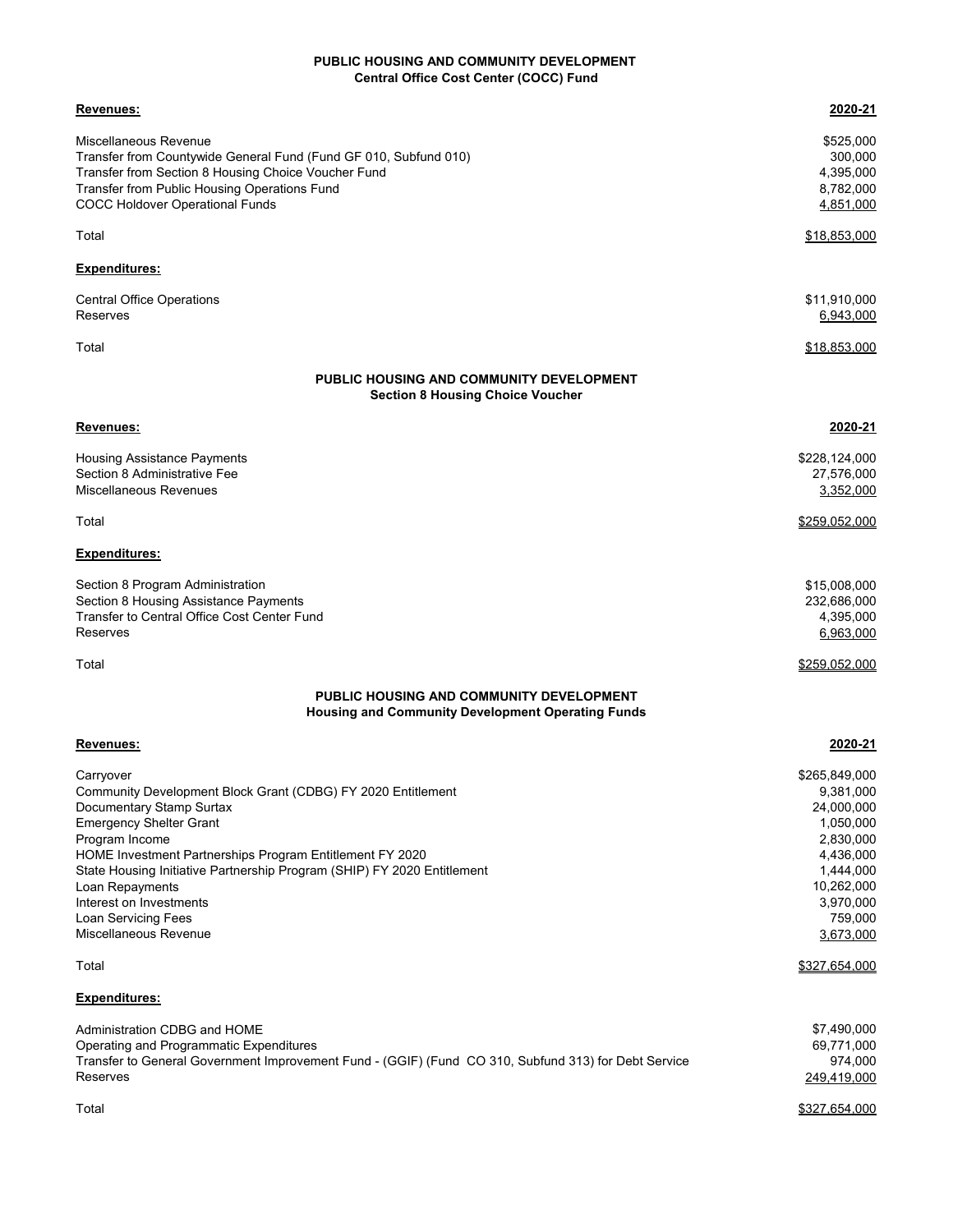## **U.S. HUD Economic Development Initiatives Section 108 Loan PUBLIC HOUSING AND COMMUNITY DEVELOPMENT Targeted Urban Areas**

| Revenues:                                                                                                                                                        | 2020-21                                    |
|------------------------------------------------------------------------------------------------------------------------------------------------------------------|--------------------------------------------|
| Economic Development Initiatives Carryover<br>Brownfields Economic Development Initiative (BEDI) Carryover<br>Community Development Block Grant (CDBG) Carryover | \$283,000<br>32,000<br>1,658,000           |
| Total                                                                                                                                                            | \$1,973,000                                |
| <b>Expenditures:</b>                                                                                                                                             |                                            |
| <b>Transfer to Debt Service</b>                                                                                                                                  | \$1,973,000                                |
| PUBLIC HOUSING AND COMMUNITY DEVELOPMENT<br><b>Brownfields Economic Development Initiative (BEDI)</b><br>U.S. HUD Section 108 Loan                               |                                            |
| Revenues:                                                                                                                                                        | 2020-21                                    |
| Brownfields Economic Development Initiative (BEDI) Carryover                                                                                                     | \$90,000                                   |
| <b>Expenditures:</b>                                                                                                                                             |                                            |
| Payment to Debt Service                                                                                                                                          | \$90,000                                   |
| <b>MIAMI-DADE WATER AND SEWER</b><br><b>Revenue Fund</b>                                                                                                         |                                            |
| Revenues:                                                                                                                                                        | 2020-21                                    |
| Operating:<br><b>Water Production</b><br><b>Wastewater Disposal</b><br><b>Other Revenues</b>                                                                     | \$339,535,000<br>410,668,000<br>32,306,000 |
| <b>Subtotal Operating Revenues</b>                                                                                                                               | \$782,509,000                              |
| Non-operating:<br>Interest Income (Net of Changes in Non-Cash Items)<br>FY 2020-21 Cash Requirement per Bond Ordinance                                           | \$18,237,000<br>80,060,000                 |
| <b>Subtotal Non-Operating Revenues</b>                                                                                                                           | 98,297,000                                 |
| Transfer from Other Funds:                                                                                                                                       | \$8,618,000                                |
| Total                                                                                                                                                            | \$889,424,000                              |
| <b>Expenditures:</b>                                                                                                                                             |                                            |
| Operating:<br><b>Water Production</b><br>Wastewater Disposal<br>Administrative Reimbursement                                                                     | \$203,334,000<br>248,520,000<br>23,710,000 |
| Capital Funding:<br>Renewal and Replacement<br>Fire Hydrant Fund (Net of \$1,000,000 Transfer to Fire Department)                                                | 95,000,000<br>2,500,000                    |
| <b>Subtotal Operating Expenditures</b>                                                                                                                           | \$573,064,000                              |
| Non-operating:<br>FY 2020-21 Cash Requirement per Bond Ordinance                                                                                                 | \$79,261,000                               |
| Total Debt Service Requirements (Including interest earnings)                                                                                                    | \$237,099,000                              |
| Total                                                                                                                                                            | \$889,424,000                              |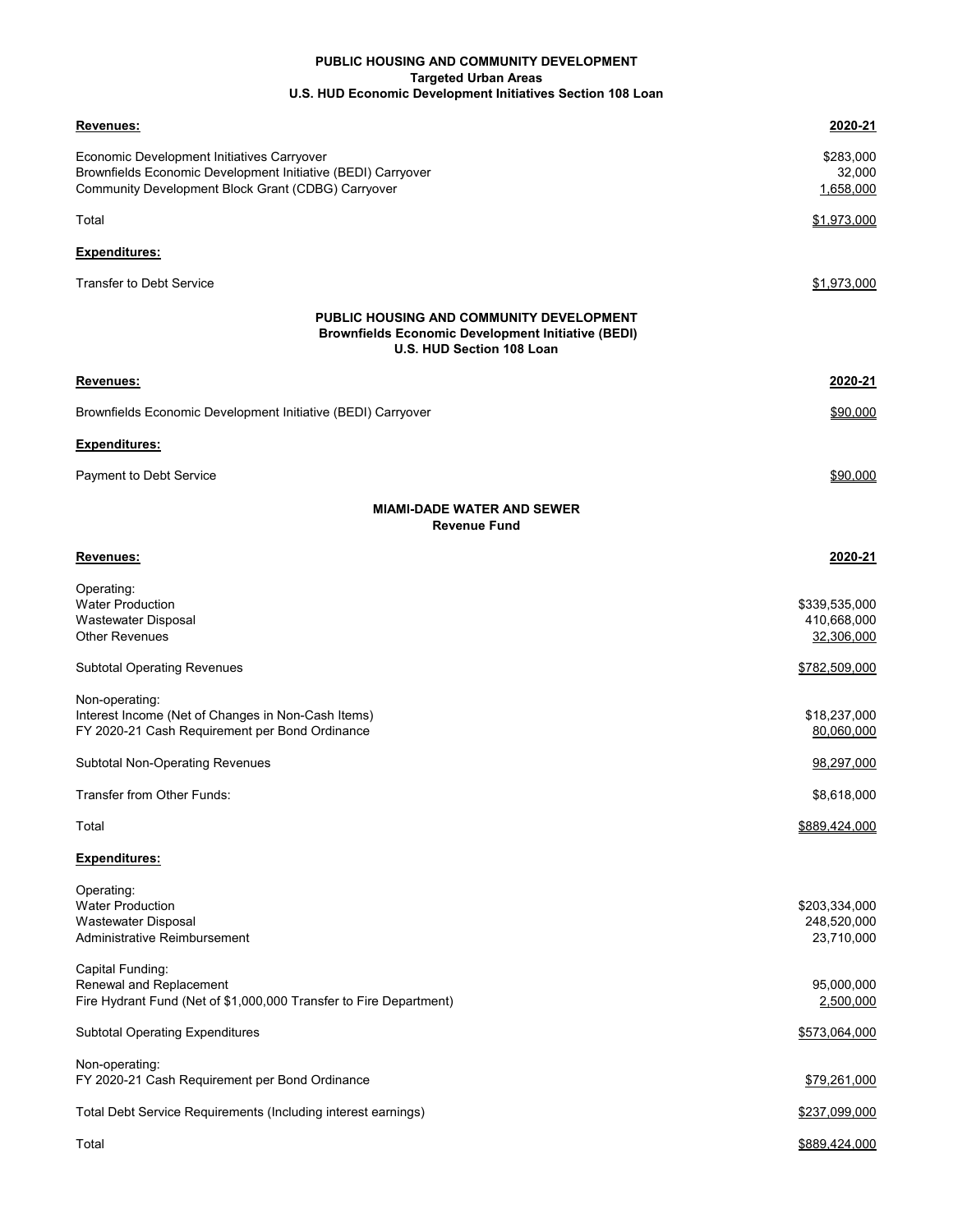## **MIAMI-DADE WATER AND SEWER Debt Service Fund**

| Revenues:                                                                     | 2020-21                                                             |
|-------------------------------------------------------------------------------|---------------------------------------------------------------------|
| FY 2020-21 Debt Service Fund Requirement<br><b>Transfer from Revenue Fund</b> | \$139,244,000<br>237,099,000                                        |
| Total                                                                         | \$376,343,000                                                       |
| Expenditures:                                                                 |                                                                     |
| Debt Service Payments                                                         | \$237,099,000                                                       |
| FY 2020-21 Debt Service Fund                                                  | 139,244,000                                                         |
| Total                                                                         | \$376,343,000                                                       |
|                                                                               | <b>MIAMI-DADE WATER AND SEWER</b><br><b>General Reserve Fund</b>    |
| Revenues:                                                                     | 2020-21                                                             |
| Carryover                                                                     | \$81,525,000                                                        |
| Expenditures:                                                                 |                                                                     |
| <b>Transfer to Revenue Fund</b>                                               | \$8,618,000                                                         |
| <b>Ending Cash Balance</b>                                                    | 72,907,000                                                          |
| Total                                                                         | \$81,525,000                                                        |
|                                                                               | <b>MIAMI-DADE WATER AND SEWER</b><br><b>Rate Stabilization Fund</b> |
| <b>Revenues:</b>                                                              | 2020-21                                                             |
| Carryover                                                                     | \$30.534.000                                                        |
| Expenditures:                                                                 |                                                                     |
| <b>Ending Cash Balance</b>                                                    | \$30,534,000                                                        |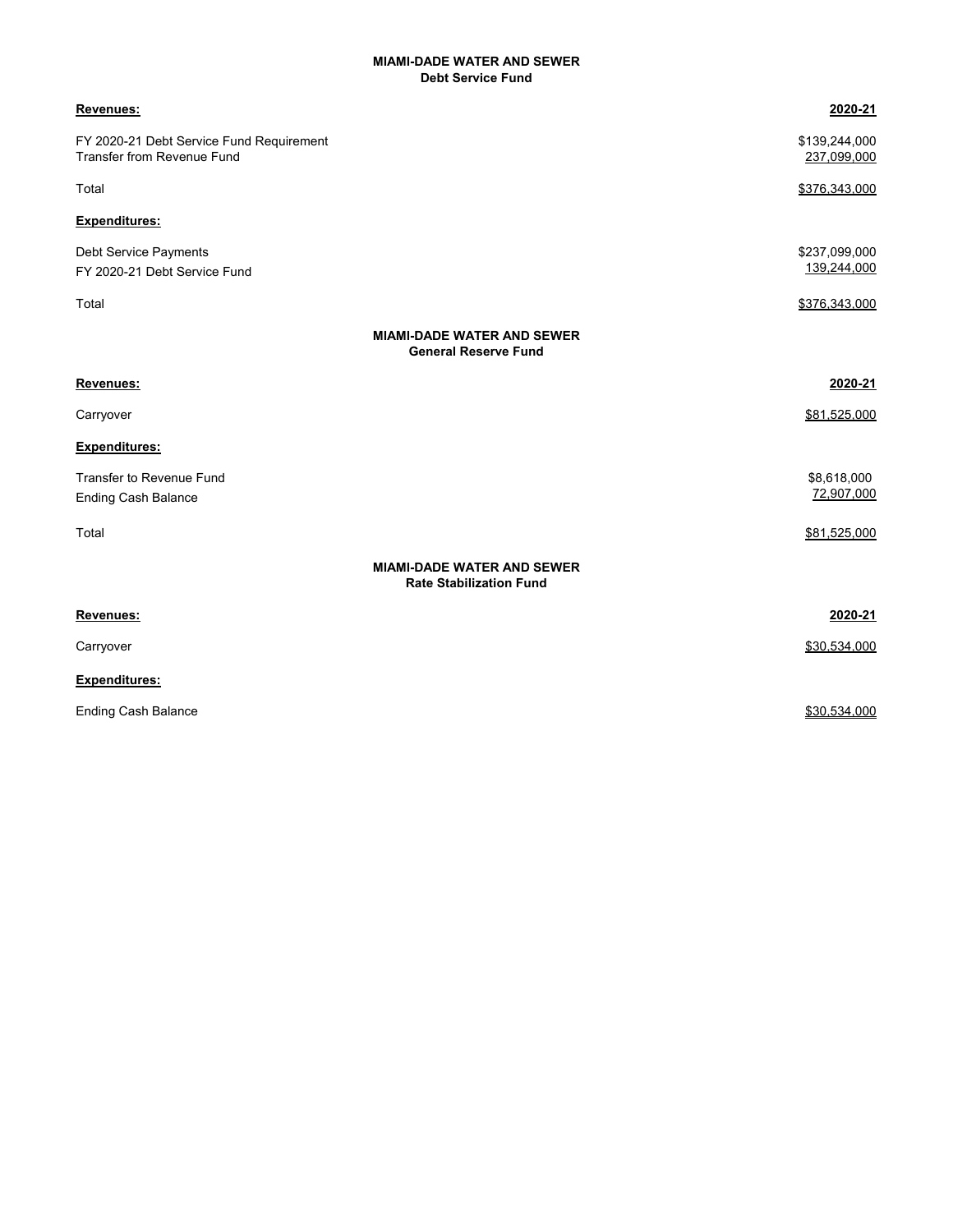## **JACKSON HEALTH SYSTEMS Operating Budget Including Funded Depreciation**

| Revenues:                                                                                  | 2020-21         |
|--------------------------------------------------------------------------------------------|-----------------|
| Transfer from Countywide General Fund (Fund GF 010, Subfund 010) for Maintenance of Effort | \$222,563,000   |
| County Health Care Sales Surtax                                                            | 283,691,000     |
| Net Patient Service Revenue                                                                | 1,472,244,000   |
| Other Operating Revenues excluding JMH Health Plan Revenue                                 | 215,927,000     |
| Other Non-Operating Revenue                                                                | 34,849,000      |
| Cash Carryover Available for Operations                                                    | 270,380,000     |
| Total*                                                                                     | \$2,499,654,000 |
| Operating Expenses excluding JMH Health Plan Purchase of Services                          | \$2,229,274,000 |
| Depreciation/Transfer to Capital                                                           | 152,120,000     |
| <b>Principal Payments</b>                                                                  | 10,985,000      |
| <b>Reduction in Accounts Payable</b>                                                       | 6,408,000       |
| Cash for Unanticipated Expenses/Carryover in FY 2020-21                                    | 100,867,000     |
| Total                                                                                      | \$2,499,654,000 |

**\*Total Revenues include adjustments for uncollectible accounts, contractual allowances, and the 95% adjustment required by State law.**

**Notes: The Public Health Trust provides for inmate medical services in compliance with all applicable laws and requirements. The above budget includes \$34.033 million reimbursement to the County for the Trust's share of the County's Medicaid liability; \$2.070 million for the County Attorney's Office; \$6.924 million for Community Health of South Florida, Inc.; \$1.133 million for the Miami Dade Health Department and \$179,000 in salary reimbursement for County staff at the Trust.**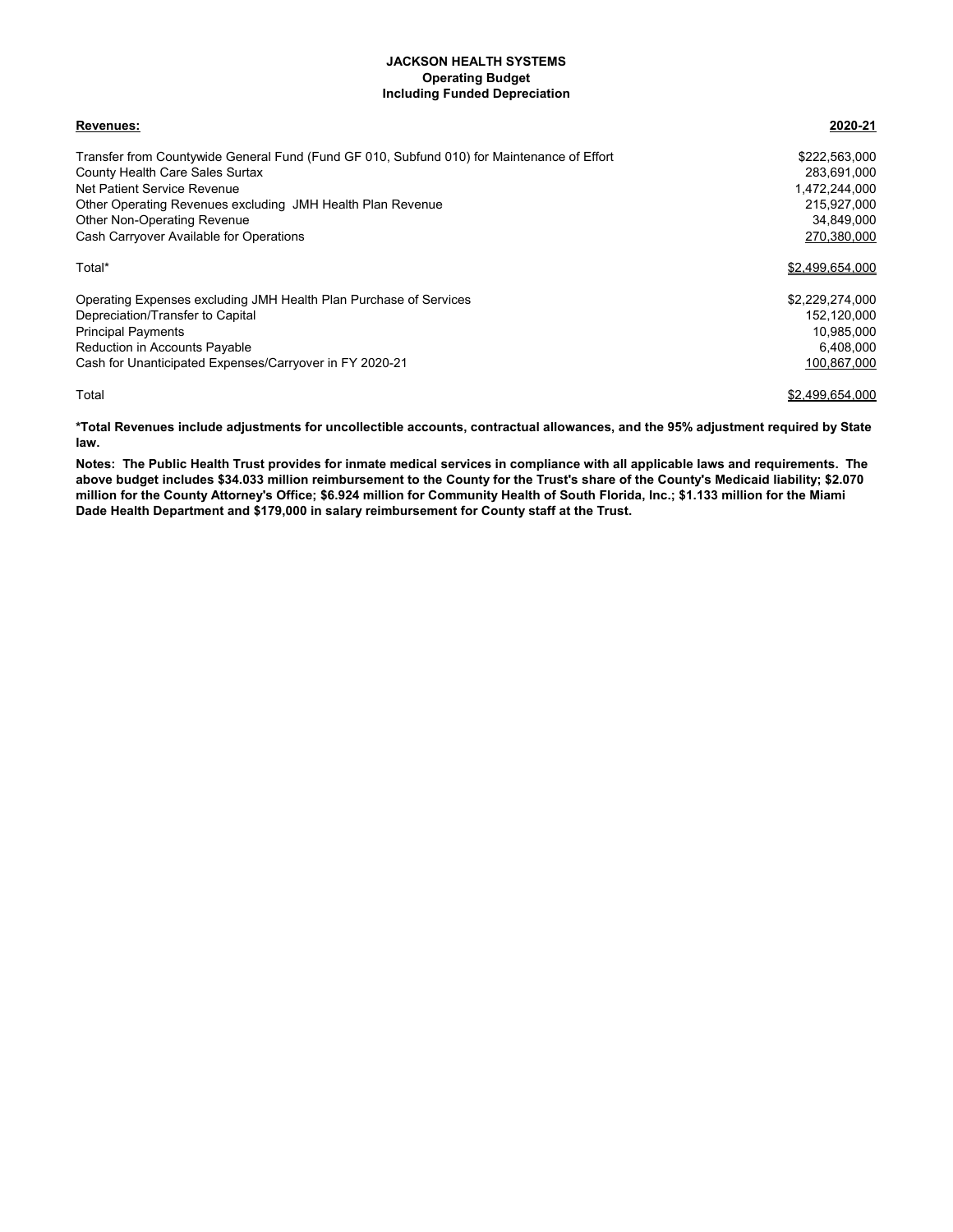# **CAPITAL BUDGET APPROPRIATION SCHEDULES**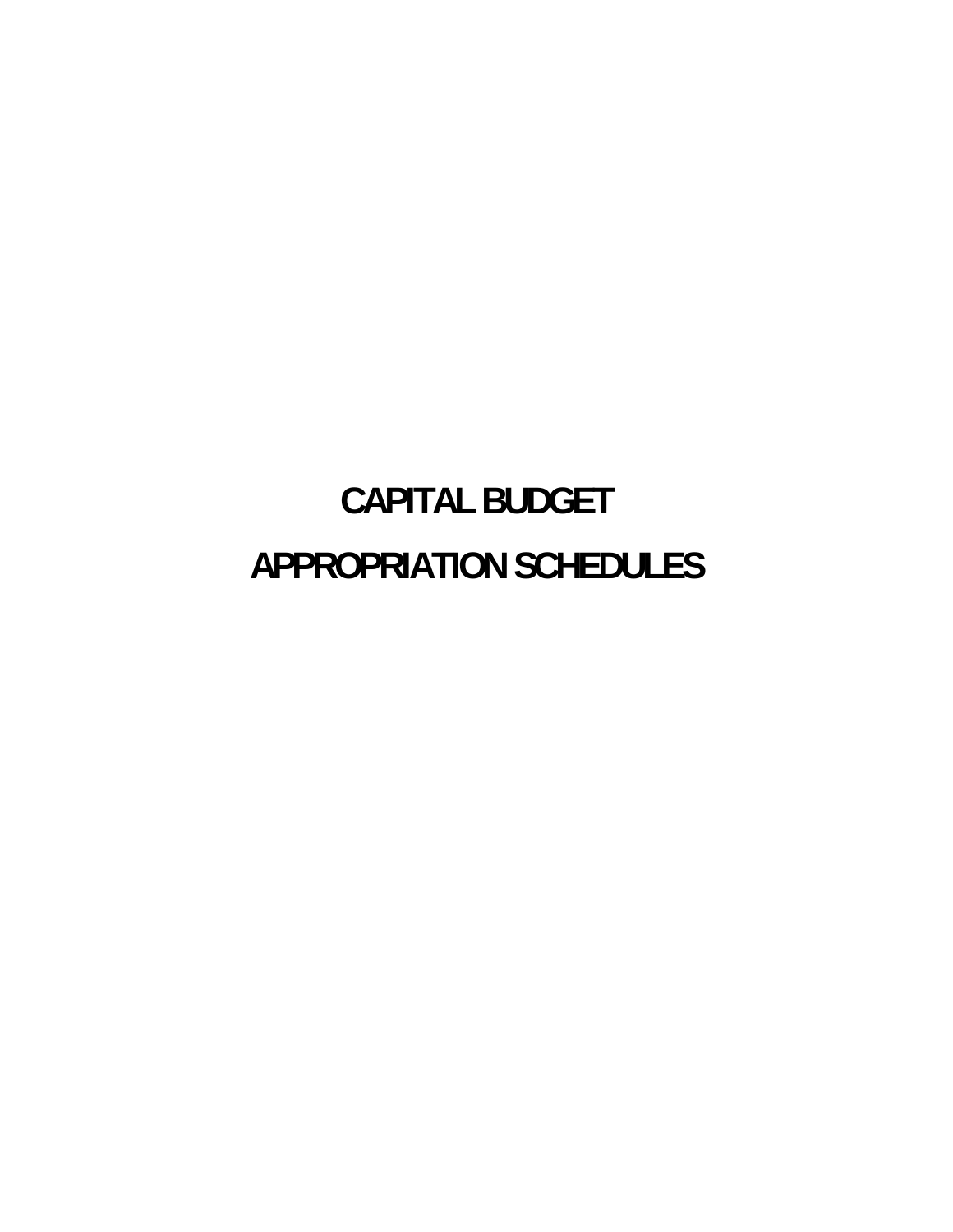## **DEBT SERVICE FUND**

## **Safe Neighborhood Parks Program Bonds**

#### **General Obligation Bonds Fund: 201 - Fund Type: D1 – Subfund: 2A1 Interest and Sinking Fund**

**Project: 201117**

| Revenues:                                                                                                                                                               | 2020-21                                         |
|-------------------------------------------------------------------------------------------------------------------------------------------------------------------------|-------------------------------------------------|
| Ad Valorem - Countywide (Tax Roll: \$308,286,663,115)<br>Programmed Cash Reserve                                                                                        | \$7,987,000<br>1,181,000                        |
| Total                                                                                                                                                                   | \$9,168,000                                     |
| <b>Expenditures:</b>                                                                                                                                                    |                                                 |
| <b>Principal Payments of Bonds</b><br>Interest Payments on Bonds<br>Transfer to Bond Administration (Fund GF 030, Subfund 031)<br>Arbitrage Rebate Computation Services | \$6,310,000<br>2,833,000<br>23,000<br>2,000     |
| Total                                                                                                                                                                   | \$9.168.000                                     |
| <b>Building Better Communities Program Bonds</b>                                                                                                                        |                                                 |
| <b>General Obligation Bonds</b><br>Fund: 201 - Fund Type: D1 - Subfund: 2A1<br><b>Interest and Sinking Fund</b>                                                         |                                                 |
| Project: 201119                                                                                                                                                         |                                                 |
| Revenues:                                                                                                                                                               | 2020-21                                         |
| Ad Valorem - Countywide (Tax Roll: \$308,286,663,115)<br>Programmed Cash Reserve                                                                                        | \$110,455,000<br>1,469,000                      |
| Total                                                                                                                                                                   | \$111,924,000                                   |
| Expenditures:                                                                                                                                                           |                                                 |
| Principal Payments on Bonds<br>Interest Payments on Bonds<br>Transfer to Bond Administration (Fund GF 030, Subfund 031)<br>Arbitrage Rebate Computation Services        | \$38,480,000<br>73,152,000<br>280,000<br>12,000 |
| Total<br><b>Public Health Trust</b>                                                                                                                                     | \$111.924.000                                   |
| <b>General Obligation Bonds</b><br>Fund: 201 - Fund Type: D1 - Subfund: 2A1<br><b>Interest and Sinking Fund</b>                                                         |                                                 |
| Project: 201120                                                                                                                                                         |                                                 |
| Revenues:                                                                                                                                                               | 2020-21                                         |
| Ad Valorem - Countywide (Tax Roll: \$308,286,663,115)                                                                                                                   | \$28,919,000                                    |
| <b>Expenditures:</b>                                                                                                                                                    |                                                 |
| <b>Principal Payments of Bonds</b><br>Interest Payments on Bonds<br>Transfer to Bond Administration (Fund GF 030, Subfund 031)<br>Arbitrage Rebate Computation Services | \$8,925,000<br>19,915,000<br>73,000<br>6,000    |

Total \$28,919,000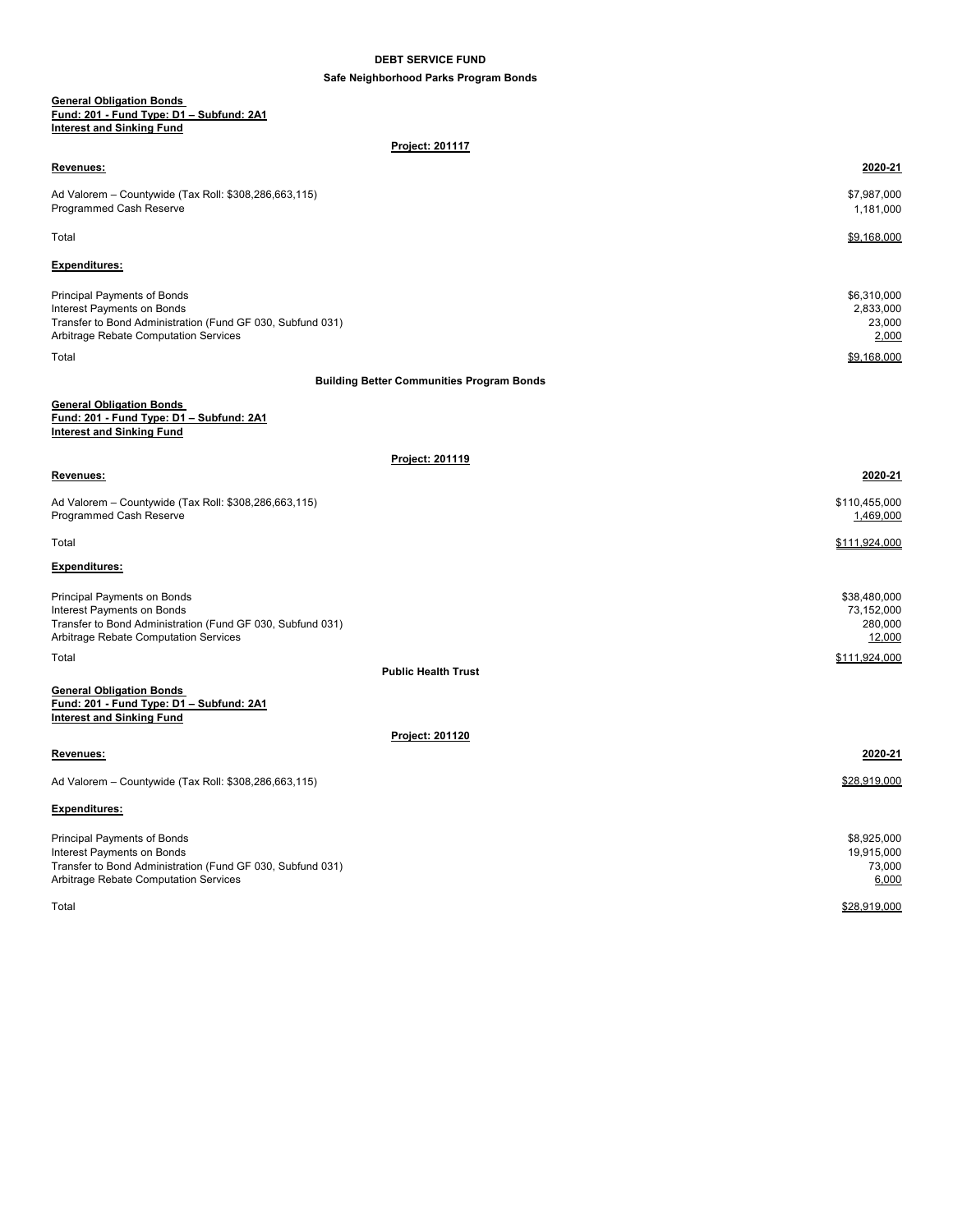#### **Special Obligation Bonds – Prof. Sports Franchise Tax Fund: 205 - Fund Type: D5 - Subfund: 2S8 Prof. Sports Franchise Tax – Revenue Fund**

| Revenues:                                                                                                                        | 2020-21                  |
|----------------------------------------------------------------------------------------------------------------------------------|--------------------------|
| Transfer from Tourist Development Tax (Fund ST 150; Subfund 151)                                                                 | \$6,052,000              |
| Transfer from Professional Sports Franchise Tax Revenue (Fund 150, Subfund 154)                                                  | 15,602,000               |
| Total                                                                                                                            | \$21,654,000             |
| <b>Expenditures:</b>                                                                                                             |                          |
| Transfer to Debt Service Fund - Series 2009 A (Project 205901)                                                                   | \$5,613,000              |
| Transfer to Debt Service Fund - Series 2009 B (Project 205911)                                                                   | 372,000                  |
| Transfer to Debt Service Fund - Series 2009 C (Project 205921)<br>Transfer to Debt Service Fund - Series 2009 D (Project 205931) | 3,938,000<br>357,000     |
| Transfer to Debt Service Fund - Series 2009 E (Project 205941)                                                                   | 4,735,000                |
| Transfer to Debt Service Fund - Series 2018 (Project 205952)                                                                     | 3,524,000                |
| Transfer to Project 214109 (SO Notes 08A- Crandon Clubhouse)<br>Transfer to Surplus Fund/Shortfall Reserve (Project 205804)      | 346,000<br>2,769,000     |
| Total                                                                                                                            | \$21,654,000             |
|                                                                                                                                  |                          |
| Special Obligation Bonds - Prof. Sports Franchise Tax                                                                            |                          |
| Fund: 205 - Fund Type: D5 - Subfund: 2S8<br>Prof. Sports Franchise Tax Refunding - Surplus Fund/Shortfall Reserve                |                          |
| Project: 205804                                                                                                                  |                          |
| Revenues:                                                                                                                        | 2020-21                  |
| <b>Interest Earnings</b>                                                                                                         | \$20,000                 |
| Transfer from Revenue Fund (Project 205800)                                                                                      | 2,769,000                |
| Carryover                                                                                                                        | 9,000,000                |
| Total                                                                                                                            | \$11,789,000             |
| <b>Expenditures:</b>                                                                                                             |                          |
| Reserve for Future Debt Service                                                                                                  | \$8,589,000              |
| Transfer to Tourist Development Tax (Fund ST 150, Subfund 151) - Beach Maintenance/Underline                                     | 3,200,000                |
| Total                                                                                                                            | \$11,789,000             |
|                                                                                                                                  |                          |
| Special Obligation Bonds - Prof. Sports Franchise Tax<br>Fund: 205 - Fund Type: D5 - Subfund: 2S9                                |                          |
| Prof. Sports Franchise Tax Refunding - Series "2009A" Debt Service Fund                                                          |                          |
| Project: 205901                                                                                                                  |                          |
| Revenues:                                                                                                                        | 2020-21                  |
|                                                                                                                                  |                          |
| Cash Carryover<br>Transfer from Revenue Fund (Project 205800)                                                                    | \$2,799,000<br>5,613,000 |
|                                                                                                                                  |                          |
| Total                                                                                                                            | \$8.412.000              |
| <b>Expenditures:</b>                                                                                                             |                          |
| Interest Payment on Bonds                                                                                                        | \$5,598,000              |
| Reserve for Future Debt Service                                                                                                  | 2,799,000                |
| Transfer to Bond Administration (Fund GF 030, Subfund 031)                                                                       | 14,000                   |
| Arbitrage Rebate Computation Services                                                                                            | 1,000                    |
| Total                                                                                                                            | \$8,412,000              |
|                                                                                                                                  |                          |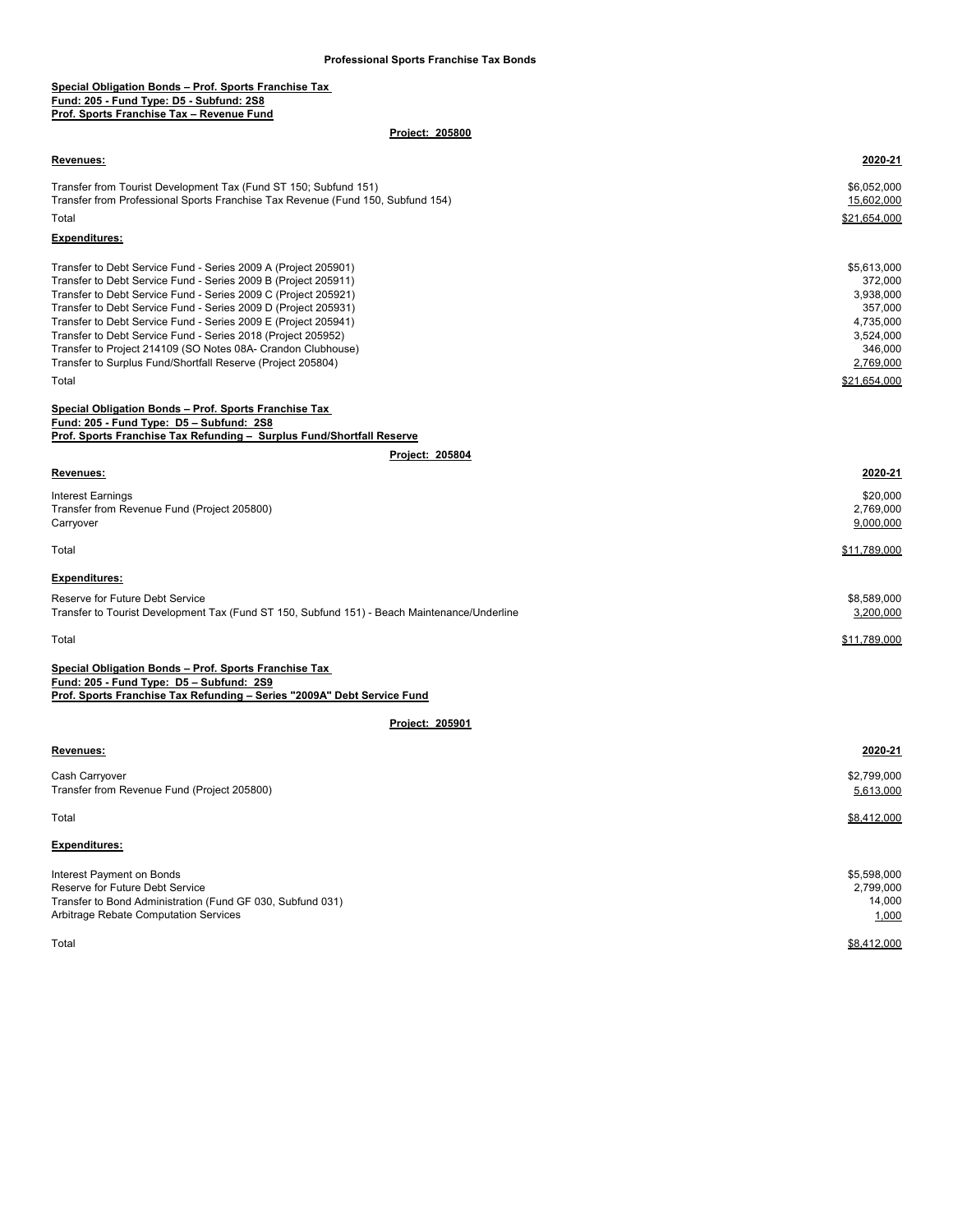## **Fund: 205 - Fund Type: D5 – Subfund: 2S9 Special Obligation Bonds – Prof. Sports Franchise Tax**

**Prof. Sports Franchise Tax Refunding – Taxable Series "2009B" Debt Service Fund**

| Revenues:                                                                                                                                                                          | 2020-21                                    |
|------------------------------------------------------------------------------------------------------------------------------------------------------------------------------------|--------------------------------------------|
| Programmed Cash Carryover<br>Transfer from Professional Sport Franchise Tax Revenue Fund (Project 205800)                                                                          | \$185,000<br>372,000                       |
| Total                                                                                                                                                                              | \$557,000                                  |
| Expenditures:                                                                                                                                                                      |                                            |
| Interest Payment on Bonds<br>Reserve for Future Debt Service<br>Transfer to Bond Administration (Fund GF 030, Subfund 031)<br>Arbitrage Rebate Computation Services                | \$370,000<br>185,000<br>1,000<br>1,000     |
| Total                                                                                                                                                                              | \$557,000                                  |
| Special Obligation Bonds - Prof. Sports Franchise Tax<br>Fund: 205 - Fund Type: D5 - Subfund: 2S9<br>Prof. Sports Franchise Tax Revenue - Series "2009C" Debt Service Fund         |                                            |
| Project: 205921                                                                                                                                                                    |                                            |
| Revenues:                                                                                                                                                                          | 2020-21                                    |
| Programmed Cash Reserve<br>Transfer from Professional Sport Franchise Tax Revenue Fund (Project 205800)                                                                            | \$3,017,000<br>3,938,000                   |
| Total                                                                                                                                                                              | \$6,955,000                                |
| Expenditures:                                                                                                                                                                      |                                            |
| Principal Payment on Bonds<br>Reserve for Future Debt Service<br>Transfer to Bond Administration (Fund GF 030, Subfund 031)<br>Arbitrage Rebate Computation Services               | \$3,015,000<br>3,930,000<br>8,000<br>2,000 |
| Total                                                                                                                                                                              | \$6,955,000                                |
| Special Obligation Bonds - Prof. Sports Franchise Tax<br>Fund: 205 - Fund Type: D5 - Subfund: 2S9<br>Prof. Sports Franchise Tax Revenue - Taxable Series "2009D" Debt Service Fund |                                            |
| Project: 205931                                                                                                                                                                    |                                            |
| Revenues:                                                                                                                                                                          | 2020-21                                    |
| Programmed Cash Reserve<br>Transfer from Professional Sport Franchise Tax Revenue Fund (Project 205800)                                                                            | \$177,000<br>357,000                       |
| Total                                                                                                                                                                              | \$534,000                                  |
| Expenditures:                                                                                                                                                                      |                                            |
| Interest Payment on Bonds<br>Reserve for Future Debt Service<br>Transfer to Bond Administration (Fund GF 030, Subfund 031)<br>Arbitrage Rebate Computation Services                | \$354,000<br>177,000<br>1,000<br>2,000     |
| Total                                                                                                                                                                              | \$534.000                                  |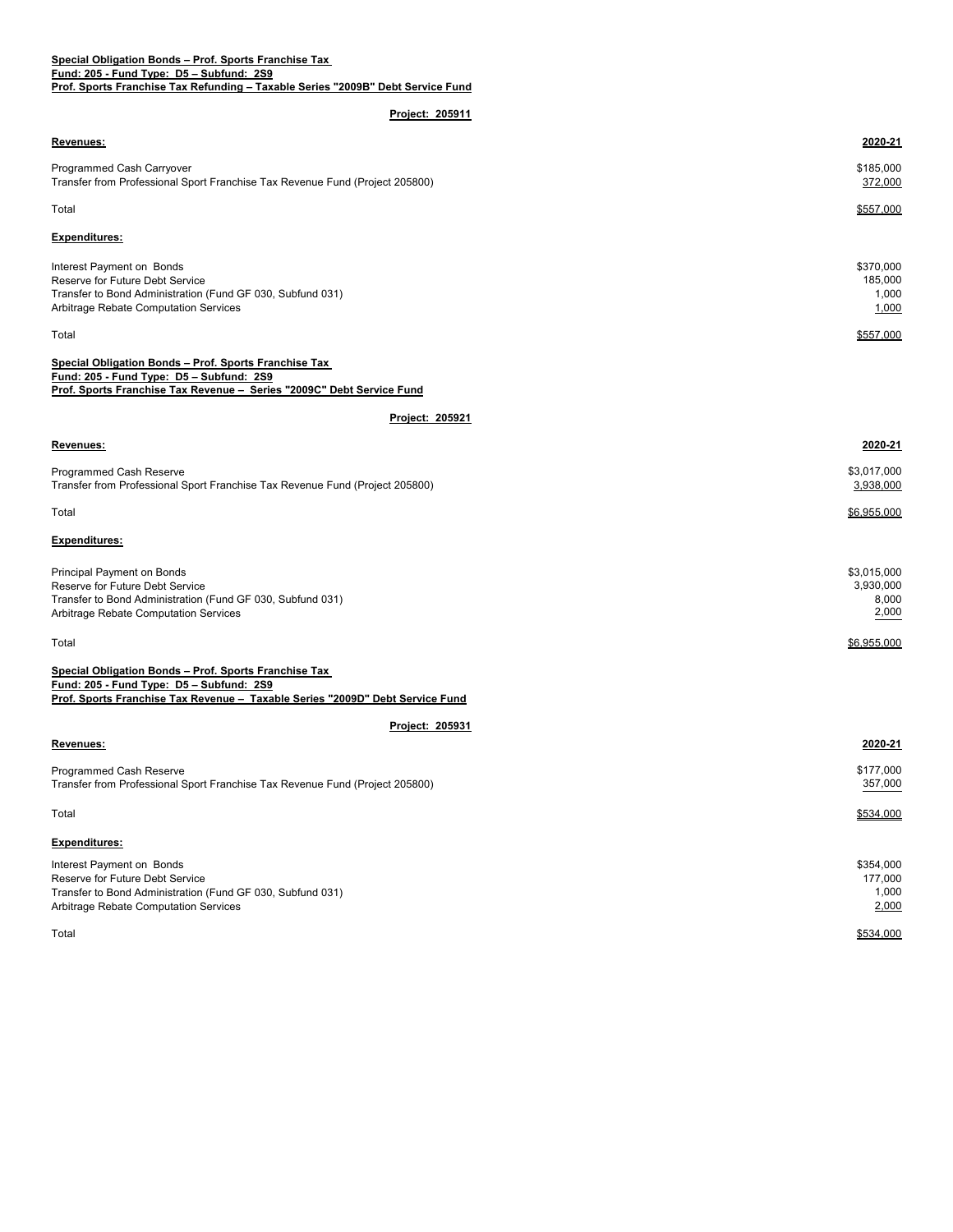### **Special Obligation Bonds – Prof. Sports Franchise Tax Fund: 205 - Fund Type: D5 – Subfund: 2S9 Prof. Sports Franchise Tax Revenue – Variable Rate Series "2009E" Debt Service Fund**

| Project: 205941<br>Revenues:                                                       | 2020-21                |
|------------------------------------------------------------------------------------|------------------------|
|                                                                                    |                        |
| Programmed Cash Reserve                                                            | \$1,665,000            |
| Transfer from Professional Sport Franchise Tax Revenue Fund (Project 205800)       | 4,735,000              |
| <b>Interest Earnings</b>                                                           | 2,000                  |
| Total                                                                              | \$6,402,000            |
| <b>Expenditures:</b>                                                               |                        |
| Interest Payment on Bonds                                                          | \$3,322,000            |
| Reserve for Future Debt Service                                                    | 1,670,000              |
| Transfer to Bond Administration (Fund GF 030, Subfund 031)                         | 8,000                  |
| Arbitrage Rebate Computation Services                                              | 2,000                  |
| Other General and Administrative Expenses (LOC and Remarketing)                    | 1,400,000              |
| Total                                                                              | \$6,402,000            |
| Special Obligation Bonds - Prof. Sports Franchise Tax                              |                        |
| Fund: 205 - Fund Type: D5 - Subfund: 2S4                                           |                        |
| Prof. Sports Franchise Tax Revenue - Taxable Series "2018" Debt Service Fund       |                        |
| Project: 205952                                                                    |                        |
| Revenues:                                                                          | 2020-21                |
| Programmed Cash Reserve                                                            | \$2,058,000            |
| Transfer from Professional Sports Franchise Tax Revenue Fund (Project 205800)      | 3,524,000              |
| Total                                                                              | \$5,582,000            |
|                                                                                    |                        |
| <b>Expenditures:</b>                                                               |                        |
| Principal Payment on Bonds                                                         | \$605,000              |
| Interest Payment on Bonds<br>Reserve for Future Debt Service                       | 2,897,000<br>2,069,000 |
| Transfer to Bond Administration (Fund GF 030, Subfund 031)                         | 9,000                  |
| Arbitrage Rebate Computation Services                                              | 2,000                  |
| Total                                                                              | \$5,582,000            |
| <b>Special Obligation and Refunding Bonds</b>                                      |                        |
| Fund: 206 - Fund Type: D5 - Subfund: 2P3                                           |                        |
| Special Obligation & Refg. Bonds - (CDT) - Series "2012A and 2012B" - Revenue Fund |                        |
| Project: 206300                                                                    |                        |
|                                                                                    | 2020-21                |
| Revenues:                                                                          |                        |
| Tax Receipts - Omni Tax Increment Account                                          | \$1,430,000            |
| Transfer – Convention Development Tax Trust (Fund ST 160, Subfund 162)             | 49,274,000             |
| <b>CDT SWAP Receipts</b>                                                           | 1,433,000              |
| Total                                                                              | \$52,137,000           |
|                                                                                    |                        |
| <b>Expenditures:</b>                                                               |                        |
| Transfers to Debt Service Fund - Series 2009 Bonds (Project 206701)                | \$131000               |

| Transfers to Debt Service Fund - Series 2009 Bonds (Project 206701)              | \$131,000  |
|----------------------------------------------------------------------------------|------------|
| Transfers to Debt Service Fund - Series 2012A Bonds (Project 206703)             | 13,992,000 |
| Transfers to Debt Service Fund - Series 2012B Bonds (Project 206705)             | 13,428,000 |
| Transfers to Debt Service Fund - Series 2012B SWAP (Project 206705)              | 3.821.000  |
| Transfers to Debt Service Fund - Series 2016A Junior Lien Bonds (Project 206707) | 4.009.000  |
| Transfers to Debt Service Fund - Series 2016 Bonds (Project 206708)              | 13,122,000 |
| Transfers to Debt Service Fund - Sunshine State Loan (Project 298502) - for PAC  | 2.801.000  |
| Transfers to Debt Service Fund - Sunshine State Loan (Proiect 298503) - for PAC  | 833,000    |
|                                                                                  |            |

Total \$52,137,000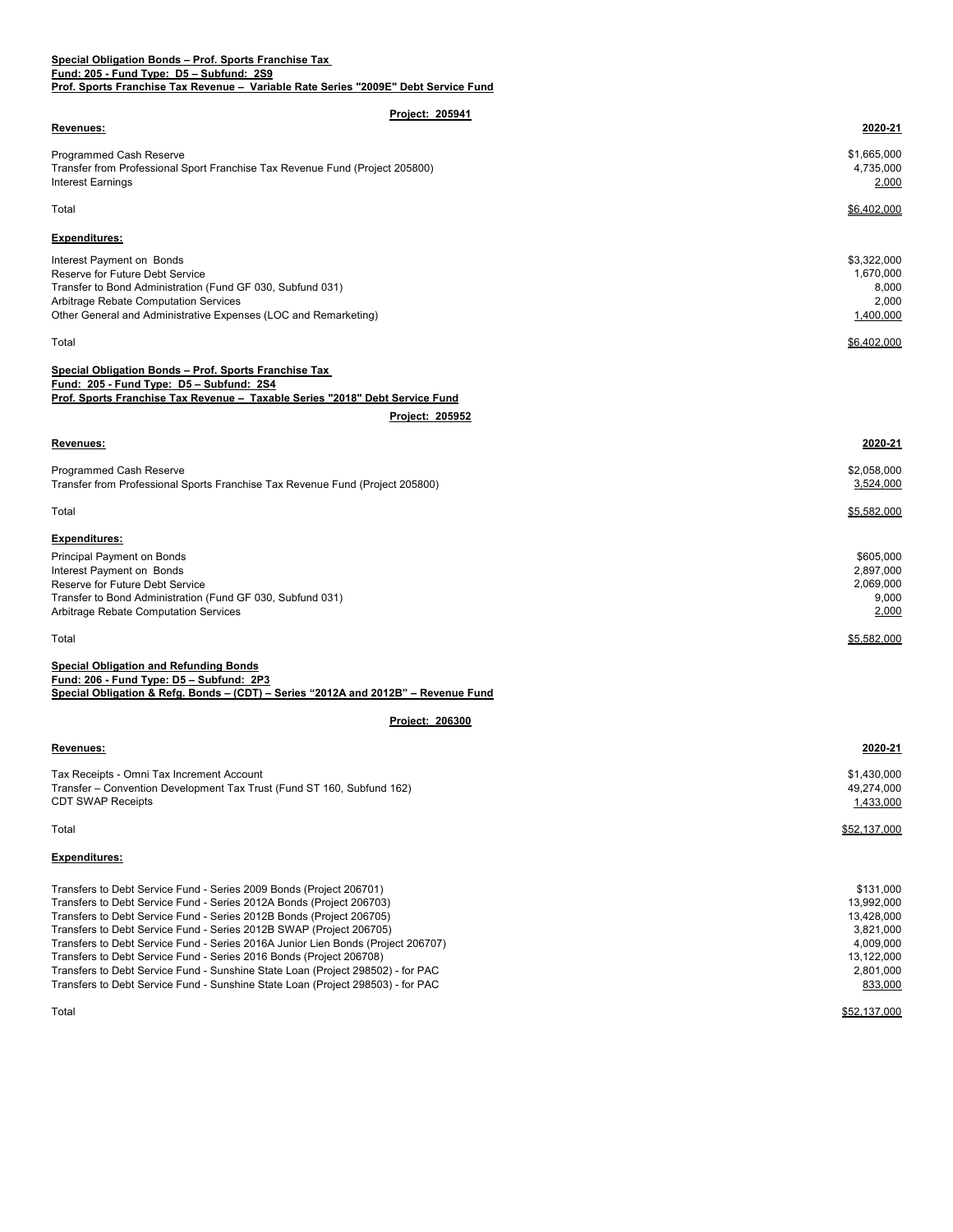#### **Subordinate Special Obligation and Refunding Bonds – (CDT) Fund: 206 - Fund Type: D5 – Subfund: 2P7 Subordinate Spec. Obligation Bonds – (CDT) – Series "2009"**

| Revenues:                                                                                                                                                                                    | 2020-21                                            |
|----------------------------------------------------------------------------------------------------------------------------------------------------------------------------------------------|----------------------------------------------------|
| Programmed Cash Reserve<br>Transfer from Revenue Fund (Project 206300)<br><b>Interest Earnings</b>                                                                                           | \$894,000<br>131,000<br>18,000                     |
| Total                                                                                                                                                                                        | \$1,043,000                                        |
| <b>Expenditures:</b>                                                                                                                                                                         |                                                    |
| Arbitrage Rebate Computation Services<br>Reserve for Future Debt Service - Cash                                                                                                              | \$2,000<br>1,041,000                               |
| Total                                                                                                                                                                                        | \$1,043,000                                        |
| <b>Subordinate Special Obligation and Refunding Bonds - (CDT)</b>                                                                                                                            |                                                    |
| Fund: 206 - Fund Type: D5 - Subfund: 2P6<br>Subordinate Spec. Obligation & Refg. Bonds - (CDT) - Series "2009" - Reserve Fund                                                                |                                                    |
| Project: 206702                                                                                                                                                                              |                                                    |
| Revenues:                                                                                                                                                                                    | 2020-21                                            |
| Programmed Cash Reserve                                                                                                                                                                      | \$9,121,000                                        |
| <b>Expenditures:</b>                                                                                                                                                                         |                                                    |
| Reserve for Future Debt Service                                                                                                                                                              | \$9,121,000                                        |
| <b>Special Obligation and Refunding Bonds</b><br>Fund: 206 - Fund Type: D5 - Subfund: 2P8<br>Special Obligation & Refunding Bonds - (CDT) - Series "2012A" Debt Service Fund                 |                                                    |
| Project: 206703                                                                                                                                                                              |                                                    |
| Revenues:                                                                                                                                                                                    | 2020-21                                            |
|                                                                                                                                                                                              |                                                    |
| Programmed Cash Reserve - Series 2012A - Omni<br><b>Interest Earnings</b>                                                                                                                    | \$4,219,000<br>100,000                             |
| Transfer from Revenue Fund (Project 206300)                                                                                                                                                  | 13,992,000                                         |
| Total                                                                                                                                                                                        | \$18,311,000                                       |
| <b>Expenditures:</b>                                                                                                                                                                         |                                                    |
| Interest Payments on Bonds<br>Reserve for Future Debt Service - Series 2012A<br>Arbitrage Rebate Computation Services<br>Transfer to Bond Administration (Fund GF 030, Subfund 031)          | \$8,439,000<br>9,849,000<br>2,000<br><u>21,000</u> |
| Total                                                                                                                                                                                        | \$18,311,000                                       |
| Subordinate Special Obligation and Refunding Bonds - (CDT)<br>Fund: 206 - Fund Type: D5 - Subfund: 2P8<br>Subordinate Spec. Obligation & Refg. Bonds - (CDT) - Series "2012A" - Reserve Fund |                                                    |
| Project: 206704                                                                                                                                                                              |                                                    |
| Revenues:                                                                                                                                                                                    | 2020-21                                            |
| Programmed Cash Reserve                                                                                                                                                                      | \$23,646,000                                       |
| <b>Expenditures:</b>                                                                                                                                                                         |                                                    |
| Reserve for Future Debt Service - Cash                                                                                                                                                       | \$23,646,000                                       |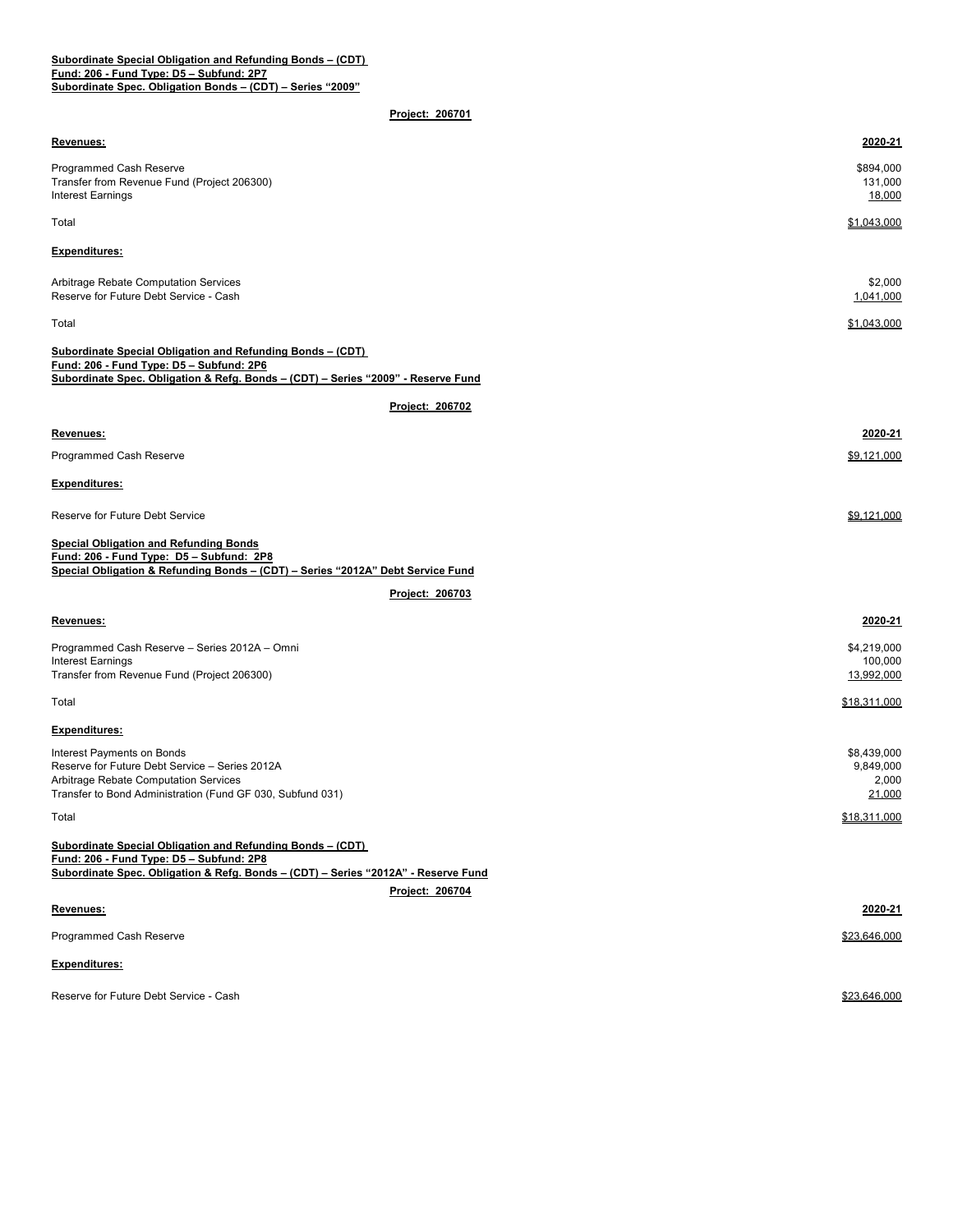| Subordinate Special Obligation and Refunding Bonds - (CDT)                              |
|-----------------------------------------------------------------------------------------|
| Fund: 206 - Fund Tvpe: D5 – Subfund: 2P8                                                |
| Subordinate Spec. Obligation & Refg. Bonds – (CDT) – Series "2012B" - Debt Service Fund |

| Revenues:                                                                              | 2020-21      |
|----------------------------------------------------------------------------------------|--------------|
| Programmed Cash Reserve - Series 2012B                                                 | \$7,413,000  |
| Transfer from Revenue Fund - (Project 206300)                                          | 13,428,000   |
| Transfer from Revenue Fund - CDT SWAP (Project 206300)                                 | 1,433,000    |
| <b>Interest Earnings</b>                                                               | 5,000        |
| Total                                                                                  | \$22.279.000 |
| <b>Expenditures:</b>                                                                   |              |
| Interest Payments on Series 2012B Bonds                                                | \$14,826,000 |
| Reserve for Future Debt Service - Series 2012B                                         | 7,413,000    |
| Arbitrage Rebate Computation Services                                                  | 3,000        |
| Transfer to Bond Administration (Fund GF 030, Subfund 031)                             | 37,000       |
| Total                                                                                  | \$22,279,000 |
| <b>Subordinate Special Obligation and Refunding Bonds - (CDT)</b>                      |              |
| Fund: 206 - Fund Type: D5 - Subfund: 2P8                                               |              |
| Subordinate Spec. Obligation & Refg. Bonds - (CDT) - Series "2012B" - Reserve Fund     |              |
| Project: 206706                                                                        |              |
| Revenues:                                                                              | 2020-21      |
| <b>Programmed Cash Reserve</b>                                                         | \$32,430,000 |
| <b>Expenditures:</b>                                                                   |              |
| Reserve for Future Debt Service - Cash                                                 | \$32,430,000 |
| Junior Lien Special Obligation Bonds - (CDT)                                           |              |
| Fund: 206 - Fund Type: D5 - Subfund: 2P9                                               |              |
| Junior Lien Spec. Obligation & Refd. Bonds - (CDT) - Series "2016" - Debt Service Fund |              |
| Phillip and Patricia Frost Museum of Science                                           |              |
| Project: 206707                                                                        |              |
| Revenues:                                                                              | 2020-21      |
| Programmed Cash Carryover                                                              | \$3,422,000  |
| Transfer from Revenue Fund - (Project 206300)                                          | 4,009,000    |
|                                                                                        |              |
| Total                                                                                  | \$7,431,000  |
| <b>Expenditures:</b>                                                                   |              |
| Principal Payments on Bonds                                                            | \$2,850,000  |
| Interest Payments on Series 2016 Bonds                                                 | 1,103,000    |
| Reserve for Future Debt Service - Series 2016                                          | 3,466,000    |
| <b>Arbitrage Rebate Computation Services</b>                                           | 2,000        |
| Transfer to Bond Administration (Fund GF 030, Subfund 031)                             | 10,000       |
| Total                                                                                  | \$7,431,000  |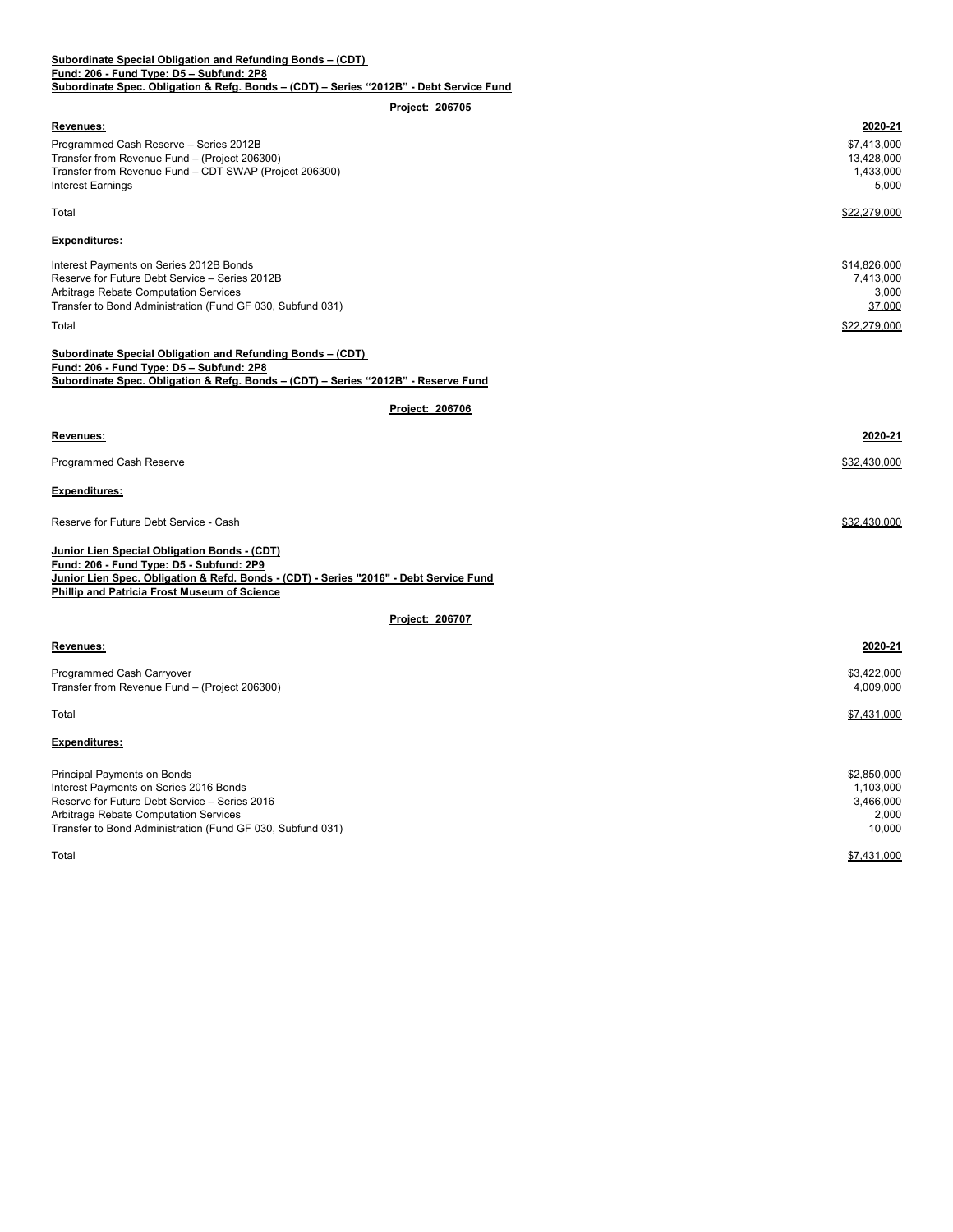#### **Junior Lien Special Obligation Bonds - (CDT) Fund: 206 - Fund Type: D5 - Subfund: 2Q1 Subordinate Spec. Obligation & Refd. Bonds - (CDT) - Series "2016"**

## **Project: 206708**

| Revenues:                                                                                                   | 2020-21         |
|-------------------------------------------------------------------------------------------------------------|-----------------|
| Programmed Cash Carryover                                                                                   | \$7,714,000     |
| Transfer from Revenue Fund - (Project 206300)                                                               | 13,122,000      |
| Total                                                                                                       | \$20,836,000    |
| <b>Expenditures:</b>                                                                                        |                 |
| <b>Principal Payments on Bonds</b>                                                                          | \$2,590,000     |
| Interest Payments on Series 2016 Bonds                                                                      | 10,183,000      |
| Reserve for Future Debt Service - Series 2016                                                               | 8,029,000       |
| <b>Arbitrage Rebate Computation Services</b>                                                                | 2,000           |
| Transfer to Bond Administration (Fund GF 030, Subfund 031)                                                  | 32,000          |
| Total                                                                                                       | \$20,836,000    |
| <b>Public Service Tax UMSA Bonds</b>                                                                        |                 |
| Special Obligation Bonds - Public Service Tax<br>Fund: 208 - Fund Type: D5 - Subfund: 2R4                   |                 |
| Spec. Obligation Rev. Bonds - Public Service Tax (UMSA) Series "2011" - Debt Service Fund                   |                 |
| Project: 208725                                                                                             |                 |
| Revenues:                                                                                                   | 2020-21         |
| Transfer from Unincorporated Municipal Service Area General Fund                                            | \$7,028,000     |
| Transfer from Countywide General Fund                                                                       | 308,000         |
| Transfer from General Government Improvement Fund - (GGIF) (Fund CO 310, Subfund 313)                       | 1,150,000       |
| <b>Interest Earnings</b>                                                                                    | 3,000           |
| Programmed Cash Reserve                                                                                     | 4.950.000       |
| Total                                                                                                       | \$13,439,000    |
| <b>Expenditures:</b>                                                                                        |                 |
| Principal Payments on Bonds                                                                                 | \$6,810,000     |
| Interest Payments on Bonds                                                                                  | 1,618,000       |
| Reserve for Future Debt Service                                                                             | 4,984,000       |
| Transfer to Bond Administration (Fund GF 030, Subfund 031)<br>Arbitrage Rebate Computation Services         | 21,000<br>6,000 |
|                                                                                                             |                 |
| Total                                                                                                       | \$13,439,000    |
| <b>Transit System Sales Surtax Revenue Bonds</b>                                                            |                 |
| Transit System Sales Surtax Revenue Bonds General Segment                                                   |                 |
| Fund: 209 - Fund Type: D5 - Subfund: 2T4 General Segment<br><b>Transit System Sales Surtax Revenue Fund</b> |                 |
|                                                                                                             |                 |
| Project: 209400                                                                                             |                 |
| Revenues:                                                                                                   | 2020-21         |
| Transfer from Transit System Sales Surtax Revenue Fund                                                      | \$24,569,000    |
|                                                                                                             |                 |
| <b>Expenditures:</b>                                                                                        |                 |
| Transfer to Debt Service Fund - Series 08 (209403)                                                          | \$1.000         |

| The fight to bobt convice that contect to record the fight of the set of the set of the set of the set of the s | $v \cdot v \cdot v$ |
|-----------------------------------------------------------------------------------------------------------------|---------------------|
| Transfer to Debt Service Fund – Series 09 (209404)                                                              | 2,660,000           |
| Transfer to Debt Service Fund - Series 10 (209405)                                                              | 2,834,000           |
| Transfer to Debt Service Fund - Series 12 (209406)                                                              | 7,449,000           |
| Transfer to Debt Service Fund – Series 15 (209407)                                                              | 5,188,000           |
| Transfer to Debt Service Fund – Series 17 (209408)                                                              | 1,244,000           |
| Transfer to Debt Service Fund – Series 18 (209409)                                                              | 513.000             |
| Transfer to Debt Service Fund – Series 19 (209410)                                                              | 4,680,000           |
|                                                                                                                 |                     |

Total \$24,569,000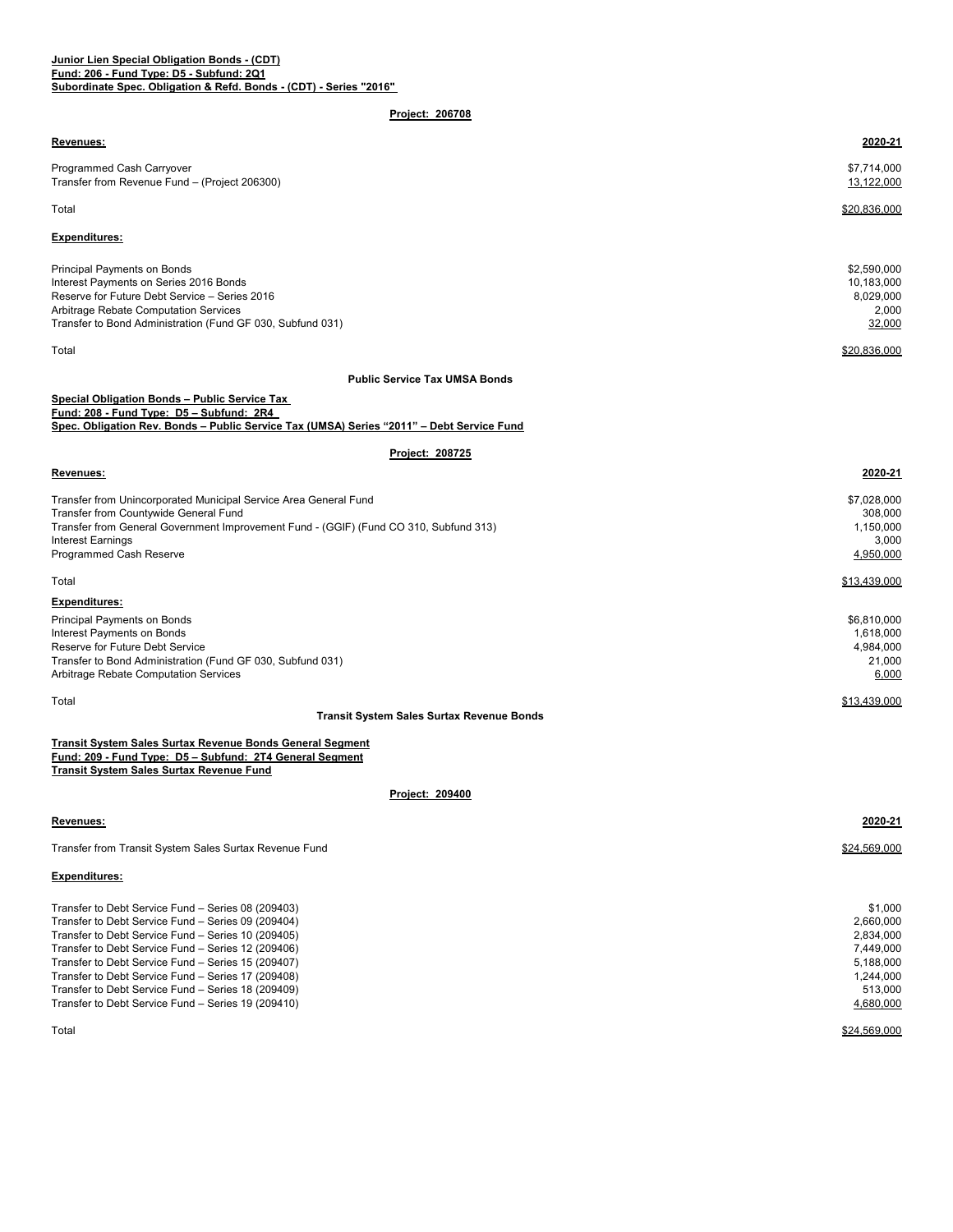| Transit System Sales Surtax Revenue Bonds General Segment |  |  |
|-----------------------------------------------------------|--|--|
| Fund: 209 - Fund Type: D5 - Subfund: 2T4 General Segment  |  |  |
| <b>Transit System Sales Surtax Reserve Fund</b>           |  |  |

| Revenues:                                                                                                                                                                               | 2020-21                         |
|-----------------------------------------------------------------------------------------------------------------------------------------------------------------------------------------|---------------------------------|
| Programmed Cash Reserve - 2006<br>Programmed Surety Reserve (Non-Cash) - 2008                                                                                                           | \$3,372,000<br>4,589,000        |
| Programmed Cash Reserve - 2009 and 2010<br>Programmed Cash Reserve - 2012                                                                                                               | 11,465,000<br>7,446,000         |
| Total                                                                                                                                                                                   | \$26.872.000                    |
| <b>Expenditures:</b>                                                                                                                                                                    |                                 |
| Reserve for Future Debt Service - Non-Cash<br>Reserve for Future Debt Service                                                                                                           | \$4,589,000<br>22,283,000       |
| Total                                                                                                                                                                                   | \$26,872,000                    |
| Transit System Sales Surtax Revenue Bonds, Series 08<br>Fund: 209 - Fund Type: D5 - Subfund: 2T4<br>Transit System Sales Surtax Debt Service Fund                                       |                                 |
| Project: 209403                                                                                                                                                                         |                                 |
| <u>Revenues:</u>                                                                                                                                                                        | 2020-21                         |
| Transfer from Transit System Sales Surtax Revenue Fund (Project 209400)                                                                                                                 | \$1,000                         |
| Expenditures:                                                                                                                                                                           |                                 |
| <b>Arbitrage Rebate Computation Services</b>                                                                                                                                            | \$1,000                         |
| Transit System Sales Surtax Revenue Bonds (Tax Exempt), Series 09A&B<br>Fun: 209 - Fund Type: D5 - Subfund: 2T4<br>Transit System Sales Surtax Debt Service Fund - Public Works Portion |                                 |
| <b>Project: 209404</b>                                                                                                                                                                  |                                 |
| Revenues:                                                                                                                                                                               | 2020-21                         |
| Transfer from Revenue Fund (Project 209400) Series 2009A<br>Programmed Cash Reserve - Series 2009A                                                                                      | \$2,660,000<br>887,000          |
| Total                                                                                                                                                                                   | \$3,547,000                     |
| Expenditures:                                                                                                                                                                           |                                 |
| Principal Payments on Tax-Exempt Series 2009A Bonds<br>Interest Payments on Tax-Exempt Series 2009A Bonds<br>Arbitrage Rebate Computation Services - Series 2009A                       | \$3,410,000<br>136,000<br>1,000 |
| Total                                                                                                                                                                                   | \$3,547,000                     |
| Transit System Sales Surtax Revenue Bonds (Tax Exempt), Series 2010A<br>Fund: 209 - Fund Type: D5 - Subfund: 2T4                                                                        |                                 |
| <b>Transit System Sales Surtax Debt Service Fund - Public Works Portion</b><br>Project: 209405                                                                                          |                                 |
| Revenues:                                                                                                                                                                               | 2020-21                         |
| Transfer from Transit System Sales Surtax Revenue Fund (Project 209400) Series 2010B                                                                                                    | \$2,834,000                     |
| Federal Subsidy Receipts - BABs Series 2010B<br>Programmed Federal Subsidy Cash Reserve - BABs Series 2010B                                                                             | 828,000<br>648,000              |
| Total                                                                                                                                                                                   | \$4,310,000                     |
| Expenditures:                                                                                                                                                                           |                                 |
| Principal Payments on Tax-Exempt Series 2010B Bonds                                                                                                                                     | \$1,071,000                     |
| Interest Payments on Taxable (BABs) Series 2010B Bonds<br>Reserve for Future Debt Service - Series 2010B<br>Arbitrage Rebate Computation Services 2010B                                 | 2,590,000<br>648,000<br>1,000   |
| Total                                                                                                                                                                                   | \$4,310,000                     |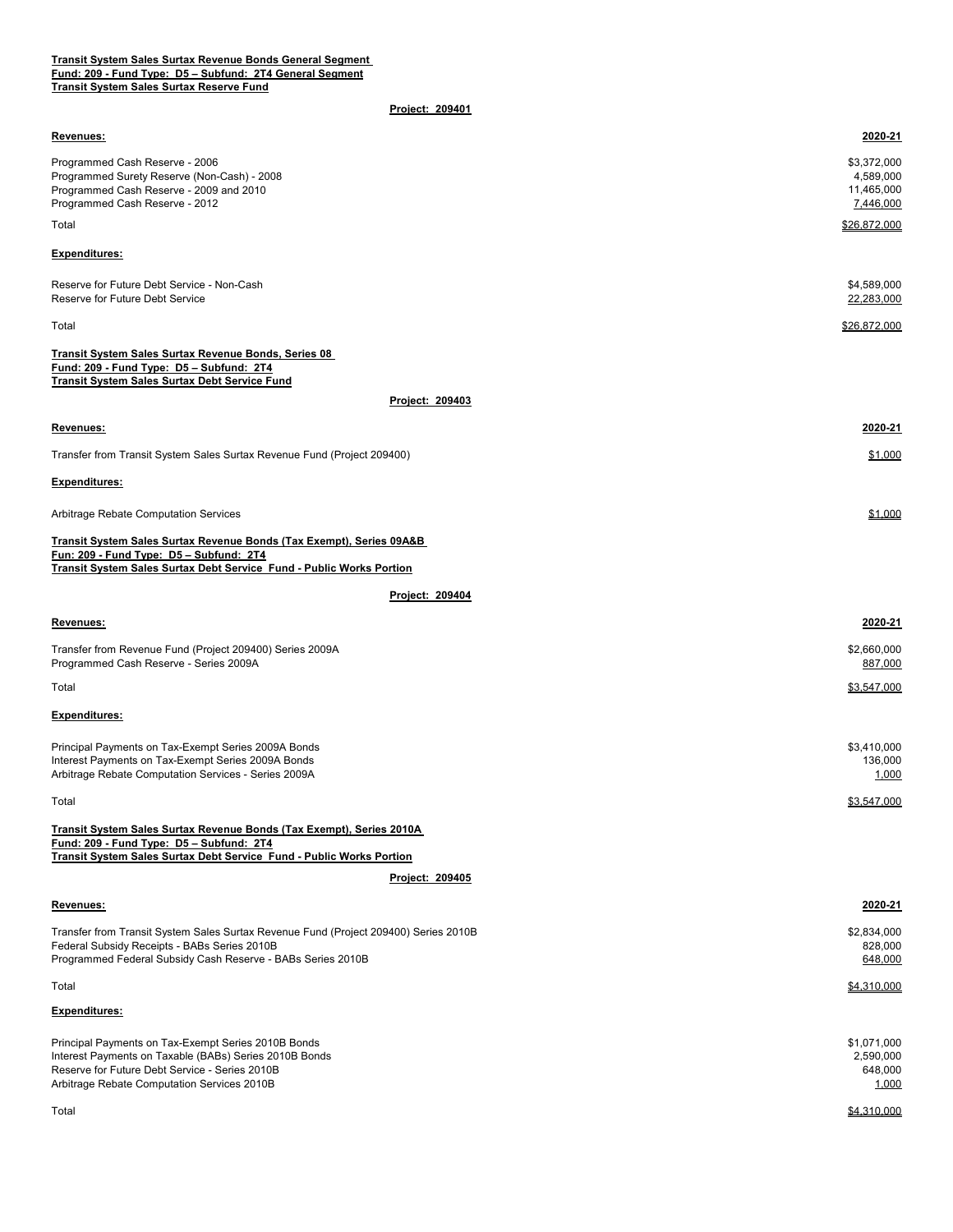#### **Transit System Sales Surtax Revenue Bonds (Tax Exempt), Series 2012 Fund: 209 - Fund Type: D5 – Subfund: 2T4 Transit System Sales Surtax Debt Service Fund - Public Works Portion**

| Project: 209406                                                                                                                                                                                |                                                |
|------------------------------------------------------------------------------------------------------------------------------------------------------------------------------------------------|------------------------------------------------|
| Revenues:                                                                                                                                                                                      | 2020-21                                        |
| Transfer from Transit System Sales Surtax Revenue Fund (Project 209400)<br>Programmed Cash Reserve                                                                                             | \$7,449,000<br>1,862,000                       |
| Total                                                                                                                                                                                          | \$9,311,000                                    |
| <b>Expenditures:</b>                                                                                                                                                                           |                                                |
| <b>Principal Payments</b><br><b>Interest Payments</b><br>Reserve for Future Debt Service<br>Arbitrage Rebate Computation Services                                                              | \$2,190,000<br>5,257,000<br>1,862,000<br>2,000 |
| Total                                                                                                                                                                                          | \$9,311,000                                    |
| Transit System Sales Surtax Revenue Bonds (Tax Exempt), Series 2012<br>Fund: 209 - Fund Type: D5 - Subfund: 2T4<br><b>Transit System Sales Surtax Debt Service Fund - Public Works Portion</b> |                                                |
| Project: 209407                                                                                                                                                                                |                                                |
| Revenues:                                                                                                                                                                                      | 2020-21                                        |
| Transfer from Revenue Fund (Project 209400)<br>Programmed Cash Reserve                                                                                                                         | \$5,188,000<br>1,296,000                       |
| Total                                                                                                                                                                                          | \$6,484,000                                    |
| <b>Expenditures:</b>                                                                                                                                                                           |                                                |
| <b>Principal Payments</b><br><b>Interest Payments</b><br>Reserve for Future Debt Service<br>Arbitrage Rebate Computation Services                                                              | \$3,066,000<br>2,119,000<br>1,297,000<br>2,000 |
| Total                                                                                                                                                                                          | \$6,484,000                                    |
| Transit System Sales Surtax Revenue Bonds (Tax Exempt), Series 2017<br>Fund: 209 - Fund Type: D5 - Subfund: 2T4<br>Transit System Sales Surtax Debt Service Fund - Public Works Portion        |                                                |
| Project: 209408                                                                                                                                                                                |                                                |
| Revenues:                                                                                                                                                                                      | 2020-21                                        |
| Transfer from Transit System Sales Surtax Revenue Fund (Project 209400)<br>Programmed Cash Reserve                                                                                             | \$1,244,000<br>310,000                         |
| Total                                                                                                                                                                                          | \$1,554,000                                    |
| <b>Expenditures:</b>                                                                                                                                                                           |                                                |
| <b>Interest Payments</b><br>Reserve for Future Debt Service<br>Arbitrage Rebate Computation Services                                                                                           | \$1,242,000<br>310,000<br>2,000                |

 $\verb|Total|$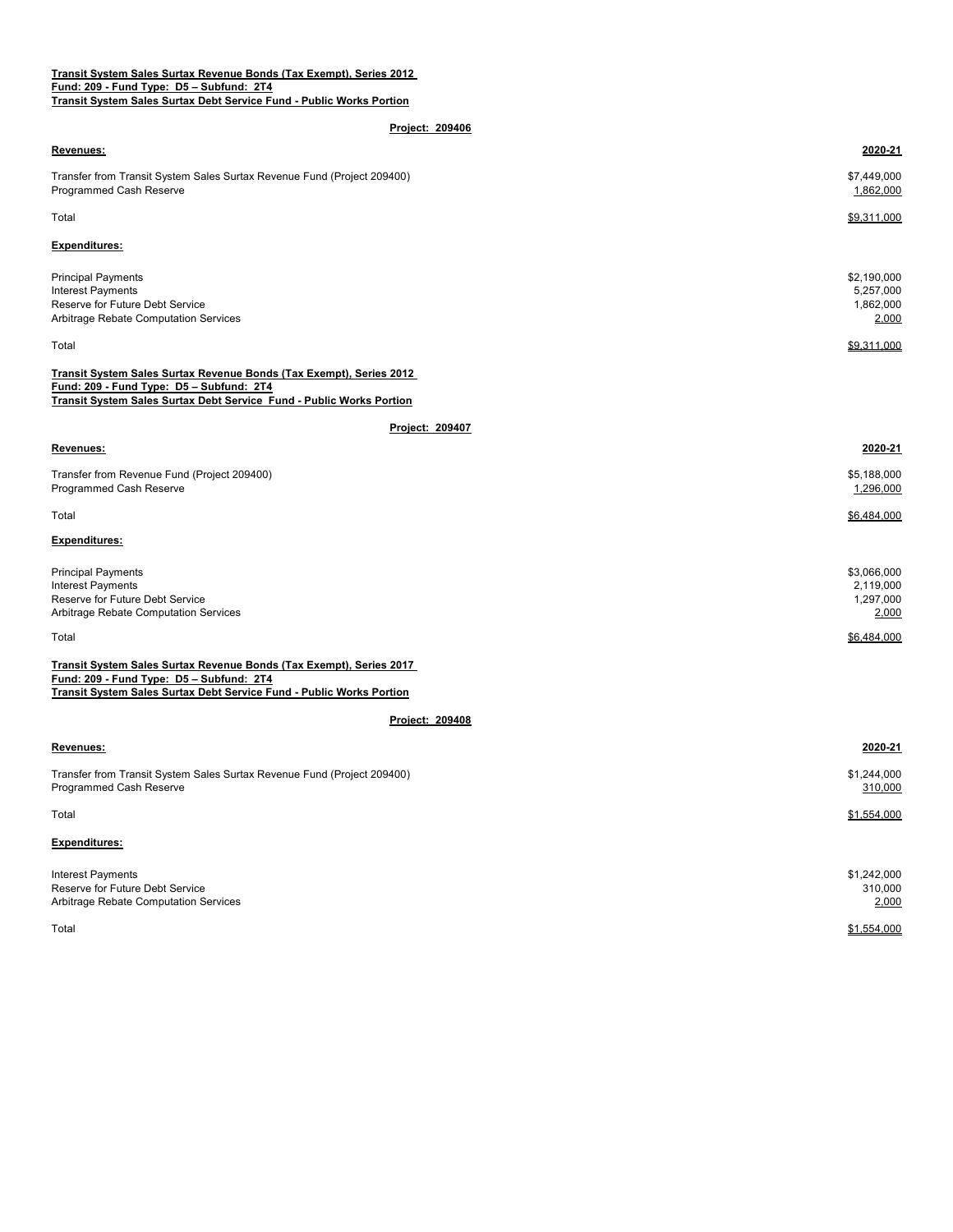## **Transit System Sales Surtax Revenue Bonds (Tax Exempt), Series 2018 Fund: 209 - Fund Type: D5 – Subfund: 2T4 Transit System Sales Surtax Debt Service Fund - Public Works Portion**

**Project: 209409**

| Revenues:                                                                                                                                                                                      | 2020-21                           |
|------------------------------------------------------------------------------------------------------------------------------------------------------------------------------------------------|-----------------------------------|
| Transfer from Revenue Fund (Project 209400)<br>Programmed Cash Reserve                                                                                                                         | \$513,000<br>128,000              |
| Total                                                                                                                                                                                          | \$641,000                         |
| <b>Expenditures:</b>                                                                                                                                                                           |                                   |
| <b>Interest Payments</b><br>Reserve for Future Debt Service<br>Arbitrage Rebate Computation Services                                                                                           | \$511,000<br>128,000<br>2,000     |
| Total                                                                                                                                                                                          | \$641,000                         |
| Transit System Sales Surtax Revenue Bonds (Tax Exempt), Series 2019<br>Fund: 209 - Fund Type: D5 - Subfund: 2T4<br><b>Transit System Sales Surtax Debt Service Fund - Public Works Portion</b> |                                   |
| Project: 209410                                                                                                                                                                                |                                   |
| Revenues:                                                                                                                                                                                      | 2020-21                           |
| Transfer from Revenue Fund (Project 209400)<br>Programmed Cash Reserve                                                                                                                         | \$4,680,000<br>986,000            |
| Total                                                                                                                                                                                          | \$5,666,000                       |
| <b>Expenditures:</b>                                                                                                                                                                           |                                   |
| <b>Interest Payments</b><br>Reserve for Future Debt Service<br>Arbitrage Rebate Computation Services                                                                                           | \$3,942,000<br>1,722,000<br>2,000 |
| Total                                                                                                                                                                                          | \$5,666,000                       |
| <b>Courthouse Center Bonds</b>                                                                                                                                                                 |                                   |
| Special Obligation Bonds - Courthouse Revenue Fund<br>Fund: 210 - Fund Type: D5 - Subfund: 2C1<br>Spec. Obligation Bonds - Revenue Fund                                                        |                                   |
| Project: 210100                                                                                                                                                                                |                                   |
| Revenues:                                                                                                                                                                                      | 2020-21                           |
| \$30 Criminal and Civil Traffic Fines<br>Transfer from Debt Service Reserve Fund (Project 210108)                                                                                              | \$6,516,000<br>419,000            |
| Total                                                                                                                                                                                          | \$6,935,000                       |

## **Expenditures:**

| Transfer to Debt Service, Series 2003 (Project 210513)  | \$3,809,000 |
|---------------------------------------------------------|-------------|
| Transfer to Debt Service, Series 2014B (Project 210517) | 1.448.000   |
| Transfer to Debt Service, Series 2015 (Project 210519)  | 1,678,000   |
| Total                                                   | \$6.935.000 |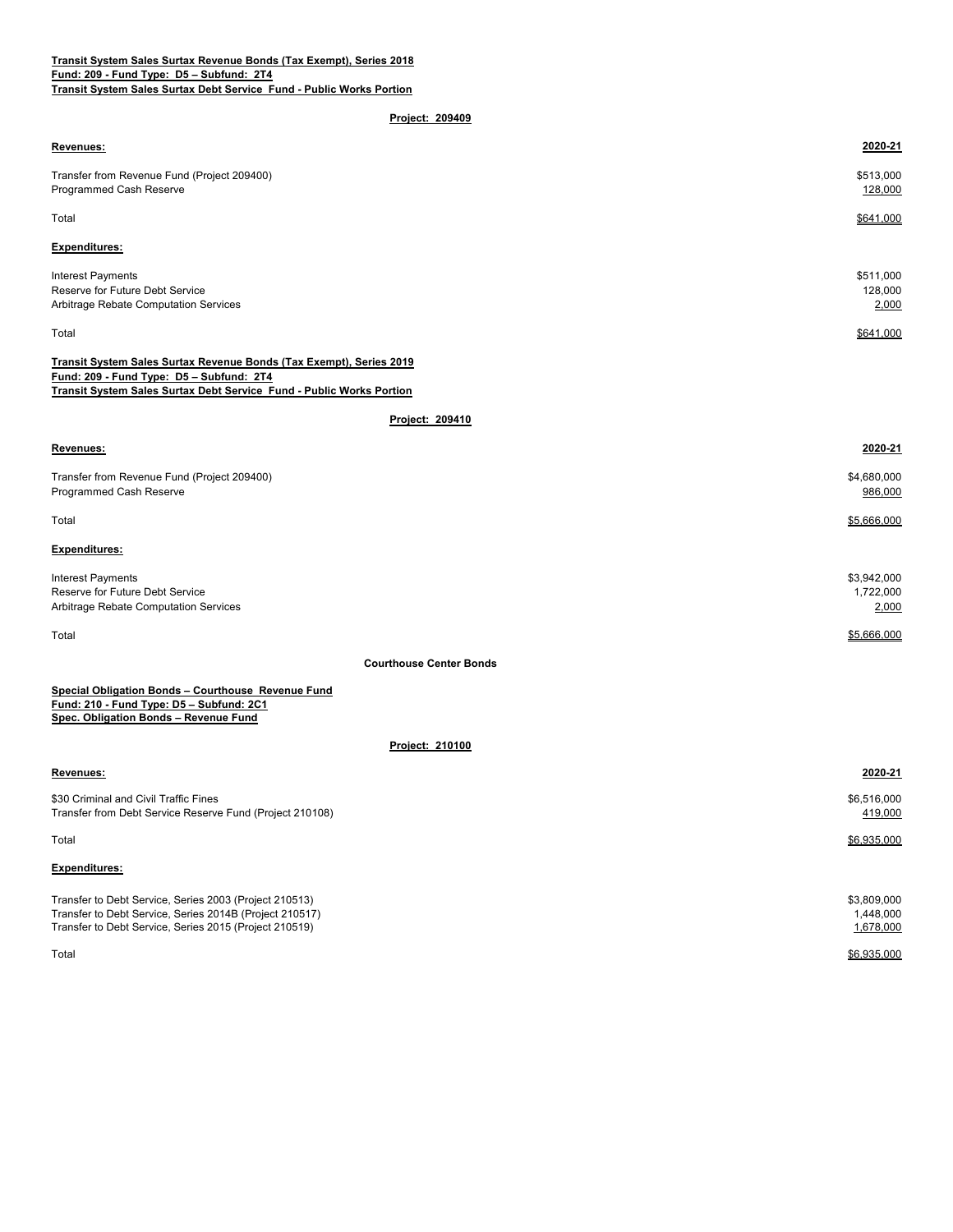| <u>Revenues:</u>                                                                                                                                                                                                                             | 2020-21                                                |
|----------------------------------------------------------------------------------------------------------------------------------------------------------------------------------------------------------------------------------------------|--------------------------------------------------------|
| Programmed Cash Reserve                                                                                                                                                                                                                      | \$18,483,000                                           |
| Total                                                                                                                                                                                                                                        | \$18,483,000                                           |
| Expenditures:                                                                                                                                                                                                                                |                                                        |
| Reserve for Future Debt Service - Cash (Proposed New Bonds)<br>Transfer to Revenue Fund (Project 210100)                                                                                                                                     | \$18,064,000<br>419,000                                |
| Total                                                                                                                                                                                                                                        | \$18,483,000                                           |
| <b>Special Obligation Bonds - Courthouse Center Project</b><br>Fund: 210 - Fund Type: D5 - Subfund: 2C5<br>Spec. Obligation Bonds - Juvenile Courthouse Ctr. Proj. - Series "2003" - Debt Service Fund                                       |                                                        |
| Project: 210513                                                                                                                                                                                                                              |                                                        |
| Revenues:                                                                                                                                                                                                                                    | 2020-21                                                |
| Transfer from Revenue Fund (Project 210100)<br><b>Interest Earnings</b><br>Programmed Cash Reserve - Series B                                                                                                                                | \$3,809,000<br>2,000<br>191,000                        |
| Total                                                                                                                                                                                                                                        | \$4,002,000                                            |
| <b>Expenditures:</b>                                                                                                                                                                                                                         |                                                        |
| Principal Payments on Series 2003B Bonds<br>Interest Payments on Series 2003B Bonds<br>Reserve for Future Debt Service - Series B<br>Transfer to Bond Administration (Fund GF 030, Subfund 031)<br>Arbitrage Rebate Computation Services     | \$1,510,000<br>2,293,000<br>185,000<br>10,000<br>4,000 |
| Total                                                                                                                                                                                                                                        | \$4,002,000                                            |
| <b>Special Obligation Bonds - Courthouse Center Project</b><br>Fund: 210 - Fund Type: D5 - Subfund: 2C6<br>Spec. Obligation Bonds - Juvenile Courthouse Ctr. Proj. - Series "2014B" - Debt Service Fund                                      |                                                        |
| Project: 210517                                                                                                                                                                                                                              |                                                        |
| Revenues:                                                                                                                                                                                                                                    | 2020-21                                                |
| Transfer from Revenue Fund (Project 210100)<br>Programmed Cash Reserve - Series 2014B                                                                                                                                                        | \$1,448,000<br>388,000                                 |
| Total                                                                                                                                                                                                                                        | \$1,836,000                                            |
| <b>Expenditures:</b>                                                                                                                                                                                                                         |                                                        |
| Principal Payments on Series 2014B Bonds<br>Interest Payments on Series 2014B Bonds<br>Reserve for Future Debt Service - Series 2014B<br>Transfer to Bond Administration (Fund GF 030, Subfund 031)<br>Arbitrage Rebate Computation Services | \$535,000<br>900,000<br>395,000<br>4,000<br>2,000      |
| Total                                                                                                                                                                                                                                        | \$1,836,000                                            |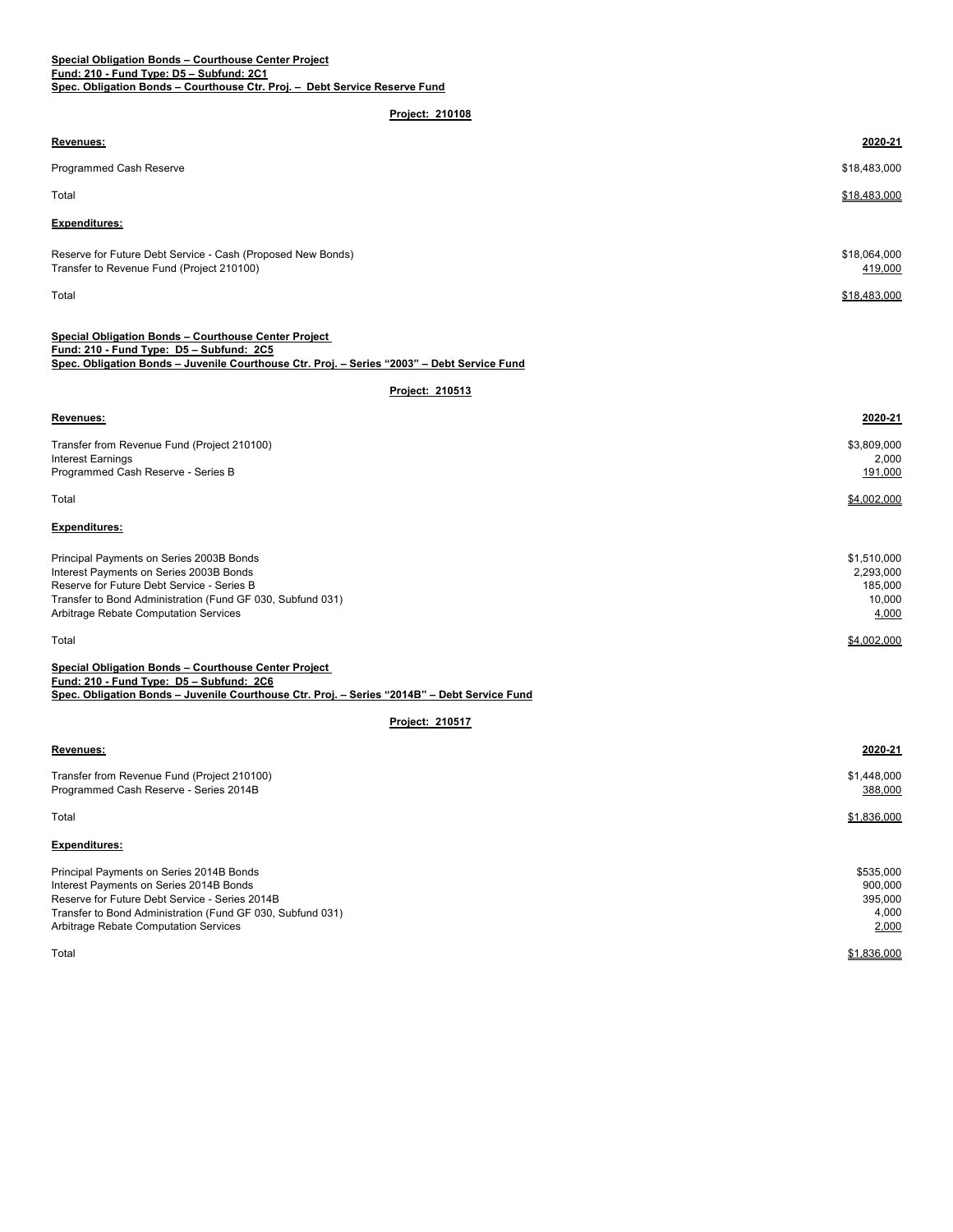| Special Obligation Bonds - Courthouse Center Project                                                                                                                                                                        |                                                        |
|-----------------------------------------------------------------------------------------------------------------------------------------------------------------------------------------------------------------------------|--------------------------------------------------------|
| Fund: 210 - Fund Type: D5 - Subfund: 2C7<br>Spec. Obligation Bonds - Juvenile Courthouse Ctr. Proj. - Series "2015" - Debt Service Fund                                                                                     |                                                        |
| Project: 210519                                                                                                                                                                                                             |                                                        |
|                                                                                                                                                                                                                             |                                                        |
| <u>Revenues:</u>                                                                                                                                                                                                            | 2020-21                                                |
| Transfer from Revenue Fund (Project 210100)<br>Programmed Cash Reserve - Series 2015                                                                                                                                        | \$1,678,000<br>836,000                                 |
| Total                                                                                                                                                                                                                       | \$2,514,000                                            |
| Expenditures:                                                                                                                                                                                                               |                                                        |
| Interest Payments on Series 2015 Bonds<br>Reserve for Future Debt Service - Series 2015<br>Transfer to Bond Administration (Fund GF 030, Subfund 031)<br>Arbitrage Rebate Computation Services                              | \$1,672,000<br>836,000<br>4,000<br>2,000               |
| Total                                                                                                                                                                                                                       | \$2,514,000                                            |
| <b>Stormwater Utility Revenue Bonds</b>                                                                                                                                                                                     |                                                        |
| Special Obligation Bonds - Stormwater Utility Revenue Bond Program<br>Fund: 211 - Fund Type: D5 - Subfund: 2U1<br>Stormwater Utility Revenue Bond Program - Revenue Fund                                                    |                                                        |
| Project: 211101                                                                                                                                                                                                             |                                                        |
| Revenues:                                                                                                                                                                                                                   | 2020-21                                                |
| Transfer from Stormwater Revenue Fund (Fund SU 140, Subfund 141)                                                                                                                                                            | \$4,497,000                                            |
| Expenditures:                                                                                                                                                                                                               |                                                        |
| Transfer to Debt Service Fund - Series 2013 (Project 211105)                                                                                                                                                                | \$4,497,000                                            |
| Special Obligation Bonds - Stormwater Utility Revenue Bond Program<br>Fund: 211 - Fund Type: D5 - Subfund: 2U1 \$60 Million                                                                                                 |                                                        |
| Stormwater Utility Revenue Bond Program Series "2013" Bonds, Debt Service Fund                                                                                                                                              |                                                        |
| Project: 211105                                                                                                                                                                                                             |                                                        |
| <u>Revenues:</u>                                                                                                                                                                                                            | 2020-21                                                |
| Transfer from Revenue Fund (Project 211101)<br><b>Interest Earnings</b><br>Programmed Cash Reserve                                                                                                                          | \$4,497,000<br>3,000<br>3,618,000                      |
|                                                                                                                                                                                                                             |                                                        |
| Total                                                                                                                                                                                                                       | \$8,118,000                                            |
| <b>Expenditures:</b><br>Principal Payments on Bonds<br>Interest Payments on Bonds<br>Reserve for Future Debt Service<br>Transfer to Bond Administration (Fund GF 030, Subfund 031)<br>Arbitrage Rebate Computation Services | \$5,328,000<br>1,908,000<br>862,000<br>18,000<br>2,000 |
| Total                                                                                                                                                                                                                       | \$8,118,000                                            |
| \$44.595 Million Capital Asset Acquisition Fixed Special Obligation Bonds -Series 2009B<br>Fund: 213 - Fund Type: D5 - Subfund: 2E7<br>Debt Service Reserve Fund - (BABs Taxable)                                           |                                                        |
| Project: 213835                                                                                                                                                                                                             |                                                        |
| Revenues:                                                                                                                                                                                                                   | 2020-21                                                |
| Programmed Cash Reserve - BABs - Series 2009B Bonds                                                                                                                                                                         | \$4,500,000                                            |
|                                                                                                                                                                                                                             |                                                        |
| Expenditures:                                                                                                                                                                                                               |                                                        |
| Reserve for Future Debt Service, BABs - Series 2009B Bonds                                                                                                                                                                  | \$4,500,000                                            |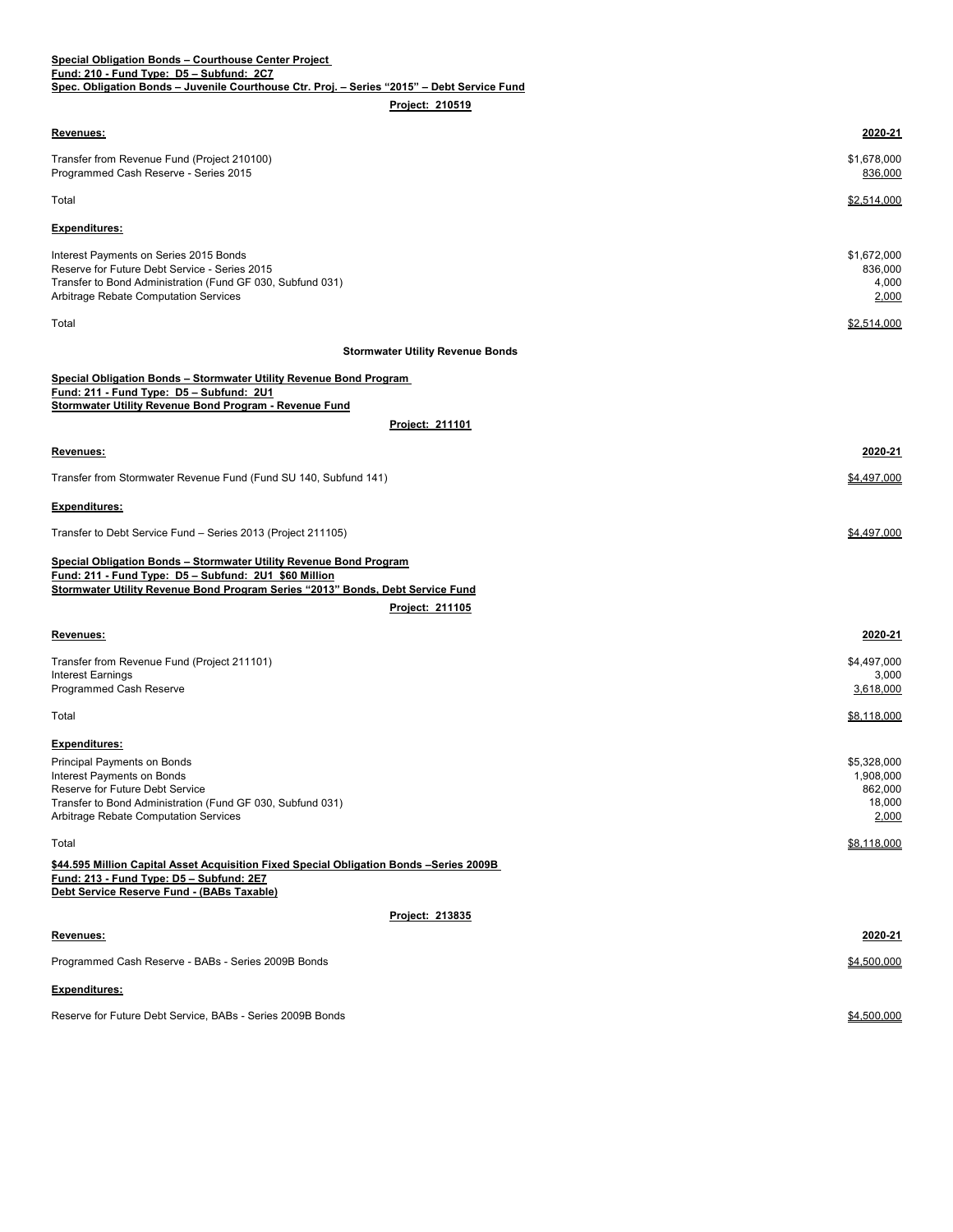| Capital Asset Acquisition Special Obligation Tax Exempt Bonds - Series "2010A"                                                                 |                        |
|------------------------------------------------------------------------------------------------------------------------------------------------|------------------------|
| Fund: 213 - Fund Type: D5 - Subfund: 2F1<br>Debt Service Reserve Fund - Series 2010A (Tax Exempt) Bonds                                        |                        |
|                                                                                                                                                |                        |
| <u>Project: 213922</u>                                                                                                                         |                        |
| Revenues:                                                                                                                                      | 2020-21                |
| Programmed Cash Reserve - Tax Exempt - Series 2010A Bonds                                                                                      | \$1,250,000            |
| <b>Expenditures:</b>                                                                                                                           |                        |
| Reserve for Future Debt Service, Tax Exempt Series 2010A Bonds                                                                                 | \$1,250,000            |
| <b>Capital Asset Acquisition Special Obligation Taxable Bonds - Series "2010B"</b>                                                             |                        |
| Fund: 213 - Fund Type: D5 - Subfund: 2F1<br>Debt Service Reserve Fund - Series 2010B Taxable BABs                                              |                        |
| Project: 213925                                                                                                                                |                        |
| Revenues:                                                                                                                                      | 2020-21                |
|                                                                                                                                                |                        |
| Programmed Cash Reserve - BABs - Series 2010B Bonds                                                                                            | \$5,583,000            |
| Expenditures:                                                                                                                                  |                        |
| Reserve for Future Debt Service, BABs - Series 2010B Bonds                                                                                     | \$5,583,000            |
| <b>Capital Asset Acquisition Special Obligation Bonds, Series 2011A and</b>                                                                    |                        |
| <b>Capital Asset Acquisition Taxable Special Obligation Bonds, Series 2011B (Baseball Project)</b><br>Fund: 213 - Fund Type: D5 - Subfund: 2F2 |                        |
| Debt Service Fund - Series 2011 A&B Bonds- Baseball Project                                                                                    |                        |
| Project: 213930                                                                                                                                |                        |
| Revenues:                                                                                                                                      | 2020-21                |
|                                                                                                                                                |                        |
| Cash Carryover<br>Transfer from General Government Improvement Fund - (GGIF) (Fund CO 310, Subfund 313)                                        | \$541,000<br>2,550,000 |
| Total                                                                                                                                          | \$3.091.000            |
| <b>Expenditures:</b>                                                                                                                           |                        |
| Principal Payment on Series 2011A Bonds                                                                                                        | \$1,495,000            |
| Interest Payments on Series 2011 A Bonds<br>Reserve For Future Debt Service A                                                                  | 1,082,000<br>507,000   |
| Arbitrage Rebate Services A                                                                                                                    | 1,000                  |
| Transfer to Bond Administration (Fund GF 030, Subfund 031)                                                                                     | 6,000                  |
| Total                                                                                                                                          | \$3,091,000            |
| Capital Asset Acquisition Special Obligation - Series "2013A"<br>Fund: 213 - Fund Type: D5 - Subfund: 2F3                                      |                        |
| Debt Service Fund - Series 2013A Bonds- ERP                                                                                                    |                        |
| Project: 213931                                                                                                                                |                        |
| Revenues:                                                                                                                                      | 2020-21                |
| Cash Carryover                                                                                                                                 | \$802,000              |
| Transfer from IT Funding Model (Fund GF 050, Subfund 052)                                                                                      | 3,517,000              |
| Total                                                                                                                                          | \$4,319,000            |
| Expenditures:                                                                                                                                  |                        |
| Principal Payments Bonds - 2013A Bonds                                                                                                         | \$1,955,000            |
| Interest Payments on Bonds - 2013A Bonds<br>Reserve For Debt Service - 2013A Bonds                                                             | 1,602,000<br>752,000   |
| Arbitrage Rebate Services                                                                                                                      | 1,000                  |
| Transfer to Bond Administration (Fund GF 030, Subfund 031)                                                                                     | 9,000                  |
| Total                                                                                                                                          | \$4,319,000            |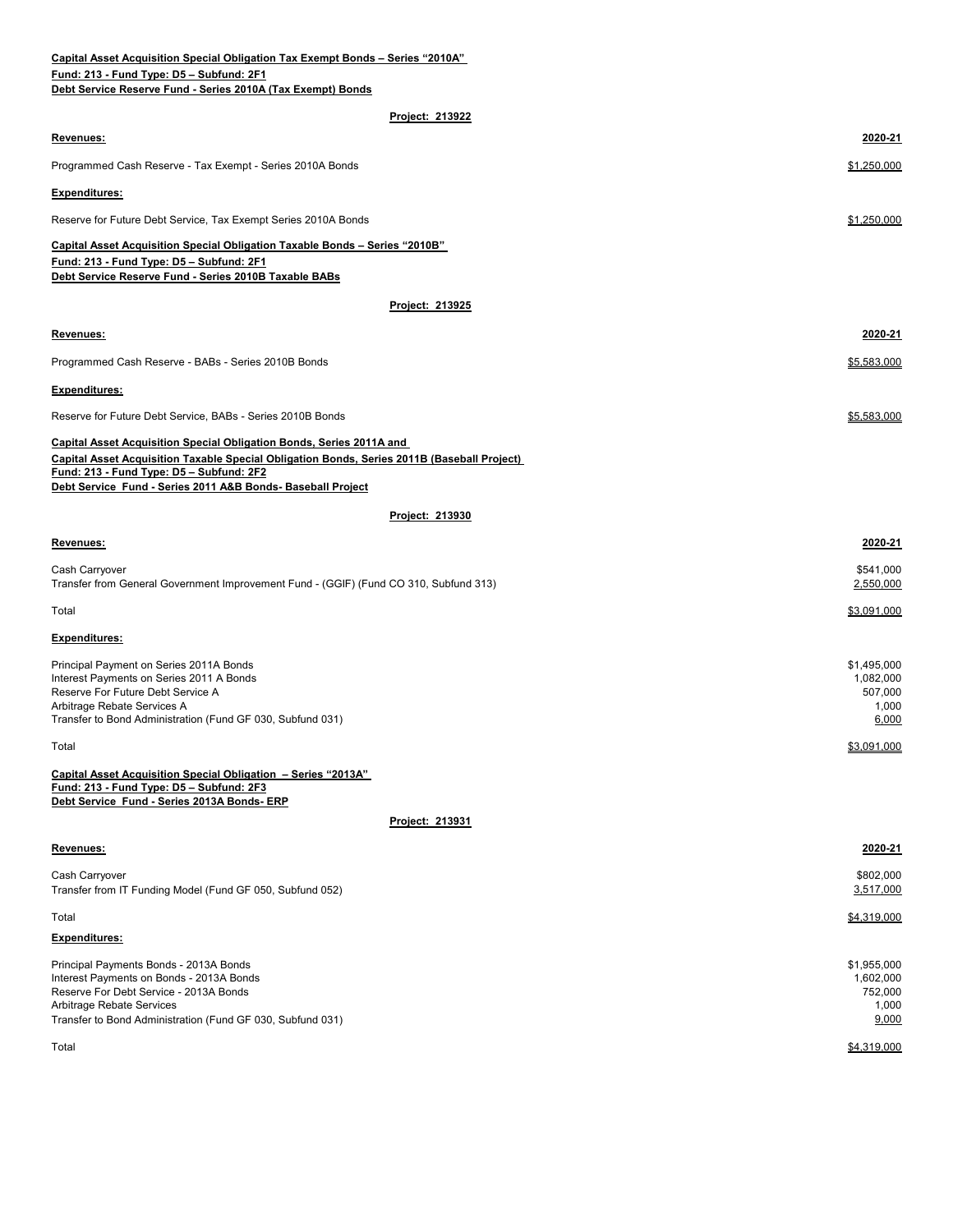## **Project: 213932**

| Revenues:                                                                                                                                                                                                               | 2020-21                                          |
|-------------------------------------------------------------------------------------------------------------------------------------------------------------------------------------------------------------------------|--------------------------------------------------|
| Cash Carryover<br>Transfer from General Government Improvement Fund - (GGIF) (Fund CO 310, Subfund 313)                                                                                                                 | \$42,000<br>584,000                              |
| Total                                                                                                                                                                                                                   | \$626,000                                        |
| <b>Expenditures:</b>                                                                                                                                                                                                    |                                                  |
| Principal Payments Bonds - 2013A Bonds<br>Interest Payments on Bonds - 2013A Bonds<br>Reserve For Debt Service - 2013A Bonds<br>Arbitrage Rebate Services<br>Transfer to Bond Administration (Fund GF 030, Subfund 031) | \$515,000<br>81,000<br>28,000<br>1,000<br>1,000  |
| Total                                                                                                                                                                                                                   | \$626,000                                        |
| Capital Asset Acquisition Special Obligation - Series "2013A"<br>Fund: 213 - Fund Type: D5 - Subfund: 2F3<br>Debt Service Fund - Series 2013A Bonds- Portables                                                          |                                                  |
| Project: 213933                                                                                                                                                                                                         |                                                  |
| Revenues:                                                                                                                                                                                                               | 2020-21                                          |
| Cash Carryover<br>Transfer from General Government Improvement Fund - (GGIF) (Fund CO 310, Subfund 313)                                                                                                                 | \$40,000<br>254,000                              |
| Total                                                                                                                                                                                                                   | \$294,000                                        |
| <b>Expenditures:</b>                                                                                                                                                                                                    |                                                  |
| Principal Payments Bonds - 2013A Bonds<br>Interest Payments on Bonds - 2013A Bonds<br>Reserve For Debt Service - 2013A Bonds<br>Arbitrage Rebate Services<br>Transfer to Bond Administration (Fund GF 030, Subfund 031) | \$180,000<br>78,000<br>34,000<br>1,000<br>1,000  |
| Total                                                                                                                                                                                                                   | \$294,000                                        |
| Capital Asset Acquisition Special Obligation - Series "2013A"<br>Fund: 213 - Fund Type: D5 - Subfund: 2F3<br>Debt Service Fund - Series 2013A Bonds- West Lot                                                           |                                                  |
| Project: 213934                                                                                                                                                                                                         |                                                  |
| Revenues:                                                                                                                                                                                                               | 2020-21                                          |
| Cash Carryover<br>Transfer from Internal Service Department (Fund GF 050, Subfund 010)                                                                                                                                  | \$53,000<br>227,000                              |
| Total                                                                                                                                                                                                                   | \$280,000                                        |
| <b>Expenditures:</b>                                                                                                                                                                                                    |                                                  |
| Principal Payments Bonds - 2013A Bonds<br>Interest Payments on Bonds - 2013A Bonds<br>Reserve For Debt Service - 2013A Bonds<br>Arbitrage Rebate Services<br>Transfer to Bond Administration (Fund GF 030, Subfund 031) | \$125,000<br>104,000<br>49,000<br>1,000<br>1,000 |

 $\,$ Total $\,$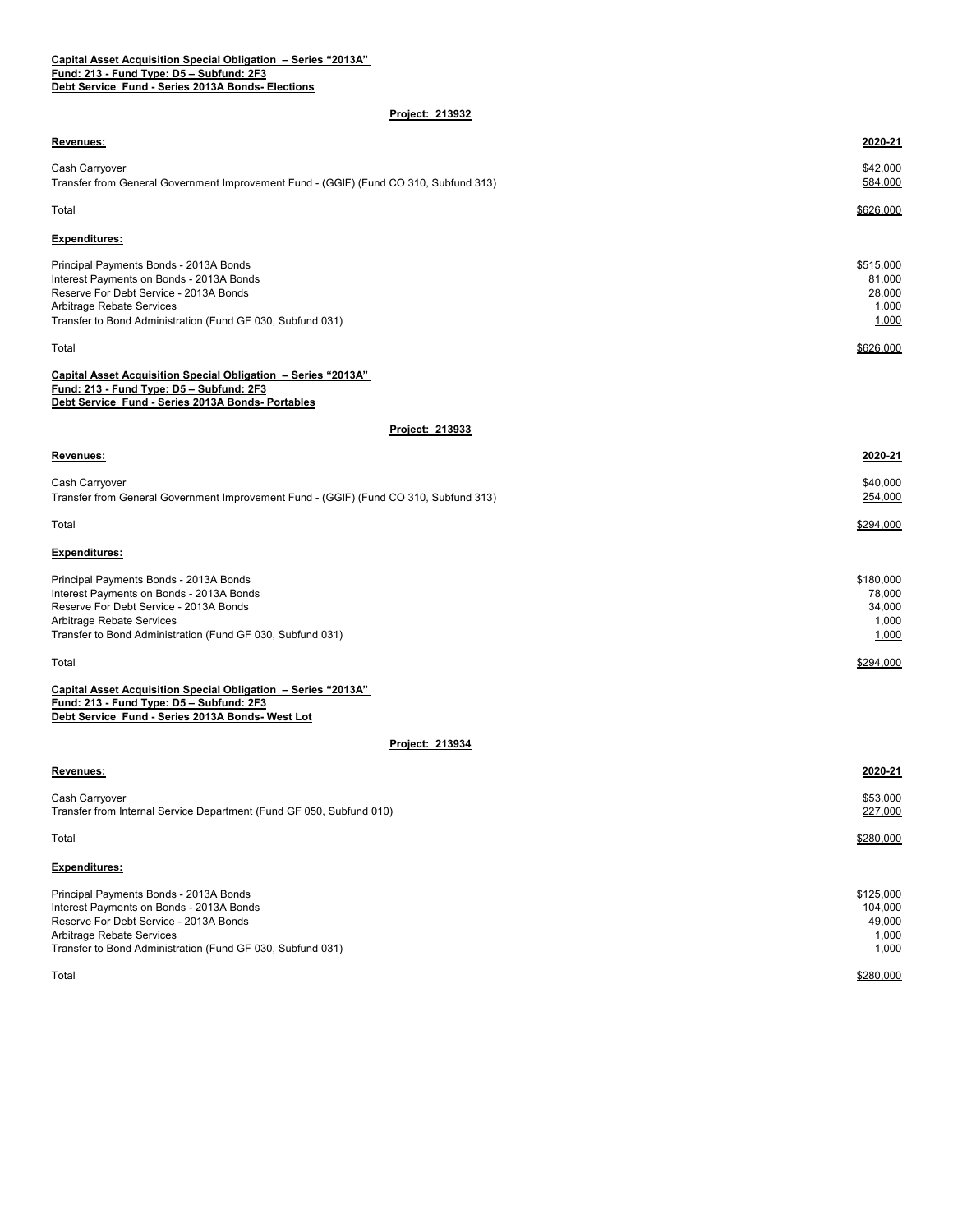| Revenues:                                                                                                                                                                                                               | 2020-21                                           |
|-------------------------------------------------------------------------------------------------------------------------------------------------------------------------------------------------------------------------|---------------------------------------------------|
| Cash Carryover<br>Transfer from Fund Type TF Fund 600 Subfund 607 Project 640TNL                                                                                                                                        | \$86,000<br>369,000                               |
| Total                                                                                                                                                                                                                   | \$455,000                                         |
| <b>Expenditures:</b>                                                                                                                                                                                                    |                                                   |
| Principal Payments Bonds - 2013A Bonds<br>Interest Payments on Bonds - 2013A Bonds<br>Reserve For Debt Service - 2013A Bonds<br>Arbitrage Rebate Services<br>Transfer to Bond Administration (Fund GF 030, Subfund 031) | \$205,000<br>169,000<br>79,000<br>1,000<br>1,000  |
| Total                                                                                                                                                                                                                   | \$455,000                                         |
| Capital Asset Acquisition Special Obligation - Series "2013A"<br>Fund: 213 - Fund Type: D5 - Subfund: 2F3<br>Debt Service Fund - Series 2013A Bonds- Scott Carver/Hope VI                                               |                                                   |
| Project: 213936                                                                                                                                                                                                         |                                                   |
| Revenues:                                                                                                                                                                                                               | 2020-21                                           |
| Cash Carryover<br>Transfer from General Government Improvement Fund - (GGIF) (Fund CO 310, Subfund 313)                                                                                                                 | \$279,000<br>967,000                              |
| Total                                                                                                                                                                                                                   | \$1,246,000                                       |
| <b>Expenditures:</b>                                                                                                                                                                                                    |                                                   |
| Principal Payments Bonds - 2013A Bonds<br>Interest Payments on Bonds - 2013A Bonds<br>Reserve For Debt Service - 2013A Bonds<br>Arbitrage Rebate Services<br>Transfer to Bond Administration (Fund GF 030, Subfund 031) | \$420,000<br>556,000<br>267,000<br>1,000<br>2,000 |
| Total                                                                                                                                                                                                                   | \$1,246,000                                       |
| Capital Asset Acquisition Special Obligation - Series "2013A"<br>Fund: 213 - Fund Type: D5 - Subfund: 2F3<br>Debt Service Fund - Series 2013A Bonds- Bus Lease (CAHSD)                                                  |                                                   |
| Project: 213937                                                                                                                                                                                                         |                                                   |
| Revenues:                                                                                                                                                                                                               | 2020-21                                           |
| Cash Carryover<br>Transfer from General Government Improvement Fund - (GGIF) (Fund CO 310, Subfund 313)                                                                                                                 | \$24,000<br>335,000                               |
| Total                                                                                                                                                                                                                   | \$359,000                                         |
| <b>Expenditures:</b>                                                                                                                                                                                                    |                                                   |
| $D_{\text{min}}$ and $D_{\text{min}}$ and $D_{\text{min}}$ and $D_{\text{min}}$ and $D_{\text{min}}$ and $D_{\text{min}}$                                                                                               | 0.00500                                           |

| Principal Payments Bonds - 2013A Bonds                    | \$295,000 |
|-----------------------------------------------------------|-----------|
| Interest Payments on Bonds - 2013A Bonds                  | 46.000    |
| Reserve For Debt Service - 2013A Bonds                    | 16.000    |
| Arbitrage Rebate Services                                 | 1.000     |
| Transfer to Bond Administration (Fund GF 30, Subfund 031) | 1,000     |
| Total                                                     |           |
|                                                           | \$359,000 |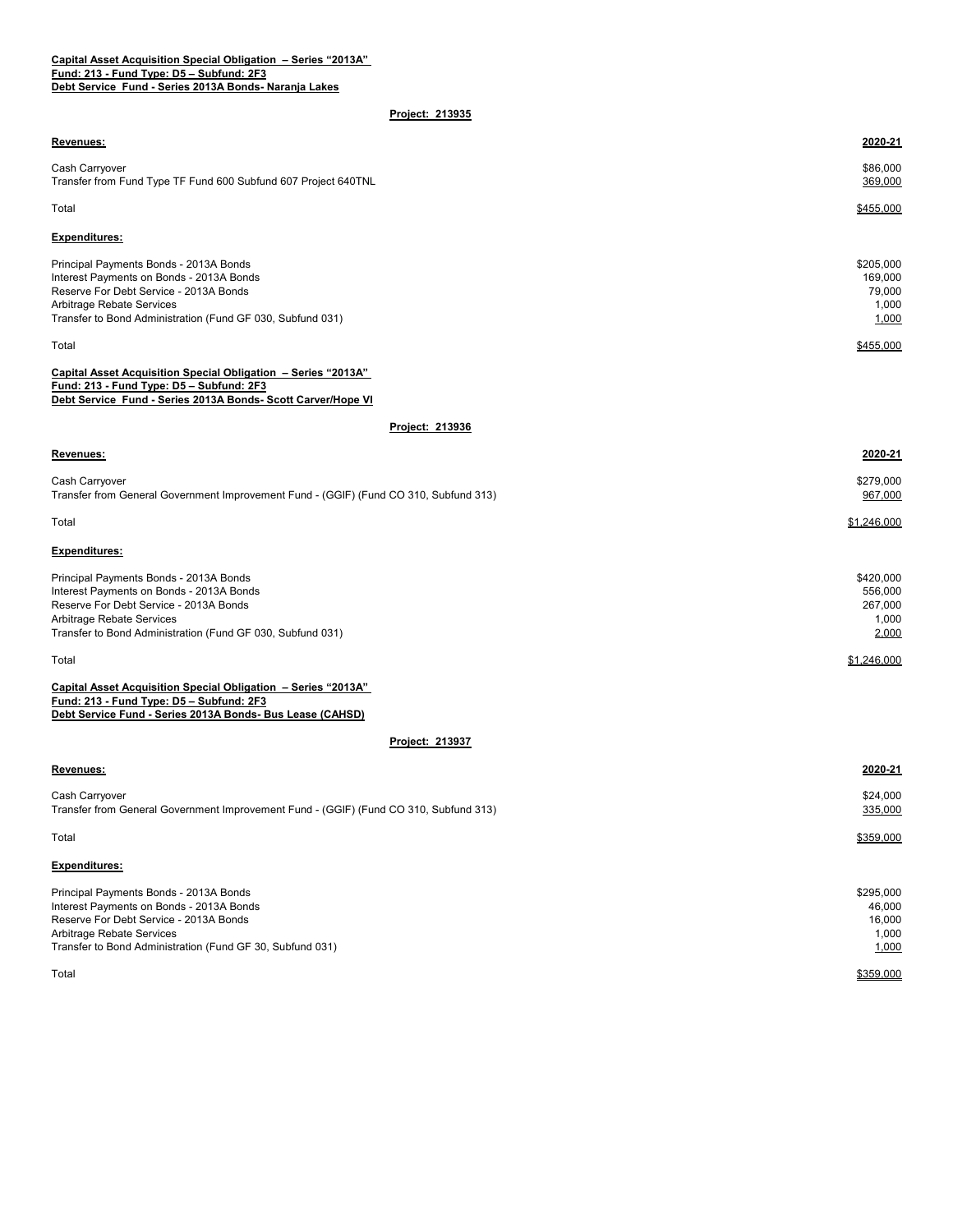## **Fund: 213 - Fund Type: D5 – Subfund: 2F3 Debt Service Fund - Series 2013B Bonds - Answer Center Capital Asset Acquisition Special Obligation – Series "2013B"**

# **Project: 213939**

| Revenues:                                                                                                                                                                                                               | 2020-21                                         |
|-------------------------------------------------------------------------------------------------------------------------------------------------------------------------------------------------------------------------|-------------------------------------------------|
| Cash Carryover<br>Transfer from General Government Improvement Fund - (GGIF) (Fund CO 310, Subfund 313)                                                                                                                 | \$15,000<br>171,000                             |
| Total                                                                                                                                                                                                                   | \$186,000                                       |
| <b>Expenditures:</b>                                                                                                                                                                                                    |                                                 |
| Principal Payments Bonds - 2013B Bonds<br>Interest Payments on Bonds - 2013B Bonds<br>Reserve For Debt Service - 2013B Bonds<br>Arbitrage Rebate Services<br>Transfer to Bond Administration (Fund GF 030, Subfund 031) | \$144,000<br>29,000<br>11,000<br>1,000<br>1,000 |
| Total                                                                                                                                                                                                                   | \$186,000                                       |
| Capital Asset Acquisition Special Obligation - Series "2013B"<br>Fund: 213 - Fund Type: D5 - Subfund: 2F3<br>Debt Service Fund - Series 2013B Bonds- Golf Club of Miami                                                 |                                                 |
| Project: 213940                                                                                                                                                                                                         |                                                 |
| Revenues:                                                                                                                                                                                                               | 2020-21                                         |
| Cash Carryover<br>Transfer from General Government Improvement Fund - (GGIF) (Fund CO 310, Subfund 313)                                                                                                                 | \$19,000<br>212,000                             |
| Total                                                                                                                                                                                                                   | \$231,000                                       |
| Expenditures:                                                                                                                                                                                                           |                                                 |
| Principal Payments Bonds - 2013B Bonds<br>Interest Payments on Bonds - 2013B Bonds<br>Reserve For Debt Service - 2013B Bonds<br>Arbitrage Rebate Services<br>Transfer to Bond Administration (Fund GF 030, Subfund 031) | \$180,000<br>36,000<br>13,000<br>1,000<br>1,000 |
| Total                                                                                                                                                                                                                   | \$231,000                                       |
| Capital Asset Acquisition Special Obligation - Series "2013B"<br>Fund: 213 - Fund Type: D5 - Subfund: 2F3<br>Debt Service Fund - Series 2013B Bonds- ADA                                                                |                                                 |
| Project: 213943                                                                                                                                                                                                         |                                                 |
| Revenues:                                                                                                                                                                                                               | 2020-21                                         |
| Cash Carryover<br>Transfer from General Government Improvement Fund - (GGIF) (Fund CO 310, Subfund 313)                                                                                                                 | \$19,000<br>219,000                             |
| Total                                                                                                                                                                                                                   | \$238,000                                       |
| <b>Expenditures:</b>                                                                                                                                                                                                    |                                                 |
| Principal Payments Bonds - 2013B Bonds<br>Interest Payments on Bonds - 2013B Bonds<br>Reserve For Debt Service - 2013B Bonds<br>Arbitrage Rebate Services<br>Transfer to Bond Administration (Fund GF 030, Subfund 031) | \$185,000<br>37,000<br>14,000<br>1,000<br>1,000 |

Total \$238,000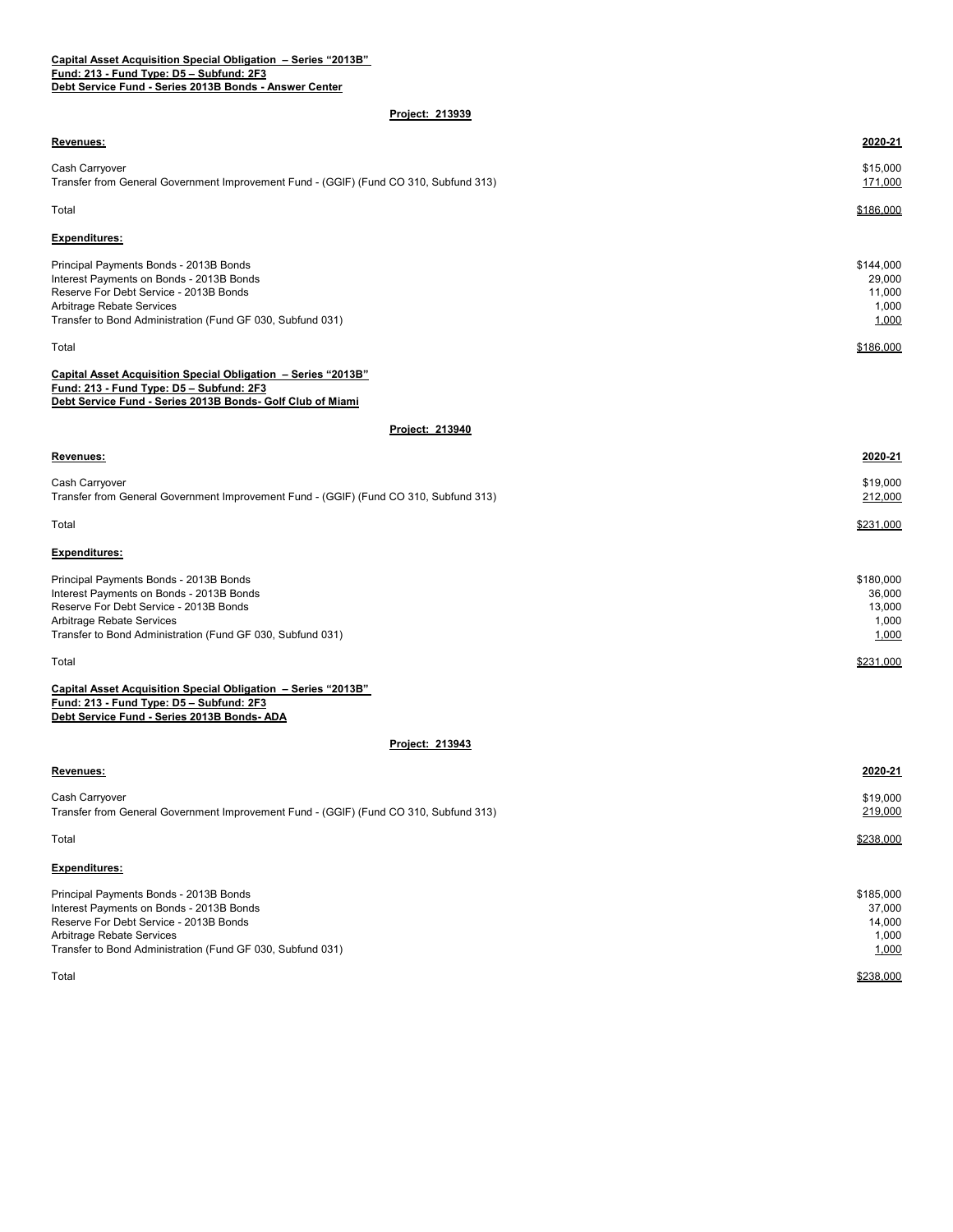| Revenues:                                                                                                                                                                                                                  | 2020-21                                           |
|----------------------------------------------------------------------------------------------------------------------------------------------------------------------------------------------------------------------------|---------------------------------------------------|
| Cash Carryover<br>Transfer from General Government Improvement Fund - (GGIF) (Fund CO 310, Subfund 313)                                                                                                                    | \$47,000<br>547,000                               |
| Total                                                                                                                                                                                                                      | \$594,000                                         |
| <b>Expenditures:</b>                                                                                                                                                                                                       |                                                   |
| Principal Payments Bonds - 2013B Bonds<br>Interest Payments on Bonds - 2013B Bonds<br>Reserve For Debt Service - 2013B Bonds<br>Arbitrage Rebate Services<br>Transfer to Bond Administration (Fund GF 030, Subfund 031)    | \$465,000<br>92,000<br>35,000<br>1,000<br>1,000   |
| Total                                                                                                                                                                                                                      | \$594,000                                         |
| Capital Asset Acquisition Special Obligation - Series "2013B"<br>Fund: 213 - Fund Type: D5 - Subfund: 2F3<br>Debt Service Fund - Series 2013B Bonds- Courthouse Façade                                                     |                                                   |
| Project: 213945                                                                                                                                                                                                            |                                                   |
| Revenues:                                                                                                                                                                                                                  | 2020-21                                           |
| Cash Carryover<br>Transfer from General Government Improvement Fund - (GGIF) (Fund CO 310, Subfund 313)                                                                                                                    | \$59,000<br>689,000                               |
| Total                                                                                                                                                                                                                      | \$748.000                                         |
| <b>Expenditures:</b>                                                                                                                                                                                                       |                                                   |
| Principal Payments Bonds - 2013B Bonds<br>Interest Payments on Bonds - 2013B Bonds<br>Reserve For Debt Service - 2013B Bonds<br>Arbitrage Rebate Services<br>Transfer to Bond Administration (Fund GF 030, Subfund 031)    | \$586,000<br>116,000<br>43,000<br>1,000<br>2,000  |
| Total                                                                                                                                                                                                                      | \$748,000                                         |
| \$29.72 Million Capital Asset Acquisition Fixed Rate Special Obligation - Series "2016A"<br>Fund: 213 - Fund Type: D5 - Subfund: 2F4<br>Animal Shelter \$17.54 Million                                                     |                                                   |
| Project: 213946                                                                                                                                                                                                            |                                                   |
| Revenues:                                                                                                                                                                                                                  | 2020-21                                           |
| Programmed Carryover<br>Transfer from Animal Services (Fund GF 030, Subfund 022)<br>Transfer from General Government Improvement Fund - (GGIF) (Fund CO 310, Subfund 313)                                                  | \$404,000<br>331,000<br>812,000                   |
| Total                                                                                                                                                                                                                      | \$1,547,000                                       |
| <b>Expenditures:</b>                                                                                                                                                                                                       |                                                   |
| Principal Payments Bonds - Series 2016A<br>Interest Payments on Bonds - Series 2016A<br>Reserve For Debt Service - Series 2016A<br>Arbitrage Rebate Services<br>Transfer to Bond Administration (Fund GF 030, Subfund 031) | \$335,000<br>808,000<br>399,000<br>2,000<br>3,000 |
| Total                                                                                                                                                                                                                      | \$1,547,000                                       |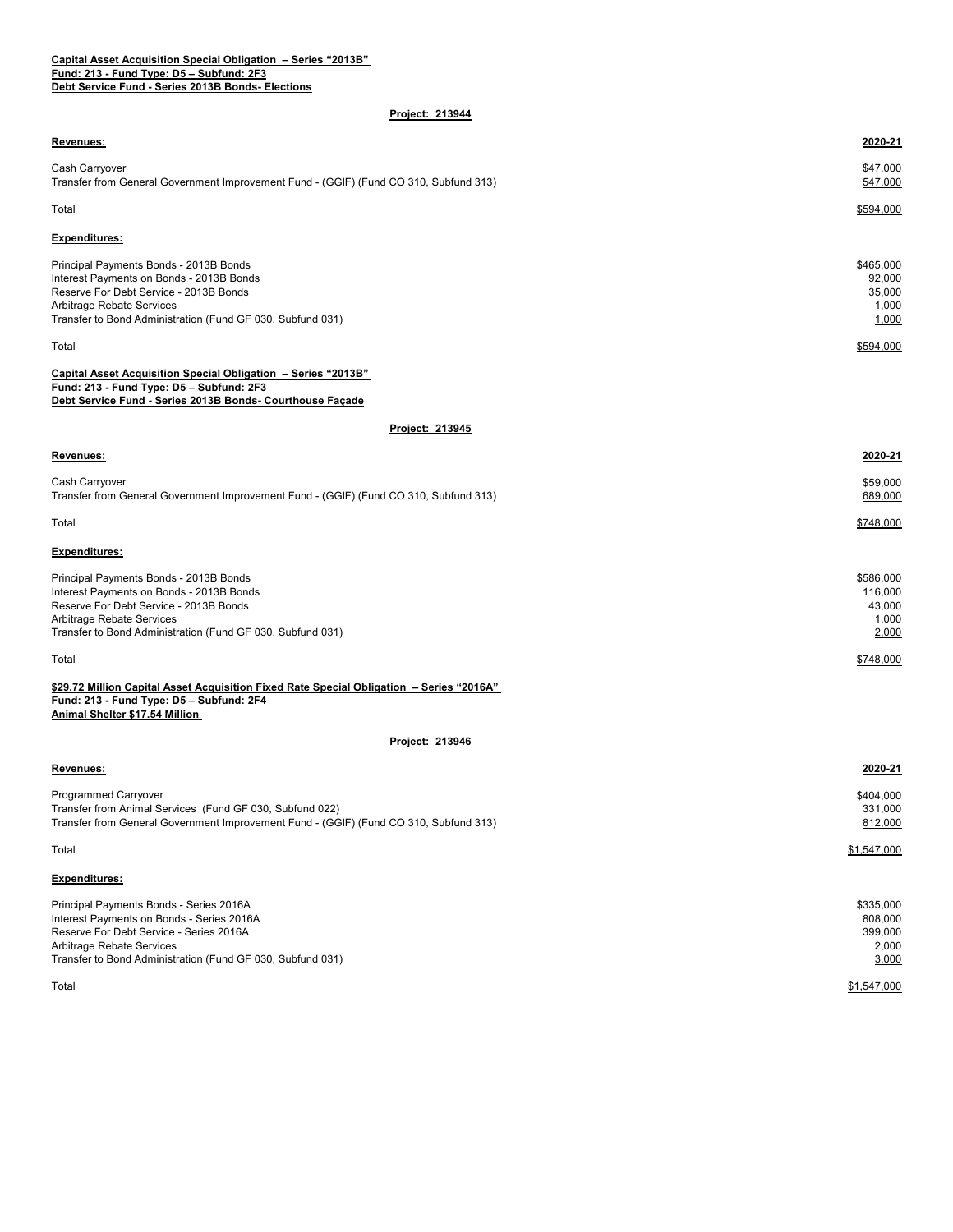## **\$29.72 Million Capital Asset Acquisition Fixed Rate Special Obligation – Series "2016A" Fund: 213 - Fund Type: D5 – Subfund: 2F4**

**Liberty City Clinic \$1.915 Million** 

| Revenues:                                                                                                                                                                                                                  | 2020-21                                          |
|----------------------------------------------------------------------------------------------------------------------------------------------------------------------------------------------------------------------------|--------------------------------------------------|
| Programmed Carryover<br>Transfer from Animal Services (Fund GF 030, Subfund 022)                                                                                                                                           | \$44,000<br>126,000                              |
| Total                                                                                                                                                                                                                      | \$170,000                                        |
| Expenditures: A1486                                                                                                                                                                                                        |                                                  |
| Principal Payments Bonds - Series 2016A<br>Interest Payments on Bonds - Series 2016A<br>Reserve For Debt Service - Series 2016A<br>Arbitrage Rebate Services<br>Transfer to Bond Administration (Fund GF 030, Subfund 031) | \$35,000<br>88,000<br>44,000<br>2,000<br>1,000   |
| Total                                                                                                                                                                                                                      | \$170,000                                        |
| \$29.72 Million Capital Asset Acquisition Fixed Rate Special Obligation - Series "2016A"<br>Fund: 213 - Fund Type: D5 - Subfund: 2F4<br>Zoo \$2.99 Million                                                                 |                                                  |
| <b>Project: 213948</b>                                                                                                                                                                                                     |                                                  |
| Revenues:                                                                                                                                                                                                                  | 2020-21                                          |
| <b>Programmed Carryover</b><br>Transfer from Parks, Recreation and Open Spaces (Fund GF 040, Subfund 008)                                                                                                                  | \$50,000<br>341,000                              |
| Total                                                                                                                                                                                                                      | \$391,000                                        |
| <b>Expenditures:</b>                                                                                                                                                                                                       |                                                  |
| Principal Payments Bonds - Series 2016A<br>Interest Payments on Bonds - Series 2016A<br>Reserve For Debt Service - Series 2016A<br>Arbitrage Rebate Services<br>Transfer to Bond Administration (Fund GF 030, Subfund 031) | \$240,000<br>101,000<br>47,000<br>2,000<br>1,000 |
| Total                                                                                                                                                                                                                      | \$391,000                                        |
| \$29.72 Million Capital Asset Acquisition Fixed Rate Special Obligation - Series "2016A"<br>Fund: 213 - Fund Type: D5 - Subfund: 2F4<br>Park Improvements \$3.195 Million                                                  |                                                  |
| Project: 213949                                                                                                                                                                                                            |                                                  |
| Revenues:                                                                                                                                                                                                                  | 2020-21                                          |
| <b>Programmed Carryover</b><br>Transfer from General Government Improvement Fund - (GGIF) (Fund CO 310, Subfund 313)                                                                                                       | \$61,000<br>306,000                              |
| Total                                                                                                                                                                                                                      | \$367,000                                        |
| <b>Expenditures:</b>                                                                                                                                                                                                       |                                                  |
| Principal Payments Bonds - Series 2016A<br>Interest Payments on Bonds - Series 2016A<br>Reserve For Debt Service - Series 2016A<br>Arbitrage Rebate Services<br>Transfer to Bond Administration (Fund GF 030, Subfund 031) | \$185,000<br>121,000<br>58,000<br>2,000<br>1,000 |
| Total                                                                                                                                                                                                                      | \$367,000                                        |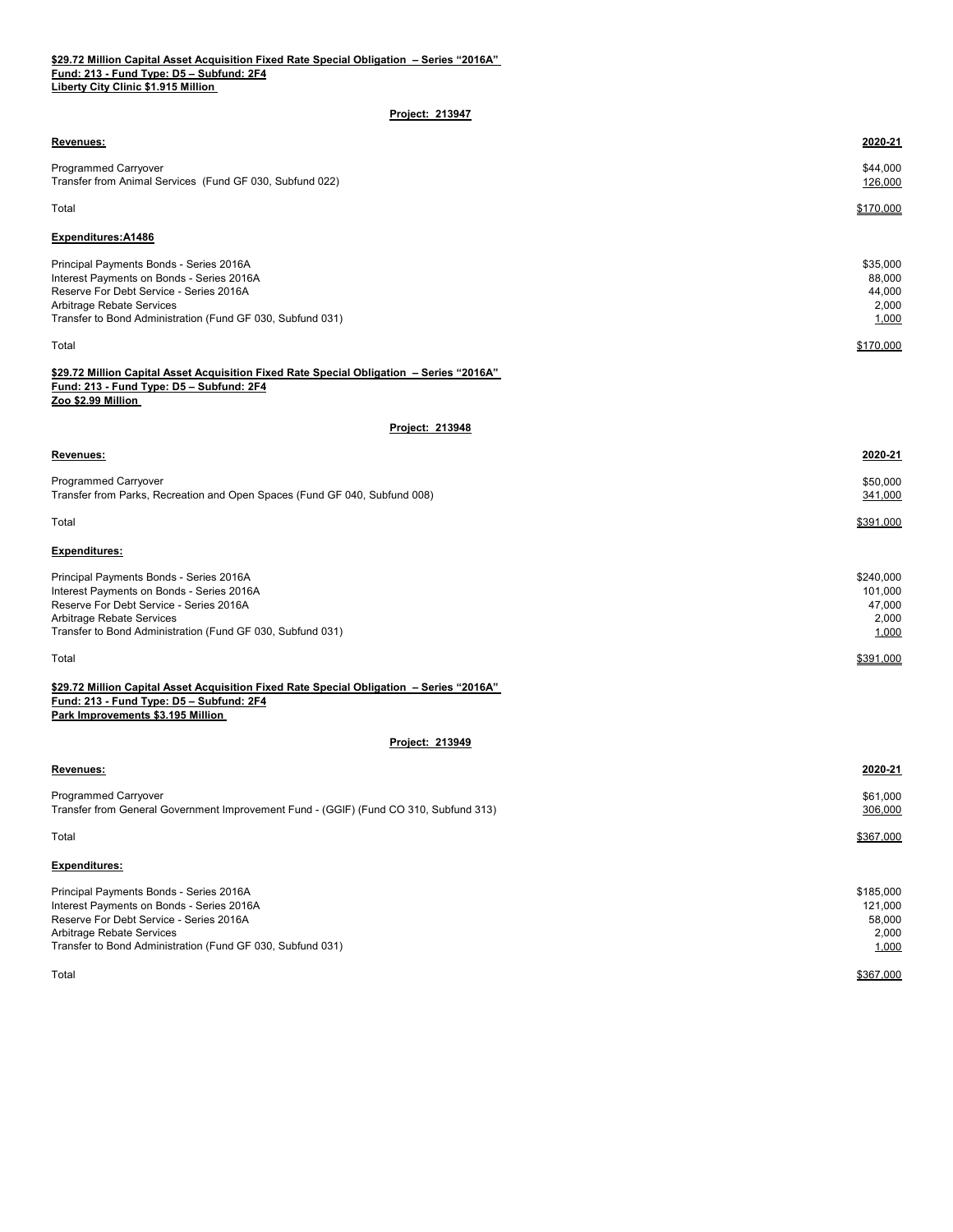| Revenues:                                                                                                                                                                                                                  | 2020-21                                                  |
|----------------------------------------------------------------------------------------------------------------------------------------------------------------------------------------------------------------------------|----------------------------------------------------------|
| <b>Programmed Carryover</b><br>Transfer from Internal Services Department (Fund GF 050, Subfund 010)                                                                                                                       | \$1,222,000<br>4,778,000                                 |
| Total                                                                                                                                                                                                                      | \$6,000,000                                              |
| <b>Expenditures:</b>                                                                                                                                                                                                       |                                                          |
| Principal Payments Bonds - Series 2016B<br>Interest Payments on Bonds - Series 2016B<br>Reserve For Debt Service - Series 2016B<br>Arbitrage Rebate Services<br>Transfer to Bond Administration (Fund GF 030, Subfund 031) | \$2,380,000<br>2,444,000<br>1,162,000<br>2,000<br>12,000 |
| Total                                                                                                                                                                                                                      | \$6,000,000                                              |
| \$193.4 Million Capital Asset Acquisition Fixed Rate Special Obligation - Series "2016B"<br>Fund: 213 - Fund Type: D5 - Subfund: 2F4<br>Overtown II \$87.690 Million                                                       |                                                          |
| <b>Project: 213952</b>                                                                                                                                                                                                     |                                                          |
| Revenues:                                                                                                                                                                                                                  | 2020-21                                                  |
| <b>Programmed Carryover</b><br>Transfer from Internal Service Department (Fund GF 050, Subfund 010)                                                                                                                        | \$392,000<br>1,535,000                                   |
| Total                                                                                                                                                                                                                      | \$1,927,000                                              |
| <b>Expenditures:</b>                                                                                                                                                                                                       |                                                          |
| Principal Payments Bonds - Series 2016B<br>Interest Payments on Bonds - Series 2016B<br>Reserve For Debt Service - Series 2016B<br>Arbitrage Rebate Services<br>Transfer to Bond Administration (Fund GF 030, Subfund 031) | \$765,000<br>783,000<br>373,000<br>2,000<br>4,000        |
| Total                                                                                                                                                                                                                      | \$1,927,000                                              |
| \$193.4 Million Capital Asset Acquisition Fixed Rate Special Obligation - Series "2016B"<br>Fund: 213 - Fund Type: D5 - Subfund: 2F4<br>Libraries \$26.110 Million                                                         |                                                          |
| Project: 213953                                                                                                                                                                                                            |                                                          |
| Revenues:                                                                                                                                                                                                                  | 2020-21                                                  |
| <b>Programmed Carryover</b><br>Transfer from Library Department (Fund SL 090, Subfund 091)                                                                                                                                 | \$340,000<br>1,581,000                                   |
| Total                                                                                                                                                                                                                      | \$1.921.000                                              |
| <b>Expenditures:</b>                                                                                                                                                                                                       |                                                          |
| Principal Payments Bonds - Series 2016B<br>Interest Payments on Bonds - Series 2016B<br>Reserve For Debt Service - Series 2016B<br>Arbitrage Rebate Services<br>Transfer to Bond Administration (Fund GF 030, Subfund 031) | \$915,000<br>679,000<br>321,000<br>2,000<br>4,000        |
| Total                                                                                                                                                                                                                      | \$1,921,000                                              |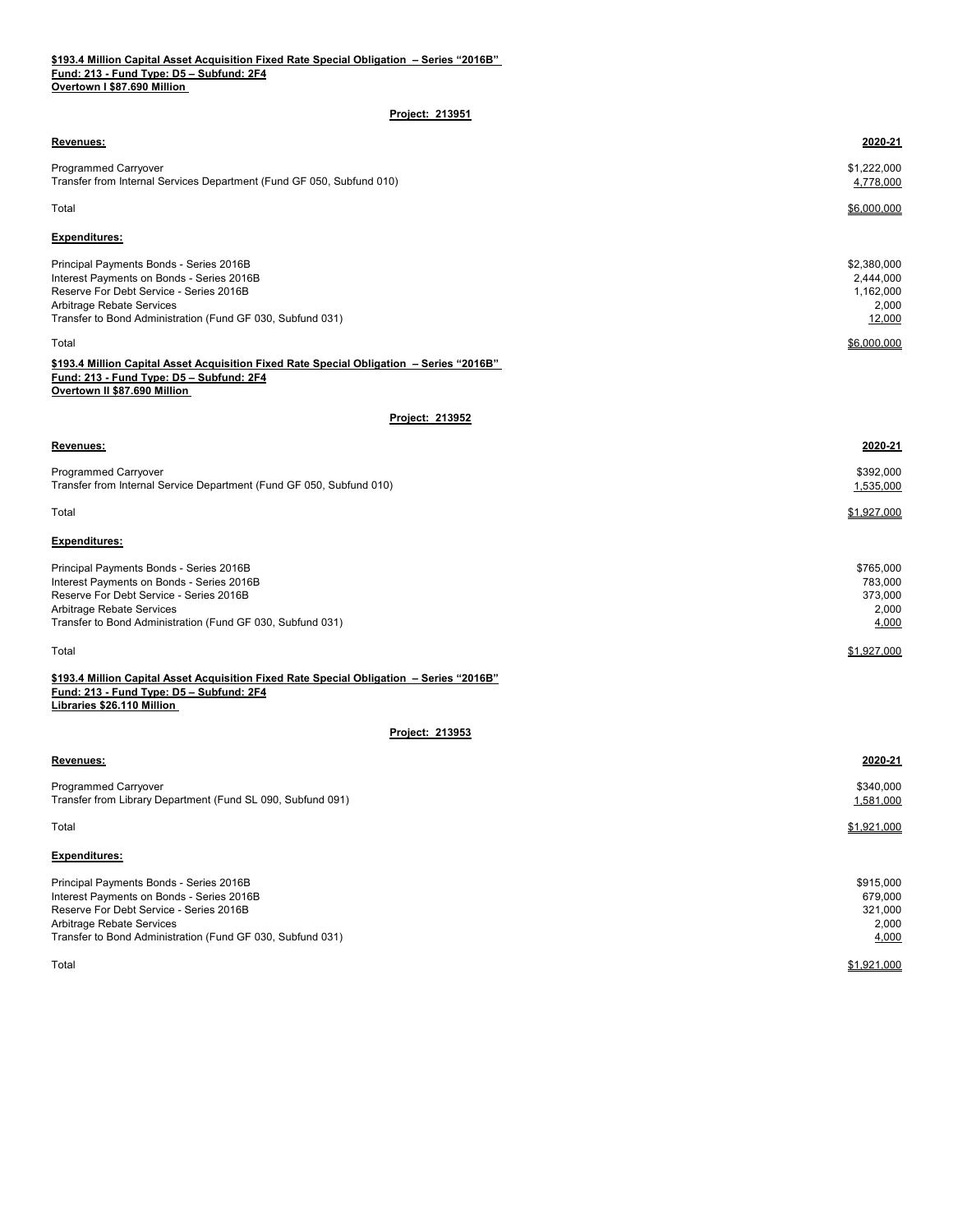| Revenues:                                                                                                                                                                                                                  | 2020-21                                           |
|----------------------------------------------------------------------------------------------------------------------------------------------------------------------------------------------------------------------------|---------------------------------------------------|
| <b>Programmed Carryover</b><br>Transfer from Internal Service Department (Fund GF 050, Subfund 010)                                                                                                                        | \$259,000<br>1,016,000                            |
| Total                                                                                                                                                                                                                      | \$1,275,000                                       |
| <b>Expenditures:</b>                                                                                                                                                                                                       |                                                   |
| Principal Payments Bonds - Series 2016B<br>Interest Payments on Bonds - Series 2016B<br>Reserve For Debt Service - Series 2016B<br>Arbitrage Rebate Services<br>Transfer to Bond Administration (Fund GF 030, Subfund 031) | \$505,000<br>518,000<br>247,000<br>2,000<br>3,000 |
| Total                                                                                                                                                                                                                      | \$1,275,000                                       |
| \$193.4 Million Capital Asset Acquisition Fixed Rate Special Obligation - Series "2016B"<br>Fund: 213 - Fund Type: D5 - Subfund: 2F4<br>ETSF Radio Towers Project \$4.785 Million<br>Project: 213955                       |                                                   |
| Revenues:                                                                                                                                                                                                                  | 2020-21                                           |
| <b>Programmed Carryover</b><br>Transfer from Information Technology Department (Fund GF 060, Various Subfunds)                                                                                                             | \$48,000<br>335,000                               |
| Total                                                                                                                                                                                                                      | \$383,000                                         |
| <b>Expenditures:</b>                                                                                                                                                                                                       |                                                   |
| Principal Payments Bonds - Series 2016B<br>Interest Payments on Bonds - Series 2016B<br>Reserve For Debt Service - Series 2016B<br>Arbitrage Rebate Services<br>Transfer to Bond Administration (Fund GF 030, Subfund 031) | \$235,000<br>97,000<br>48,000<br>2,000<br>1,000   |
| Total                                                                                                                                                                                                                      | \$383,000                                         |
| \$193.4 Million Capital Asset Acquisition Fixed Rate Special Obligation – Series "2016B"<br>Fund: 213 - Fund Type: D5 - Subfund: 2F4<br><b>Correction Fire System \$10.335 Million</b>                                     |                                                   |
| Project: 213956                                                                                                                                                                                                            |                                                   |
| Revenues:                                                                                                                                                                                                                  | 2020-21                                           |
| <b>Programmed Carryover</b><br>Transfer from General Government Improvement Fund - (GGIF) (Fund CO 310, Subfund 313)                                                                                                       | \$105,000<br>716,000                              |
| Total                                                                                                                                                                                                                      | \$821,000                                         |
| <b>Expenditures:</b>                                                                                                                                                                                                       |                                                   |
| Principal Payments Bonds - Series 2016B<br>Interest Payments on Bonds - Series 2016B<br>Reserve For Debt Service - Series 2016B<br>Arbitrage Rebate Services<br>Transfer to Bond Administration (Fund GF 030, Subfund 031) | \$515,000<br>210,000<br>92,000<br>2,000<br>2,000  |
| Total                                                                                                                                                                                                                      | \$821,000                                         |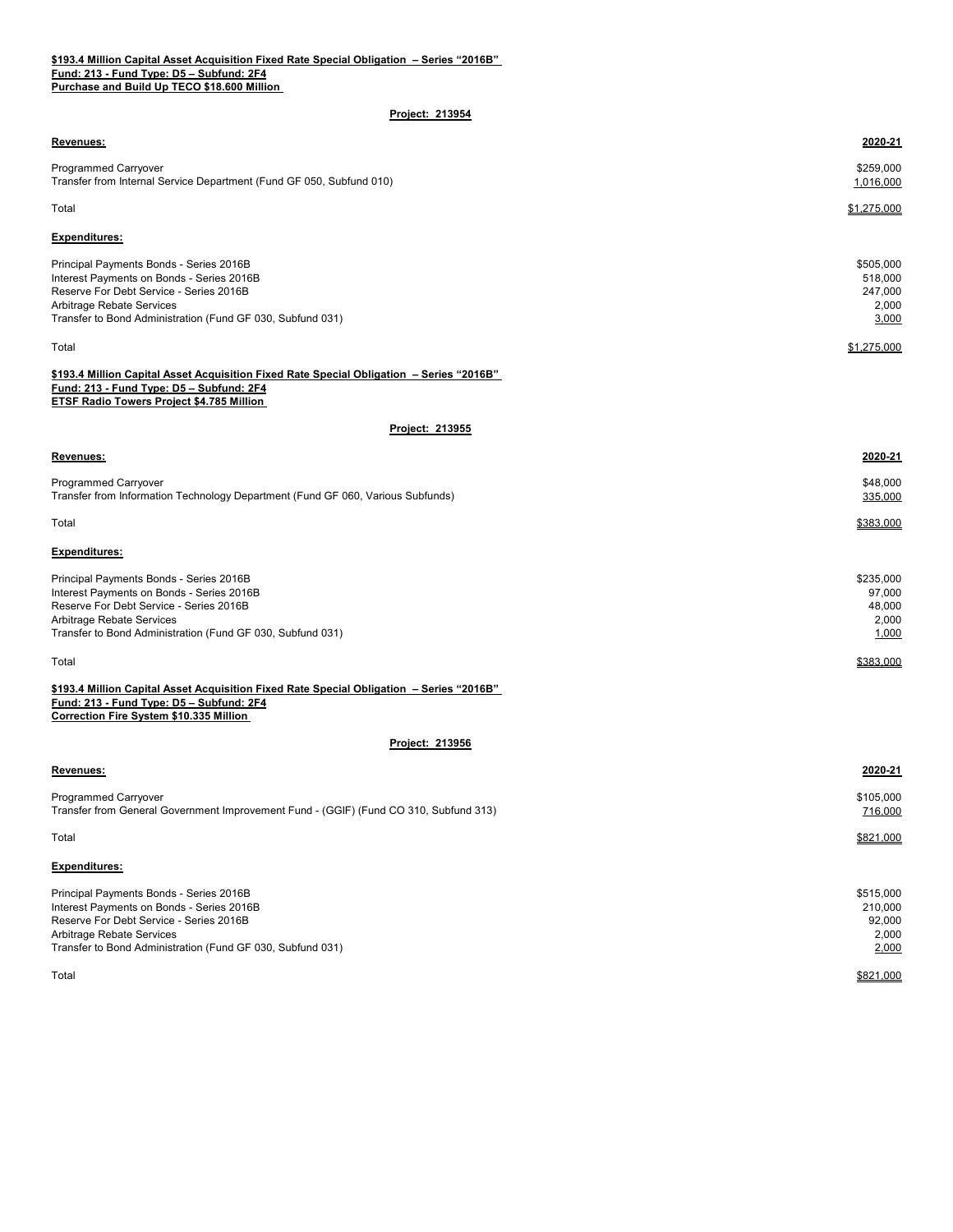| \$193.4 Million Capital Asset Acquisition Fixed Rate Special Obligation – Series "2016B" |  |
|------------------------------------------------------------------------------------------|--|
| Fund: 213 - Fund Type: D5 - Subfund: 2F4                                                 |  |
| Hope VI \$15,910 Million                                                                 |  |

|  |  | <b>Project: 213957</b> |  |
|--|--|------------------------|--|
|--|--|------------------------|--|

| Programmed Carryover<br>\$222,000<br>Transfer from General Government Improvement Fund - (GGIF) (Fund CO 310, Subfund 313)<br>871,000<br>Total<br>\$1,093,000<br><b>Expenditures:</b><br>\$435,000<br>Principal Payments Bonds - Series 2016B<br>Interest Payments on Bonds - Series 2016B<br>443,000<br>Reserve For Debt Service - Series 2016B<br>211,000<br>Arbitrage Rebate Services<br>2,000<br>2,000<br>\$1,093,000<br>Total<br>\$193.4 Million Capital Asset Acquisition Fixed Rate Special Obligation - Series "2016B"<br>Fund: 213 - Fund Type: D5 - Subfund: 2F4<br>New ISD Shop \$19.345 Million<br>Project: 213958<br>2020-21<br>Revenues:<br><b>Programmed Carryover</b><br>\$252,000<br>Transfer from Internal Service Department (Fund GF 050, Subfund 010)<br>1,172,000<br>\$1,424,000<br>Total<br><b>Expenditures:</b><br>\$680,000<br>Principal Payments Bonds - Series 2016B<br>Interest Payments on Bonds - Series 2016B<br>504,000<br>Reserve For Debt Service - Series 2016B<br>235,000<br>Arbitrage Rebate Services<br>2,000<br>Transfer to Bond Administration (Fund GF 030, Subfund 031)<br>3,000<br>Total<br>\$1,424,000<br>\$193.4 Million Capital Asset Acquisition Fixed Rate Special Obligation - Series "2016B"<br>Fund: 213 - Fund Type: D5 - Subfund: 2F4<br><b>Answer Center \$3.9 Million</b><br>Project: 213959<br>Revenues:<br>2020-21<br>Programmed Carryover<br>\$27,000<br>Transfer from General Government Improvement Fund - (GGIF) (Fund CO 310, Subfund 313)<br>58,000<br>Total<br>\$85,000<br><b>Expenditures:</b><br>Interest Payments on Bonds - Series 2016B<br>\$55,000<br>Reserve For Debt Service - Series 2016B<br>27,000<br>Arbitrage Rebate Services<br>2,000<br>Transfer to Bond Administration (Fund GF 030, Subfund 031)<br>1,000<br>\$85,000<br>Total | Revenues:                                                  | 2020-21 |
|-----------------------------------------------------------------------------------------------------------------------------------------------------------------------------------------------------------------------------------------------------------------------------------------------------------------------------------------------------------------------------------------------------------------------------------------------------------------------------------------------------------------------------------------------------------------------------------------------------------------------------------------------------------------------------------------------------------------------------------------------------------------------------------------------------------------------------------------------------------------------------------------------------------------------------------------------------------------------------------------------------------------------------------------------------------------------------------------------------------------------------------------------------------------------------------------------------------------------------------------------------------------------------------------------------------------------------------------------------------------------------------------------------------------------------------------------------------------------------------------------------------------------------------------------------------------------------------------------------------------------------------------------------------------------------------------------------------------------------------------------------------------------------------------------------------------|------------------------------------------------------------|---------|
|                                                                                                                                                                                                                                                                                                                                                                                                                                                                                                                                                                                                                                                                                                                                                                                                                                                                                                                                                                                                                                                                                                                                                                                                                                                                                                                                                                                                                                                                                                                                                                                                                                                                                                                                                                                                                 |                                                            |         |
|                                                                                                                                                                                                                                                                                                                                                                                                                                                                                                                                                                                                                                                                                                                                                                                                                                                                                                                                                                                                                                                                                                                                                                                                                                                                                                                                                                                                                                                                                                                                                                                                                                                                                                                                                                                                                 |                                                            |         |
|                                                                                                                                                                                                                                                                                                                                                                                                                                                                                                                                                                                                                                                                                                                                                                                                                                                                                                                                                                                                                                                                                                                                                                                                                                                                                                                                                                                                                                                                                                                                                                                                                                                                                                                                                                                                                 |                                                            |         |
|                                                                                                                                                                                                                                                                                                                                                                                                                                                                                                                                                                                                                                                                                                                                                                                                                                                                                                                                                                                                                                                                                                                                                                                                                                                                                                                                                                                                                                                                                                                                                                                                                                                                                                                                                                                                                 |                                                            |         |
|                                                                                                                                                                                                                                                                                                                                                                                                                                                                                                                                                                                                                                                                                                                                                                                                                                                                                                                                                                                                                                                                                                                                                                                                                                                                                                                                                                                                                                                                                                                                                                                                                                                                                                                                                                                                                 |                                                            |         |
|                                                                                                                                                                                                                                                                                                                                                                                                                                                                                                                                                                                                                                                                                                                                                                                                                                                                                                                                                                                                                                                                                                                                                                                                                                                                                                                                                                                                                                                                                                                                                                                                                                                                                                                                                                                                                 |                                                            |         |
|                                                                                                                                                                                                                                                                                                                                                                                                                                                                                                                                                                                                                                                                                                                                                                                                                                                                                                                                                                                                                                                                                                                                                                                                                                                                                                                                                                                                                                                                                                                                                                                                                                                                                                                                                                                                                 |                                                            |         |
|                                                                                                                                                                                                                                                                                                                                                                                                                                                                                                                                                                                                                                                                                                                                                                                                                                                                                                                                                                                                                                                                                                                                                                                                                                                                                                                                                                                                                                                                                                                                                                                                                                                                                                                                                                                                                 | Transfer to Bond Administration (Fund GF 030, Subfund 031) |         |
|                                                                                                                                                                                                                                                                                                                                                                                                                                                                                                                                                                                                                                                                                                                                                                                                                                                                                                                                                                                                                                                                                                                                                                                                                                                                                                                                                                                                                                                                                                                                                                                                                                                                                                                                                                                                                 |                                                            |         |
|                                                                                                                                                                                                                                                                                                                                                                                                                                                                                                                                                                                                                                                                                                                                                                                                                                                                                                                                                                                                                                                                                                                                                                                                                                                                                                                                                                                                                                                                                                                                                                                                                                                                                                                                                                                                                 |                                                            |         |
|                                                                                                                                                                                                                                                                                                                                                                                                                                                                                                                                                                                                                                                                                                                                                                                                                                                                                                                                                                                                                                                                                                                                                                                                                                                                                                                                                                                                                                                                                                                                                                                                                                                                                                                                                                                                                 |                                                            |         |
|                                                                                                                                                                                                                                                                                                                                                                                                                                                                                                                                                                                                                                                                                                                                                                                                                                                                                                                                                                                                                                                                                                                                                                                                                                                                                                                                                                                                                                                                                                                                                                                                                                                                                                                                                                                                                 |                                                            |         |
|                                                                                                                                                                                                                                                                                                                                                                                                                                                                                                                                                                                                                                                                                                                                                                                                                                                                                                                                                                                                                                                                                                                                                                                                                                                                                                                                                                                                                                                                                                                                                                                                                                                                                                                                                                                                                 |                                                            |         |
|                                                                                                                                                                                                                                                                                                                                                                                                                                                                                                                                                                                                                                                                                                                                                                                                                                                                                                                                                                                                                                                                                                                                                                                                                                                                                                                                                                                                                                                                                                                                                                                                                                                                                                                                                                                                                 |                                                            |         |
|                                                                                                                                                                                                                                                                                                                                                                                                                                                                                                                                                                                                                                                                                                                                                                                                                                                                                                                                                                                                                                                                                                                                                                                                                                                                                                                                                                                                                                                                                                                                                                                                                                                                                                                                                                                                                 |                                                            |         |
|                                                                                                                                                                                                                                                                                                                                                                                                                                                                                                                                                                                                                                                                                                                                                                                                                                                                                                                                                                                                                                                                                                                                                                                                                                                                                                                                                                                                                                                                                                                                                                                                                                                                                                                                                                                                                 |                                                            |         |
|                                                                                                                                                                                                                                                                                                                                                                                                                                                                                                                                                                                                                                                                                                                                                                                                                                                                                                                                                                                                                                                                                                                                                                                                                                                                                                                                                                                                                                                                                                                                                                                                                                                                                                                                                                                                                 |                                                            |         |
|                                                                                                                                                                                                                                                                                                                                                                                                                                                                                                                                                                                                                                                                                                                                                                                                                                                                                                                                                                                                                                                                                                                                                                                                                                                                                                                                                                                                                                                                                                                                                                                                                                                                                                                                                                                                                 |                                                            |         |
|                                                                                                                                                                                                                                                                                                                                                                                                                                                                                                                                                                                                                                                                                                                                                                                                                                                                                                                                                                                                                                                                                                                                                                                                                                                                                                                                                                                                                                                                                                                                                                                                                                                                                                                                                                                                                 |                                                            |         |
|                                                                                                                                                                                                                                                                                                                                                                                                                                                                                                                                                                                                                                                                                                                                                                                                                                                                                                                                                                                                                                                                                                                                                                                                                                                                                                                                                                                                                                                                                                                                                                                                                                                                                                                                                                                                                 |                                                            |         |
|                                                                                                                                                                                                                                                                                                                                                                                                                                                                                                                                                                                                                                                                                                                                                                                                                                                                                                                                                                                                                                                                                                                                                                                                                                                                                                                                                                                                                                                                                                                                                                                                                                                                                                                                                                                                                 |                                                            |         |
|                                                                                                                                                                                                                                                                                                                                                                                                                                                                                                                                                                                                                                                                                                                                                                                                                                                                                                                                                                                                                                                                                                                                                                                                                                                                                                                                                                                                                                                                                                                                                                                                                                                                                                                                                                                                                 |                                                            |         |
|                                                                                                                                                                                                                                                                                                                                                                                                                                                                                                                                                                                                                                                                                                                                                                                                                                                                                                                                                                                                                                                                                                                                                                                                                                                                                                                                                                                                                                                                                                                                                                                                                                                                                                                                                                                                                 |                                                            |         |
|                                                                                                                                                                                                                                                                                                                                                                                                                                                                                                                                                                                                                                                                                                                                                                                                                                                                                                                                                                                                                                                                                                                                                                                                                                                                                                                                                                                                                                                                                                                                                                                                                                                                                                                                                                                                                 |                                                            |         |
|                                                                                                                                                                                                                                                                                                                                                                                                                                                                                                                                                                                                                                                                                                                                                                                                                                                                                                                                                                                                                                                                                                                                                                                                                                                                                                                                                                                                                                                                                                                                                                                                                                                                                                                                                                                                                 |                                                            |         |
|                                                                                                                                                                                                                                                                                                                                                                                                                                                                                                                                                                                                                                                                                                                                                                                                                                                                                                                                                                                                                                                                                                                                                                                                                                                                                                                                                                                                                                                                                                                                                                                                                                                                                                                                                                                                                 |                                                            |         |
|                                                                                                                                                                                                                                                                                                                                                                                                                                                                                                                                                                                                                                                                                                                                                                                                                                                                                                                                                                                                                                                                                                                                                                                                                                                                                                                                                                                                                                                                                                                                                                                                                                                                                                                                                                                                                 |                                                            |         |
|                                                                                                                                                                                                                                                                                                                                                                                                                                                                                                                                                                                                                                                                                                                                                                                                                                                                                                                                                                                                                                                                                                                                                                                                                                                                                                                                                                                                                                                                                                                                                                                                                                                                                                                                                                                                                 |                                                            |         |
|                                                                                                                                                                                                                                                                                                                                                                                                                                                                                                                                                                                                                                                                                                                                                                                                                                                                                                                                                                                                                                                                                                                                                                                                                                                                                                                                                                                                                                                                                                                                                                                                                                                                                                                                                                                                                 |                                                            |         |
|                                                                                                                                                                                                                                                                                                                                                                                                                                                                                                                                                                                                                                                                                                                                                                                                                                                                                                                                                                                                                                                                                                                                                                                                                                                                                                                                                                                                                                                                                                                                                                                                                                                                                                                                                                                                                 |                                                            |         |
|                                                                                                                                                                                                                                                                                                                                                                                                                                                                                                                                                                                                                                                                                                                                                                                                                                                                                                                                                                                                                                                                                                                                                                                                                                                                                                                                                                                                                                                                                                                                                                                                                                                                                                                                                                                                                 |                                                            |         |
|                                                                                                                                                                                                                                                                                                                                                                                                                                                                                                                                                                                                                                                                                                                                                                                                                                                                                                                                                                                                                                                                                                                                                                                                                                                                                                                                                                                                                                                                                                                                                                                                                                                                                                                                                                                                                 |                                                            |         |
|                                                                                                                                                                                                                                                                                                                                                                                                                                                                                                                                                                                                                                                                                                                                                                                                                                                                                                                                                                                                                                                                                                                                                                                                                                                                                                                                                                                                                                                                                                                                                                                                                                                                                                                                                                                                                 |                                                            |         |
|                                                                                                                                                                                                                                                                                                                                                                                                                                                                                                                                                                                                                                                                                                                                                                                                                                                                                                                                                                                                                                                                                                                                                                                                                                                                                                                                                                                                                                                                                                                                                                                                                                                                                                                                                                                                                 |                                                            |         |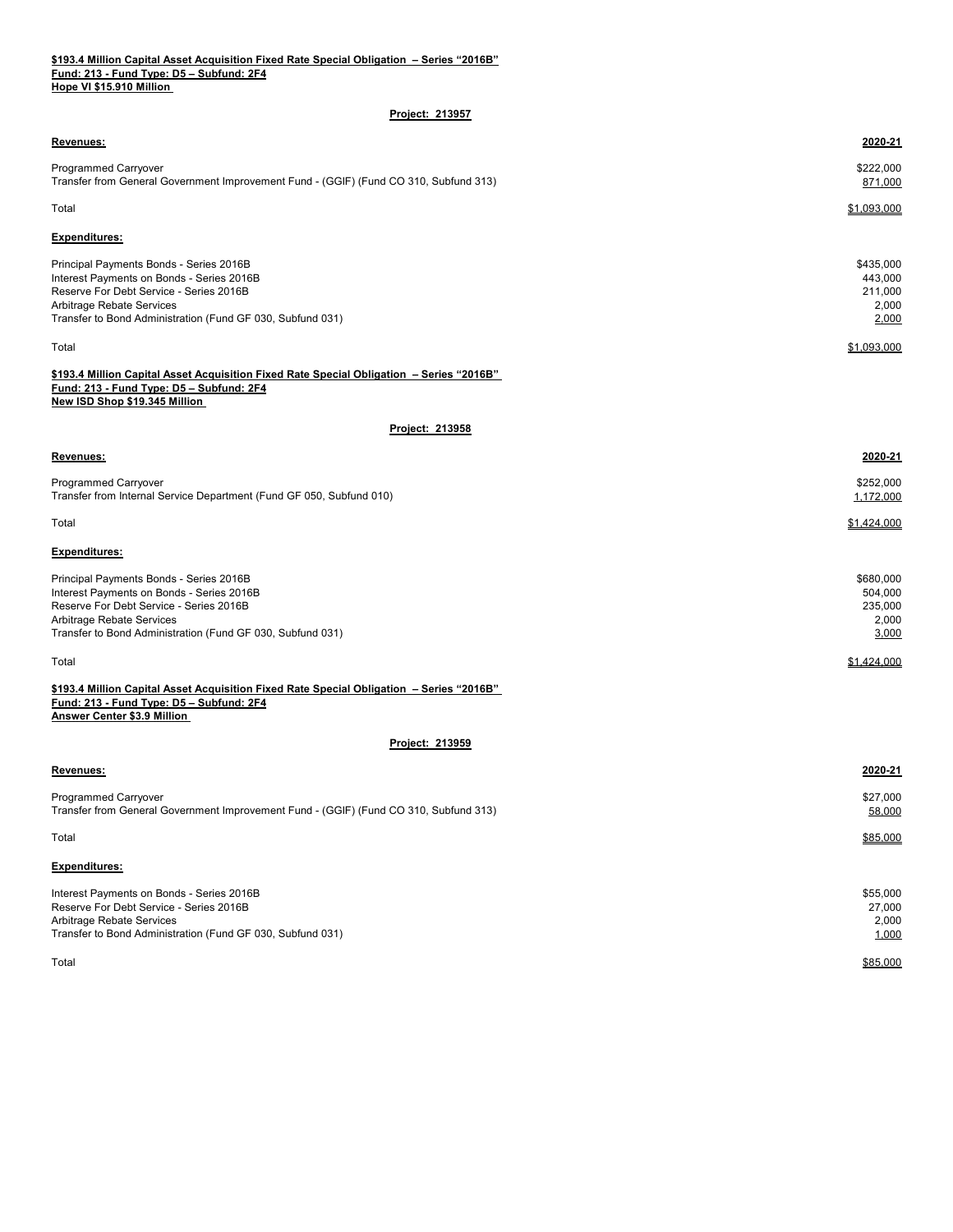| \$193.4 Million Capital Asset Acquisition Fixed Rate Special Obligation - Series "2016B" |  |
|------------------------------------------------------------------------------------------|--|
| Fund: 213 - Fund Type: D5 - Subfund: 2F4                                                 |  |
| <b>ADA Projects \$4.7 Million</b>                                                        |  |

| Project: 213960                                                                                                                                                                  |                                    |
|----------------------------------------------------------------------------------------------------------------------------------------------------------------------------------|------------------------------------|
| Revenues:                                                                                                                                                                        | 2020-21                            |
| Programmed Carryover<br>Transfer from General Government Improvement Fund - (GGIF) (Fund CO 310, Subfund 313)                                                                    | \$4,000<br>10,000                  |
| Total                                                                                                                                                                            | \$14,000                           |
| <b>Expenditures:</b>                                                                                                                                                             |                                    |
| Interest Payments on Bonds - Series 2016B<br>Reserve For Debt Service - Series 2016B<br>Arbitrage Rebate Services<br>Transfer to Bond Administration (Fund GF 030, Subfund 031)  | \$7,000<br>4,000<br>2,000<br>1,000 |
| Total                                                                                                                                                                            | \$14,000                           |
| \$193.4 Million Capital Asset Acquisition Fixed Rate Special Obligation - Series "2016B"<br>Fund: 213 - Fund Type: D5 - Subfund: 2F4<br>Golf Club of Miami \$4.6 Million         |                                    |
| Project: 213961                                                                                                                                                                  |                                    |
| Revenues:                                                                                                                                                                        | 2020-21                            |
| <b>Programmed Carryover</b><br>Transfer from General Government Improvement Fund - (GGIF) (Fund CO 310, Subfund 313)                                                             | \$4,000<br>10,000                  |
| Total                                                                                                                                                                            | \$14,000                           |
| <b>Expenditures:</b>                                                                                                                                                             |                                    |
| Interest Payments on Bonds - Series 2016B<br>Reserve For Debt Service - Series 2016B<br>Arbitrage Rebate Services<br>Transfer to Bond Administration (Fund GF 030, Subfund 031)  | \$7,000<br>4,000<br>2,000<br>1,000 |
| Total                                                                                                                                                                            | \$14,000                           |
| \$193.4 Million Capital Asset Acquisition Fixed Rate Special Obligation - Series "2016B"<br>Fund: 213 - Fund Type: D5 - Subfund: 2F4<br><b>Elections Building \$11.7 Million</b> |                                    |
| Project: 213962                                                                                                                                                                  |                                    |
| Revenues:                                                                                                                                                                        | 2020-21                            |
| <b>Programmed Carryover</b><br>Transfer from General Government Improvement Fund - (GGIF) (Fund CO 310, Subfund 313)                                                             | \$88,000<br>179,000                |

**Expenditures:**

Interest Payments on Bonds - Series 2016B \$176,000 Reserve For Debt Service - Series 2016B 88,000 Arbitrage Rebate Services **2000**<br>
Transfer to Bond Administration (Fund GF 030, Subfund 031)<br>
2,000<br>
2,000<br>
2,000<br>
2,000<br>
2,000 Transfer to Bond Administration (Fund GF 030, Subfund 031)  $\,$ Total $\,$ 

 $\,$ Total $\,$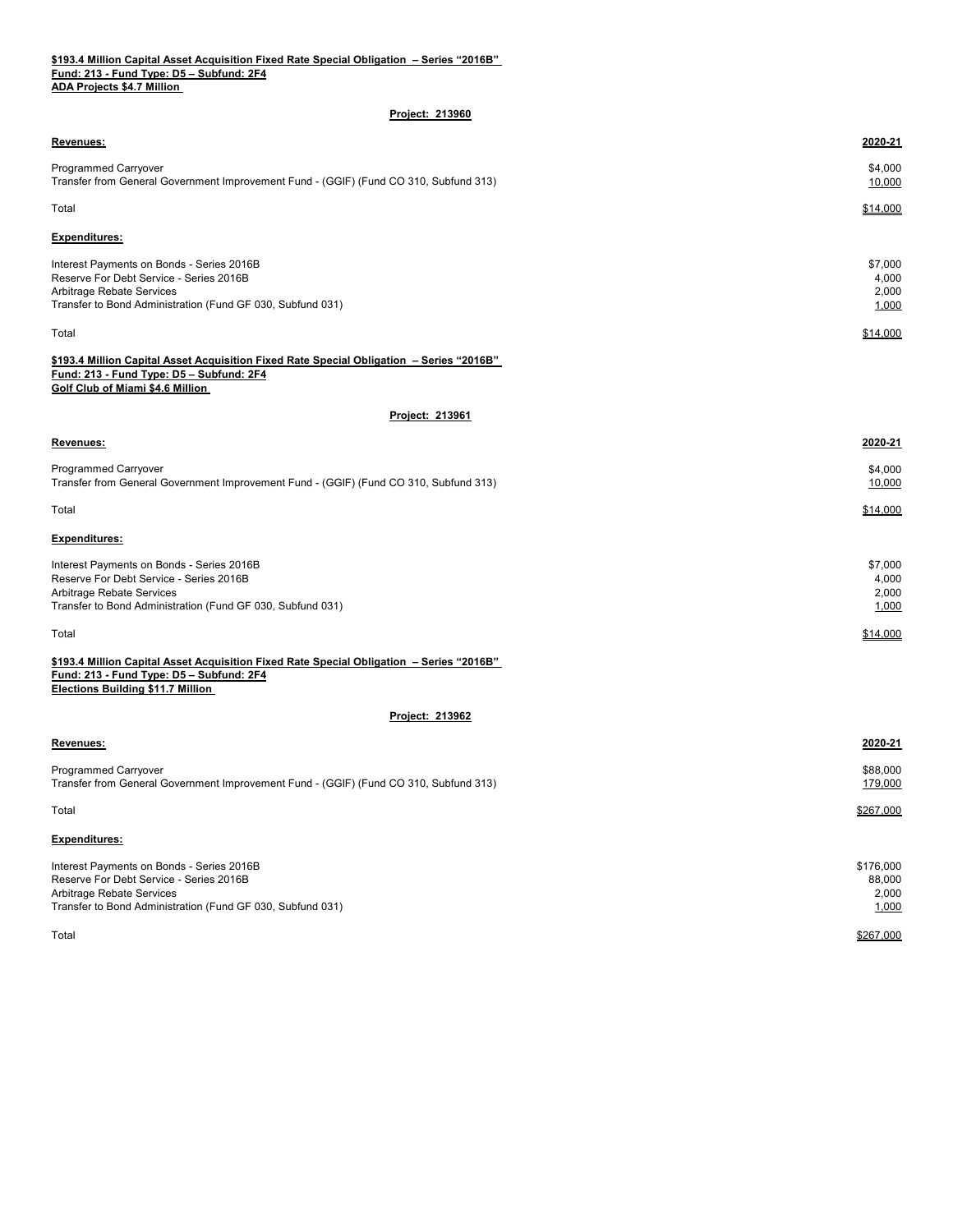# **\$193.4 Million Capital Asset Acquisition Fixed Rate Special Obligation – Series "2016B" Fund: 213 - Fund Type: D5 – Subfund: 2F4**

**Courthouse Façade Project \$15 Million** 

# **Project: 213963**

| Revenues:                                                                                                                                                                                                                     | 2020-21                                             |
|-------------------------------------------------------------------------------------------------------------------------------------------------------------------------------------------------------------------------------|-----------------------------------------------------|
| Programmed Carryover<br>Transfer from General Government Improvement Fund - (GGIF) (Fund CO 310, Subfund 313)                                                                                                                 | \$12,000<br>27,000                                  |
| Total                                                                                                                                                                                                                         | <u>\$39,000</u>                                     |
| <b>Expenditures:</b>                                                                                                                                                                                                          |                                                     |
| Interest Payments on Bonds - Series 2016B<br>Reserve For Debt Service - Series 2016B<br>Arbitrage Rebate Services<br>Transfer to Bond Administration (Fund GF 030, Subfund 031)                                               | \$24,000<br>12,000<br>2,000<br>1,000                |
| Total                                                                                                                                                                                                                         | \$39,000                                            |
| \$193.4 Million Capital Asset Acquisition Fixed Rate Special Obligation - Series "2016B"<br>Fund: 213 - Fund Type: D5 - Subfund: 2F4<br>Public Service Tax (UMSA) Series "2006" \$28 Million                                  |                                                     |
| Project: 213964                                                                                                                                                                                                               |                                                     |
| Revenues:                                                                                                                                                                                                                     | 2020-21                                             |
| Programmed Carryover<br>Transfer from Unincorporated Municipal Service Area General Fund                                                                                                                                      | \$324,000<br>1,638,000                              |
| Total                                                                                                                                                                                                                         | \$1,962,000                                         |
| <b>Expenditures:</b>                                                                                                                                                                                                          |                                                     |
| Principal Payments on Bonds - Series 2016B<br>Interest Payments on Bonds - Series 2016B<br>Reserve For Debt Service - Series 2016B<br>Arbitrage Rebate Services<br>Transfer to Bond Administration (Fund GF 030, Subfund 031) | \$1,010,000<br>647,000<br>299,000<br>2,000<br>4,000 |
| Total                                                                                                                                                                                                                         | \$1,962,000                                         |
| \$193.4 Million Capital Asset Acquisition Fixed Rate Special Obligation - Series "2016B"<br>Fund: 213 - Fund Type: D5 - Subfund: 2F4<br>Public Service Tax (UMSA) Series "2007" \$30 Million                                  |                                                     |
| Project: 213965                                                                                                                                                                                                               |                                                     |
| Revenues:                                                                                                                                                                                                                     | 2020-21                                             |
| Programmed Carryover<br>Transfer from Unincorporated Municipal Service Area General Fund                                                                                                                                      | \$381,000<br>1,767,000                              |
| Total                                                                                                                                                                                                                         | \$2,148,000                                         |
| <b>Expenditures:</b>                                                                                                                                                                                                          |                                                     |
| Principal Payments on Bonds - Series 2016B<br>Interest Payments on Bonds - Series 2016B<br>Reserve For Debt Service - Series 2016B<br>Arbitrage Rebate Services<br>Transfer to Bond Administration (Fund GF 030, Subfund 031) | \$1,025,000<br>762,000<br>355,000<br>2,000<br>4,000 |

 $\verb|Total|$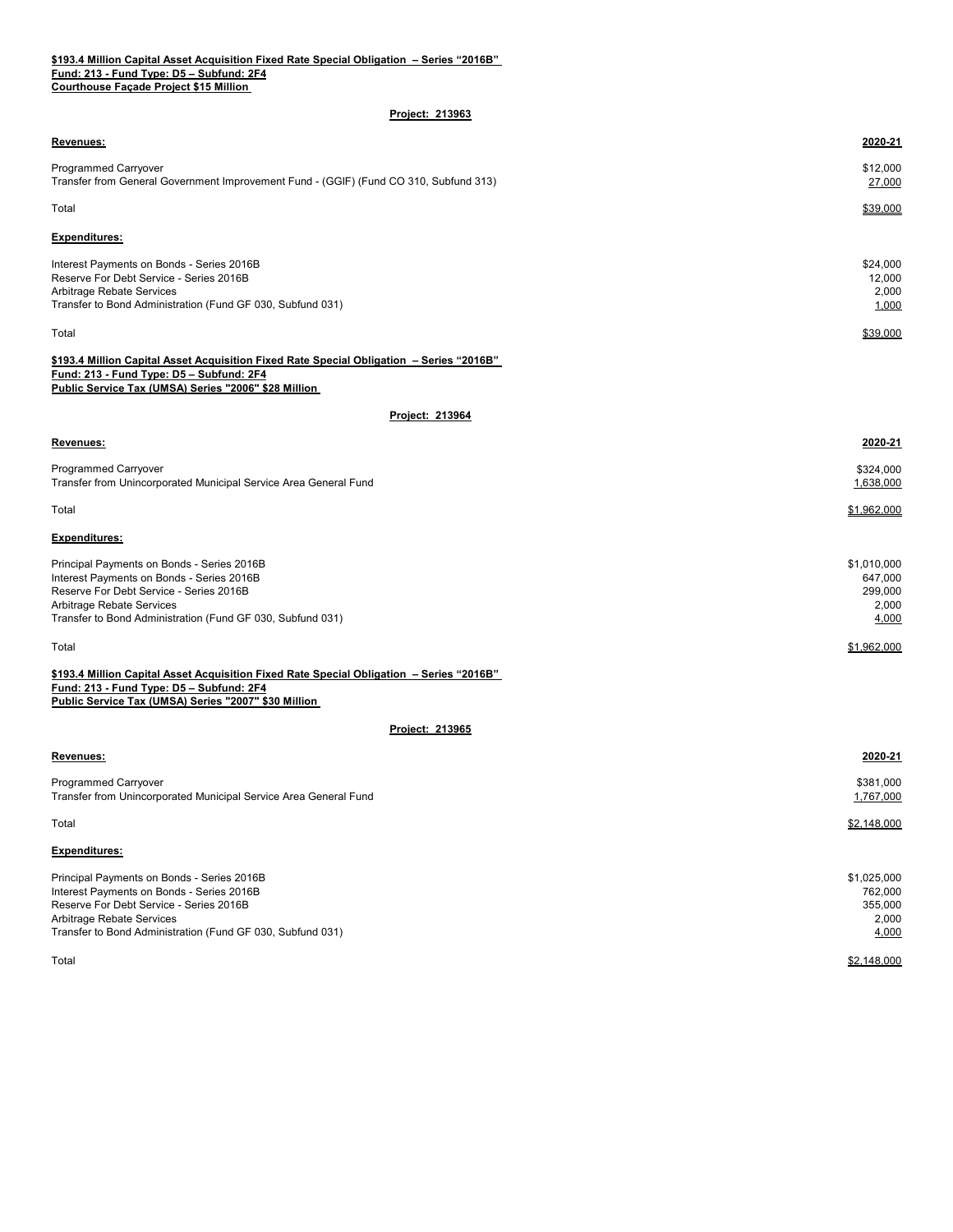## **\$74.435 Million Capital Asset Acquisition Fixed Rate Special Obligation – Series "2017A" Fund: 213 - Fund Type: D5 – Subfund: 2F5 PHT (Tax Exempt) \$26.055 Million**

| <b>Project: 213966</b> |  |  |
|------------------------|--|--|
|                        |  |  |

| Revenues:                                                                                                                                                                                                                         | 2020-21                                               |
|-----------------------------------------------------------------------------------------------------------------------------------------------------------------------------------------------------------------------------------|-------------------------------------------------------|
| Programmed Carryover<br>Transfer from General Government Improvement Fund - (GGIF) (Fund CO 310, Subfund 313)                                                                                                                     | \$600,000<br>3,329,000                                |
| Total                                                                                                                                                                                                                             | \$3,929,000                                           |
| <b>Expenditures:</b>                                                                                                                                                                                                              |                                                       |
| Principal Payments on Bonds, Series 2017A<br>Interest Payments on Bonds - Series 2017A<br>Reserve For Debt Service - Series 2017A<br>Arbitrage Rebate Services<br>Transfer to Bond Administration (Fund GF 030, Subfund 031)      | \$2,175,000<br>1,199,000<br>545,000<br>2,000<br>8,000 |
| Total                                                                                                                                                                                                                             | \$3,929,000                                           |
| \$74.435 Million Capital Asset Acquisition Fixed Rate Special Obligation - Series "2017A"<br>Fund: 213 - Fund Type: D5 - Subfund: 2F5<br>Light Speed Project (Tax Exempt) \$870,000                                               |                                                       |
| Project: 213967                                                                                                                                                                                                                   |                                                       |
| Revenues:                                                                                                                                                                                                                         | 2020-21                                               |
| Programmed Carryover<br>Transfer from Internal Service Department (Fund GF 050, Subfund 010)                                                                                                                                      | \$16,000<br>66,000                                    |
| Total                                                                                                                                                                                                                             | \$82,000                                              |
| <b>Expenditures:</b>                                                                                                                                                                                                              |                                                       |
| Principal Payments on Bonds, Series 2017A<br>Interest Payments on Bonds - Series 2017A<br>Reserve For Debt Service - Series 2017A<br>Arbitrage Rebate Services<br>Transfer to Bond Administration (Fund GF 030, Subfund 031)      | \$30,000<br>33,000<br>16,000<br>2,000<br>1,000        |
| Total                                                                                                                                                                                                                             | \$82,000                                              |
| \$16.185 million Capital Asset Acquisition Fixed Special Obligation Bonds - Series "2018A"<br>Fund: 213 - Fund Type: D5 - Subfund: 2F6<br>\$6,135,000 - Elections-ADA Project                                                     |                                                       |
| Project: 213968                                                                                                                                                                                                                   |                                                       |
| Revenues:                                                                                                                                                                                                                         | 2020-21                                               |
| Programmed Cash Carryover<br>Transfer from General Government Improvement Fund - (GGIF) (Fund CO 310, Subfund 313)                                                                                                                | \$85,000<br>513,000                                   |
| Total                                                                                                                                                                                                                             | \$598,000                                             |
| <b>Expenditures:</b>                                                                                                                                                                                                              |                                                       |
| Principal Payments on Bonds, Series 2018A<br>Interest Payments on Bonds, Series 2018A<br>Reserve for Future Debt Service, Series 2018A<br>Arbitrage Rebate Services<br>Transfer to Bond Administration (Fund GF 030, Subfund 031) | \$345,000<br>170,000<br>79,000<br>2,000<br>2,000      |
| Total                                                                                                                                                                                                                             | \$598,000                                             |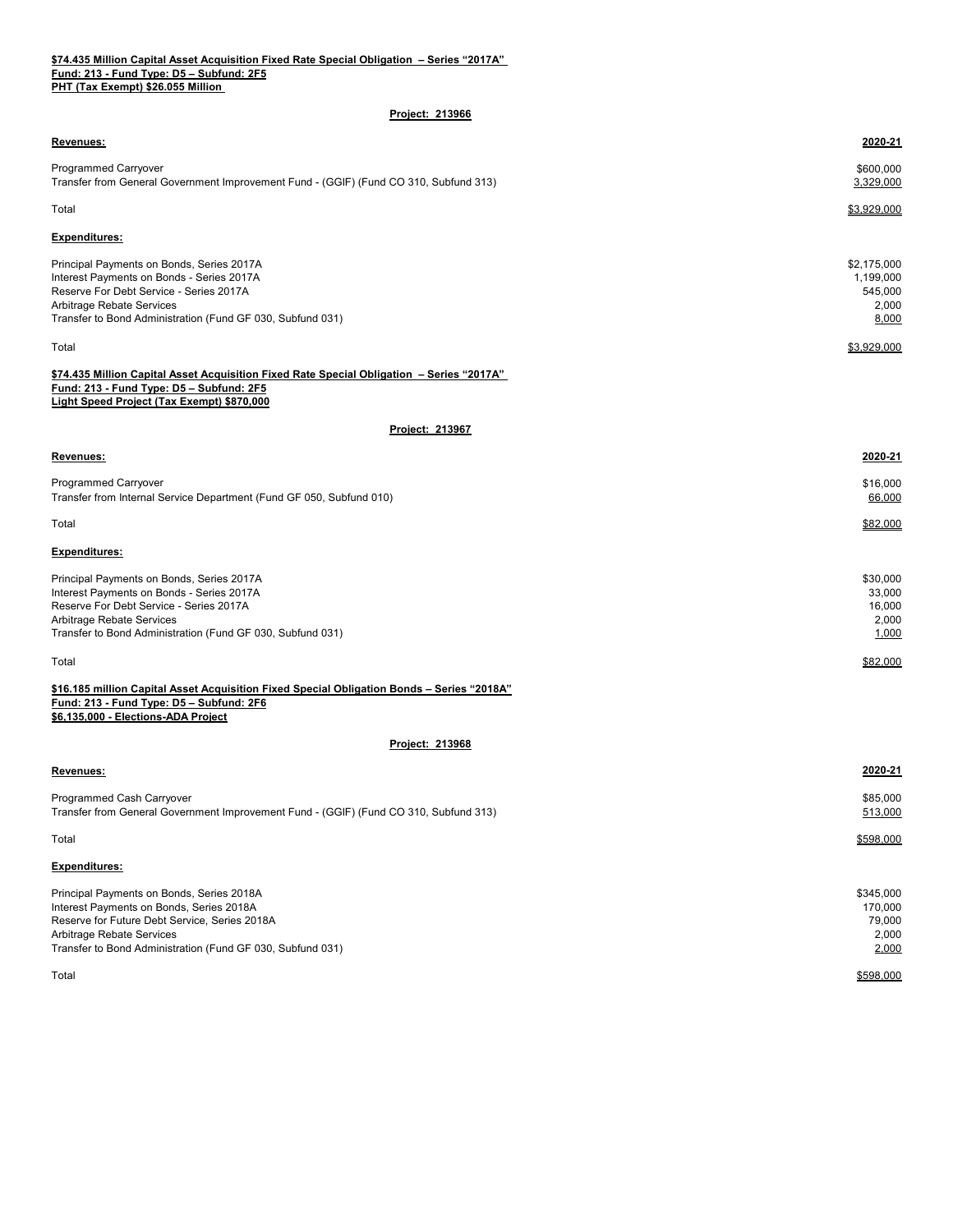#### **Fund: 213 - Fund Type: D5 – Subfund: 2F6 \$10,050,000 - QNIP Project \$16.185 million Capital Asset Acquisition Fixed Special Obligation Bonds – Series "2018A"**

| Project: 213969                                                                                                                                                                                                                   |                                                          |
|-----------------------------------------------------------------------------------------------------------------------------------------------------------------------------------------------------------------------------------|----------------------------------------------------------|
| Revenues:                                                                                                                                                                                                                         | 2020-21                                                  |
| Programmed Cash Carryover<br>Transfer from General Government Improvement Fund - (GGIF) (Fund CO 310, Subfund 313)                                                                                                                | \$139,000<br>834,000                                     |
| Total                                                                                                                                                                                                                             | \$973,000                                                |
| Expenditures:                                                                                                                                                                                                                     |                                                          |
| Principal Payments on Bonds, Series 2018A<br>Interest Payments on Bonds, Series 2018A<br>Reserve for Future Debt Service, Series 2018A<br>Arbitrage Rebate Services<br>Transfer to Bond Administration (Fund GF 030, Subfund 031) | \$560,000<br>278,000<br>130,000<br>2,000<br>3,000        |
| Total                                                                                                                                                                                                                             | \$973,000                                                |
| <u> 1919A" \$64.650 million Capital Asset Acquisition Fixed Special Obligation Bonds – Series "2019A</u><br>Fund: 213 - Fund Type: D5 – Subfund: 2F7                                                                              |                                                          |
| \$8.095 million - Quality Neighborhood Improvement Projects                                                                                                                                                                       |                                                          |
| Project: 213970                                                                                                                                                                                                                   |                                                          |
| <u>Revenues:</u>                                                                                                                                                                                                                  | 2020-21                                                  |
| Programmed Cash Carryover<br>Transfer from General Government Improvement Fund (Fund CO 310, Subfund 313)                                                                                                                         | \$199,000<br>637,000                                     |
| Total                                                                                                                                                                                                                             | \$836,000                                                |
| Expenditures:                                                                                                                                                                                                                     |                                                          |
| Principal Payments on Bonds, Series 2019A<br>Interest Payments on Bonds, Series 2019A<br>Reserve for Future Debt Service, Series 2019A<br>Arbitrage Rebate Services<br>Transfer to Bond Administration (Fund GF 030, Subfund 031) | \$240,000<br>398,000<br>193,000<br>2,000<br>3,000        |
| Total                                                                                                                                                                                                                             | <u>\$836,000</u>                                         |
| <u> 1919A" \$64.650 million Capital Asset Acquisition Fixed Special Obligation Bonds – Series "2019A</u><br><u> Fund: 213 - Fund Type: D5 – Subfund: 2F7</u><br>\$56.555 million - Fire Rescue Helicopters                        |                                                          |
| Project: 213971                                                                                                                                                                                                                   |                                                          |
| Revenues:                                                                                                                                                                                                                         | 2020-21                                                  |
| Programmed Cash Carryover<br>Transfer from General Government Improvement Fund (Fund CO 310, Subfund 313)                                                                                                                         | \$1,390,000<br>4,432,000                                 |
| Total                                                                                                                                                                                                                             | \$5,822,000                                              |
| <b>Expenditures:</b>                                                                                                                                                                                                              |                                                          |
| Principal Payments on Bonds, Series 2019A<br>Interest Payments on Bonds, Series 2019A<br>Reserve for Future Debt Service, Series 2019A<br>Arbitrage Rebate Services<br>Transfer to Bond Administration (Fund GF 030, Subfund 031) | \$1,680,000<br>2,780,000<br>1,348,000<br>2,000<br>12,000 |
| Total                                                                                                                                                                                                                             | \$5,822,000                                              |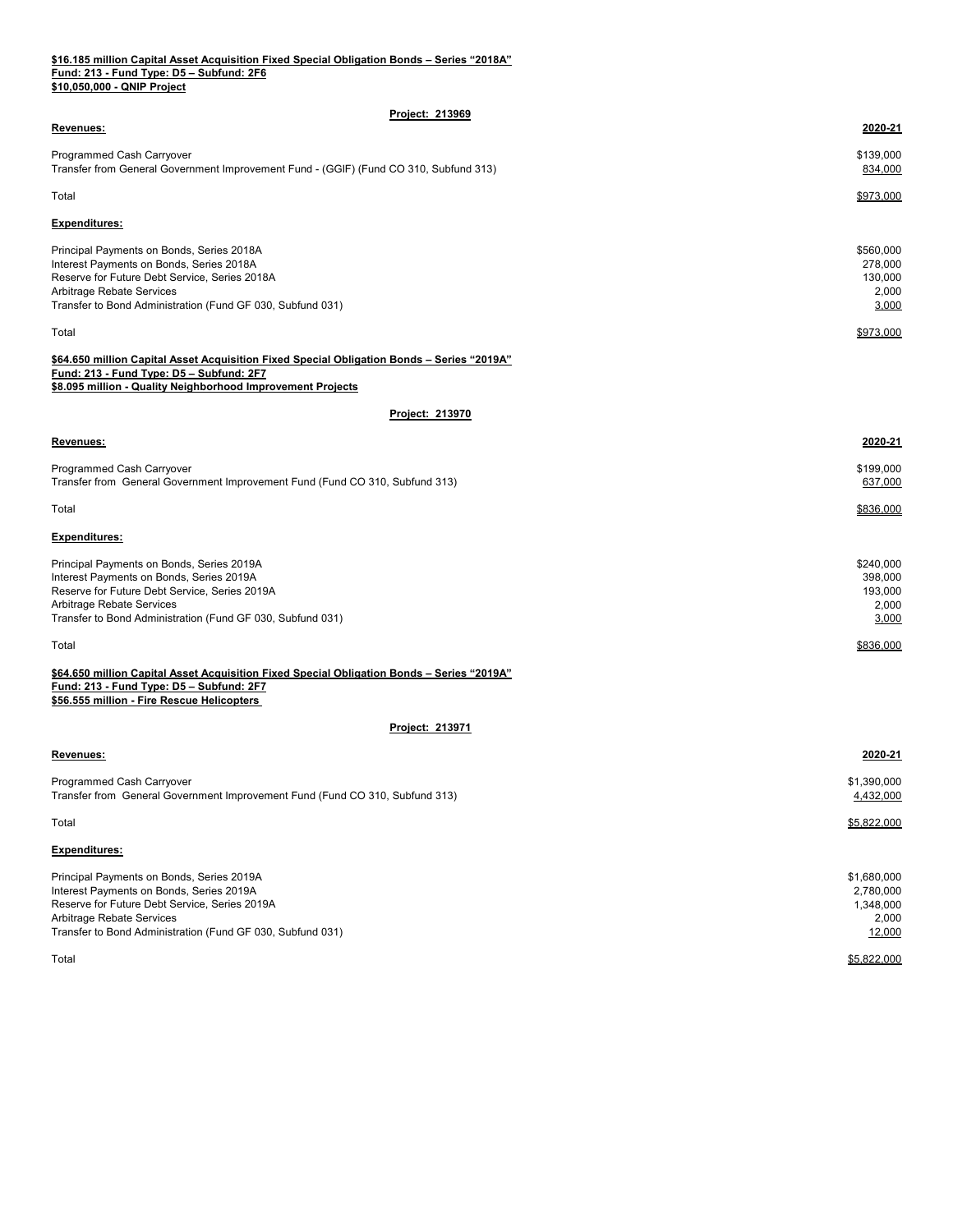**\$96.930 million Capital Asset Acquisition Special Obligation – Series "2019B" Fund: 213 - Fund Type: D5 – Subfund: 2F7 \$52.222 million Debt Service Fund - Overtown II**

| Revenues:                                                                                                                                                                                                                                                                        | 2020-21                                                 |
|----------------------------------------------------------------------------------------------------------------------------------------------------------------------------------------------------------------------------------------------------------------------------------|---------------------------------------------------------|
| Programmed Cash Carryover<br>Transfer from Internal Services Department - Overtown II Project (87%)                                                                                                                                                                              | \$1,239,000<br>3,945,000                                |
| Total                                                                                                                                                                                                                                                                            | \$5,184,000                                             |
| Expenditures:                                                                                                                                                                                                                                                                    |                                                         |
| Principal Payments Bonds - Overtown II Project (87%)<br>Interest Payments on Bonds - Overtown II Project (87%)<br>Reserve For Debt Service - Series 2019B Bonds (Overtown II Project)<br>Arbitrage Rebate Services<br>Transfer to Bond Administration (Fund GF 030, Subfund 031) | \$1,497,000<br>2,478,000<br>1,202,000<br>1,000<br>6,000 |
| Total                                                                                                                                                                                                                                                                            | \$5,184,000                                             |
| \$96.930 million Capital Asset Acquisition Special Obligation - Series "2019B"<br>Fund: 213 - Fund Type: D5 - Subfund: 2F7<br>\$18.836 million - West Lot Project                                                                                                                |                                                         |
| Project: 213973                                                                                                                                                                                                                                                                  |                                                         |
| Revenues:                                                                                                                                                                                                                                                                        | 2020-21                                                 |
| Programmed Cash Reserve<br>Transfer from Internal Services Department                                                                                                                                                                                                            | \$445,000<br>1,463,000                                  |
| Total                                                                                                                                                                                                                                                                            | \$1,908,000                                             |
| Expenditures:                                                                                                                                                                                                                                                                    |                                                         |
| Principal Payments on Bonds, Series 2019B<br>Interest Payments on Bonds, Series 2019B<br>Reserve for Future Debt Service, Series 2019B<br>Arbitrage Rebate Services<br>Transfer to Bond Administration (Fund GF 030, Subfund 031)                                                | \$584,000<br>890,000<br>430,000<br>2,000<br>2,000       |
| Total                                                                                                                                                                                                                                                                            | \$1,908,000                                             |
| \$96.930 million Capital Asset Acquisition Special Obligation - Series "2019B"<br>Fund: 213 - Fund Type: D5 - Subfund: 2F7<br>\$11.111 million - Lightspeed Project                                                                                                              |                                                         |
| Project: 213974                                                                                                                                                                                                                                                                  |                                                         |
| Revenues:                                                                                                                                                                                                                                                                        | 2020-21                                                 |
| Programmed Cash Carryover<br>Transfer from Internal Services Department                                                                                                                                                                                                          | \$263,000<br>863,000                                    |
| Total                                                                                                                                                                                                                                                                            | \$1,126,000                                             |
| <b>Expenditures:</b>                                                                                                                                                                                                                                                             |                                                         |
| Principal Payments on Bonds, Series 2019B<br>Interest Payments on Bonds, Series 2019B<br>Reserve for Future Debt Service, Series 2019B<br>Arbitrage Rebate Services<br>Transfer to Bond Administration (Fund GF 030, Subfund 031)                                                | \$344,000<br>525,000<br>254,000<br>2,000<br>1,000       |
| Total                                                                                                                                                                                                                                                                            | \$1,126,000                                             |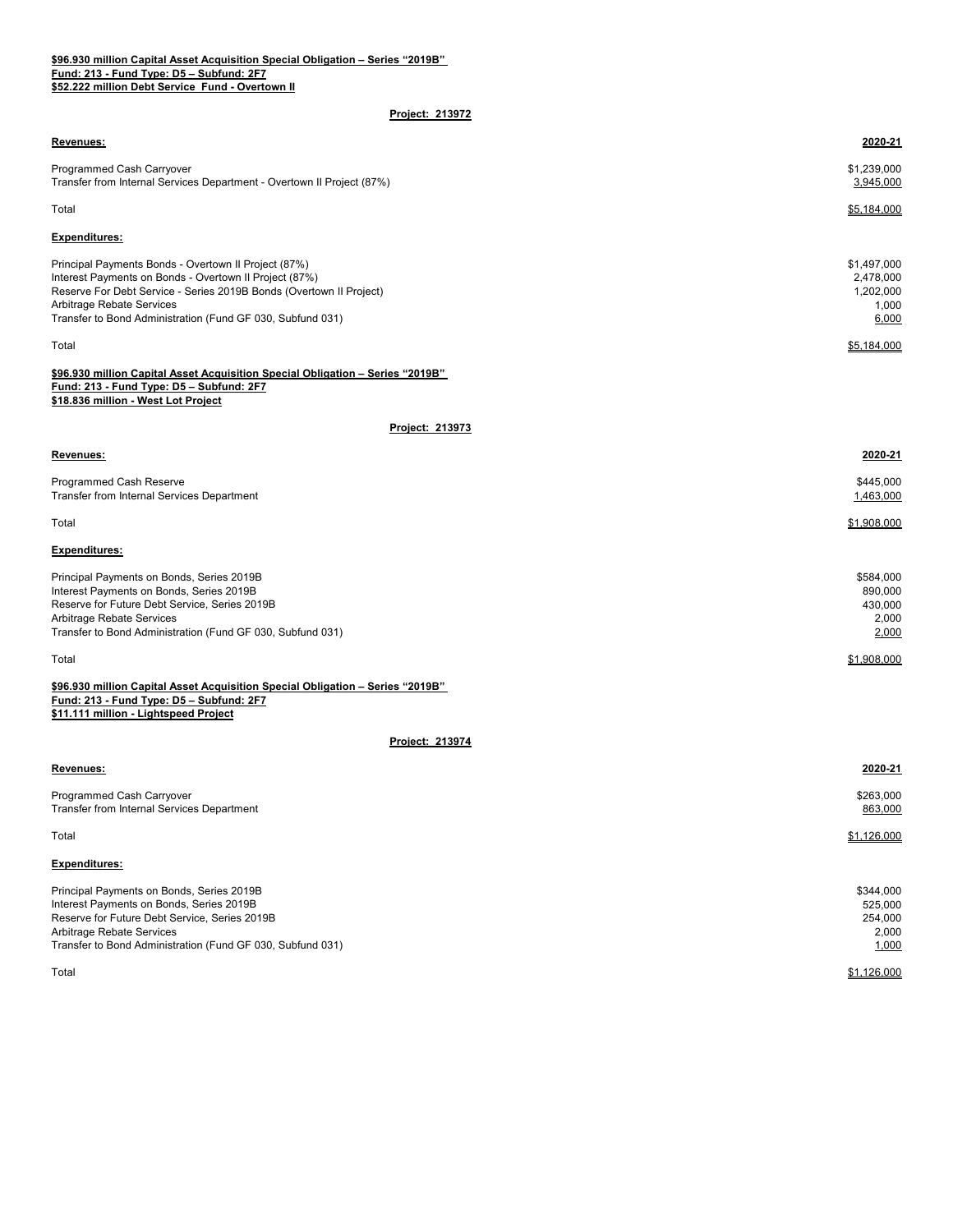## **\$96.930 million Capital Asset Acquisition Special Obligation – Series "2019B" Fund: 213 - Fund Type: D5 – Subfund: 2F7 \$6.989 million - Project Close-Out Project**

## **Project: 213975**

| Revenues:                                                                                                                                                                                                                         | 2020-21                                           |
|-----------------------------------------------------------------------------------------------------------------------------------------------------------------------------------------------------------------------------------|---------------------------------------------------|
| Programmed Cash Reserve<br>Transfer from Internal Services Department<br>Transfer from General Government Improvement Fund (Fund CO 310, Subfund 313)                                                                             | \$165,000<br>131,000<br>414,000                   |
| Total                                                                                                                                                                                                                             | \$710,000                                         |
| <b>Expenditures:</b>                                                                                                                                                                                                              |                                                   |
| Principal Payments on Bonds, Series 2019B<br>Interest Payments on Bonds, Series 2019B<br>Reserve for Future Debt Service, Series 2019B<br>Arbitrage Rebate Services<br>Transfer to Bond Administration (Fund GF 030, Subfund 031) | \$217,000<br>330,000<br>160,000<br>2,000<br>1,000 |
| Total                                                                                                                                                                                                                             | \$710,000                                         |
| <b>Special Obligation Notes-Series "2020"</b><br>Fund: 214 - Fund Type: D6 - Subfund: 2N2<br>\$854,000 - Coral Gables Courthouse                                                                                                  |                                                   |
| Project: 214106                                                                                                                                                                                                                   |                                                   |
| Revenues:                                                                                                                                                                                                                         | 2020-21                                           |
| Programmed Cash Reserve<br>Transfer from Administrative Office of the Courts                                                                                                                                                      | \$18,000<br>308,000                               |
| Total                                                                                                                                                                                                                             | \$326,000                                         |
| <b>Expenditures:</b>                                                                                                                                                                                                              |                                                   |
| Principal Payments on Notes<br>Interest Payments on Notes<br>Reserve for Future Debt Service<br>Arbitrage Rebate Services<br>Transfer to Bond Administration (Fund GF 030, Subfund 031)                                           | \$277,000<br>34,000<br>12,000<br>2,000<br>1,000   |
| Total                                                                                                                                                                                                                             | \$326,000                                         |
| <b>Special Obligation Notes-Series "2020"</b><br>Fund: 214 - Fund Type: D6 - Subfund: 2N2<br>\$581,000 - Golf Club of Miami-Renovations                                                                                           |                                                   |
| Project: 214107                                                                                                                                                                                                                   |                                                   |
| Revenues:                                                                                                                                                                                                                         | 2020-21                                           |

Programmed Cash Reserve \$13,000 Transfer from Parks Golf Operations (Fund GF 040, Subfund 001) 210,000

Total \$223,000

# **Expenditures:**

| Principal Payments on Notes                                | \$188,000 |
|------------------------------------------------------------|-----------|
| Interest Payments on Notes                                 | 23.000    |
| Reserve for Future Debt Service                            | 9.000     |
| Arbitrage Rebate Services                                  | 2,000     |
| Transfer to Bond Administration (Fund GF 030, Subfund 031) | 1,000     |
|                                                            |           |
| Total                                                      | \$223,000 |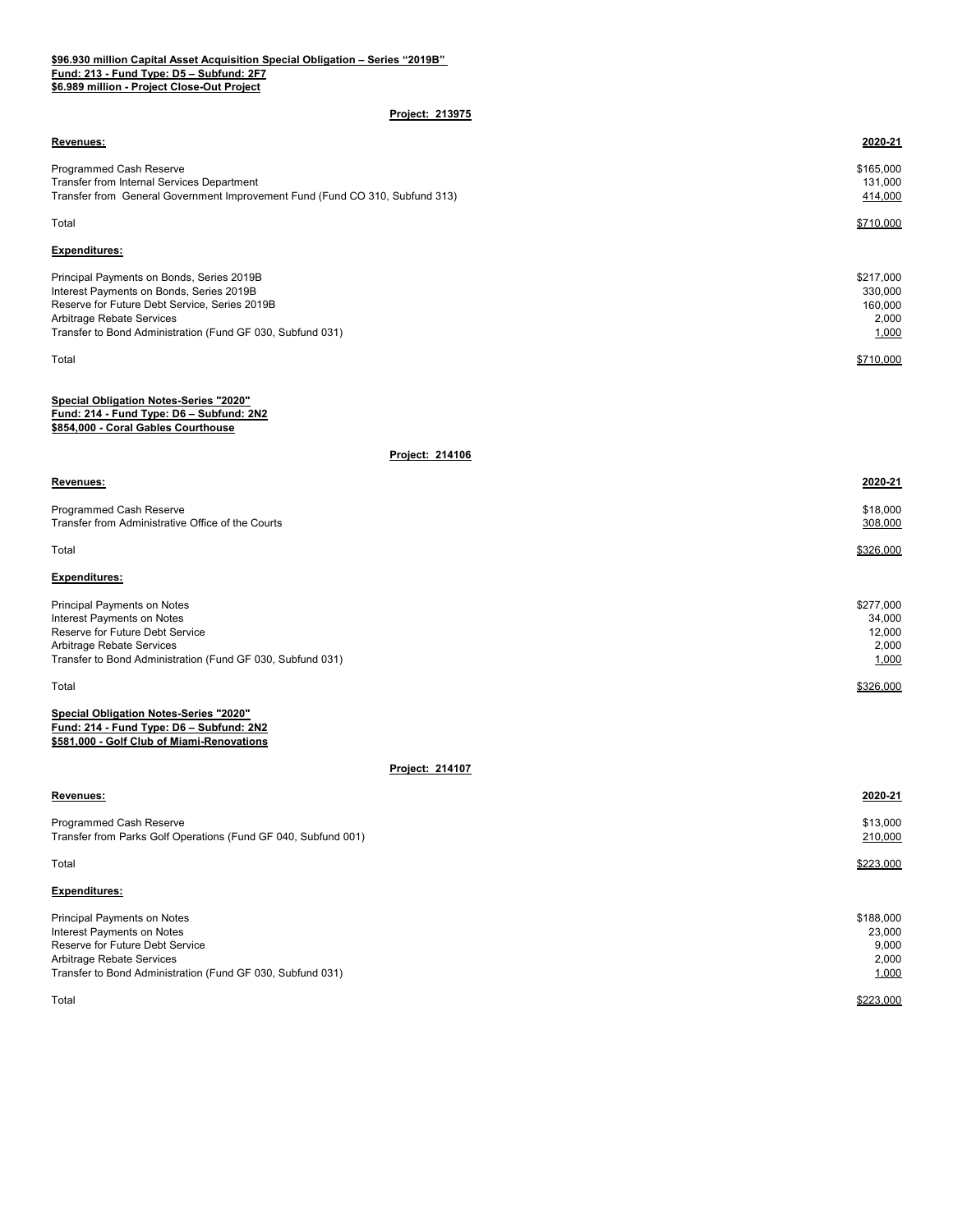## **\$227,000 - Fire Department- Fleet Replacement Special Obligation Notes-Series "2020" Fund: 214 - Fund Type: D6 – Subfund: 2N2**

| Revenues:                                                                                                                                                                               | 2020-21                                         |
|-----------------------------------------------------------------------------------------------------------------------------------------------------------------------------------------|-------------------------------------------------|
| Programmed Cash Reserve<br>Transfer from Fire Rescue (Fund SF 011, Subfund 111)                                                                                                         | \$6,000<br>84,000                               |
| Total                                                                                                                                                                                   | \$90,000                                        |
| <b>Expenditures:</b>                                                                                                                                                                    |                                                 |
| Principal Payments on Notes<br>Interest Payments on Notes<br>Reserve for Future Debt Service<br>Arbitrage Rebate Services<br>Transfer to Bond Administration (Fund GF 030, Subfund 031) | \$74,000<br>9,000<br>4,000<br>2,000<br>1,000    |
| Total                                                                                                                                                                                   | \$90,000                                        |
| Special Obligation Notes-Series "2020"<br>Fund: 214 - Fund Type: D6 - Subfund: 2N2<br>\$959,000 - Parks & Recreation- Construction of Crandon Clubhouse                                 |                                                 |
| Project: 214109                                                                                                                                                                         |                                                 |
| Revenues:                                                                                                                                                                               | 2020-21                                         |
| Programmed Cash Reserve<br>Transfer from Sports Tax Revenues-Revenue Fund (Project 205800)                                                                                              | \$20,000<br>346,000                             |
| Total                                                                                                                                                                                   | \$366,000                                       |
| <b>Expenditures:</b>                                                                                                                                                                    |                                                 |
| Principal Payments on Notes<br>Interest Payments on Notes<br>Reserve for Future Debt Service<br>Arbitrage Rebate Services<br>Transfer to Bond Administration (Fund GF 030, Subfund 031) | \$311,000<br>38,000<br>14,000<br>2,000<br>1,000 |
| Total                                                                                                                                                                                   | \$366,000                                       |
| Special Obligation Notes-Series "2020"<br>Fund: 214 - Fund Type: D6 - Subfund: 2N2<br>\$12.980 million - Coast Guard                                                                    |                                                 |
| Project: 214110                                                                                                                                                                         |                                                 |
| Revenues:                                                                                                                                                                               | 2020-21                                         |
| Programmed Cash Reserve<br>Transfer from General Government Improvement Fund (Fund CO 310, Subfund 313)                                                                                 | \$289,000<br>2,196,000                          |
| Total                                                                                                                                                                                   | \$2,485,000                                     |
| <b>Expenditures:</b>                                                                                                                                                                    |                                                 |

| Principal Payments on Notes                                | \$1,650,000 |
|------------------------------------------------------------|-------------|
| Interest Payments on Notes                                 | 576,000     |
| Reserve for Future Debt Service                            | 251,000     |
| Arbitrage Rebate Services                                  | 2.000       |
| Transfer to Bond Administration (Fund GF 030, Subfund 031) | 6,000       |
| Total                                                      | \$2,485,000 |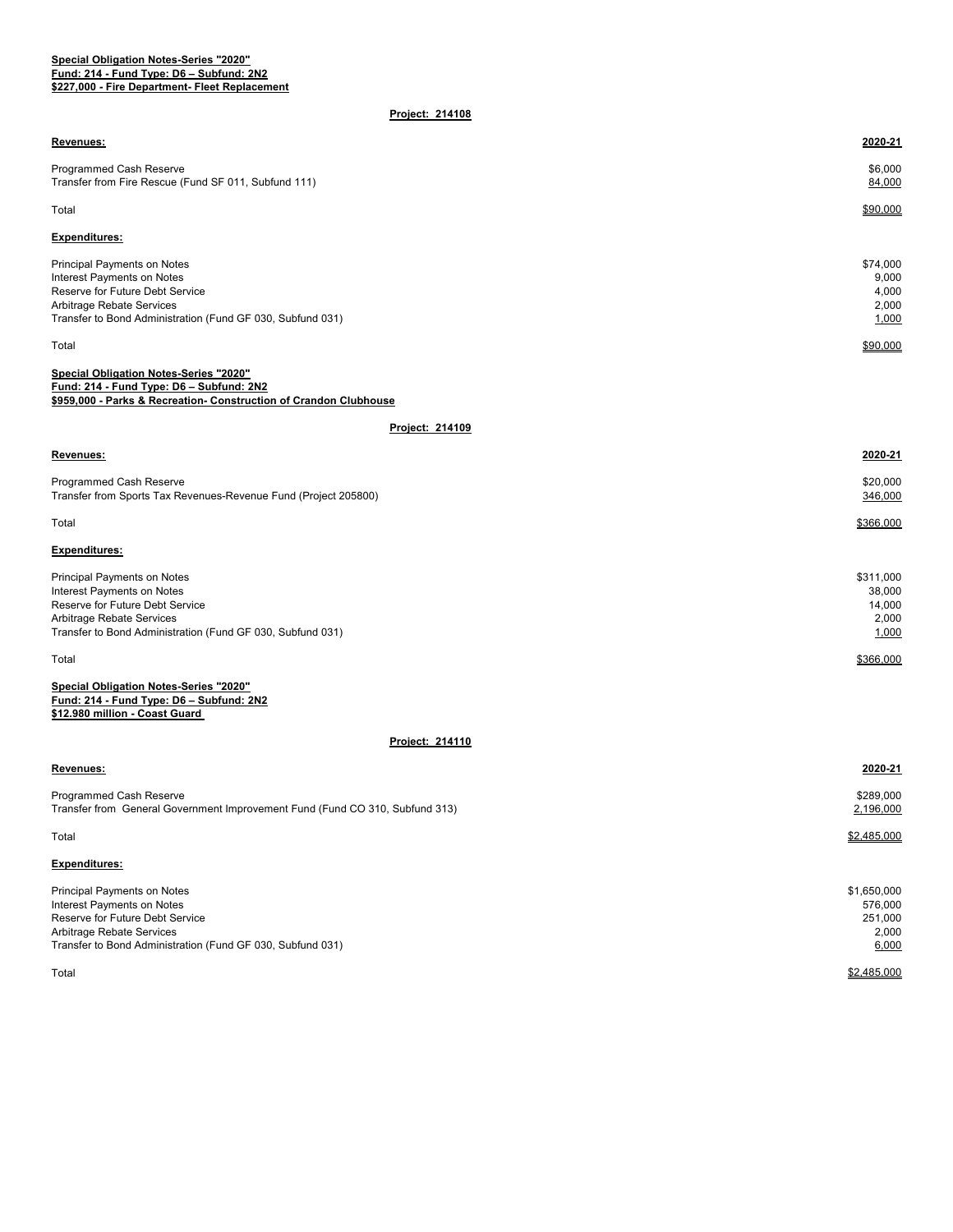## **Miami-Dade County, Florida, Series 2016 - Police/ASD Vehicles Fund 292 – Loan Agreements Fund Type: D9 – Subfund: 2M1 \$10.86 Million Police/ASD Vehicle Lease**

| Revenues:                                                                                             | 2020-21          |
|-------------------------------------------------------------------------------------------------------|------------------|
| Programmed Cash Reserve - Police                                                                      | \$14,000         |
| Programmed Cash Reserve - Animal Services                                                             | 1,000            |
| Transfer from General Government Improvement Fund - (GGIF) (Fund CO 310, Subfund 313) Police          | 2,122,000        |
| Transfer from General Government Improvement Fund - (GGIF) (Fund CO 310, Subfund 313) Animal Services | 69,000           |
| Total                                                                                                 | \$2,206,000      |
| Expenditures:                                                                                         |                  |
| Principal Payment on Loan                                                                             | \$2,172,000      |
| Interest Payments on Loan                                                                             | 28,000           |
| Transfer to Bond Administration (Fund GF 030, Subfund 031)                                            | 6,000            |
| Total                                                                                                 | \$2,206,000      |
| <u> \$22.5 Million Multi-Dept. Vehicle Lease</u>                                                      |                  |
| Miami-Dade County, Florida, Series 2017                                                               |                  |
| <u> Fund 292 – Loan Agreements</u><br><u> Fund Type: D9 – Subfund: 2M1</u>                            |                  |
| Project: 292912                                                                                       |                  |
| Revenues:                                                                                             | 2020-21          |
|                                                                                                       |                  |
| Programmed Cash Reserve                                                                               | \$2,364,000      |
| Transfer from (Animal Services 5)                                                                     | 12,000           |
| Transfer from (Animal Services 7)<br>Transfer from (Board of County Commissioners)                    | 43,000<br>7,000  |
| Transfer from (Elections)                                                                             | 19,000           |
| Transfer from (Corrections and Rehabilitation 5)                                                      | 661,000          |
| Transfer from (Corrections and Rehabilitation 7)                                                      | 491,000          |
| Transfer from (Police)                                                                                | 2,336,000        |
| Transfer from (Medical Examiner)                                                                      | 30,000           |
| Transfer from (Parks, Recreation and Open Spaces 7)                                                   | 634,000          |
| Transfer from (Internal Services)                                                                     | 304,000          |
| Transfer from (Property Appraiser)                                                                    | 30,000           |
| Transfer from (Solid Waste Gen Seg)                                                                   | 161,000          |
| Total                                                                                                 | \$7,092,000      |
| <b>Expenditures:</b>                                                                                  |                  |
| Principal Payment on Loan                                                                             | \$4,543,000      |
| Interest Payment on Loan                                                                              | 166,000          |
| Reserve for Future Debt Service                                                                       | 2.364.000        |
| Transfer to Bond Administration (Fund GF 030, Subfund 031)                                            | 19,000           |
| Total                                                                                                 | \$7.092.000      |
| <u> \$15.728 Million Fire UHF - Equipment Lease</u>                                                   |                  |
| Miami-Dade County, Florida, Series 2018 - Fire UHF Equipment<br>Fund 292 - Loan Agreements            |                  |
| Fund Type: D9 - Subfund: 2M1                                                                          |                  |
| Project: 292913                                                                                       |                  |
| <u>Revenues:</u>                                                                                      | 2020-21          |
| Programmed Cash Reserve                                                                               | \$211,000        |
| Transfer from General Government Improvement Fund (GGIF) (Fund CO 310, Subfund 313)                   | 2,045,000        |
| Total                                                                                                 | \$2,256,000      |
| Expenditures:                                                                                         |                  |
| Principal Payments on Loan                                                                            | \$1,596,000      |
| Interest Payments on Loan                                                                             | 467,000          |
| Reserve for Future Debt Service<br>Transfer to Bond Administration (Fund GF 030, Subfund 031)         | 188,000<br>5,000 |
|                                                                                                       |                  |
| Total                                                                                                 | \$2,256,000      |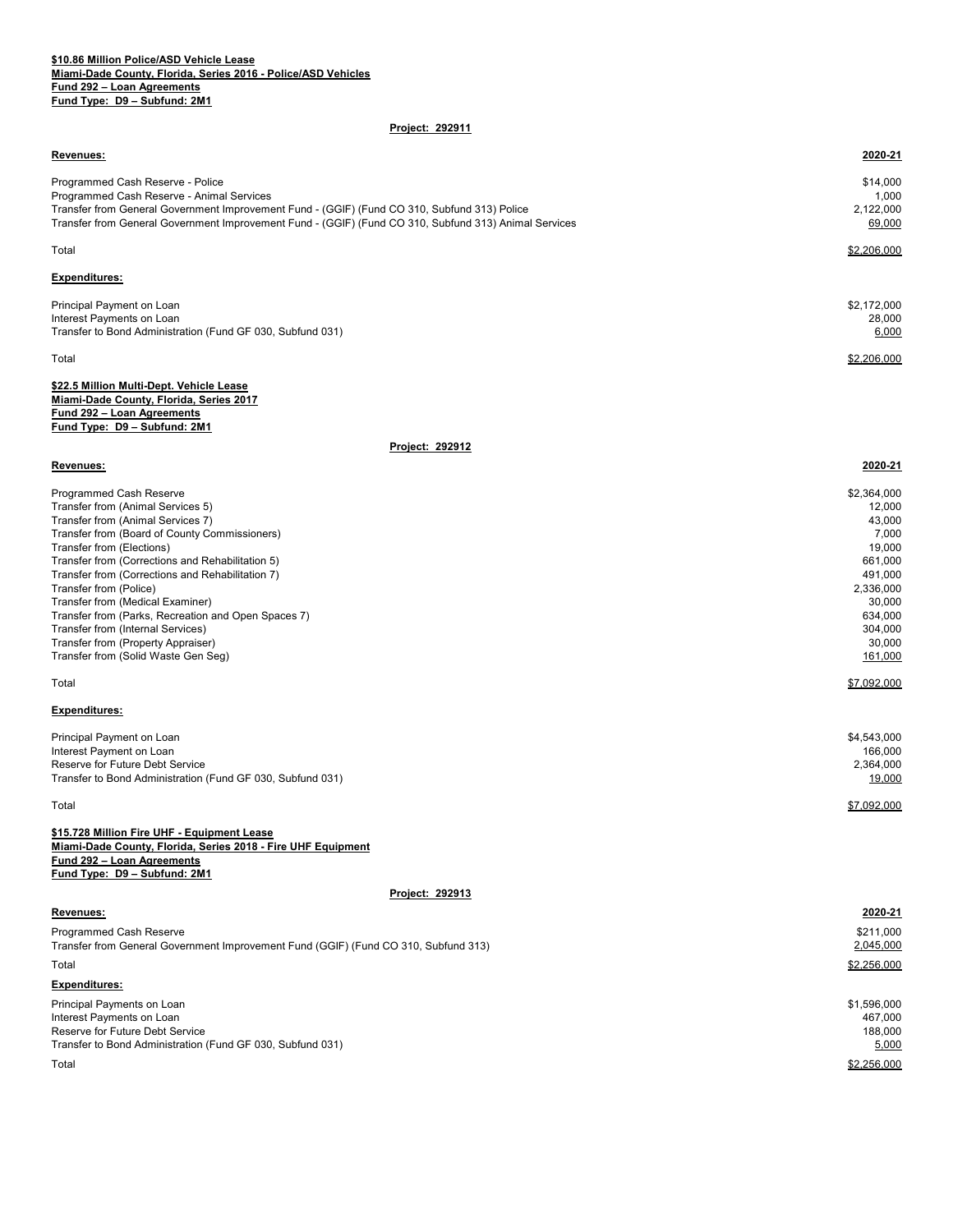#### **\$18.112 Million Master Equipment Lease - Tranche 1 Miami-Dade County, Florida, Series 2018 - MELPA-T1 Fund 292 – Loan Agreements Fund Type: D9 – Subfund: 2M1**

# **Project: 292914**

| Revenues:                                                  | 2020-21   |
|------------------------------------------------------------|-----------|
| <b>Programmed Cash Reserve</b>                             | \$308,000 |
| Transfer from (Elections)                                  | 6,000     |
| Transfer from (Property Appraiser)                         | 11,000    |
| Transfer from (Fire Rescue)                                | 605,000   |
| Total                                                      | \$930,000 |
| <b>Expenditures:</b>                                       |           |
| Principal Payment on Loan                                  | \$475,000 |
| Interest Payment on Loan                                   | 143,000   |
| Reserve for Future Debt Service                            | 308,000   |
| Transfer to Bond Administration (Fund GF 030, Subfund 031) | 4,000     |
| Total                                                      | \$930,000 |

| \$27.218 Million Master Equipment Lease - Tranche 2 |
|-----------------------------------------------------|
| Miami-Dade County, Florida, Series 2019 - MELPA-T2  |
| Fund 292 - Loan Agreements                          |
| Fund Type: D9 - Subfund: 2M1                        |

| Revenues:                                              | 2020-21     |
|--------------------------------------------------------|-------------|
| Programmed Cash Reserve                                | \$1,949,000 |
| Transfer from (Mosquito Control)                       | 59,000      |
| Transfer from (Department of Transit and Public Works) | 479,000     |
| Transfer from (Parks, Recreation and Open Spaces)      | 58,000      |
| Transfer from (Internal Services)                      | 248,000     |
| Transfer from (Fire Rescue)                            | 728,000     |
| Transfer from (Police)                                 | 2,208,000   |
| Transfer from (Animal Services)                        | 64,000      |
| Transfer from (Board of County Commissioners)          | 12,000      |
| Transfer from (Cultural Affairs)                       | 14,000      |
| Transfer from (Elections)                              | 9,000       |
| Transfer from (Public Defender)                        | 7,000       |
| Transfer from (Juvenile Services)                      | 11,000      |
| Transfer from (Medical Examiner)                       | 16,000      |
| Transfer from (Property Appraiser)                     | 5,000       |
| Total                                                  | \$5,867,000 |
| <b>Expenditures:</b>                                   |             |
| Principal Payment on Loan                              | \$3,512,000 |
| Interest Payment on Loan                               | 386,000     |

| Reserve for Future Debt Service                            | -------<br>1.949.000 |
|------------------------------------------------------------|----------------------|
| Transfer to Bond Administration (Fund GF 030, Subfund 031) | 20,000               |
| Total                                                      | \$5.867.000          |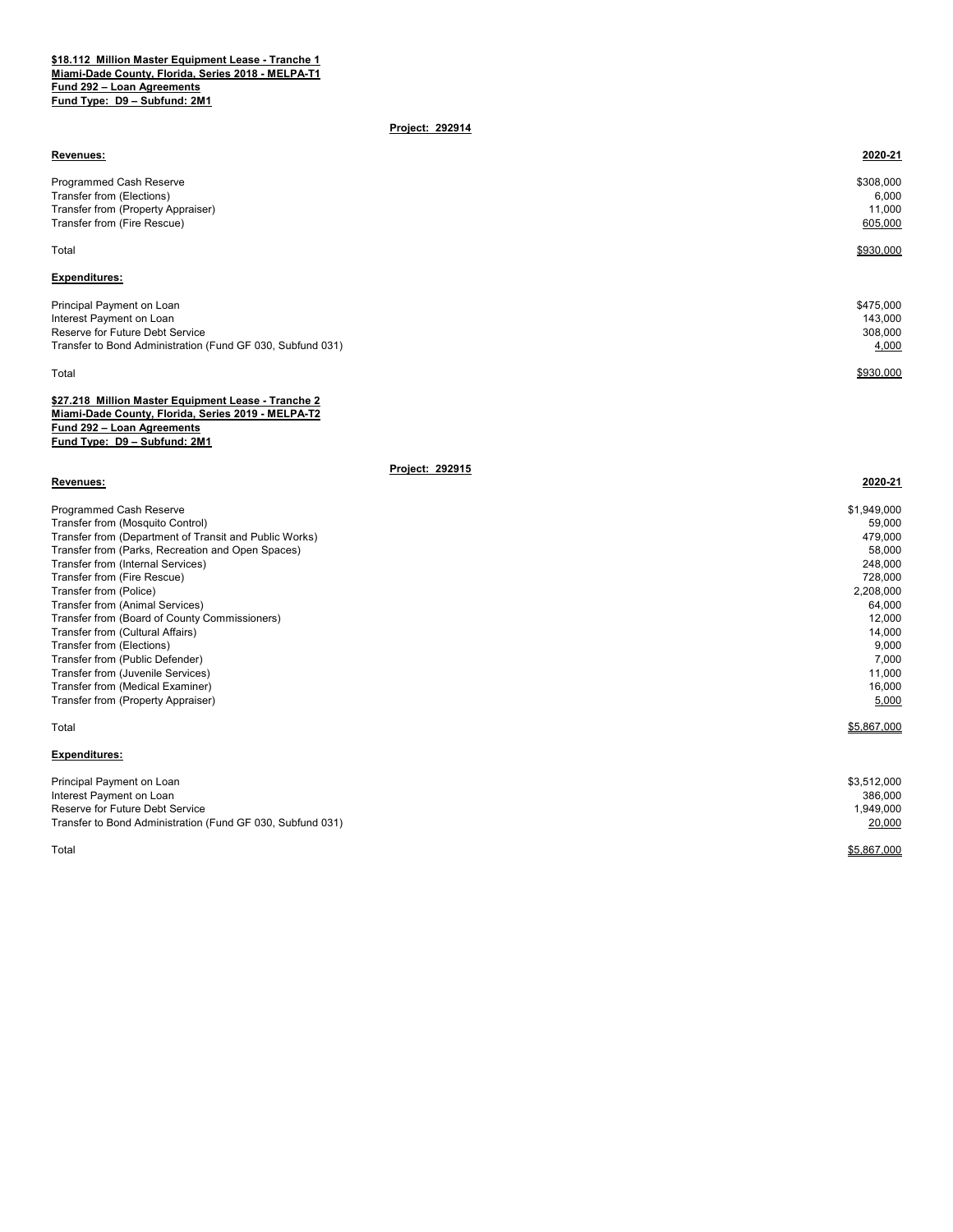## **\$47.663 million Master Equipment Lease - Tranche 3 Miami-Dade County, Florida, Series 2020 - MELPA-T3 Fund 292 – Loan Agreements Fund Type: D9 – Subfund: 2M1**

# **Project: 292916**

| Revenues:                                                  | 2020-21     |
|------------------------------------------------------------|-------------|
|                                                            |             |
| Programmed Cash Reserve                                    | \$2,203,000 |
| <b>Transfer from Transit and Public Works</b>              | 265,000     |
| <b>Transfer from Mosquito Control</b>                      | 18,000      |
| Transfer from Parks, Recreation and Open Spaces            | 670,000     |
| Transfer from Internal Services Department                 | 289,000     |
| <b>Transfer from Police</b>                                | 2,708,000   |
| <b>Transfer from Animal Services</b>                       | 44,000      |
| Transfer from Board of County Commissioners                | 7,000       |
| Transfer from Medical Examiner                             | 14,000      |
| <b>Transfer from Property Appraiser</b>                    | 14,000      |
| <b>Transfer from Corrections</b>                           | 62,000      |
| <b>Transfer from Communications</b>                        | 12,000      |
| <b>Transfer from Public Works</b>                          | 314,000     |
| Total                                                      | \$6,620,000 |
|                                                            |             |
| <b>Expenditures:</b>                                       |             |
| Principal Payment on Loan                                  | \$4,158,000 |
| Interest Payment on Loan                                   | 238,000     |
| Reserve for Future Debt Service                            |             |
|                                                            | 2,203,000   |
| Transfer to Bond Administration (Fund GF 030, Subfund 031) | 21,000      |

Total \$6,620,000

| \$247.6 Million Sunshine State Governmental Financing Commission |
|------------------------------------------------------------------|
| Miami-Dade County, Florida, Series 2011A (\$100 Million)         |
| Fund 292 - Loan Agreements                                       |
| Fund Type: D9 - Subfund: 2L8                                     |

# **Project: 298502**

| Revenues:                                                                                                                                                                                                                     | 2020-21                               |
|-------------------------------------------------------------------------------------------------------------------------------------------------------------------------------------------------------------------------------|---------------------------------------|
| Transfer from Convention Development Tax Revenue (Project 206300)<br>Transfer from Fire Rescue Department (Fund SF 011, Subfund 111)<br>Transfer from General Government Improvement Fund - (GGIF) (Fund CO 310, Subfund 313) | \$2,801,000<br>1,393,000<br>1,311,000 |
| Total                                                                                                                                                                                                                         | \$5,505,000                           |
| <b>Expenditures:</b>                                                                                                                                                                                                          |                                       |
| Principal Payment on Loan<br>Interest Payments on Loan<br>General and Administrative Expenses                                                                                                                                 | \$4,177,000<br>1,314,000<br>14,000    |
| Total                                                                                                                                                                                                                         | \$5,505,000                           |
| \$247.6 Million Sunshine State Governmental Financing Commission<br>Miami-Dade County, Florida, Series 2011A (\$52 Million)<br>Fund 292 - Loan Agreements<br>Fund Type: D9 - Subfund: 2L8                                     |                                       |
| Project: 298503                                                                                                                                                                                                               |                                       |
| Revenues:                                                                                                                                                                                                                     | 2020-21                               |
| Transfer from Convention Development Tax Revenue (Project 206300)<br>Transfer from General Government Improvement Fund - (GGIF) (Fund CO 310, Subfund 313)<br>Transfer from Parks, Recreation and Open Spaces - Marina        | \$833,000<br>1,037,000<br>298,000     |
| Total                                                                                                                                                                                                                         | \$2,168,000                           |

# **Expenditures:**

| Principal Payment on Loan<br>Interest Payments on Loan | \$1,613,000<br>549,000 |
|--------------------------------------------------------|------------------------|
| General and Administrative Expenses                    | 6,000                  |
| Total                                                  | \$2,168,000            |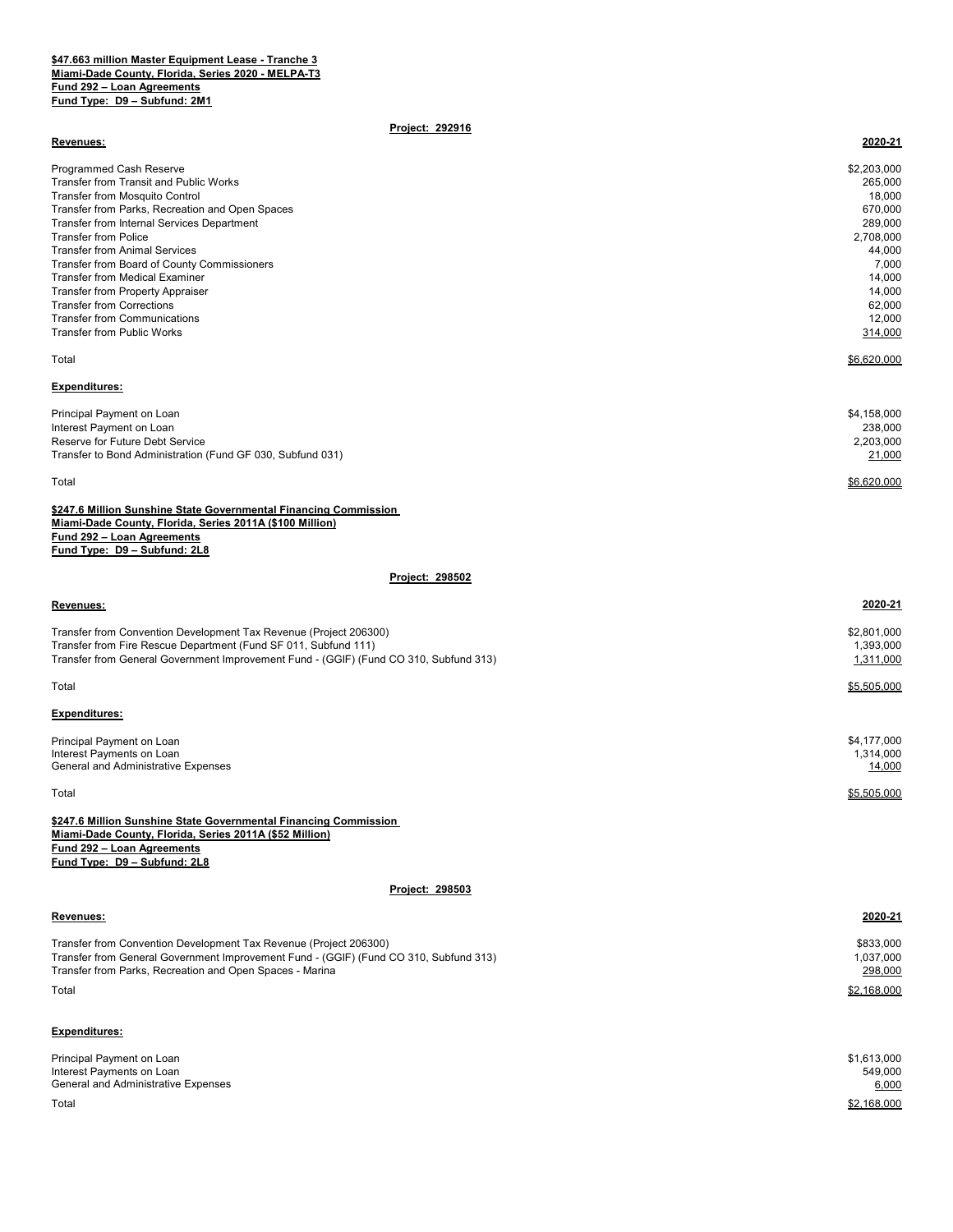**MIAMI-DADE FIRE RESCUE (Fund SF 011, Subfund 114) Developer Donations**

| Revenues:                                                                                          | <b>Prior Years</b> | 2020-21 | <b>Future Years</b> | <b>Total</b>             |
|----------------------------------------------------------------------------------------------------|--------------------|---------|---------------------|--------------------------|
|                                                                                                    |                    |         |                     |                          |
| (Fund CO 310, Subfund 310, Project 368037)                                                         |                    |         |                     |                          |
| <b>CULTURAL AFFAIRS</b>                                                                            |                    |         |                     |                          |
| Total                                                                                              |                    |         |                     | \$14,757,000             |
| Miscellaneous - PROS Parks Programs<br>Reserve for Florida Boating Improvement Fund                |                    |         |                     | 209,000<br>757,000       |
| Miscellaneous - The Children's Trust Programs                                                      |                    |         |                     | 1,350,000                |
| ZooMiami                                                                                           |                    |         |                     | 100,000                  |
| Marina Capital Improvements<br>Matheson Hammock Seawall                                            |                    |         |                     | 2,060,000<br>150,000     |
| <b>Remediation Projects</b>                                                                        |                    |         |                     | 8,635,000                |
| <b>Community Development Block Grants</b>                                                          |                    |         |                     | 277,000                  |
| Greenways and Trails                                                                               |                    |         |                     | \$1,219,000              |
| <b>Expenditures:</b>                                                                               |                    |         |                     |                          |
| Total                                                                                              |                    |         |                     | \$14,757,000             |
|                                                                                                    |                    |         |                     |                          |
| The Children's Trust<br><b>Miscellaneous Grants</b>                                                |                    |         |                     | 1,350,000<br>209,000     |
| <b>Community Development Block Grants</b>                                                          |                    |         |                     | 277,000                  |
| Florida Department of Environmental Protection                                                     |                    |         |                     | 100,000                  |
| Florida Boating Improvement Fund<br>Florida Inland Navigation District                             |                    |         |                     | 757,000<br>416,000       |
| Florida Department of Transportation                                                               |                    |         |                     | 1,219,000                |
| FEMA Hazard Mitigation Grant                                                                       |                    |         |                     | 150,000                  |
| Florida Boating Improvement Fund carryover<br>Transfer from RER for Remediation Projects           |                    |         |                     | \$1,644,000<br>8,635,000 |
|                                                                                                    |                    |         |                     |                          |
| Revenues:                                                                                          |                    |         |                     | 2020-21                  |
| (Fund SO 130)                                                                                      |                    |         |                     |                          |
| Grants                                                                                             |                    |         |                     |                          |
| PARKS, RECREATION AND OPEN SPACES                                                                  |                    |         |                     |                          |
| Total                                                                                              |                    |         |                     | \$8,234,000              |
| Capital Projects - Reserve                                                                         |                    |         |                     | 4,678,000                |
| Vehicle Purchases                                                                                  |                    |         |                     | 1,047,000                |
| Capital Projects - Station 29 Sweetwater<br>38' Rapid Response Vessel                              |                    |         |                     | 100,000<br>509,000       |
| Capital Projects - Station 27 North Bay Village                                                    |                    |         |                     | 0                        |
| Capital Projects - Headquarters Structural Rehabilitation                                          |                    |         |                     | 100,000                  |
| Capital Projects - Generators Replacement<br>Capital Projects - Infrastructure Improvement Program |                    |         |                     | \$500,000<br>1,300,000   |
|                                                                                                    |                    |         |                     |                          |
| Expenditures:                                                                                      |                    |         |                     |                          |
| Total                                                                                              |                    |         |                     | \$8,234,000              |
| <b>Interest Earnings</b>                                                                           |                    |         |                     | 40,000                   |
| Federal Grants (HQ Mitigation)                                                                     |                    |         |                     | 100,000                  |
| Carryover                                                                                          |                    |         |                     | 4,794,000                |
| Transfer from Fire Rescue District Fund (Fund SF 011, Subfund 111)                                 |                    |         |                     | \$3,300,000              |
| Revenues:                                                                                          |                    |         |                     | 2020-21                  |
|                                                                                                    |                    |         |                     |                          |
| <b>MIAMI-DADE FIRE RESCUE</b><br>(Fund SF 011, Subfund 123)                                        |                    |         |                     |                          |
| <b>Operating Expenditures</b>                                                                      |                    |         |                     | \$140,000                |
| <b>Expenditures:</b>                                                                               |                    |         |                     |                          |
|                                                                                                    |                    |         |                     |                          |
| Carryover                                                                                          |                    |         |                     | \$140,000                |
| Revenues:                                                                                          |                    |         |                     | 2020-21                  |
| unu or vii, ouwiunu 117                                                                            |                    |         |                     |                          |

| Coconut grove Parking Revenues<br>Interest Earnings | \$1,480,000<br>27,000 | \$150,000   | \$300,000<br><u>0</u> | \$1,930,000<br>27,000 |
|-----------------------------------------------------|-----------------------|-------------|-----------------------|-----------------------|
| Total<br><b>Expenditures:</b>                       | \$1,507,000           | \$150,000   | \$300,000             | \$1.957.000           |
| Coconut Grove Playhouse                             | \$0                   | \$1,392,000 | \$565,000             | \$1,957,000           |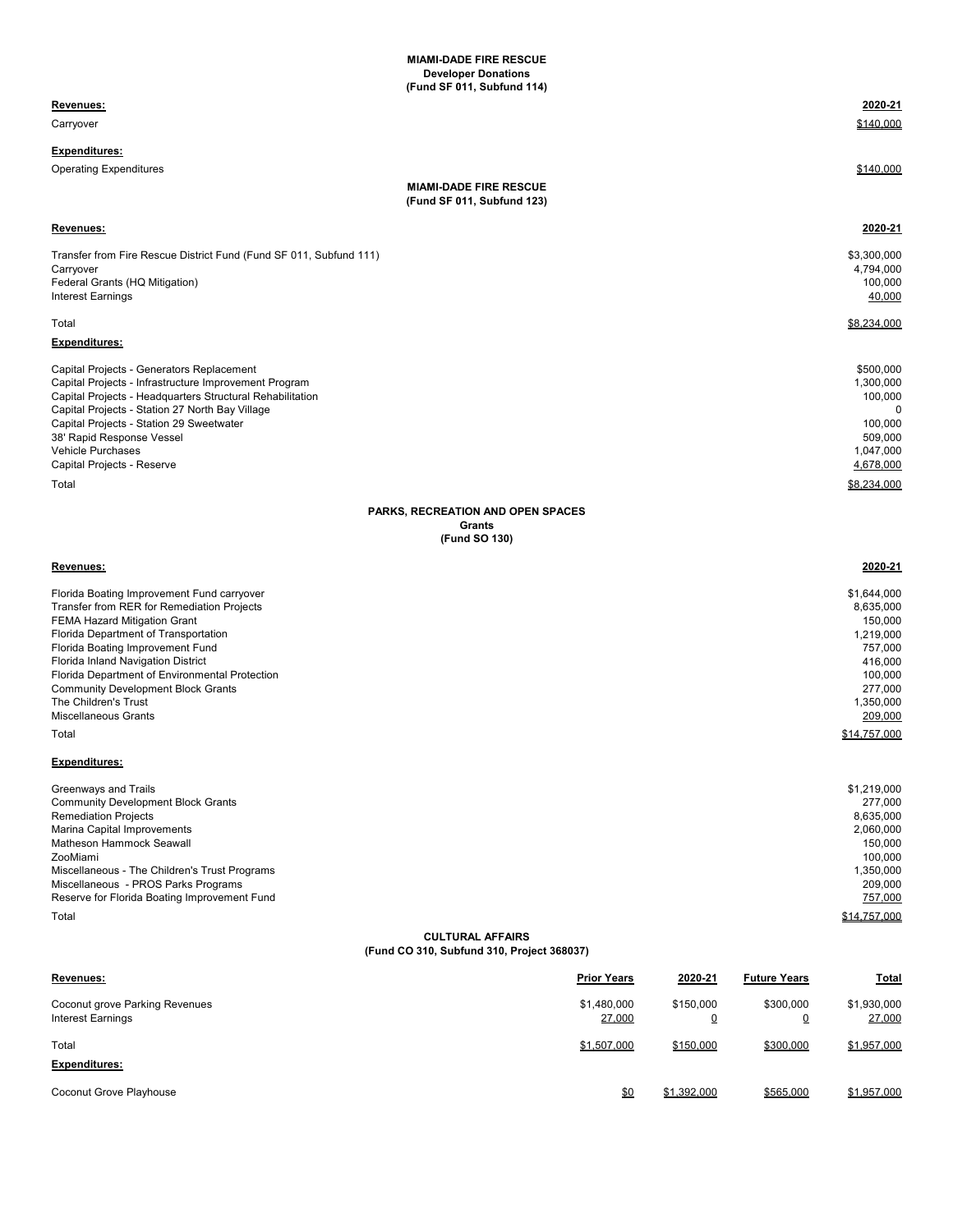**MIAMI-DADE LIBRARY Library Capital Construction (Fund CO 310, Subfund 311)**

## **Revenues: 2020-21**

Carryover \$16,343,000 Transfer from Operating Library Fund (Fund SL 090, Subfund 091) 2,500,000 2 and the state of the state of the state of the state of the state of the state of the state of the state of the state of the state of the state of Total \$18,843,000

# **Expenditures:**

| <b>Construction Expenditures</b> | \$10,837,000 |
|----------------------------------|--------------|
| Reserve                          | 8,006,000    |
| Total                            | \$18,843,000 |

## **FINANCE (Fund CO 310, Subfunds 313, Projects 313115)**

| Revenues:                                                                       | <b>Prior Years</b>    | 2020-21                | <b>Future Years</b> | <b>Total</b>           |
|---------------------------------------------------------------------------------|-----------------------|------------------------|---------------------|------------------------|
| <b>Operating Revenues</b>                                                       | \$2,600,000           | \$417,000              | \$0                 | \$3,017,000            |
| Total                                                                           | \$2,600,000           | \$417,000              | \$0                 | \$3,017,000            |
| <b>Expenditures</b>                                                             |                       |                        |                     |                        |
| Reconfigure - 25th and 26th Floors<br>Credit and Collection System Replacement  | \$400,000<br><u>0</u> | \$2,200,000<br>417,000 | \$0<br><u>0</u>     | \$2,600,000<br>417,000 |
| Total                                                                           | \$400,000             | \$2,617,000            | \$0                 | \$3.017.000            |
| <b>HUMAN RESOURCES</b><br>(Fund CO 310, Subfunds 313, Projects 313100)          |                       |                        |                     |                        |
| Revenues:                                                                       | <b>Prior Years</b>    | 2020-21                | <b>Future Years</b> | Total                  |
| Carryover                                                                       | \$200,000             | \$0                    | \$0                 | \$200,000              |
| <b>Expenditures</b>                                                             |                       |                        |                     |                        |
| Reconfigure - 21 and 22 Floors                                                  | \$0                   | \$200,000              | \$0                 | \$200,000              |
| <b>SERIES 2018 EQUIPMENT LEASE</b><br>(Fund CO 310 Subfund 313, Project 313120) |                       |                        |                     |                        |
| Revenues:                                                                       | <b>Prior Years</b>    | 2020-21                | <b>Future Years</b> | <b>Total</b>           |
| Lease Proceeds                                                                  | \$15,500,000          | $\underline{\$0}$      | $\underline{\$0}$   | \$15,500,000           |
| <b>Expenditures:</b>                                                            |                       |                        |                     |                        |
| Fire Rescue - UHF Radio System Update                                           | \$7,750,000           | \$7,750,000            | \$0                 | \$15,500,000           |

# **INFORMATION TECHNOLOGY LEADERSHIP COUNCIL (ITLC) (Fund CO 310, Subfunds 313, Projects 313200)**

| Revenues:                                                        | <b>Prior Years</b> | 2020-21     | <b>Future Years</b> | Total       |
|------------------------------------------------------------------|--------------------|-------------|---------------------|-------------|
| <b>ITLC Funding Model Carryover</b>                              | \$7,437,000        | \$0         | \$0                 | \$7,437,000 |
| Transfer from IT Funding Model (Fund GF 030, Subfund 052)        | <u>0</u>           | 505,000     | $\overline{0}$      | 505,000     |
| Total                                                            | \$7,437,000        | \$505,000   | $\underline{\$0}$   | \$7,942,000 |
| <b>Expenditures</b>                                              |                    |             |                     |             |
| Elections - Administrative Trouble Shooters (ATS) Routing System | \$0                | \$60,000    | \$0                 | \$60,000    |
| Elections - Ballot Chain of Custody Tracking System              |                    | 150,000     | 0                   | 150,000     |
| Elections - Cybersecurity Software                               |                    | 100,000     | 0                   | 100,000     |
| Elections - Upgrade EVIDS to Windows 10                          |                    | 255,000     | 0                   | 255,000     |
| Non- Departmental - Automated Agenda Management System           |                    | 250,000     | 0                   | 250,000     |
| Parks, Recreation and Open Spaces - Recreation Management System | 150,000            | 178,000     | 0                   | 328,000     |
| Police - Civil Automation Process                                | 1,436,000          | 250,000     | 0                   | 1,686,000   |
| Police - Laboratory Information Management System (LIMS)         | 2,650,000          | 250,000     | $\Omega$            | 2,900,000   |
| Police - SharePoint Platform                                     | 559,000            | 559,000     | 0                   | 1,118,000   |
| Police - Social Media Analytics Software                         | 500,000            | 95,000      | 0                   | 595,000     |
| Property Appraiser - Computer Aided Mass Appraisal System (CAMA) | $\overline{0}$     | 500,000     | $\overline{0}$      | 500,000     |
| Total                                                            | \$5,295,000        | \$2,647,000 | \$0                 | \$7,942,000 |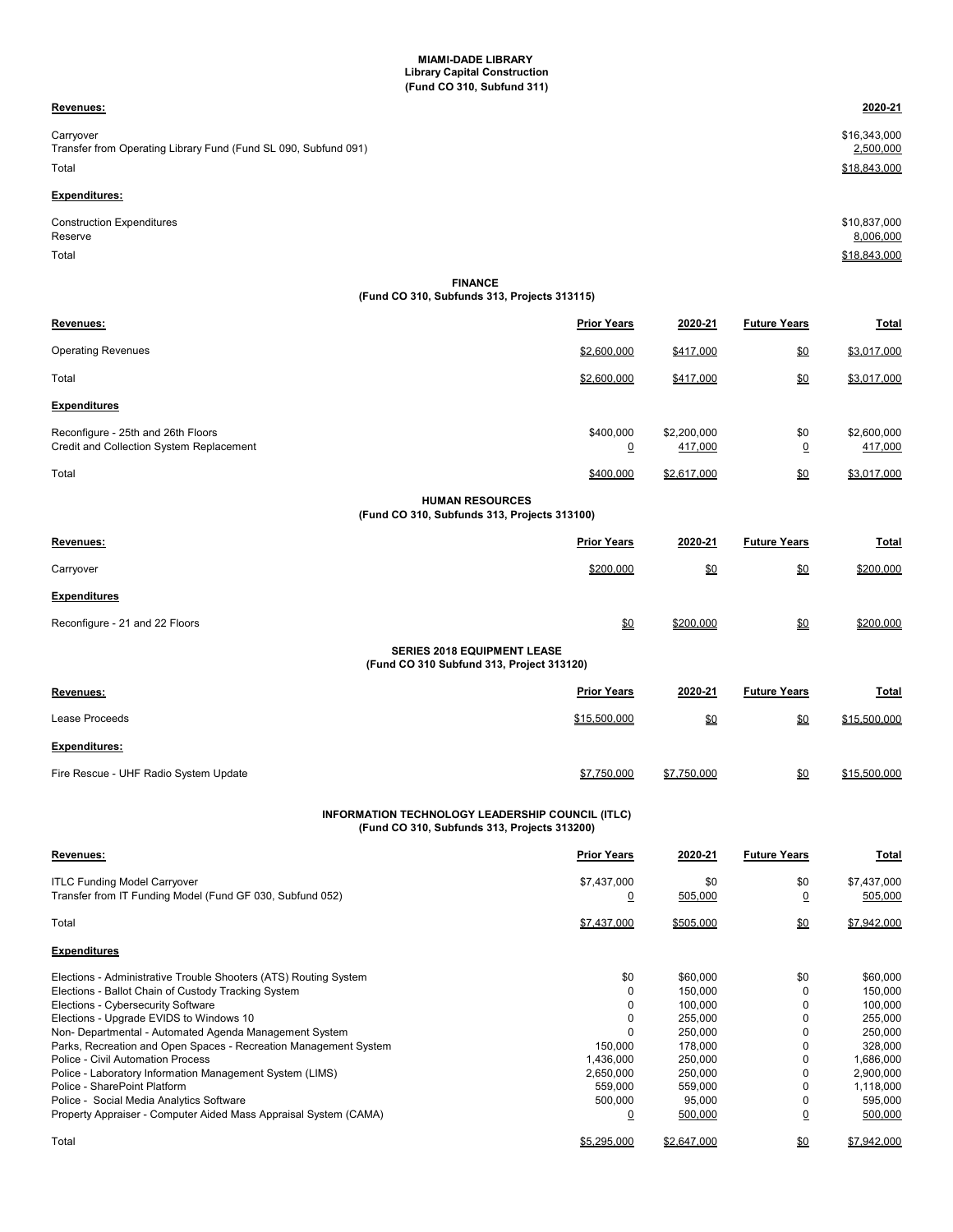# **INFORMATION TECHNOLOGY (Fund CO 310, Subfunds 313, Projects 313210)**

| Revenues:                                                                                                                                                                                                                                                                                                                      |                                                               |                                                                                |                                                                 | 2020-21                                                                                |
|--------------------------------------------------------------------------------------------------------------------------------------------------------------------------------------------------------------------------------------------------------------------------------------------------------------------------------|---------------------------------------------------------------|--------------------------------------------------------------------------------|-----------------------------------------------------------------|----------------------------------------------------------------------------------------|
| Carryover<br>Transfer from Information Technology (Fund GF 060, Various Subfunds)                                                                                                                                                                                                                                              |                                                               |                                                                                |                                                                 | \$6,627,000<br>9,105,000                                                               |
| Total                                                                                                                                                                                                                                                                                                                          |                                                               |                                                                                |                                                                 | \$15,732,000                                                                           |
| <b>Expenditures</b>                                                                                                                                                                                                                                                                                                            |                                                               |                                                                                |                                                                 |                                                                                        |
| Citrix Infrastructure - Virtual Desktop and Thin Clients<br>Cloud Infrastructure<br>Deployment of 800MHZ Public Safety Radio Sites<br><b>Edge Network Project</b><br>Voice Over Internet Protocol (VOIP) Project<br>Reserve                                                                                                    |                                                               |                                                                                |                                                                 | \$445,000<br>3,422,000<br>3,823,000<br>3,547,000<br>1,197,000<br>7,564,000             |
| Total                                                                                                                                                                                                                                                                                                                          |                                                               |                                                                                |                                                                 | \$19,998,000                                                                           |
| CAPITAL INFRASTRUCTURE INVESTMENT PROGRAM PROJECTS<br>(Fund CO 310, Subfund 313, Project 313230)                                                                                                                                                                                                                               |                                                               |                                                                                |                                                                 |                                                                                        |
| Revenues:                                                                                                                                                                                                                                                                                                                      |                                                               |                                                                                |                                                                 | 2020-21                                                                                |
| Transfer from Internal Services Department (GF 050, Subfund 018)                                                                                                                                                                                                                                                               |                                                               |                                                                                |                                                                 | \$7,346,000                                                                            |
| <b>Expenditures</b>                                                                                                                                                                                                                                                                                                            |                                                               |                                                                                |                                                                 |                                                                                        |
| Future Debt Service Payment Reserve                                                                                                                                                                                                                                                                                            |                                                               |                                                                                |                                                                 | \$7,346,000                                                                            |
| <b>INTERNAL SERVICES</b><br><b>Fleet Capital</b><br>(Fund CO 310, Subfund 314)                                                                                                                                                                                                                                                 |                                                               |                                                                                |                                                                 |                                                                                        |
| Revenues:                                                                                                                                                                                                                                                                                                                      |                                                               |                                                                                |                                                                 | 2020-21                                                                                |
| Transfer from Internal Services Department (GF 050, Subfund 067)                                                                                                                                                                                                                                                               |                                                               |                                                                                |                                                                 | \$3,504.000                                                                            |
| Expenditures:                                                                                                                                                                                                                                                                                                                  |                                                               |                                                                                |                                                                 |                                                                                        |
| <b>Fleet Capital Expenditures</b><br><b>Fleet Capital Reserve</b>                                                                                                                                                                                                                                                              |                                                               |                                                                                |                                                                 | \$300,000<br>3,204,000                                                                 |
| Total                                                                                                                                                                                                                                                                                                                          |                                                               |                                                                                |                                                                 | \$3,504,000                                                                            |
| <b>GENERAL GOVERNMENT IMPROVEMENT FUND (GGIF)</b><br>(Fund CO 310, Subfunds 313 and 314, Projects 313100, 314006, 314007, 314008 and 314200)                                                                                                                                                                                   |                                                               |                                                                                |                                                                 |                                                                                        |
| Revenues:                                                                                                                                                                                                                                                                                                                      | <b>Prior Years</b>                                            | 2020-21                                                                        | <b>Future Years</b>                                             | Total                                                                                  |
| Prior Years' General Government Improvement Fund (GGIF) Allocation<br>General Government Improvement Fund (GGIF) Carryover<br>Transfer from Countywide General Fund<br>Handicapped Parking Fines and Miscellaneous ADA Revenues<br>Payments in Lieu of Taxes<br>Pay Telephone Commission<br>Public Health Trust Loan Repayment | \$7,063,000<br>$\mathbf 0$<br>0<br>$\mathbf 0$<br>0<br>0<br>0 | \$0<br>18,391,000<br>2,933,000<br>150,000<br>900,000<br>2,100,000<br>3,329,000 | \$0<br>$\mathbf 0$<br>0<br>$\mathbf 0$<br>0<br>$\mathbf 0$<br>0 | \$7,063,000<br>18,391,000<br>2,933,000<br>150,000<br>900,000<br>2,100,000<br>3,329,000 |
| Seaquarium Lease Payment<br><b>Transfer from Finance Department</b>                                                                                                                                                                                                                                                            | 0<br>0                                                        | 400,000<br>5,679,000                                                           | 0<br>0                                                          | 400,000<br>5,679,000                                                                   |

| <b>Expenditures:</b>                                                      | <b>Prior Years</b> | 2020-21      | <b>Future Years</b> | Total        |
|---------------------------------------------------------------------------|--------------------|--------------|---------------------|--------------|
| Total                                                                     | \$7,063,000        | \$45,516,000 | \$0                 | \$52,579,000 |
| Baseball Stadium Annual Rent Payment                                      |                    | 2,550,000    |                     | 2,550,000    |
| Transfer from Fire Rescue Department (for debt service)                   |                    | 2.019.000    |                     | 2.019.000    |
| Transfer from Information Technology Department (for debt service)        |                    | 703.000      |                     | 703.000      |
| Transfer from Internal Services Department (for debt service)             |                    | 5.322.000    |                     | 5.322.000    |
| Transfer from Animal Services (for debt service)                          |                    | 73,000       |                     | 73,000       |
| Transfer from Public Housing and Community Development (for debt service) |                    | 967.000      |                     | 967.000      |

| <b>Public Safety</b>                                        |             |             |           |             |
|-------------------------------------------------------------|-------------|-------------|-----------|-------------|
| Fire Rescue - Hangar for Air Rescue Helicopter at Opa-Locka | \$890,000   | \$696,000   | \$0       | \$1,586,000 |
| Fire Rescue - Lifeguard Towers                              | 117.000     | 90.000      | 193.000   | 400.000     |
| Judicial - Court Facilities Repairs and Renovations         |             | 500.000     | 0         | 500.000     |
| Police - Neighborhood Safety Initiative                     | 4.135.000   | 450.000     | 415.000   | 5.000.000   |
| Hialeah Courthouse Annual Equipment and Maintenance         |             | 500,000     | <u>0</u>  | 500,000     |
| Subtotal                                                    | \$5,142,000 | \$2,236,000 | \$608,000 | \$7,986,000 |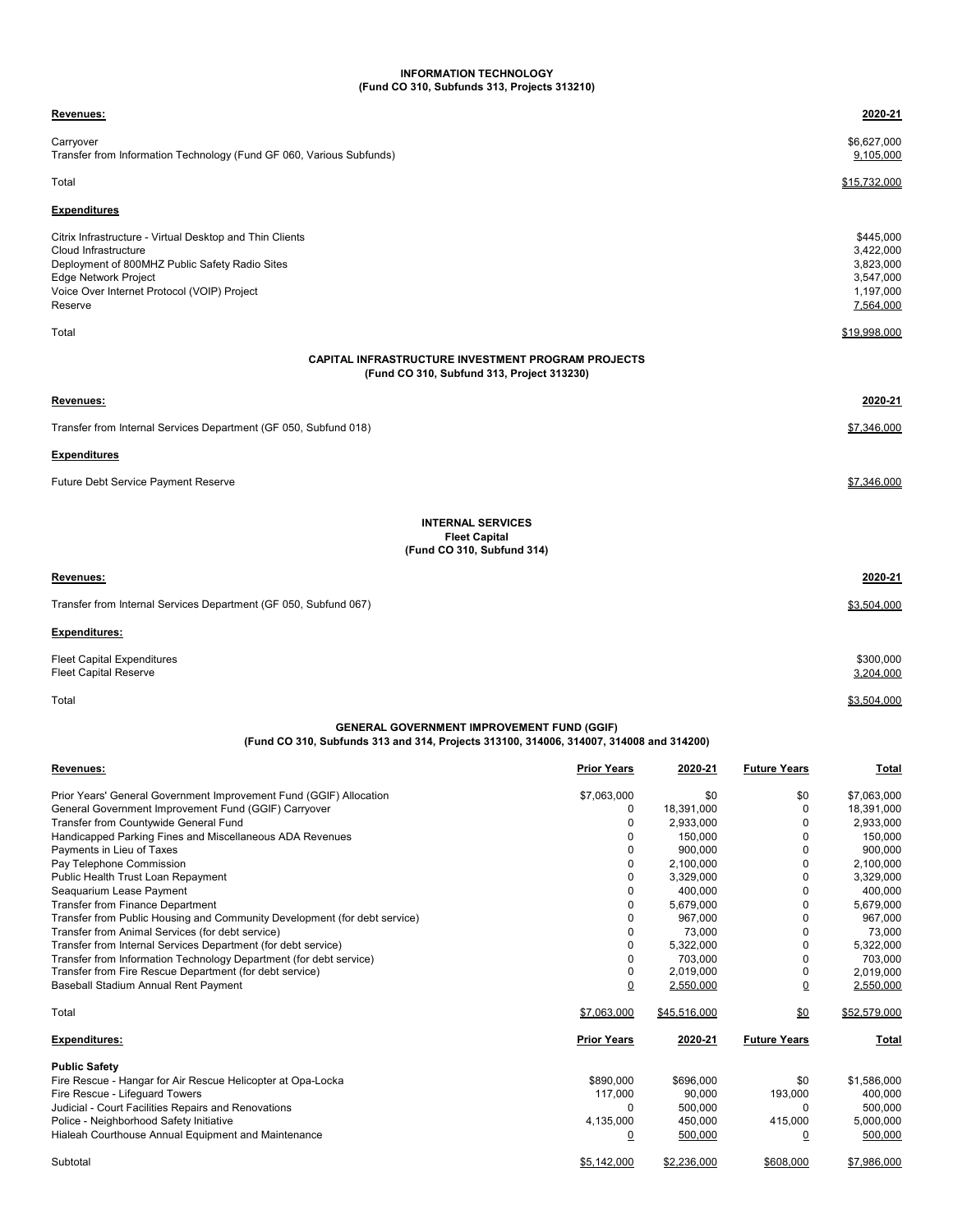# **GENERAL GOVERNMENT IMPROVEMENT FUND (GGIF) (cont'd)**

| Neighborhood and Infrastructure                                  |             |             |     |             |
|------------------------------------------------------------------|-------------|-------------|-----|-------------|
| Transportation and Public Works - The Underline                  | \$377,000   | \$123,000   | \$0 | \$500,000   |
| Transportation and Public Works - Roadway Improvements (UMSA)    | 936.000     | 564.000     | 0   | 1.500.000   |
| Transportation and Public Works - Infrastructure Improvements    | 0           | 2,009,000   |     | 2,009,000   |
| Subtotal                                                         | \$1,313,000 | \$2,696,000 | \$0 | \$4,009,000 |
| <b>General Government</b>                                        |             |             |     |             |
| American with Disabilities Act (ADA) Reasonable Accommodations   | \$0         | \$5,000     | \$0 | \$5,000     |
| Repairs and Renovations - General Government Improvement Program |             | 6,731,000   |     | 6,731,000   |
| Subtotal                                                         | \$0         | \$6.736,000 | \$0 | \$6,736,000 |

| <b>Expenditures:</b>                                                                   | <b>Prior Years</b> | 2020-21      | <b>Future Years</b> | <b>Total</b> |
|----------------------------------------------------------------------------------------|--------------------|--------------|---------------------|--------------|
| <b>Debt Service</b>                                                                    |                    |              |                     |              |
| 311 Answer Center (Capital Asset Series 2013B)                                         | \$0                | \$171,000    | \$0                 | \$171,000    |
| 311 Answer Center (Capital Asset Series 2016B)                                         | 0                  | 58.000       | 0                   | 58.000       |
| Americans with Disabilities Act (Capital Asset Series 2013B)                           | 0                  | 219,000      | $\mathbf 0$         | 219,000      |
| Americans with Disabilities Act (Capital Asset Series 2016B)                           | 0                  | 10,000       | $\mathbf 0$         | 10,000       |
| Animal Services - Fleet Vehicles (Equipment Lease Series 2016)                         | 0                  | 73,000       | $\mathbf 0$         | 73,000       |
| Animal Shelter (Doral) (Capital Asset Series 2016A)                                    | $\Omega$           | 812,000      | $\Omega$            | 812,000      |
| Ballpark Stadium Project (Capital Asset Series 2011A)                                  | 0                  | 2,550,000    | 0                   | 2,550,000    |
| Buses for Community Action and Human Services (Capital Asset series 2013A)             | $\mathbf 0$        | 335,000      | $\mathbf 0$         | 335,000      |
| Coast Guard Property (Capital Asset Series 2008B)                                      | $\mathbf 0$        | 2,196,000    | $\mathbf 0$         | 2,196,000    |
| Corrections Fire Systems Phase 4 (Capital Asset Series 2016B)                          | $\mathbf 0$        | 716,000      | $\mathbf 0$         | 716,000      |
| Cyber Security Phase 1 (Sunshine State Series 2011A)                                   | $\mathbf 0$        | 703,000      | $\Omega$            | 703,000      |
| Dade County Courthouse Façade Repair (Capital Asset Series 2013B)                      | $\mathbf 0$        | 689,000      | $\mathbf 0$         | 689,000      |
| Dade County Courthouse Façade Repair (Capital Asset Series 2016B)                      | $\mathbf 0$        | 27,000       | $\mathbf 0$         | 27,000       |
| Elections ADA Voting Equipment (Capital Asset Series 2018A)                            | 0                  | 513,000      | $\mathbf 0$         | 513,000      |
| Elections Equipment (Capital Asset Series 2013A)                                       | 0                  | 584,000      | $\mathbf 0$         | 584,000      |
| Elections Facility (Capital Asset Series 2013B)                                        | 0                  | 547,000      | $\mathbf 0$         | 547,000      |
| Elections Facility (Capital Asset Series 2016B)                                        | $\Omega$           | 179,000      | $\Omega$            | 179,000      |
| Fire UHF Radio System (Capital Lease Series 2018)                                      | 0                  | 2,019,000    | 0                   | 2,019,000    |
| Fire Boat (Sunshine State Series 2011A)                                                | $\mathbf 0$        | 90,000       | $\mathbf 0$         | 90,000       |
| Future Financing (Various Capital Projects)                                            | $\mathbf 0$        | 890.000      | $\mathbf 0$         | 890.000      |
| Golf Club of Miami (Capital Asset Series 2013B)                                        | $\mathbf 0$        | 212,000      | $\Omega$            | 212,000      |
| Golf Club of Miami (Capital Asset Series 2016B)                                        | $\mathbf 0$        | 10,000       | $\mathbf 0$         | 10.000       |
| Helicopter (Capital Asset Series 2019A)                                                | 0                  | 4,432,000    | 0                   | 4,432,000    |
| Public Housing Improvements (Capital Asset Series 2016B)                               | $\mathbf 0$        | 871,000      | $\mathbf 0$         | 871,000      |
| Scott Carver and Hope IV (Capital Asset Series 2013A)                                  | $\mathbf 0$        | 967,000      | $\mathbf 0$         | 967,000      |
| Public Housing Projects (Sunshine Series 2011A)                                        | $\mathbf 0$        | 334,000      | $\mathbf 0$         | 334,000      |
| Narrowbanding                                                                          | 0                  | 3,296,000    | $\mathbf 0$         | 3,296,000    |
| Park Improvements (Capital Asset Series 2016A)                                         | $\mathbf 0$        | 306,000      | $\Omega$            | 306,000      |
| Police - Fleet Vehicles (Equipment Lease Series 2015 and 2016)                         | 0                  | 2,200,000    | $\mathbf 0$         | 2,200,000    |
| Portable Classrooms for Head Start/ Early Head Start Programs (Capital Asset 2013A)    | $\mathbf 0$        | 254.000      | $\mathbf 0$         | 254.000      |
| Project Closeout Costs (Capital Asset Series 2009B)                                    | 0                  | 414.000      | $\mathbf 0$         | 414.000      |
| Public Health Trust - Infrastructure (Sunshine State Series 2011A)                     | 0                  | 1,221,000    | $\mathbf 0$         | 1,221,000    |
| Public Health Trust - Equipment (Capital Asset Series 2017A)                           | 0                  | 3,329,000    | $\mathbf 0$         | 3,329,000    |
| Quality Neighborhood Improvement Program (QNIP) (Public Service Tax Bonds Series 2011) | $\mathbf 0$        | 1,150,000    | $\mathbf 0$         | 1,150,000    |
| Quality Neighborhood Improvement Program (QNIP) 2017 (Capital Asset Series 2018A)      | $\mathbf 0$        | 834,000      | $\mathbf 0$         | 834,000      |
| Quality Neighborhood Improvement Program (QNIP) 2019 (Future Financing)                | 0                  | 637,000      | $\overline{0}$      | 637,000      |
| Subtotal                                                                               | \$0                | \$33,848,000 | \$0                 | \$33,848,000 |
|                                                                                        |                    |              |                     |              |

| Total | \$6,455,000 | EAC OOC<br>\$45<br>516.00 | \$608.000 | $- - - - - -$<br>. |
|-------|-------------|---------------------------|-----------|--------------------|
|       |             |                           |           |                    |

#### **CULTURAL AFFAIRS (Fund CO 310, Subfund 315)**

| Revenues:                                                                          | <b>Prior Years</b>         | 2020-21                         | <b>Future Years</b>           | <b>Total</b>                      |
|------------------------------------------------------------------------------------|----------------------------|---------------------------------|-------------------------------|-----------------------------------|
| Knight Foundation Grant<br><b>State Grant</b>                                      | \$0<br>$\overline{0}$      | \$500,000<br>1,000,000          | \$1,500,000<br><u>0</u>       | \$2,000,000<br>1,000,000          |
| Total                                                                              | \$0                        | \$1,500,000                     | \$1,500,000                   | \$3,000,000                       |
| <b>Expenditures:</b>                                                               |                            |                                 |                               |                                   |
| Coconut Grove Playhouse<br>Joseph Caleb Auditorium<br>Miami-Dade County Auditorium | \$0<br>0<br>$\overline{0}$ | \$500,000<br>500,000<br>500,000 | \$1,500,000<br>$\overline{0}$ | \$2,000,000<br>500,000<br>500,000 |
| Total                                                                              | \$0                        | \$1,500,000                     | \$1,500,000                   | \$3,000,000                       |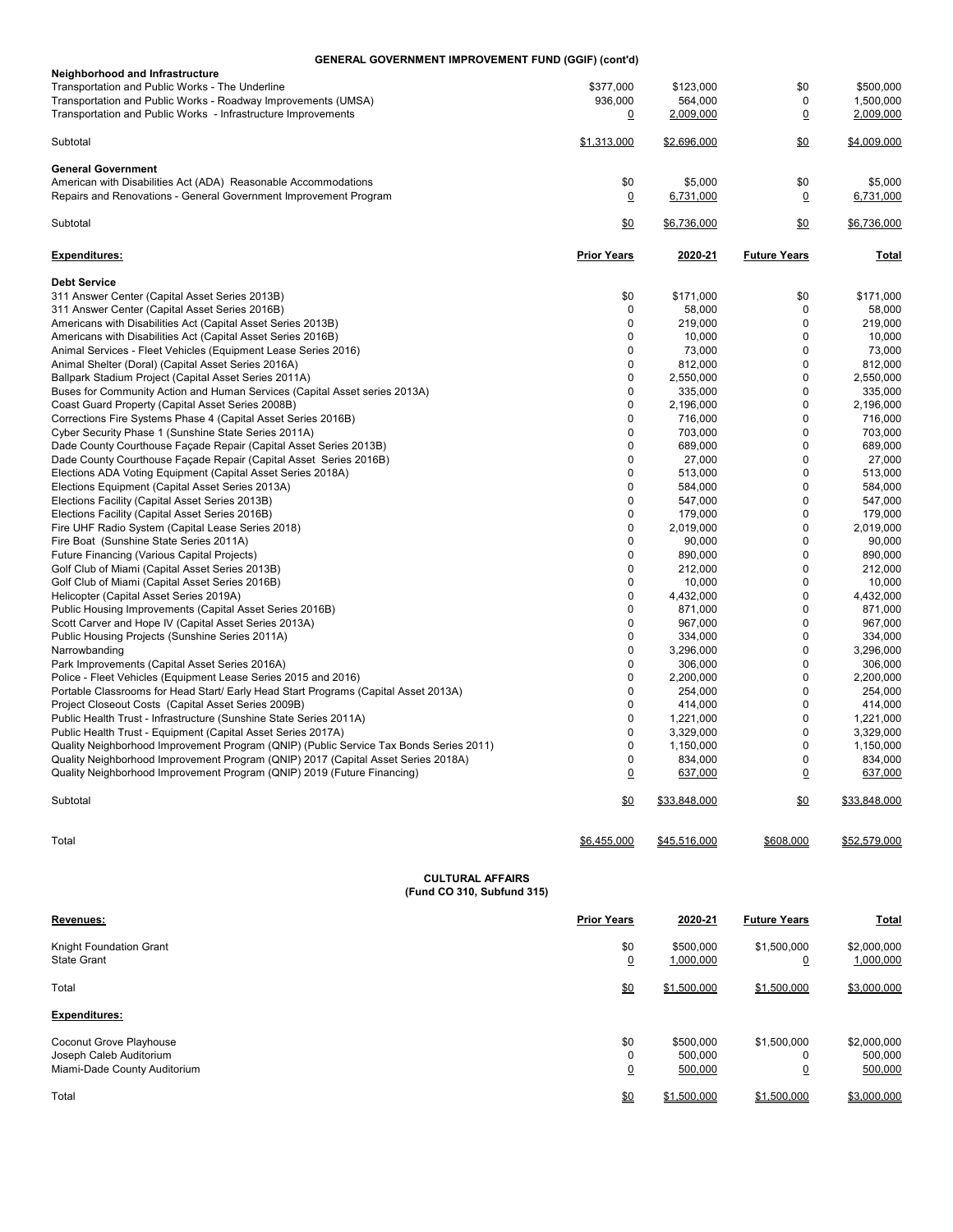## **REGULATORY AND ECONOMIC RESOURCES Beach Erosion Mitigation and Renourishment (Fund CO 310, Subfund 315, Grant CPDE04)**

| Revenues:                                                                                                                                              | 2020-21                                                        |
|--------------------------------------------------------------------------------------------------------------------------------------------------------|----------------------------------------------------------------|
| Carryover<br>Army Corps of Engineers<br>Beach Renourishment Fund<br>City of Miami Beach Contribution<br>Florida Department of Environmental Protection | \$932,000<br>96,200,000<br>1,500,000<br>1,200,000<br>4,286,000 |
| Total                                                                                                                                                  | \$104,118,000                                                  |
| <b>Expenditures:</b>                                                                                                                                   |                                                                |
| <b>Construction Expenditures</b>                                                                                                                       | \$104.118.000                                                  |
| <b>REGULATORY AND ECONOMIC RESOURCES</b><br><b>Stormwater Utility Capital Program</b><br>(Fund CO 310, Subfund 316)                                    |                                                                |
| Revenues:                                                                                                                                              | 2020-21                                                        |
| Transfer from Stormwater Utility Fund (Fund 140, Subfund 141)                                                                                          | \$2,170,000                                                    |
| <b>Expenditures:</b>                                                                                                                                   |                                                                |
| <b>Construction Expenditures</b>                                                                                                                       | \$2,170,000                                                    |
| <b>TRANSPORTATION AND PUBLIC WORKS</b><br><b>Stormwater Utility Capital Program</b><br>(Fund CO 310, Subfund 316, Various Projects)                    |                                                                |
| Revenues:                                                                                                                                              | 2020-21                                                        |
| Transfer from Stormwater Utility Fund (Fund 140, Subfund 141)                                                                                          | \$7,791,000                                                    |
| <b>Expenditures:</b>                                                                                                                                   |                                                                |
| Drainage Improvements                                                                                                                                  | \$7,791,000                                                    |

# **BUILDING BETTER COMMUNITIES GENERAL OBLIGATION BOND PROGRAM (Fund CB 320, Various Subfunds)**

| Revenues:                                                   | <b>Prior Years</b>            | 2020-21                         | <b>Future Years</b>             | Total                         |
|-------------------------------------------------------------|-------------------------------|---------------------------------|---------------------------------|-------------------------------|
| <b>Programmed Proceeds</b><br>Interest Earnings             | \$2,034,401,000<br>36,139,000 | \$213,286,000<br>$\overline{0}$ | \$678,063,000<br>$\overline{0}$ | \$2,925,750,000<br>36,139,000 |
| Total                                                       | \$2,070,540,000               | \$213,286,000                   | \$678,063,000                   | \$2,961,889,000               |
| <b>Expenditures:</b>                                        |                               |                                 |                                 |                               |
| Question 1: Water, Sewer and Flood Control                  | \$228,149,000                 | \$32,096,000                    | \$98,549,000                    | \$358,794,000                 |
| Question 2: Park and Recreation Facilities                  | 483,131,000                   | 42,276,000                      | 121,374,000                     | 646,781,000                   |
| Question 3: Bridges and Public Infrastructure               | 221,651,000                   | 35,968,000                      | 76,507,000                      | 334,126,000                   |
| Question 4: Public Safety Facilities                        | 140,863,000                   | 24,592,000                      | 159,165,000                     | 324,620,000                   |
| Question 5: Emergency and Healthcare Facilities             | 164,135,000                   | 7,614,000                       | 751,000                         | 172,500,000                   |
| Question 6: Public Service and Outreach Facilities          | 186,479,000                   | 33,500,000                      | 22,014,000                      | 241,993,000                   |
| Question 7: Housing for Elderly and Families                | 161,248,000                   | 7,475,000                       | 16,277,000                      | 185,000,000                   |
| Question 8: Cultural, Libraries, and Educational Facilities | 426,615,000                   | 28,115,000                      | 71,406,000                      | 526,136,000                   |
| Office of the County Attorney                               | 3,541,000                     | $\Omega$                        | $\Omega$                        | 3,541,000                     |
| <b>Finance Department</b>                                   | 185,000                       | 50,000                          | 0                               | 235,000                       |
| Office of Management and Budget                             | 17,534,000                    | 100,000                         | $\Omega$                        | 17,634,000                    |
| Reserve                                                     |                               | 0                               | 529,000                         | 529,000                       |
| Issuance Costs and Transfer to Debt Service                 | 21,545,000                    | 1,500,000                       | 126,955,000                     | 150,000,000                   |
| Total                                                       | \$2,055,076,000               | \$213,286,000                   | \$693,527,000                   | \$2,961,889,000               |

## **QUALITY NEIGHBORHOOD IMPROVEMENT PROGRAM (QNIP IV) Series 2006 Public Service Tax Revenue Bonds**

**(Fund CB 361, Subfund 004)**

| Revenues:                            | <b>Prior Years</b> | 2020-21   | <b>Future Years</b> | <b>Total</b> |
|--------------------------------------|--------------------|-----------|---------------------|--------------|
| <b>Bond Proceeds</b>                 | \$554,000          | \$0       | \$0                 | \$554,000    |
| <b>Expenditures:</b>                 |                    |           |                     |              |
| Other Legally Eligible Project Costs | \$0                | \$554.000 | \$0                 | \$554,000    |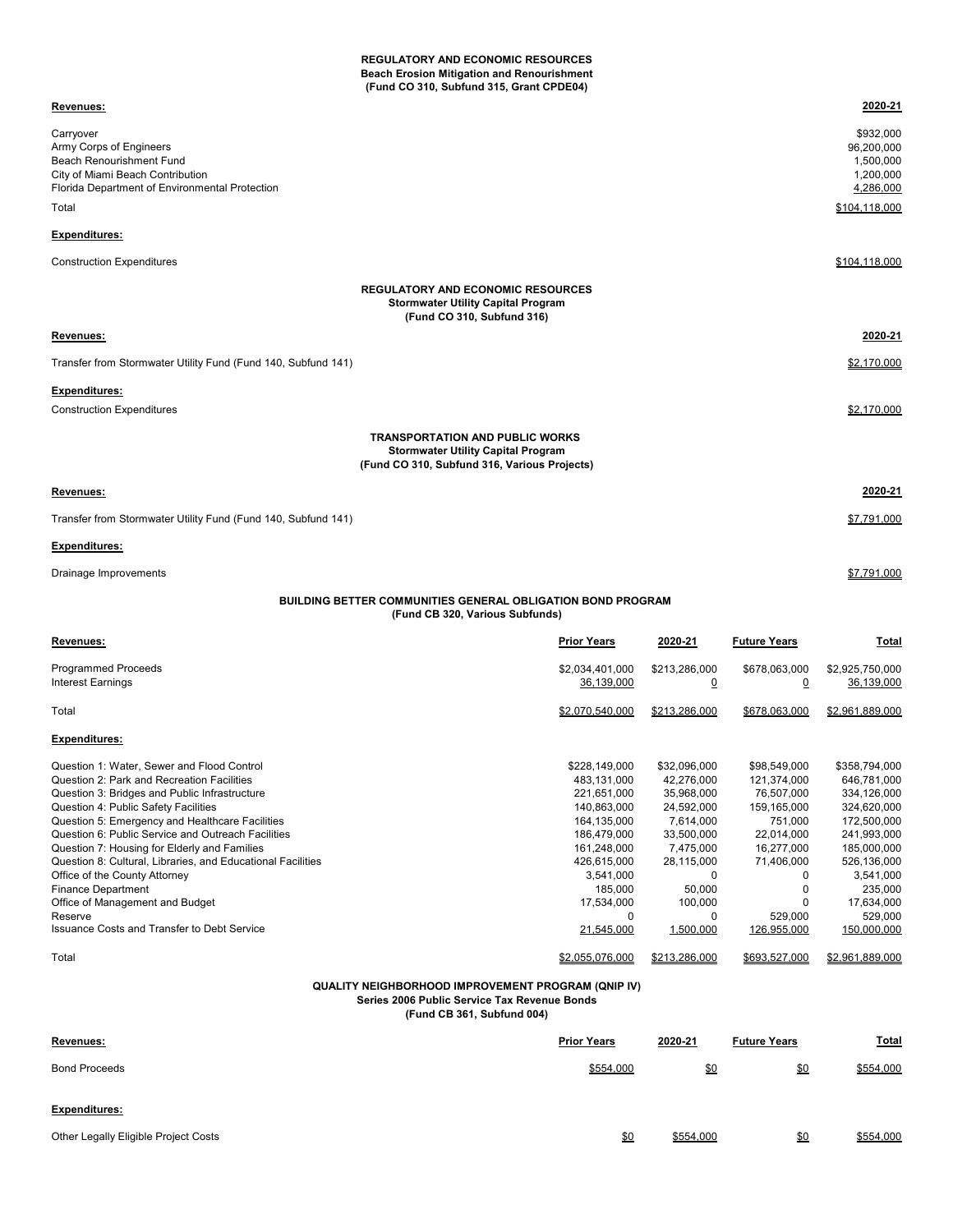## **QUALITY NEIGHBORHOOD IMPROVEMENT PROGRAM (QNIP V) Series 2007 Public Service Tax Revenue Bonds (Fund CB 361, Subfund 005)**

| <u>Revenues:</u>                                                                                                                                                                                                                                                                               | <b>Prior Years</b> | 2020-21     | <b>Future Years</b> | Total                                            |
|------------------------------------------------------------------------------------------------------------------------------------------------------------------------------------------------------------------------------------------------------------------------------------------------|--------------------|-------------|---------------------|--------------------------------------------------|
| <b>Bond Proceeds</b>                                                                                                                                                                                                                                                                           | \$1,365,000        | <u>\$0</u>  | \$0                 | \$1,365,000                                      |
| Expenditures:                                                                                                                                                                                                                                                                                  |                    |             |                     |                                                  |
| Other Legally Eligible Project Costs                                                                                                                                                                                                                                                           | \$0                | \$1,365,000 | \$0                 | \$1,365,000                                      |
| <b>TRANSPORTATION AND PUBLIC WORKS</b><br><b>People's Transportation Plan</b><br>(Fund CO 325)                                                                                                                                                                                                 |                    |             |                     |                                                  |
| Revenues:                                                                                                                                                                                                                                                                                      |                    |             |                     | 2020-21                                          |
| Transfer from People's Transportation Plan (Fund 402)                                                                                                                                                                                                                                          |                    |             |                     | \$2,183,000                                      |
| Expenditures:                                                                                                                                                                                                                                                                                  |                    |             |                     |                                                  |
| People's Transportation Plan Operating Expenditures                                                                                                                                                                                                                                            |                    |             |                     | \$2,183,000                                      |
| <b>TRANSPORTATION AND PUBLIC WORKS</b><br><b>Secondary Gas Tax Program</b><br>(Fund CO 330, Various Subfunds)                                                                                                                                                                                  |                    |             |                     |                                                  |
| Revenues:                                                                                                                                                                                                                                                                                      |                    |             |                     | 2020-21                                          |
| Carryover<br>Transfer from Transportation Trust Fund (Fund 51-510, Subfund 511)                                                                                                                                                                                                                |                    |             |                     | \$2,270,000<br>16,134,000                        |
| Total                                                                                                                                                                                                                                                                                          |                    |             |                     | \$18,404,000                                     |
| <b>Expenditures:</b>                                                                                                                                                                                                                                                                           |                    |             |                     |                                                  |
| 2020-21 Secondary Gas Tax Program Expenditures<br>Transfer to Metropolitan Planning Organization (Fund 730)<br>Transfer to Parks, Recreation and Open Spaces for Special Taxing District Maintenance<br>Transfer to Parks, Recreation and Open Spaces for Roadside Maintenance and Landscaping |                    |             |                     | \$13,077,000<br>797,000<br>514,000<br>4,016,000  |
| Total                                                                                                                                                                                                                                                                                          |                    |             |                     | \$18,404,000                                     |
| <b>TRANSPORTATION AND PUBLIC WORKS</b><br><b>Public Works Reimbursement and Grant Fund</b><br>(Fund CO 331, Various Subfunds)                                                                                                                                                                  |                    |             |                     |                                                  |
| Revenues:                                                                                                                                                                                                                                                                                      |                    |             |                     | 2020-21                                          |
| Florida Department of Transportation Grant Funds<br>Florida Department of Transportation County Incentive Grant Funds<br>Interagency and Other Contributions<br>State Florida and Inland Navigational District Grants                                                                          |                    |             |                     | \$1,500,000<br>1,900,000<br>7,709,000<br>122,000 |
| Total                                                                                                                                                                                                                                                                                          |                    |             |                     | \$11,231,000                                     |
| <u>Expenditures:</u>                                                                                                                                                                                                                                                                           |                    |             |                     |                                                  |
| Public Works Capital Project Reimbursement and Grants                                                                                                                                                                                                                                          |                    |             |                     | \$11,231,000                                     |
| <b>TRANSPORTATION AND PUBLIC WORKS</b><br><b>Capital Improvement Local Option Gas Tax Collections (Three Cents)</b><br>(Fund CO 337, Various Subfunds)                                                                                                                                         |                    |             |                     |                                                  |
| <u>Revenues:</u>                                                                                                                                                                                                                                                                               |                    |             |                     | 2020-21                                          |
| Carryover<br>Transfer from Transportation Trust Fund (Fund 51-510, Subfund 511)                                                                                                                                                                                                                |                    |             |                     | \$839,000<br>19,907,000                          |
| Total                                                                                                                                                                                                                                                                                          |                    |             |                     | \$20,746,000                                     |
| Expenditures:                                                                                                                                                                                                                                                                                  |                    |             |                     |                                                  |
| Transfer to Transit Capital Project Fund (Fund ET 412)<br>Transfer to Capital Improvement Local Option Gas Tax Program (Fund CO 337, Subfunds 201-299)                                                                                                                                         |                    |             |                     | \$20,261,000<br>485,000                          |
| Total                                                                                                                                                                                                                                                                                          |                    |             |                     | \$20,746,000                                     |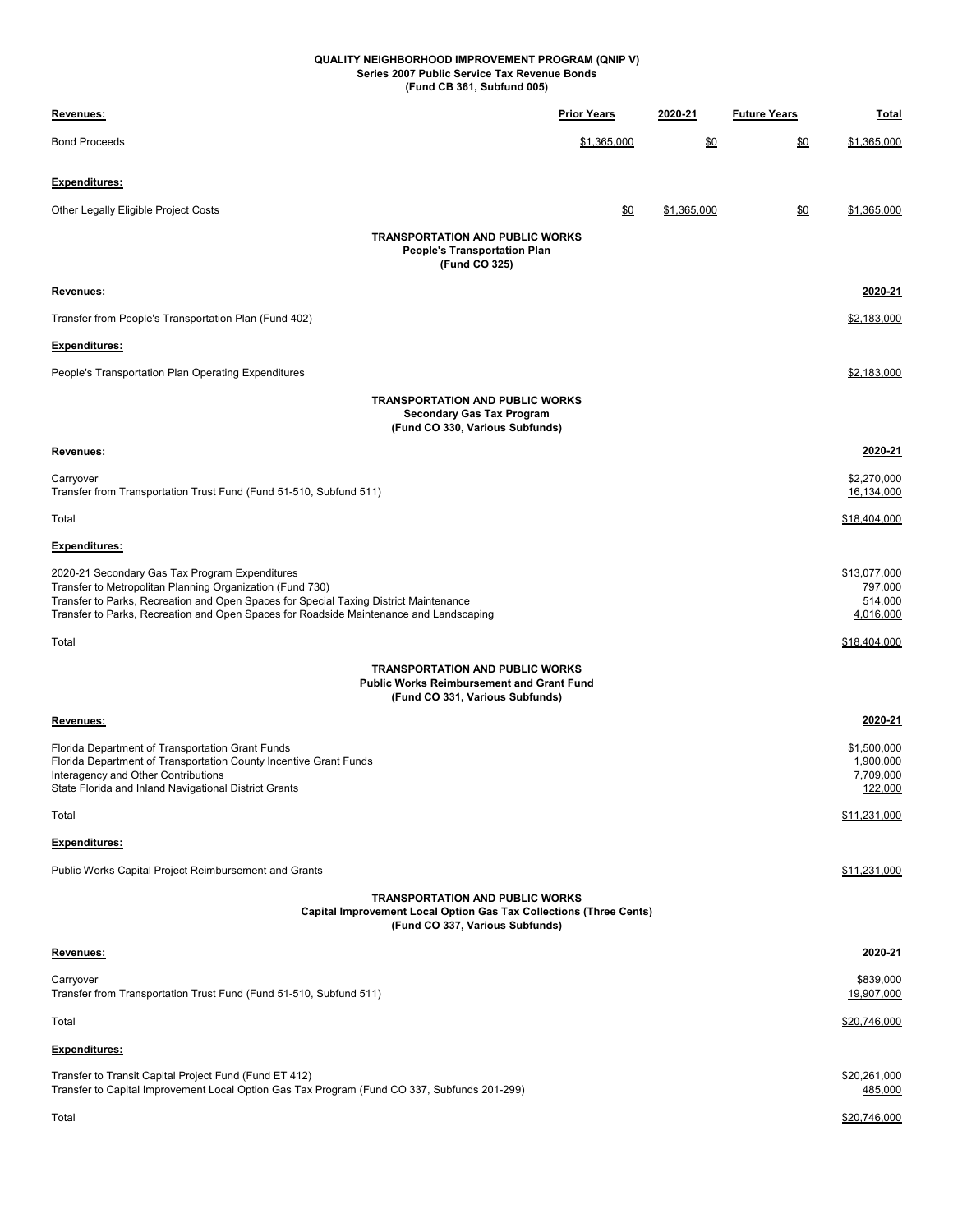## **TRANSPORTATION AND PUBLIC WORKS IMPACT FEE PROGRAM - ROADWAY CONSTRUCTION (Fund CI 340, Various Subfunds)**

| Revenues:                                                                                                                                                                                                                                                                                                                                                                                                                          | 2020-21                                                                                                                                 |
|------------------------------------------------------------------------------------------------------------------------------------------------------------------------------------------------------------------------------------------------------------------------------------------------------------------------------------------------------------------------------------------------------------------------------------|-----------------------------------------------------------------------------------------------------------------------------------------|
| Carryover<br>Impact Fees                                                                                                                                                                                                                                                                                                                                                                                                           | \$411,299,000<br>99,644,000                                                                                                             |
| Total                                                                                                                                                                                                                                                                                                                                                                                                                              | \$510,943,000                                                                                                                           |
| <b>Expenditures:</b>                                                                                                                                                                                                                                                                                                                                                                                                               |                                                                                                                                         |
| Roadway Construction Projects<br>Reserve for Future Capital Projects                                                                                                                                                                                                                                                                                                                                                               | \$150,726,000<br>360,217,000                                                                                                            |
| Total                                                                                                                                                                                                                                                                                                                                                                                                                              | \$510,943,000                                                                                                                           |
| <b>MIAMI-DADE FIRE RESCUE</b><br><b>Fire Rescue Impact Fees</b><br>(Fund CI 341)                                                                                                                                                                                                                                                                                                                                                   |                                                                                                                                         |
| Revenues:                                                                                                                                                                                                                                                                                                                                                                                                                          | 2020-21                                                                                                                                 |
| Carryover<br>Impact Fees                                                                                                                                                                                                                                                                                                                                                                                                           | \$34,000,000<br>16,018,000                                                                                                              |
| Total                                                                                                                                                                                                                                                                                                                                                                                                                              | \$50,018,000                                                                                                                            |
| <b>Expenditures:</b>                                                                                                                                                                                                                                                                                                                                                                                                               |                                                                                                                                         |
| North Miami Fire Rescue Station (Station 18)<br><b>Fleet Shop</b><br>Dolphin Fire Rescue Station (Station 68)<br>Eureka Fire Rescue Station (Station 71)<br>Miscellaneous Fire Rescue Capital Projects<br>Reserve for Future Projects                                                                                                                                                                                              | \$2,647,000<br>10,000,000<br>2,188,000<br>645,000<br>5,000,000<br>29,538,000                                                            |
| Total                                                                                                                                                                                                                                                                                                                                                                                                                              | \$50,018,000                                                                                                                            |
| <b>MIAMI-DADE POLICE DEPARTMENT</b><br><b>Police Impact Fees</b><br>(Fund CI 342)                                                                                                                                                                                                                                                                                                                                                  |                                                                                                                                         |
| <u>Revenues:</u>                                                                                                                                                                                                                                                                                                                                                                                                                   | 2020-21                                                                                                                                 |
| Carryover<br>Impact Fees<br><b>Interest Earnings</b>                                                                                                                                                                                                                                                                                                                                                                               | \$12,022,000<br>1,392,000<br>104,000                                                                                                    |
| Total                                                                                                                                                                                                                                                                                                                                                                                                                              | \$13,518,000                                                                                                                            |
| <b>Expenditures:</b>                                                                                                                                                                                                                                                                                                                                                                                                               |                                                                                                                                         |
| Armored Medical Response Vehicle<br><b>Equipment Purchases</b><br>Headquarters Media and Meeting Room Renovation<br>Keyless Entry System<br>New Police District Station (Land)<br>Police Equipment - Portable Forts<br>Law Enforcement Records Management System (LERMS)<br>Range Tower & Target Systems<br>Real Time Crime Center and Related Systems<br>Upgrades to Conference Rooms<br>Reserve for Future Expenditures<br>Total | \$143,000<br>750,000<br>685,000<br>80,000<br>250,000<br>330,000<br>500,000<br>200,000<br>67,000<br>59,000<br>10,454,000<br>\$13,518,000 |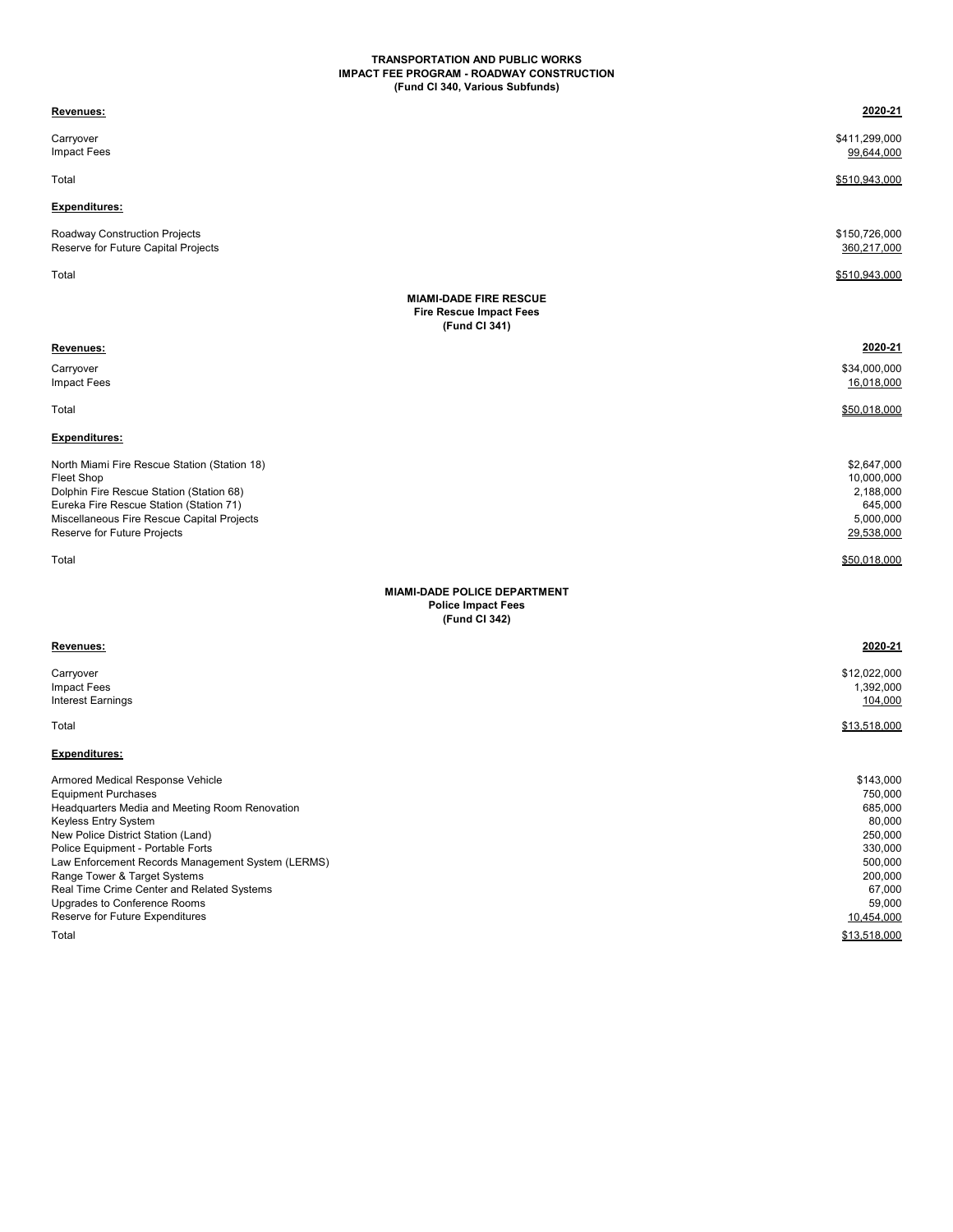## **PARKS, RECREATION AND OPEN SPACES Impact Fees (Fund CI 343)**

| Revenues:                                                                            |                                                                        |             |                     | 2020-21                   |
|--------------------------------------------------------------------------------------|------------------------------------------------------------------------|-------------|---------------------|---------------------------|
| Carryover                                                                            |                                                                        |             |                     | \$34,244,000              |
| Interest                                                                             |                                                                        |             |                     | 300,000                   |
| <b>Impact Fees</b><br>Total                                                          |                                                                        |             |                     | 4,270,000<br>\$38,814,000 |
|                                                                                      |                                                                        |             |                     |                           |
| <b>Expenditures:</b>                                                                 |                                                                        |             |                     |                           |
| Land Acquisition and Development (PBD 1)<br>Land Acquisition and Development (PBD 2) |                                                                        |             |                     | \$834,000<br>1,818,000    |
| Land Acquisition and Development (PBD 3)                                             |                                                                        |             |                     | 1,977,000                 |
| Reserve for future expenses                                                          |                                                                        |             |                     | 34,185,000                |
| Total                                                                                |                                                                        |             |                     | \$38,814,000              |
|                                                                                      | <b>REGULATORY AND ECONOMIC RESOURCES</b>                               |             |                     |                           |
|                                                                                      | <b>Impact Fee Administration</b><br>(Fund CI 349, Subfund 999)         |             |                     |                           |
| Revenues:                                                                            |                                                                        |             |                     | 2020-21                   |
| Carryover                                                                            |                                                                        |             |                     | \$15,832,000              |
| <b>Impact Fees</b><br>Total                                                          |                                                                        |             |                     | 3,428,000<br>\$19,260,000 |
| <b>Expenditures:</b>                                                                 |                                                                        |             |                     |                           |
| <b>Operating Expenditures</b>                                                        |                                                                        |             |                     | \$2,715,000               |
| <b>Administrative Reimbursements</b>                                                 |                                                                        |             |                     | 80,000                    |
| <b>Reserves</b>                                                                      |                                                                        |             |                     | 16,465,000                |
| Total                                                                                | <b>SPECIAL OBLIGATION BOND SERIES 2005B</b>                            |             |                     | \$19,260,000              |
|                                                                                      | (Fund CB 360 Subfund 013, Project 368037)                              |             |                     |                           |
| Revenues:                                                                            | <b>Prior Years</b>                                                     | 2020-21     | <b>Future Years</b> | Total                     |
| Convention Development Tax Financing                                                 | \$5,000,000                                                            | <u>\$0</u>  | \$0                 | \$5,000,000               |
| <b>Expenditures:</b>                                                                 |                                                                        |             |                     |                           |
| Coconut Grove Playhouse                                                              | \$119,000                                                              | \$4,881,000 | \$0                 | \$5,000,000               |
|                                                                                      |                                                                        |             |                     |                           |
|                                                                                      | 2006 SUNSHINE STATE LOAN<br>(Fund CB 360, Subfund 103, Project 360111) |             |                     |                           |
| Revenues:                                                                            | <b>Prior Years</b>                                                     | 2020-21     | <b>Future Years</b> | Total                     |
| Loan Proceeds                                                                        | \$4,000,000                                                            | <u>\$0</u>  | \$0                 | \$4,000,000               |
| <b>Expenditures:</b>                                                                 |                                                                        |             |                     |                           |
| Fire Rescue Projects - Sweetwater (Station 29)                                       | \$3,100,000                                                            | \$900,000   | $\underline{\$0}$   | \$4,000,000               |
|                                                                                      |                                                                        |             |                     |                           |
|                                                                                      | 2007 SUNSHINE STATE LOAN<br>(Fund CB 360, Subfund 104)                 |             |                     |                           |
| Revenues:                                                                            | <b>Prior Years</b>                                                     | 2020-21     | <b>Future Years</b> | <u>Total</u>              |
| Loan Proceeds                                                                        | \$291,000                                                              | \$0         | $\underline{\$0}$   | \$291,000                 |
| <b>Expenditures:</b>                                                                 |                                                                        |             |                     |                           |
| Venetian Causeway - Bridge Planning And Design                                       | \$200,000                                                              | \$91,000    | \$0                 | \$291,000                 |
|                                                                                      | <b>CAPITAL ASSET ACQUISITION BOND</b>                                  |             |                     |                           |
|                                                                                      | Series 2018A Projects<br>(Fund CB 361, Subfund 007, Various Projects)  |             |                     |                           |
| Revenues:                                                                            | <b>Prior Years</b>                                                     | 2020-21     | <b>Future Years</b> | <b>Total</b>              |
| <b>Bond Proceeds</b>                                                                 | \$10,000,000                                                           | \$0         | \$0                 | \$10,000,000              |
| <b>Expenditures:</b>                                                                 |                                                                        |             |                     |                           |
|                                                                                      |                                                                        |             |                     |                           |
| Quality Neighborhood Improvement Program                                             | \$4,939,000                                                            | \$5,061,000 | \$0                 | \$10,000,000              |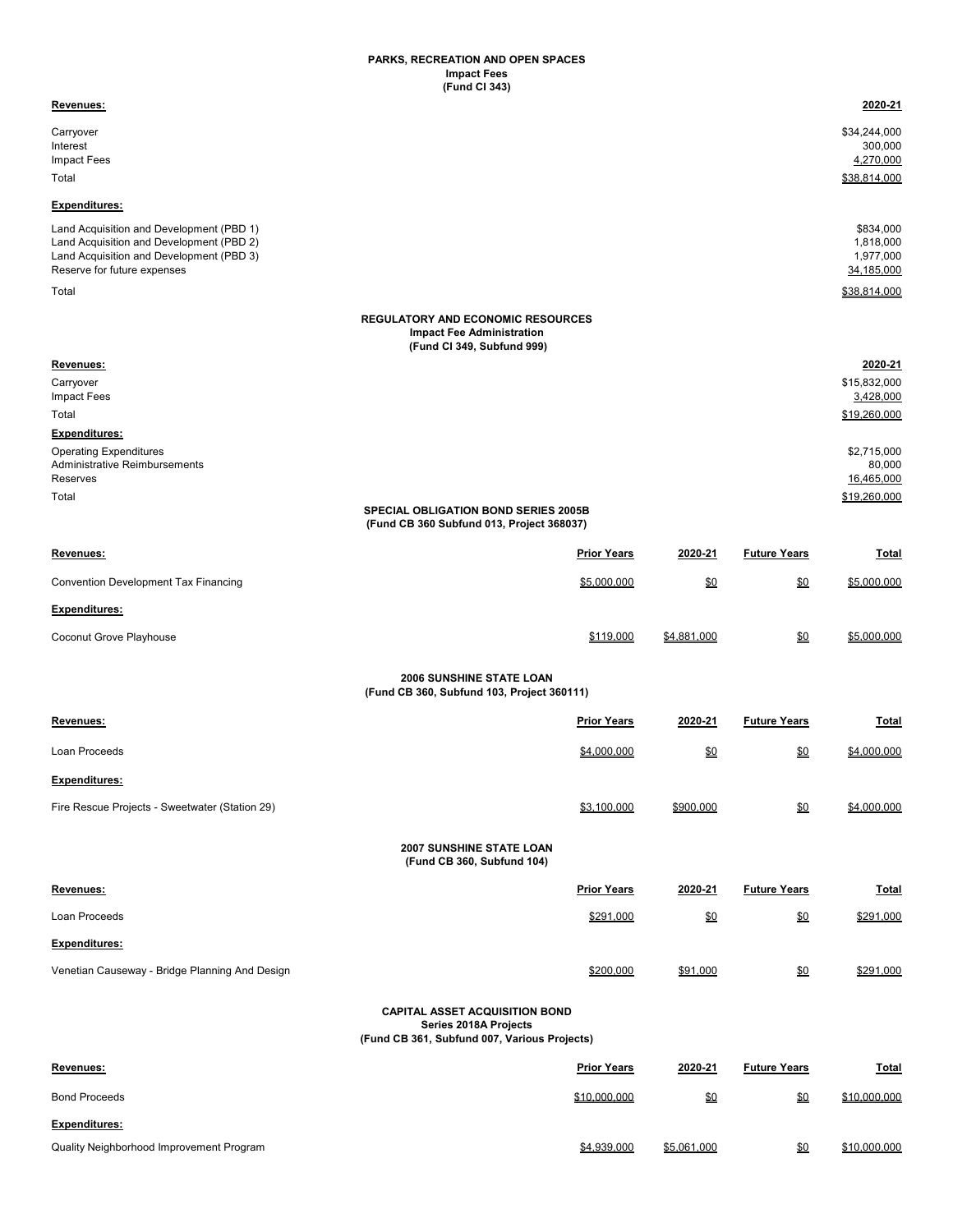## **CAPITAL ASSET ACQUISITION BOND Series 2019A Projects (Fund CB 362, Subfund 011, Various Projects)**

| Revenues:                                                                                                                                                                                                                  | <b>Prior Years</b>        | 2020-21                   | <b>Future Years</b>   | Total                                                |
|----------------------------------------------------------------------------------------------------------------------------------------------------------------------------------------------------------------------------|---------------------------|---------------------------|-----------------------|------------------------------------------------------|
| <b>Bond Proceeds</b>                                                                                                                                                                                                       | \$79,120,000              | \$0                       | \$0                   | \$79,120,000                                         |
| Expenditures:                                                                                                                                                                                                              |                           |                           |                       |                                                      |
| Fire Rescue - Helicopter<br>Quality Neighborhood Improvement Program                                                                                                                                                       | \$17,280,000<br>1,023,000 | \$51,840,000<br>8,977,000 | \$0<br>$\overline{0}$ | \$69,120,000<br>10,000,000                           |
| Total                                                                                                                                                                                                                      | \$18,303,000              | \$60,817,000              | \$0                   | \$79,120,000                                         |
| <b>CAPITAL ASSET ACQUISITION BOND</b>                                                                                                                                                                                      |                           |                           |                       |                                                      |
| Series 2016A<br>(Fund CB 362, Subfund 010, Project 362663 and 362666)                                                                                                                                                      |                           |                           |                       |                                                      |
| Revenues:                                                                                                                                                                                                                  | <b>Prior Years</b>        | 2020-21                   | <b>Future Years</b>   | Total                                                |
| <b>Bond Proceeds</b>                                                                                                                                                                                                       | \$1,590,000               | \$0                       | \$0                   | \$1,590,000                                          |
| <b>Expenditures:</b>                                                                                                                                                                                                       |                           |                           |                       |                                                      |
| <b>Animal Services Projects</b><br>Pet Adoption and Protection Center<br>Parks, Recreation and Open Spaces Projects                                                                                                        | \$686,000                 | \$228,000                 | \$0                   | \$914,000                                            |
| Camp Owaissa Bauer - Well Water Treatment<br><b>Environmental Remediation - Millers Pond Park</b>                                                                                                                          | 0<br>61,000               | 70,000<br>140,000         | 0<br>0                | 70,000<br>201,000                                    |
| <b>Little River Park</b>                                                                                                                                                                                                   | 44,000                    | 361,000                   | 0                     | 405,000                                              |
| Total                                                                                                                                                                                                                      | \$791,000                 | \$799,000                 | \$0                   | \$1,590,000                                          |
| <b>TRANSPORTATION AND PUBLIC WORKS</b><br>People's Transportation Plan - Public Works Capital Program<br>(Fund CB 390)                                                                                                     |                           |                           |                       |                                                      |
| Revenues:                                                                                                                                                                                                                  |                           |                           |                       | 2020-21                                              |
| People's Transportation Plan Bond Proceeds                                                                                                                                                                                 |                           |                           |                       | \$29,480,000                                         |
| <b>Expenditures:</b>                                                                                                                                                                                                       |                           |                           |                       |                                                      |
| Public Works - PTP Capital Expenditures                                                                                                                                                                                    |                           |                           |                       | \$29,480,000                                         |
| PEOPLE'S TRANSPORTATION PLAN FUND<br><b>Capital Expansion Reserve Fund</b><br>(Fund SP 402, Subfund 404)                                                                                                                   |                           |                           |                       |                                                      |
| Revenues:                                                                                                                                                                                                                  |                           |                           |                       | 2020-21                                              |
| Carryover<br>Transfer from PTP Revenue Fund (Fund SP 402, Subfund 402)                                                                                                                                                     |                           |                           |                       | \$61,199,000<br>10,122,000                           |
| Total                                                                                                                                                                                                                      |                           |                           |                       | \$71,321,000                                         |
| <b>Expenditures:</b>                                                                                                                                                                                                       |                           |                           |                       |                                                      |
| SMART Plan (Project Development and Environmental Studies) Expenditures<br>SMART Plan South Dade Transitway (South Corridor) Expenditures<br><b>SMART Plan Aventura Station Expenditures</b><br><b>Ending Fund Balance</b> |                           |                           |                       | \$3,680,000<br>35,143,000<br>30,000,000<br>2,498,000 |
| Total                                                                                                                                                                                                                      |                           |                           |                       | \$71,321,000                                         |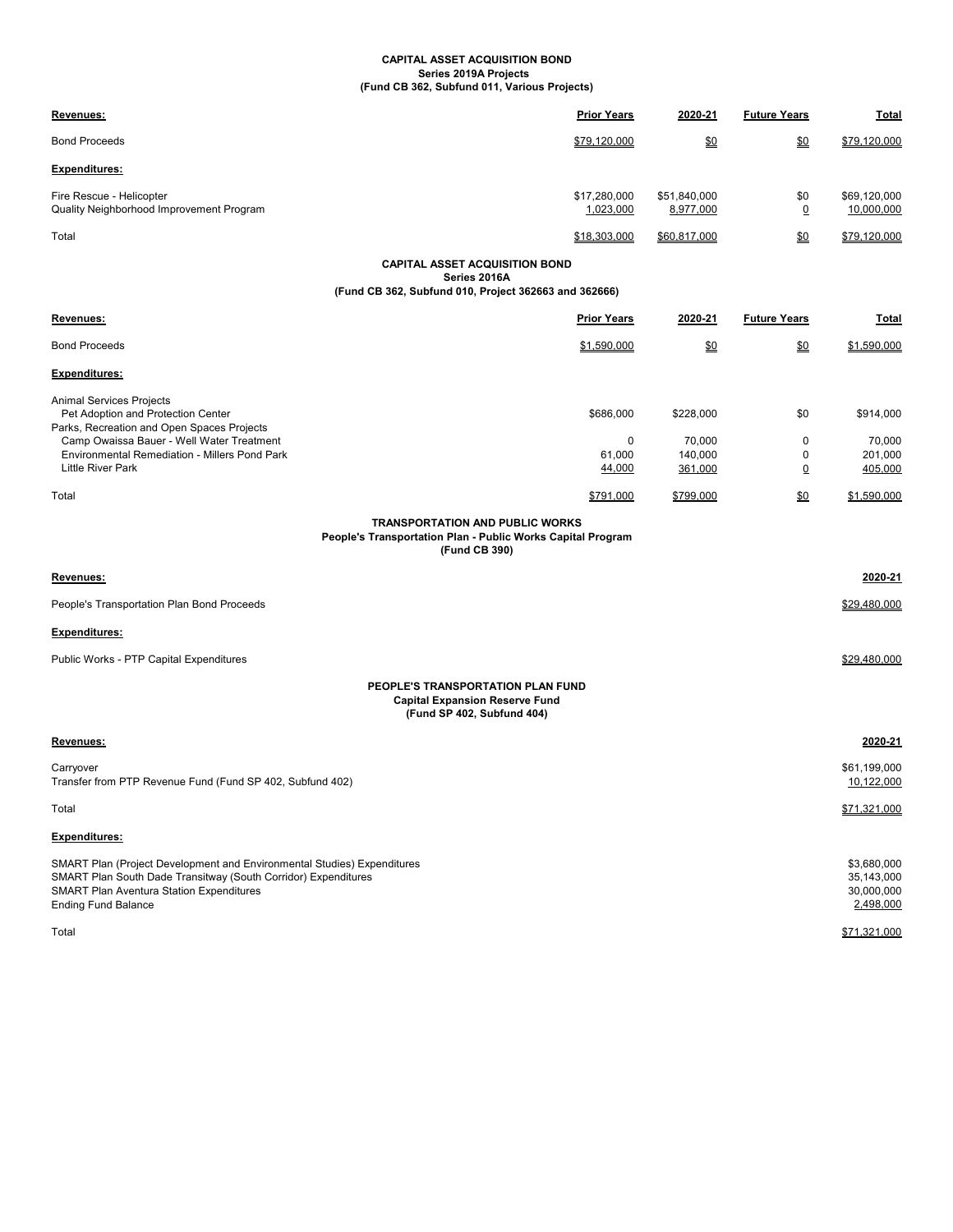## **TRANSPORTATION AND PUBLIC WORKS Grant Restricted Capital Project Funds (Fund ET 412)**

| Revenues:                                                                                                                                                                                                                                                                                                             | 2020-21                                                                                              |
|-----------------------------------------------------------------------------------------------------------------------------------------------------------------------------------------------------------------------------------------------------------------------------------------------------------------------|------------------------------------------------------------------------------------------------------|
| FTA 5339 Bus and Bus Facility Formula Grant<br>FTA 5307/5309 Formula Grant<br>FTA 5309 Discretionary Grant<br>Transfer from CILOGT Fund (CO 337, Subfund 337)<br>Florida Department of Transportation Grant Funds<br>City of Miami Park Impact Fees<br>City of Miami Beach Contribution<br>City of Miami Contribution | \$7,636,000<br>95,452,000<br>45,279,000<br>20,261,000<br>89,233,000<br>602,000<br>417,000<br>417,000 |
| Total                                                                                                                                                                                                                                                                                                                 | \$259,297,000                                                                                        |
| <b>Expenditures:</b>                                                                                                                                                                                                                                                                                                  |                                                                                                      |
| <b>Transit Capital Project Expenditures</b>                                                                                                                                                                                                                                                                           | \$259,297,000                                                                                        |
| <b>TRANSPORTATION AND PUBLIC WORKS</b><br><b>Transit - Capital Project Funds</b><br>(Fund ET 414)                                                                                                                                                                                                                     |                                                                                                      |
| Revenues:                                                                                                                                                                                                                                                                                                             | 2020-21                                                                                              |
| Lease Financing Proceeds<br>Transfer from People's Transportation Plan Fund (SP 402)<br>PTP Bond Program Proceeds                                                                                                                                                                                                     | \$155,975,000<br>10,578,000<br>304,670,000                                                           |
| Total                                                                                                                                                                                                                                                                                                                 | \$471,223,000                                                                                        |
| <b>Expenditures:</b>                                                                                                                                                                                                                                                                                                  |                                                                                                      |
| <b>Transit Bus Replacement Purchases</b><br>Transit SMART Plan South Dade Transit Way (South Corridor) Expenditures<br>Transit PTP Capital Improvement Plan Expenditures                                                                                                                                              | \$155,975,000<br>10,078,000<br>305,170,000                                                           |
| Total                                                                                                                                                                                                                                                                                                                 | \$471,223,000                                                                                        |
| <b>SEAPORT</b><br><b>Construction Fund</b><br>(Fund ES 421)                                                                                                                                                                                                                                                           |                                                                                                      |
| Revenues:                                                                                                                                                                                                                                                                                                             | 2020-21                                                                                              |
| <b>Financing Proceeds</b><br><b>FDOT Funds</b><br><b>Federal Transportation Grant</b><br>US DOT<br>Total                                                                                                                                                                                                              | \$364,465,000<br>24,695,000<br>6,000,000<br>22,000,000<br>\$417,160,000                              |
| <b>Expenditures:</b>                                                                                                                                                                                                                                                                                                  |                                                                                                      |
| <b>Construction Projects</b>                                                                                                                                                                                                                                                                                          | \$417,160,000                                                                                        |
| <b>SEAPORT</b><br><b>Interest and Sinking Fund</b><br>(Fund ES 423)                                                                                                                                                                                                                                                   |                                                                                                      |
| Revenues:                                                                                                                                                                                                                                                                                                             | 2020-21                                                                                              |
| Transfer from Seaport Revenue Fund (Fund ES 420)                                                                                                                                                                                                                                                                      | \$44,118,000                                                                                         |
| <b>Expenditures:</b>                                                                                                                                                                                                                                                                                                  |                                                                                                      |
| <b>Construction Projects</b>                                                                                                                                                                                                                                                                                          | \$44,118,000                                                                                         |
| <b>SEAPORT</b><br><b>General Fund</b><br>(Fund ES 424)                                                                                                                                                                                                                                                                |                                                                                                      |
| Revenues:                                                                                                                                                                                                                                                                                                             | 2020-21                                                                                              |
| Transfer from Seaport Revenue Fund (Fund ES 420)                                                                                                                                                                                                                                                                      | \$41,918,000                                                                                         |
| <b>Expenditures:</b>                                                                                                                                                                                                                                                                                                  |                                                                                                      |
| Principal and Interest Payments<br>Non-operating Expenditures<br>Total                                                                                                                                                                                                                                                | \$41,718,000<br>200,000<br>\$41,918,000                                                              |
|                                                                                                                                                                                                                                                                                                                       |                                                                                                      |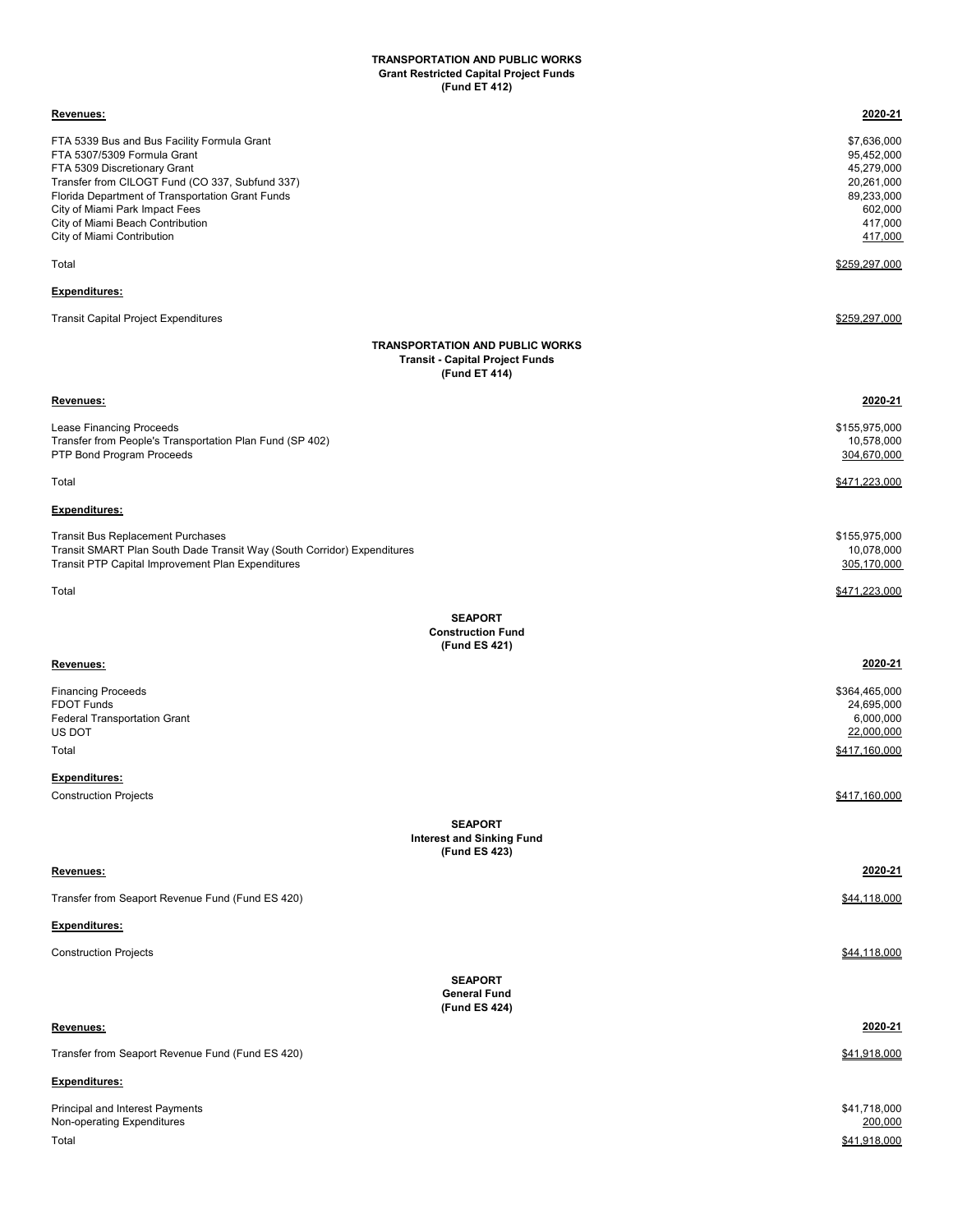## **PARKS, RECREATION AND OPEN SPACES Rickenbacker Causeway Capital Fund (Fund ER 431, Various Subfunds)**

| <u>Revenues:</u>                                                                                                                                              |                                                                                                                |                            |                         |                          | 2020-21                                               |
|---------------------------------------------------------------------------------------------------------------------------------------------------------------|----------------------------------------------------------------------------------------------------------------|----------------------------|-------------------------|--------------------------|-------------------------------------------------------|
| Carryover<br>Florida Department of Transportation<br>Transfer from Operating Fund (Fund ER 430)<br>Transfer from Operating and Replacement Fund (Fund ER 430) |                                                                                                                |                            |                         |                          | \$12,808,000<br>\$2,056,000<br>2,946,000<br>1,125,000 |
| Total                                                                                                                                                         |                                                                                                                |                            |                         |                          | \$18.935.000                                          |
| Expenditures:                                                                                                                                                 |                                                                                                                |                            |                         |                          |                                                       |
| Capital Projects<br>Renewal and Replacement Reserve                                                                                                           |                                                                                                                |                            |                         |                          | \$12,305,000<br>6,630,000                             |
| Total                                                                                                                                                         | PARKS, RECREATION AND OPEN SPACES<br>Venetian Causeway Capital Fund<br>(Fund EN 438, Subfund 002)              |                            |                         |                          | \$18,935,000                                          |
| <u>Revenues:</u>                                                                                                                                              |                                                                                                                |                            |                         |                          | 2020-21                                               |
| FDOT County Incentive Grant Program<br><b>FEMA Reimbursements</b><br>Transfer from Operating Fund (Fund ER 438 Subfund 001)                                   |                                                                                                                |                            |                         |                          | 1,553,000<br>147,000<br>\$3,399,000                   |
| Total                                                                                                                                                         |                                                                                                                |                            |                         |                          | \$5,099,000                                           |
| Expenditures:                                                                                                                                                 |                                                                                                                |                            |                         |                          |                                                       |
| Capital Projects                                                                                                                                              |                                                                                                                |                            |                         |                          | \$5,099,000                                           |
|                                                                                                                                                               | <b>CAPITAL ASSET ACQUISITION BOND</b><br>Series 2010A<br>(Fund EN 438 Subfund 005, Project V2010A)             |                            |                         |                          |                                                       |
| Revenues:                                                                                                                                                     |                                                                                                                | <b>Prior Years</b>         | 2020-21                 | <b>Future Years</b>      | <b>Total</b>                                          |
| <b>Bond Proceeds</b>                                                                                                                                          |                                                                                                                | \$2,038,000                | \$0                     | <u>\$0</u>               | \$2.038.000                                           |
| Expenditures:                                                                                                                                                 |                                                                                                                |                            |                         |                          |                                                       |
| Venetian Bridge - Planning and Design                                                                                                                         |                                                                                                                | \$1,038,000                | \$1,000,000             | <u>\$0</u>               | \$2,038,000                                           |
|                                                                                                                                                               | DEPARTMENT OF SOLID WASTE MANAGEMENT<br><b>Waste Collection Capital Projects</b><br>(Fund EW 470, Subfund C10) |                            |                         |                          |                                                       |
| Revenues:                                                                                                                                                     |                                                                                                                | <b>Prior Years</b>         | 2020-21                 | <b>Future Years</b>      | <u>Total</u>                                          |
| Transfer from Operating Subfund 470                                                                                                                           |                                                                                                                | \$20,000                   | \$1,470,000             | \$11,940,000             | \$13,430,000                                          |
| Expenditures:                                                                                                                                                 |                                                                                                                |                            |                         |                          |                                                       |
| Trash and Recycling Center Improvements<br><b>Collection Facility - Improvements</b>                                                                          |                                                                                                                | \$20,000<br>$\overline{0}$ | \$1,470,000<br><u>0</u> | \$8,140,000<br>3,800,000 | \$9,630,000<br>3,800,000                              |
| Total                                                                                                                                                         |                                                                                                                | \$20,000                   | \$1,470,000             | \$11,940,000             | \$13,430,000                                          |
|                                                                                                                                                               | DEPARTMENT OF SOLID WASTE MANAGEMENT<br><b>Debt Service</b><br>(Fund EW 470)                                   |                            |                         |                          |                                                       |
| Revenues:                                                                                                                                                     |                                                                                                                |                            |                         |                          | 2020-21                                               |
| Intradepartmental Transfer from Waste Collection Operations<br><b>Expenditures:</b>                                                                           |                                                                                                                |                            |                         |                          | \$6,831,000                                           |

Fleet Loan Financing \$6,831,000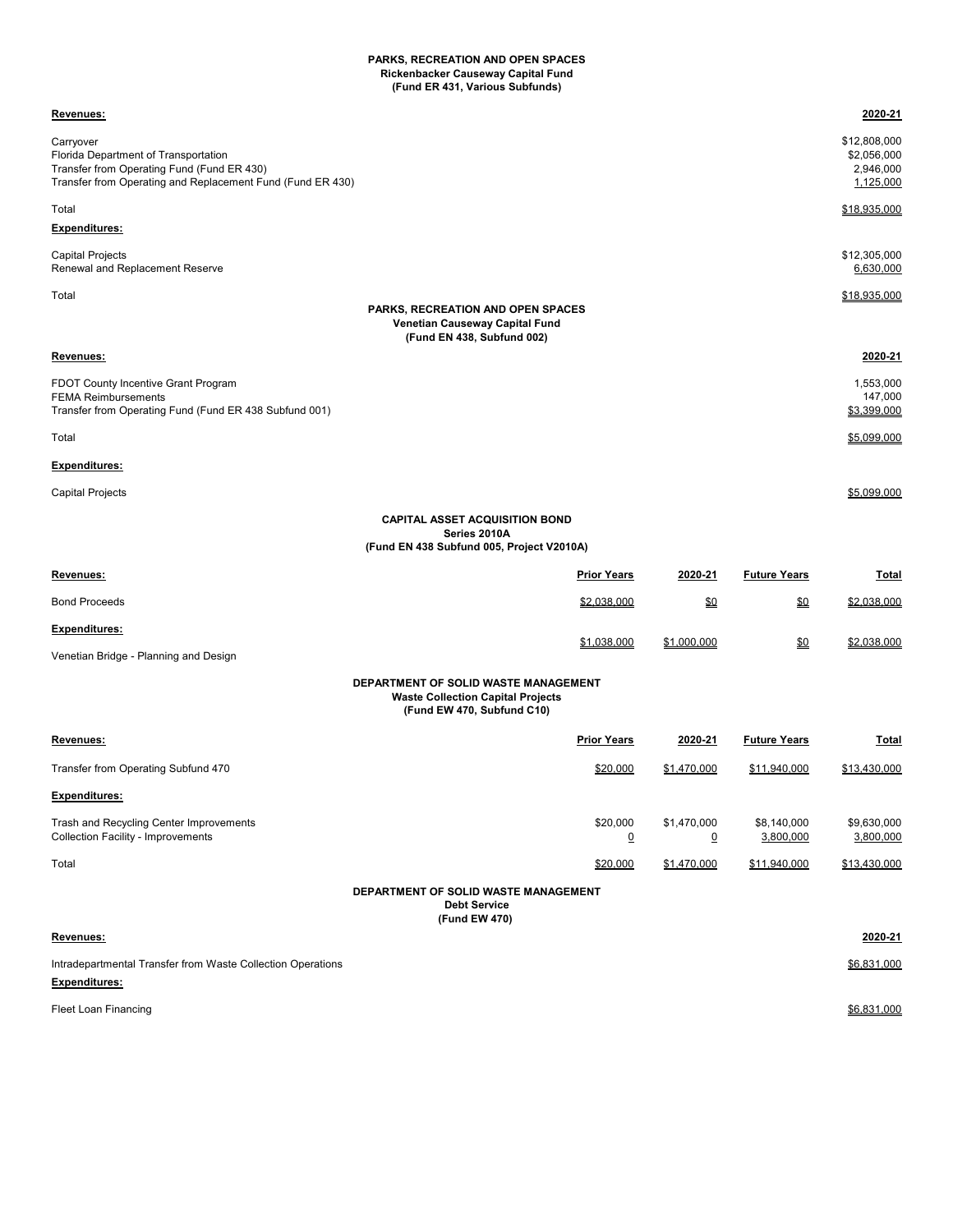## **DEPARTMENT OF SOLID WASTE MANAGEMENT Waste Disposal Capital Projects (Fund EW 490 Subfund, C10)**

| <u>Revenues:</u>                                                         | <b>Prior Years</b> | 2020-21        | <b>Future Years</b> | Total         |
|--------------------------------------------------------------------------|--------------------|----------------|---------------------|---------------|
| Solid Waste System Revenue Bonds, Series 2001                            | \$0                | \$0            | \$0                 | \$0           |
| Solid Waste System Revenue Bonds, Series 2005                            | 21,431,000         | 0              | $\mathbf 0$         | \$21,431,000  |
| Solid Waste System Revenue Bonds, Series 2015                            | 39,361,000         | $\mathbf 0$    | $\mathbf 0$         | \$39,361,000  |
| <b>Interest Earnings</b>                                                 | 4,705,000          | $\mathbf{0}$   | $\Omega$            | \$4,705,000   |
| Future Waste Debt                                                        | 0                  | $\Omega$       | 26,150,000          | \$26,150,000  |
| Transfer from Operating Subfund 491                                      | 18,475,000         | 9,142,000      | 170,710,000         | \$198,327,000 |
| Utility Service Fee                                                      | 164,000            | 320,000        | 99,361,000          | \$99,845,000  |
| Donations                                                                | 1,000,000          | $\overline{0}$ | $\overline{0}$      | 1,000,000     |
| Total                                                                    | \$85,136,000       | \$9,462,000    | \$296,221,000       | \$390,819,000 |
| <b>Expenditures:</b>                                                     |                    |                |                     |               |
| 58 Street Home Chemical Collection Center and Area Drainage Improvements | \$1,048,000        | \$1,990,000    | \$0                 | \$3,038,000   |
| Central Transfer Station Compactor Replacement                           | 0                  | 332,000        | 11,670,000          | 12,002,000    |
| Disposal Facilities Improvements                                         | $\mathbf 0$        | $\mathbf 0$    | 2,944,000           | 2,944,000     |
| Disposal System Facilities Backup Power Generators                       | 957,000            | $\mathbf 0$    | 1,060,000           | 2,017,000     |
| Landfill Construction, Closure and Remediation Future Projects           | 0                  | 0              | 110,951,000         | 110,951,000   |
| Miami Gardens Landfill Closure                                           | 164,000            | 320,000        | 3,010,000           | 3,494,000     |
| Munisport Landfill Closure Grant                                         | 29,524,000         | 2,354,000      | 3,854,000           | 35,732,000    |
| New Transfer Station - North East                                        | 0                  | 0              | 27,700,000          | 27,700,000    |
| New Transfer Station - South                                             | $\mathbf 0$        | 200,000        | 39,800,000          | 40,000,000    |
| North Dade Landfill Vertical Expansion                                   | 100,000            | 260,000        | 90,000              | 450,000       |
| North Dade Landfill Facilities Improvements                              | 0                  | 190,000        | 190,000             | 380,000       |
| North Dade Landfill Access Road Improvements                             | $\mathbf 0$        | 40,000         | 210,000             | 250,000       |
| North Dade Landfill Scale House Improvements                             | 20,000             | 370,000        | 320,000             | 710,000       |
| North Dade Landfill - Groundwater Remediation                            | 0                  | 0              | 1,768,000           | 1,768,000     |
| North Dade Landfill Land Purchase                                        | $\mathbf 0$        | $\mathbf 0$    | 6,800,000           | 6,800,000     |
| North Dade Landfill Gas Management System                                | $\Omega$           | 120,000        | 1,615,000           | 1,735,000     |
| Northeast Transfer Station Building Upgrade                              | $\mathbf 0$        | 325,000        | 1,465,000           | 1,790,000     |
| Northeast Transfer Station Equipment                                     | $\Omega$           | 220,000        | 5,960,000           | 6,180,000     |
| Northeast Transfer Station Tipping Floor                                 | 45,000             | 230,000        | 1,600,000           | 1,875,000     |
| Northeast Transfer Station Improvements                                  | $\mathbf 0$        | 375,000        | 990,000             | 1,365,000     |
| Resources Recovery - Capital Improvement Projects                        | 14,731,000         | 0              | 26,000,000          | 40,731,000    |
| Resources Recovery Ash Landfill Cell 20 Closure                          | $\Omega$           | $\pmb{0}$      | 216,000             | 216,000       |
| South Dade Landfill Cell 4 Closure                                       | 1,000              | $\mathbf 0$    | 15,285,000          | 15,286,000    |
| South Dade Landfill Gas Collection and Control System                    | 0                  | 1,330,000      | 2,750,000           | 4,080,000     |
| South Dade Landfill Groundwater                                          | $\mathbf 0$        | $\mathbf 0$    | 454,000             | 454,000       |
| South Dade Landfill Sequence Batch Reactor                               | $\mathbf 0$        | 598,000        | 2,858,000           | 3,456,000     |
| South Dade Landfill Stormwater System                                    | $\mathbf 0$        | 0              | 445,000             | 445,000       |
| South Dade Landfill Building Improvements                                | $\Omega$           | 200,000        | 1,490,000           | 1,690,000     |
| South Dade Landfill Access Road                                          | 45.000             | 490,000        | 490,000             | 1,025,000     |
| South Dade Scalehouse                                                    | 0                  | 565,000        | 320,000             | 885,000       |
| South Dade Landfill Horizontal Expansion                                 | $\mathbf 0$        | 50,000         | 750,000             | 800,000       |
| South Dade Landfill Land Purchase                                        | $\Omega$           | 0              | 5,300,000           | 5,300,000     |
| South Dade Landfill Tipping Floor Improvement                            | 2,419,000          | 605,000        | 1,175,000           | 4,199,000     |
| Virginia Key Landfill Closure                                            | 5,380,000          | 370,000        | 40,250,000          | 46,000,000    |
| West Transfer Station Improvements                                       | 0                  | 12,000         | 1,295,000           | 1,307,000     |
| West Transfer Station Building Upgrade                                   | $\mathbf 0$        | 640,000        | 1,704,000           | 2,344,000     |
| West Transfer Station Equipment                                          | 100,000            | <u>0</u>       | 1,320,000           | 1,420,000     |
| Total                                                                    | \$54,534,000       | \$12,186,000   | \$324,099,000       | \$390,819,000 |

**(Fund EW 490, various Subfunds) DEPARTMENT OF SOLID WASTE MANAGEMENT Debt Service**

## **Revenues: 2020-21**

Transfer from Disposal Operations (Subfunds 491, 493 and 499) **\$4,133,000 \$4,133,000** 

**Expenditures:**

Principal Payments on the Series 2015 Revenue Bonds<br>
Interest Payments on the Series 2015 Revenue Bonds **\$3,404,000**<br>
<u>729,000</u> Therest Payments on the Series 2015 Revenue Bonds Interest Payments on the Series 2015 Revenue Bonds  $\texttt{Total}$  to the set of the set of the set of the set of the set of the set of the set of the set of the set of the set of the set of the set of the set of the set of the set of the set of the set of the set of the set of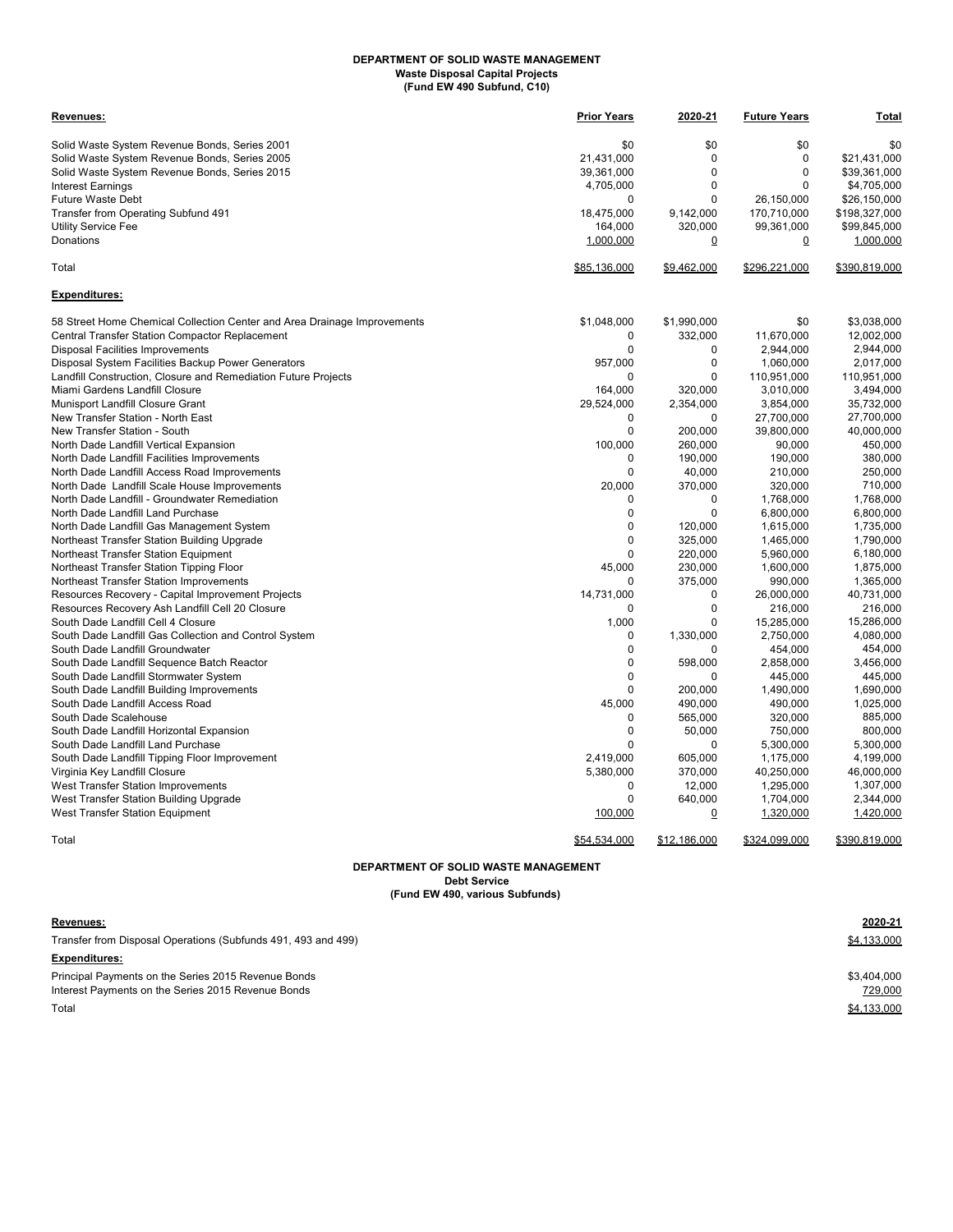# **FUTURE DEBT OBLIGATIONS**

| Revenues:                                                                       | <b>Prior Years</b> | 2020-21       | <b>Future Years</b> | Total           |
|---------------------------------------------------------------------------------|--------------------|---------------|---------------------|-----------------|
| <b>Financing Proceeds</b>                                                       | \$68,936,000       | \$164,346,000 | \$1,358,256,000     | \$1,591,538,000 |
| <b>Expenditures:</b>                                                            |                    |               |                     |                 |
| Communications - Customer Relationship Management Modernization                 | \$0                | \$2,000,000   | \$500,000           | \$2,500,000     |
| Countywide Infrastructure Improvement Plan (CIIP) Program                       | 40,129,000         | 59,506,000    | 954.421.000         | 1,054,056,000   |
| Fire Rescue - Infrastructure Improvement Program                                |                    | 3,000,000     | 128,680,000         | 131,680,000     |
| Fire Rescue - North Bay Village (Station 27)                                    |                    | 250,000       | 4,000,000           | 4,250,000       |
| Information Technology - Computer Aided Dispatch (CAD) Replacement              | 5.828.000          | 16.292.000    | 34.029.000          | 56,149,000      |
| Information Technology - Criminal Justice Information System (CJIS)             | 5,399,000          | 17,525,000    | 32,634,000          | 55,558,000      |
| Information Technology - Cybersecurity Strategic Evolution Plan                 | 0                  | 4,248,000     | 11,518,000          | 15,766,000      |
| Information Technology - Full Enterprise Resource Planning Implementation       | 17,580,000         | 34,143,000    | 831.000             | 52,554,000      |
| Non-Departmental - 800 MHz Radio Coverage Improvement and Equipment Replacement |                    |               | 68.518.000          | 68,518,000      |
| Non-Departmental - UHF Radio Coverage Improvement and Equipment Replacement     |                    |               | 36,355,000          | 36,355,000      |
| Parks, Recreation and Open Spaces - Bike path Ludlam                            |                    | 418,000       | 69.741.000          | 70,159,000      |
| Police - Forensic Laboratory Equipment                                          |                    | 1,500,000     | 0                   | 1,500,000       |
| Police - Law Enforcement Records Management System (LERMS)                      |                    | 964.000       | 7.529.000           | 8,493,000       |
| Police - Helicopter Replacement                                                 |                    | 24,000,000    | $\Omega$            | 24,000,000      |
| Regulatory and Economic Resources - Purchase Development Rights Fund            | 0                  |               | 10,000,000          | 10,000,000      |
| Total                                                                           | \$68,936,000       | \$163,846,000 | \$1,358,756,000     | \$1,591,538,000 |

# **PARKS, RECREATION AND OPEN SPACES Miscellaneous Trust Funds (Fund TF 600, Subfund 601, Project 608TPR)**

| Revenues:                                                                                                                                                                                                                                 | 2020-21                                                                                                          |
|-------------------------------------------------------------------------------------------------------------------------------------------------------------------------------------------------------------------------------------------|------------------------------------------------------------------------------------------------------------------|
| Carryover<br><b>Interest Earnings</b><br>Miscellaneous Revenues and Donations<br><b>Interfund Transfers</b>                                                                                                                               | \$14,811,000<br>110,000<br>1,750,000<br>500,000                                                                  |
| Total                                                                                                                                                                                                                                     | \$17,171,000                                                                                                     |
| <b>Expenditures:</b>                                                                                                                                                                                                                      |                                                                                                                  |
| Coastal Park and Marina Capital Improvements<br><b>Crandon Park Improvements</b><br>Zoo Improvements<br><b>NEAT Streets Miami Improvements</b><br>Miscellaneous Improvements<br><b>Trust Reserves</b>                                     | \$2,314,000<br>650,000<br>150,000<br>225,000<br>750,000<br>13,082,000                                            |
| Total                                                                                                                                                                                                                                     | \$17,171,000                                                                                                     |
| <b>MIAMI-DADE AVIATION DEPARTMENT</b><br><b>Improvement Fund</b><br>Revenues:                                                                                                                                                             | 2020-21                                                                                                          |
| Carryover<br>Transfer from Revenue Fund<br>Transfer from Interest and Sinking Fund<br><b>Interest Earnings</b>                                                                                                                            | \$185,000,000<br>75,074,000<br>2,000,000<br>2,000,000                                                            |
| Total                                                                                                                                                                                                                                     | \$264.074.000                                                                                                    |
| <b>Expenditures:</b>                                                                                                                                                                                                                      |                                                                                                                  |
| On-Going Improvement Fund Projects<br><b>Unplanned Capital Projects</b><br>Payment to Subordinate Debt<br>Payment of DB Bonds Debt Service<br>Transfer to Sinking Fund<br>Transfer to Revenue Fund<br><b>Ending Cash Balance</b><br>Total | \$7,067,000<br>15,000,000<br>7,126,000<br>15,287,000<br>19,500,000<br>58,000,000<br>142,094,000<br>\$264,074,000 |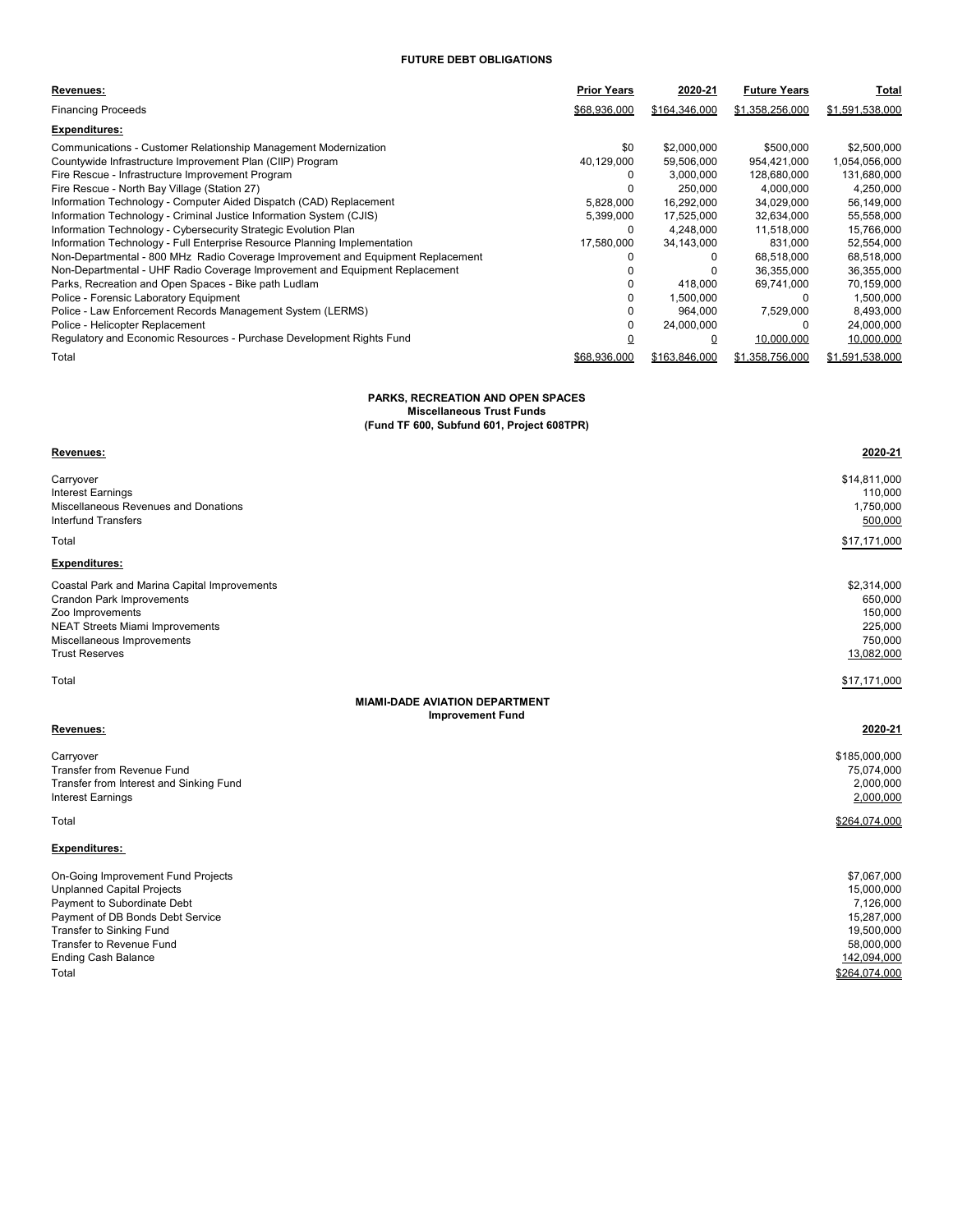| Revenues:                                                                                                                                                            | 2020-21                                                                |
|----------------------------------------------------------------------------------------------------------------------------------------------------------------------|------------------------------------------------------------------------|
| Carryover<br>Transfer from Revenue Fund<br><b>Grants Contribution</b><br><b>Interest Earnings</b>                                                                    | \$70,000,000<br>15,000,000<br>2,000,000<br>1,000,000                   |
| Total                                                                                                                                                                | \$88,000,000                                                           |
| <b>Expenditures:</b>                                                                                                                                                 |                                                                        |
| <b>Projects Committed</b><br><b>Unplanned Capital Projects</b><br><b>Ending Cash Balance</b>                                                                         | \$43,000,000<br>37,000,000<br>8,000,000                                |
| Total                                                                                                                                                                | \$88,000,000                                                           |
| <b>MIAMI-DADE AVIATION DEPARTMENT</b><br><b>Construction Fund (Trust Agreement Bonds)</b>                                                                            |                                                                        |
| Revenues:                                                                                                                                                            | 2020-21                                                                |
| Carryover<br>Transfer from Passenger Facility Charges Account<br>New Money Aviation Revenue Bonds<br><b>Grant Funds</b>                                              | \$135,287,000<br>61,668,000<br>200,000,000<br>55,239,000               |
| Total                                                                                                                                                                | \$452,194,000                                                          |
| <b>Expenditures:</b>                                                                                                                                                 |                                                                        |
| Projects in Capital Improvement Program<br><b>Ending Cash Balance</b>                                                                                                | \$322,768,000<br>129,426,000                                           |
| Total                                                                                                                                                                | \$452,194,000                                                          |
| MIAMI-DADE AVIATION DEPARTMENT<br>Passenger Facility Charges (PFC) Account                                                                                           |                                                                        |
| Revenues:                                                                                                                                                            | 2020-21                                                                |
| Carryover<br>Passenger Facility Charges Revenue<br>Interest Earnings                                                                                                 | \$292,950,000<br>56,016,000<br>4,000,000                               |
| Total                                                                                                                                                                | \$352,966,000                                                          |
| <b>Expenditures:</b>                                                                                                                                                 |                                                                        |
| Debt Service Payment<br>Transfer to Construction Fund<br><b>Ending Cash Balance</b>                                                                                  | \$110,000,000<br>55,239,000<br>187,727,000                             |
| Total                                                                                                                                                                | \$352,966,000                                                          |
| <b>MIAMI-DADE AVIATION DEPARTMENT</b><br><b>Sinking Fund</b>                                                                                                         |                                                                        |
| Revenues:                                                                                                                                                            | 2020-21                                                                |
| Carryover (includes Reserve)<br>Transfer from Revenue Fund<br>Transfer from Passenger Facility Charges<br>Transfer from Improvement Fund<br><b>Interest Earnings</b> | \$163,381,000<br>242,375,000<br>110,000,000<br>19,500,000<br>5,000,000 |
| Total                                                                                                                                                                | \$540.256.000                                                          |
| Expenditures:                                                                                                                                                        |                                                                        |
| Debt Service - Principal<br>Debt Service - Interest<br>Transfer to Improvement Fund<br><b>Ending Cash Balance</b>                                                    | \$148,590,000<br>226,285,000<br>2,000,000<br>163,381,000               |

Total \$540,256,000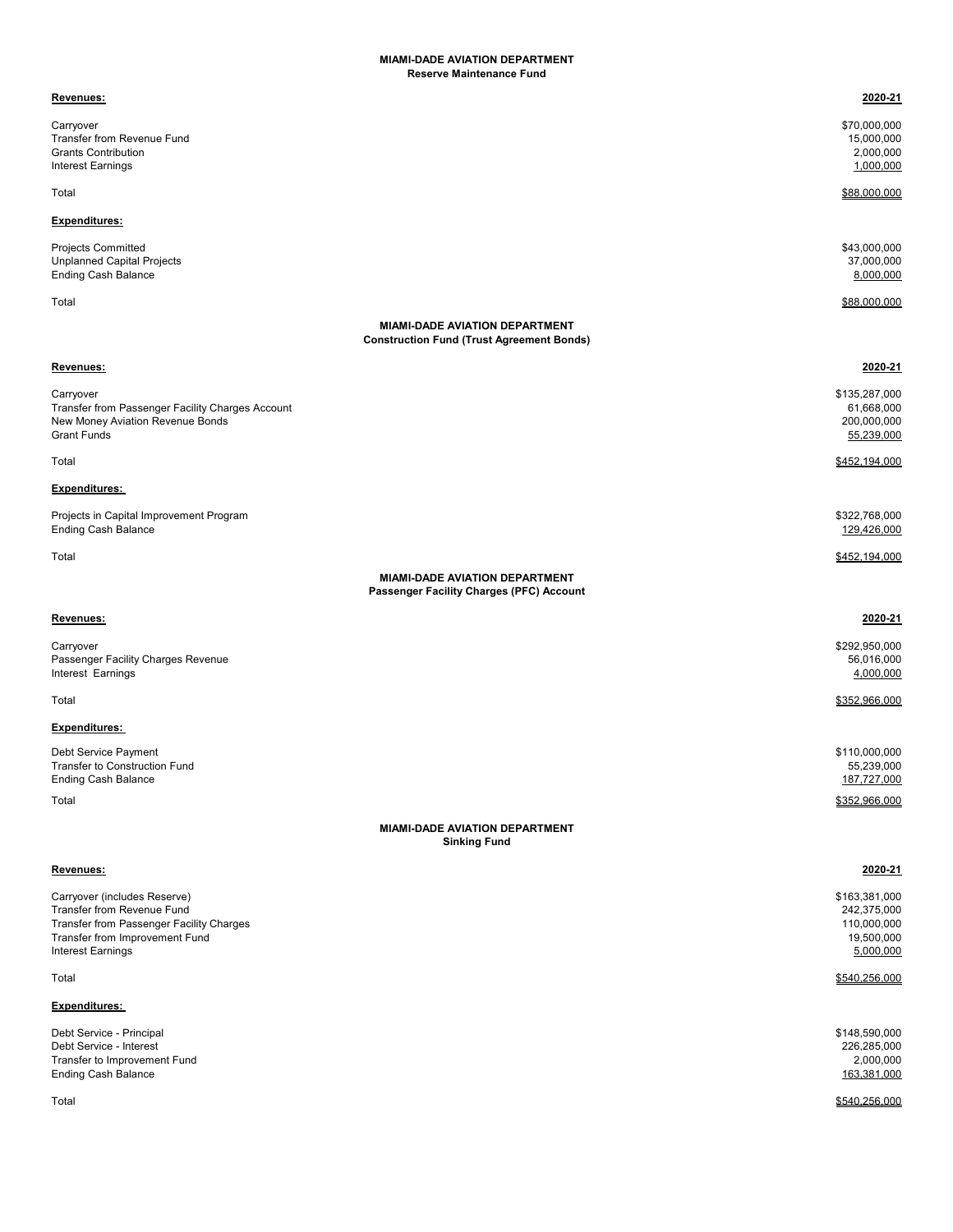## **MIAMI-DADE AVIATION DEPARTMENT Construction Fund (Double Barrel Bonds Sinking Fund)**

| <u>Revenues:</u>                                                                                                      | 2020-21                                  |
|-----------------------------------------------------------------------------------------------------------------------|------------------------------------------|
| Carryover<br>Transfer from Improvement Fund<br>Interest Earnings                                                      | \$39,051,000<br>15,288,000<br>600,000    |
| Total                                                                                                                 | \$54,939,000                             |
| Expenditures:                                                                                                         |                                          |
| Payment of DB Bonds Debt Service<br>Ending Cash Balance (Reserve for Claims)                                          | \$15,434,000<br>39,505,000               |
| Total                                                                                                                 | \$54,939,000                             |
| <b>MIAMI-DADE AVIATION DEPARTMENT</b><br><b>Construction Fund (Double Barrel Bonds)</b>                               |                                          |
| <u>Revenues:</u>                                                                                                      | 2020-21                                  |
| Carryover                                                                                                             | \$31,000,000                             |
| <b>Expenditures:</b>                                                                                                  |                                          |
| Capital Projects Expenditure<br><b>Ending Cash Balance</b>                                                            | \$7,157,000<br>23,843,000                |
| Total<br><b>MIAMI-DADE AVIATION DEPARTMENT</b><br><b>Environmental Fund</b>                                           | \$31,000,000                             |
| <u>Revenues:</u>                                                                                                      | 2020-21                                  |
| Carryover<br>Interest Earnings                                                                                        | \$50,808,000<br>300,000                  |
| Total                                                                                                                 | \$51,108,000                             |
| Expenditures:<br>Unplanned Capital Projects<br>Ending Cash Balance (Reserve for Emergencies)                          | \$20,000,000<br>31,108,000               |
| Total                                                                                                                 | \$51,108,000                             |
| <b>MIAMI-DADE WATER AND SEWER</b><br><b>Restricted Assets Funds</b><br><b>Renewal and Replacement Fund</b>            |                                          |
| Revenues:                                                                                                             | 2020-21                                  |
| Carryover<br>Transfers from Revenue Fund                                                                              | \$90,195,000<br>95,000,000               |
| Total                                                                                                                 | \$185,195,000                            |
| Expenditures:                                                                                                         |                                          |
| <b>Water Expenditures</b><br><b>Wastewater Expenditures</b><br>Ending Cash Balance Available for Future Project Costs | \$59,108,000<br>68,868,000<br>57,219,000 |
| Total                                                                                                                 | \$185,195,000                            |
| <b>MIAMI-DADE WATER AND SEWER</b><br><b>Water Plant Expansion Fund</b>                                                |                                          |
| <u>Revenues:</u>                                                                                                      | 2020-21                                  |
| Carryover<br><b>Connection Fees</b>                                                                                   | \$19,224,000<br><u>791,000</u>           |
| Total                                                                                                                 | \$20,015,000                             |
| Expenditures:                                                                                                         |                                          |
| <b>Construction Expenditures</b><br>Ending Cash Balance Available for Future Project Costs                            | \$791,000<br>19,224,000                  |
| Total                                                                                                                 | \$20,015,000                             |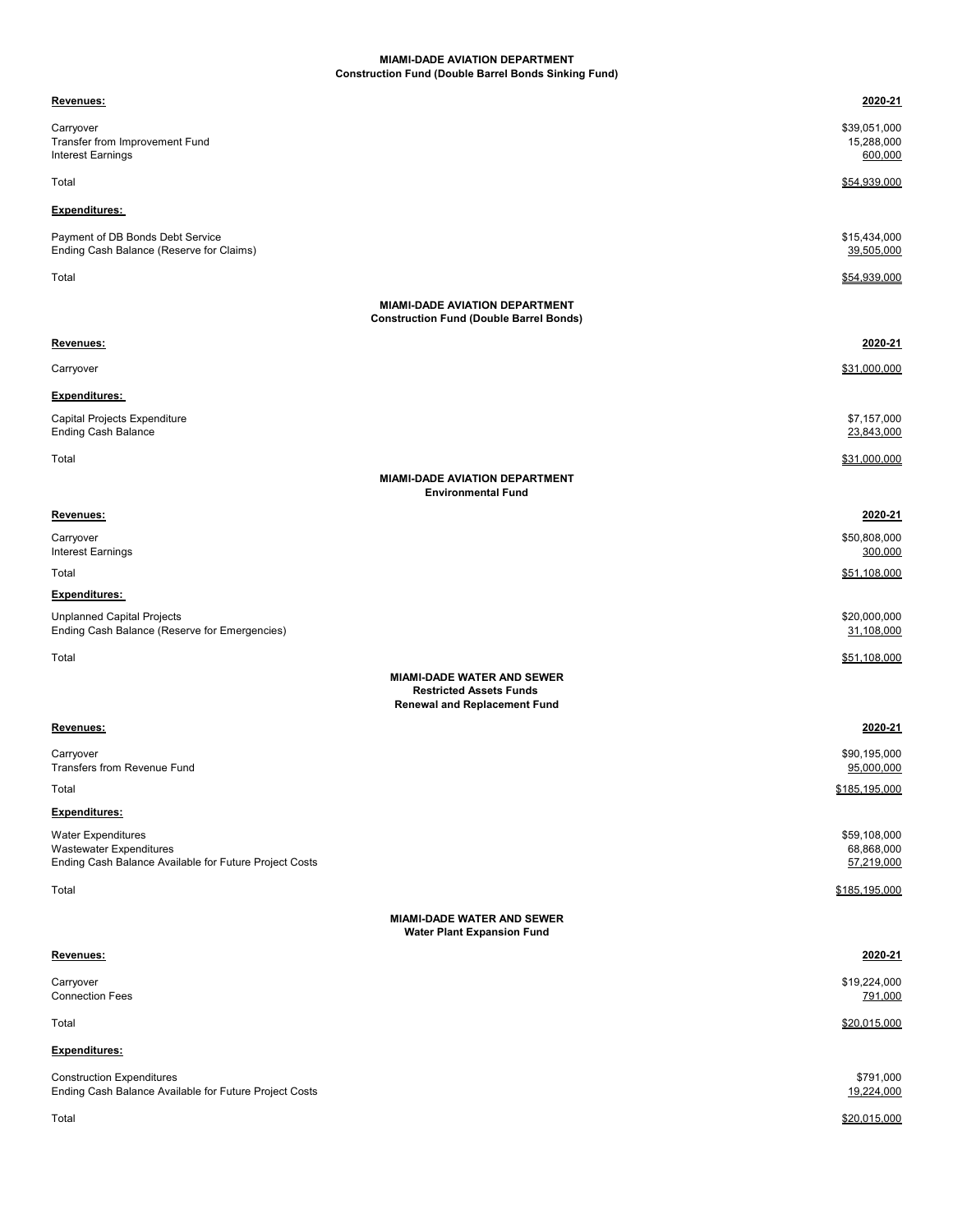#### **MIAMI-DADE WATER AND SEWER Capital Improvement Fund**

| <u>Revenues:</u>                                                            | 2020-21       |
|-----------------------------------------------------------------------------|---------------|
| Carryover                                                                   | \$145,368,000 |
| <b>Finance Proceeds</b>                                                     | 383,750,000   |
| Transfer from a Restricted Asset                                            | 500,000       |
| Revenue from Miami Springs Construction Fund                                | 600,000       |
| Total                                                                       | \$530,218,000 |
| Expenditures:                                                               |               |
| <b>Water Construction Expenditures</b>                                      | \$81,200,000  |
| Wastewater Construction Expenditures                                        | 337, 137, 000 |
| Ending Cash Balance Available for Future Project Costs                      | 111,881,000   |
| Total                                                                       | \$530,218,000 |
| MIAMI-DADE WATER AND SEWER                                                  |               |
| <b>Fire Hydrant Fund</b>                                                    |               |
| <u>Revenues:</u>                                                            | 2020-21       |
| Carryover                                                                   | \$5,234,000   |
| Transfers from Revenue Fund                                                 | 2,500,000     |
| Total                                                                       | \$7,734,000   |
|                                                                             |               |
| Expenditures:                                                               |               |
| <b>Construction Expenditures</b>                                            | \$2,500,000   |
| Ending Cash Balance Available for Future Project                            | 5,234,000     |
| Total                                                                       | \$7,734,000   |
|                                                                             |               |
| <b>MIAMI-DADE WATER AND SEWER</b><br><b>Wastewater Plant Expansion Fund</b> |               |
| Revenues:                                                                   | 2020-21       |
| Carryover                                                                   | \$79,566,000  |
| <b>Connection Fees</b>                                                      | 27,315,000    |
| Total                                                                       | \$106,881,000 |
| Expenditures:                                                               |               |
| <b>Construction Expenditures</b>                                            | \$27,315,000  |
| Ending Cash Balance Available for Future Project Costs                      | 79,566,000    |
| Total                                                                       | \$106,881,000 |
| <b>MIAMI-DADE WATER AND SEWER</b><br><b>State Revolving Loan Fund</b>       |               |
| <u>Revenues:</u>                                                            | 2020-21       |
| Carryover                                                                   | \$502,856,000 |
| Water State Revolving Loan Proceeds                                         | 21,000,000    |
| Total                                                                       | \$523,856,000 |
| <u>Expenditures:</u>                                                        |               |
| Transfer to Water and Wastewater Capital Improvement Fund                   | \$66,878,000  |
| <b>Ending Cash Balance</b>                                                  | 456,978,000   |
| Total                                                                       | \$523,856,000 |